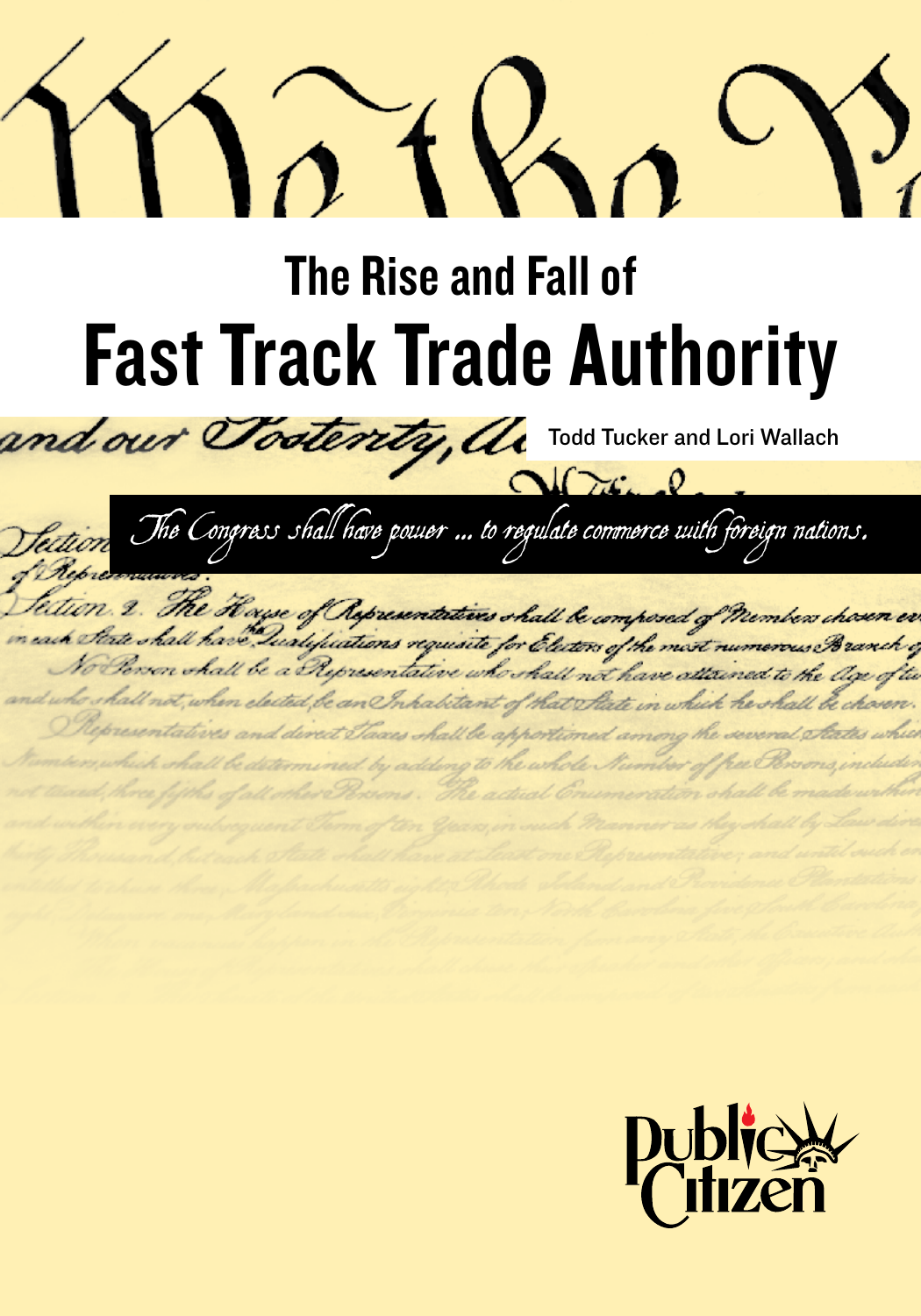

# The Rise and Fall of Fast Track Trade Authority

Todd Tucker and Lori Wallach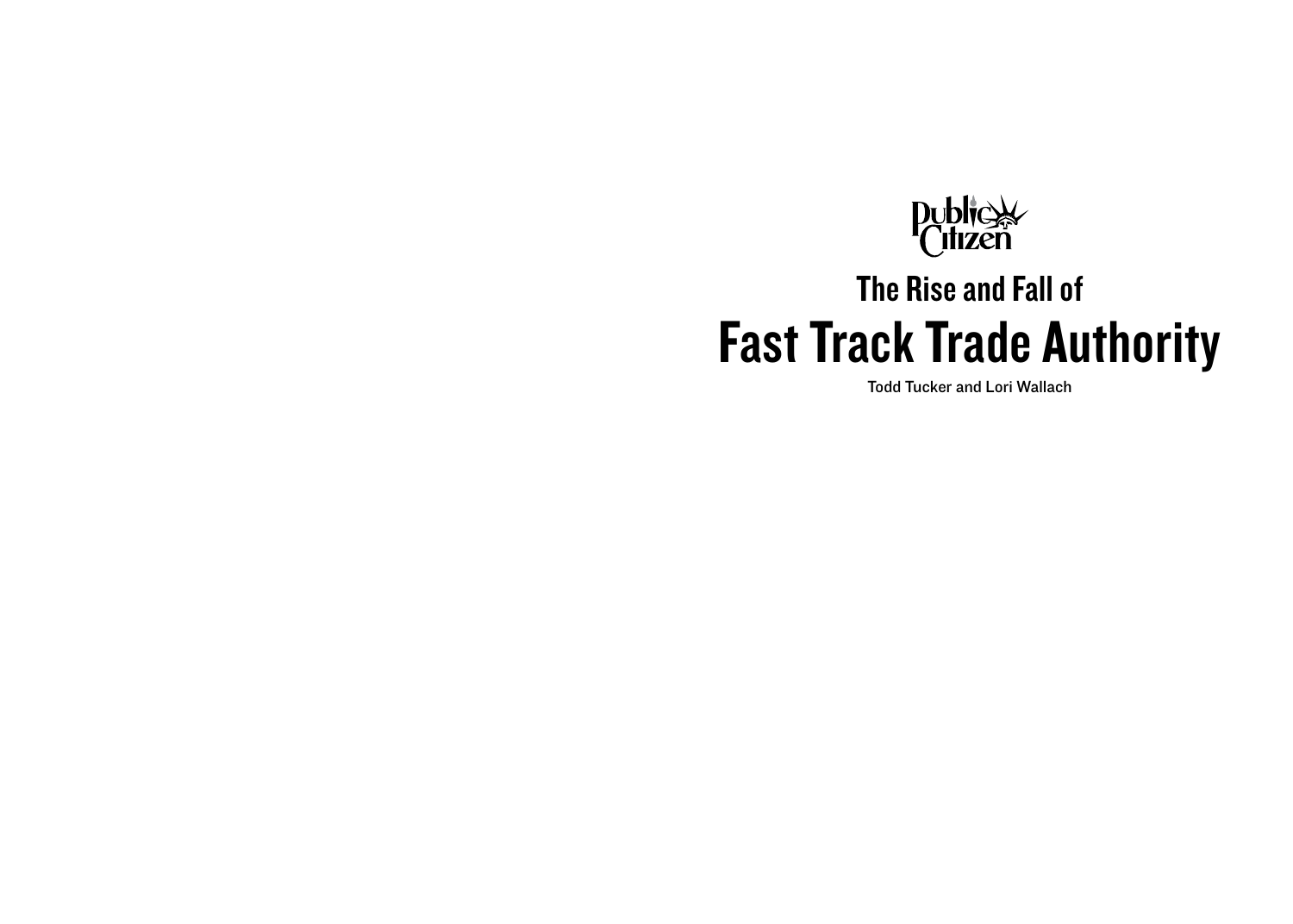© 2008 by Public Citizen's Global Trade Watch. All rights reserved. ISBN 978-0-937188-66-8

No part of this document may be reproduced or utilized in any form or by any means, electronic or mechanical, including photography, recording, or by information exchange and retrieval systems, without written permission from the authors.

**Acknowledgments:** This report was written by Todd Tucker and Lori Wallach. Additional writing and research provided by Lauren Forbes. Amy Bruno, Isaac Raisner and Rebecca Riddell provided research assistance. Thanks to Heather Boushey, James Decker, Bill Holland and Adina Rosenbaum for additional support. Thanks to Steve Charnovitz, Alfred Eckes, Ben Francis-Fallon, James Galbraith, Allen Matusow and Rick Perlstein for their historical insights. The authors are solely responsible for the paper's content. Cover design by James Decker. Public Citizen's staff is represented by the Service Employees International Union, Local 500.

All photographs herein are believed to be in the public domain, and come primarily from government websites.

*Additional copies of this document are available from:* Public Citizen's Global Trade Watch 215 Pennsylvania Ave SE, Washington, DC 20003 (202) 546-4996 PC Product ID No: E9031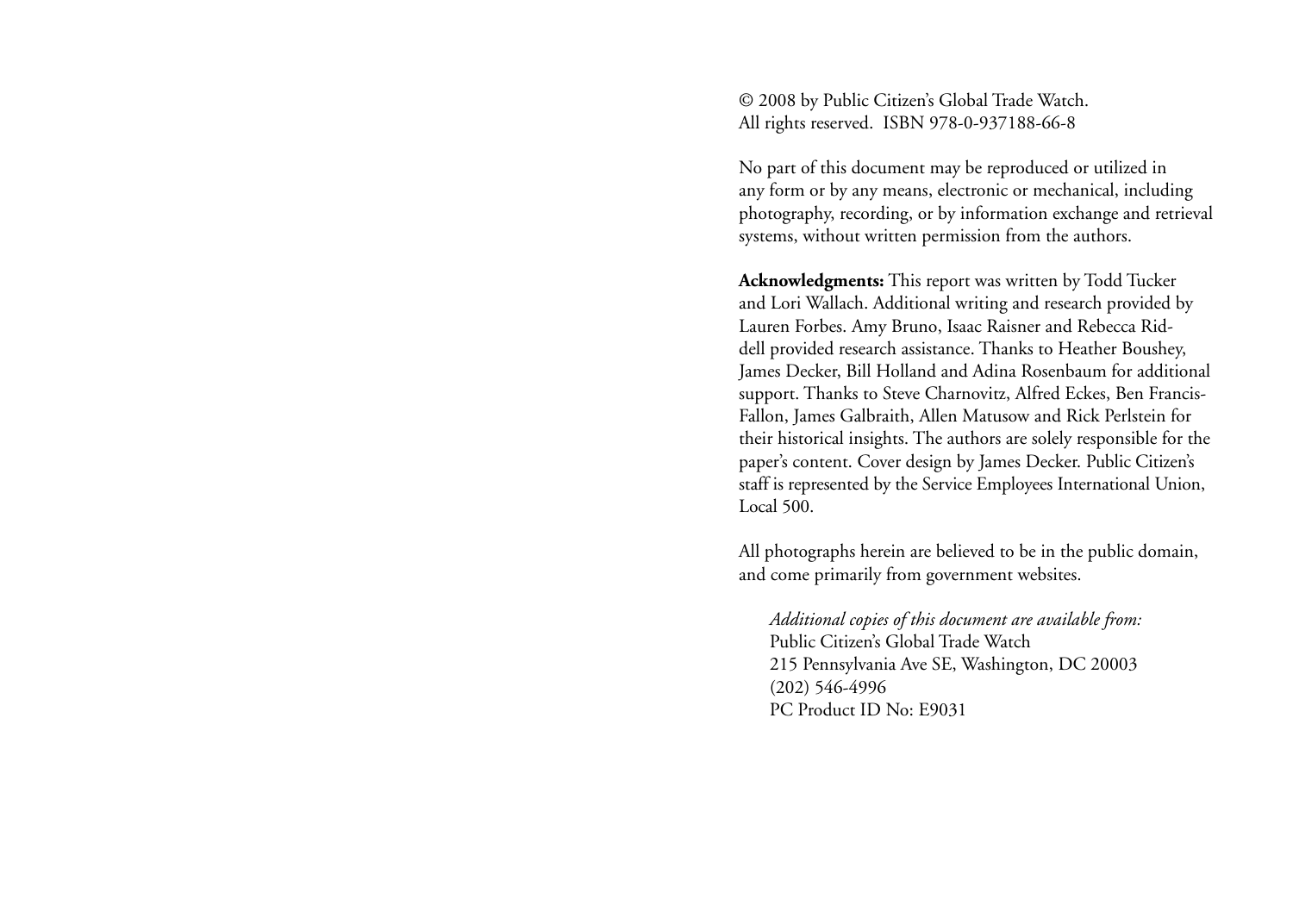## Other Titles by Public Citizen's Global Trade Watch

Federalism and Global Governance: Comparative Analysis of Trade Agreement Negotiation and Approval Mechanisms Used in U.S. and Other Federalist Governance Systems (July 2008)

Prosperity Undermined: Economic Outcomes During the Era of Fast Tracked NAFTA and WTO Model Trade Agreements (June 2008)

International Trade Agreements' Constraints on State Government Procurement Policy Authority and Practices (March 2008)

Presidential Candidates' Key Proposals on Health Care and Climate Will Require WTO Modifications (Feb. 2008)

Santa's Sweatshop: Made in D.C. With Bad Trade Policy (Dec. 2007)

Trade Deficit in Food Safety (July 2007)

Implication of the WTO's General Agreement on Trade in Services (GATS) for Universal Health Care, Nonprofit Hospitals and State Health Care Reform Initiatives (June 2007)

States Rights and International Trade: A Legislator's Guide to Reinvigorating Federalism in the Era of Globalization (Feb. 2007)

Analysis of Election 2006 Results: No To Staying the Course on Trade (Nov. 2006)

The WTO's Empty Hong Kong "Development Package": How the World Trade Organization's 97% Duty-Free Proposal Could Leave Poor Countries Worse Off (June 2006; *with ActionAid*)

Big Box Backlash: The World Trade Organization and Preemption of Local Control Over Land Use (Dec. 2005)

NAFTA's Threat to Sovereignty and Democracy: The Record of Chapter 11 Investor-State Cases 1994-2005 (Feb. 2005)

Impact of NAFTA on the U.S. Latino Community (Aug.2004, *with Labor Council for Latin American Advancement*)

Addressing the Regulatory Vacuum: Policy Considerations Regarding Public and Private Sector Service Off-Shoring (June 2004)

Whose Trade Organization? A Comprehensive Guide to the WTO (New Press, 2004)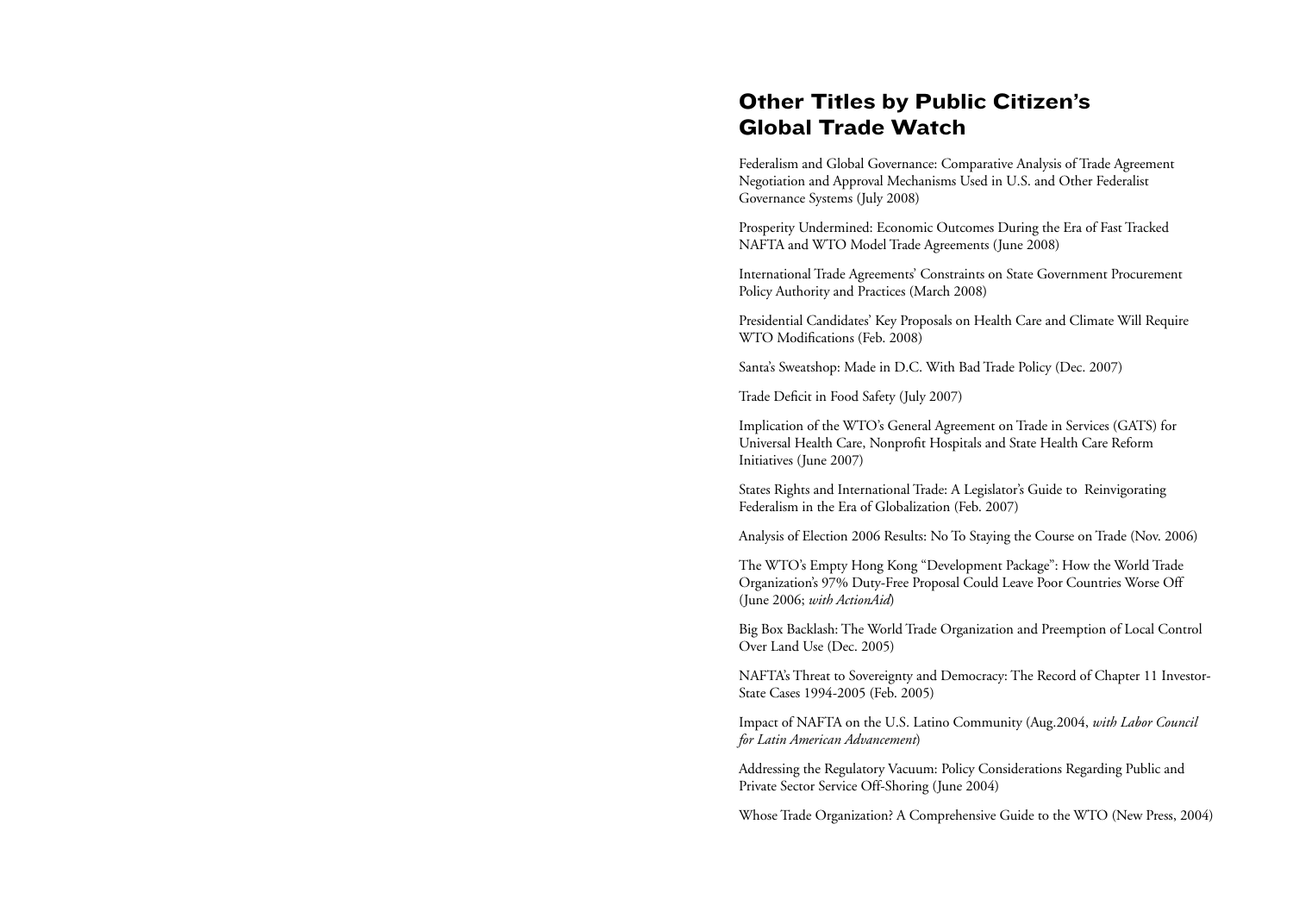# **CONTENTS**

| REGIME I. U.S. Trade Agreement Policymaking                                                                                                                                                                                        |
|------------------------------------------------------------------------------------------------------------------------------------------------------------------------------------------------------------------------------------|
| <b>REGIME II.</b> Baby Steps Towards Delegated<br>A. Initial Delegation of Tariff Authority Raises<br><b>B.</b> Second Delegation of Tariff-Cutting<br>C. Congress Provides Executive More Flexibility                             |
| REGIME III. Executive Dictation of Tariffs, 1934-1967 26<br>A. Reciprocal Trade Agreements Act Dramatically<br>C. Congress Begins to Reassert Its Constitutional<br>D. Yet another Congressional-Executive Trade                   |
| REGIME IV. Lapse in Authority, 1967-1975  47                                                                                                                                                                                       |
| REGIME V. Executive Hegemony over Non-Tariff Rules: Fast<br>B. Fast Track's First Uses Expand GATT from Tariffs to<br>C. Fast Tracking the "Reagan-Thatcher" Agenda,<br>D. Failure of Attempts to Reform Fast Track, 1988-1994  81 |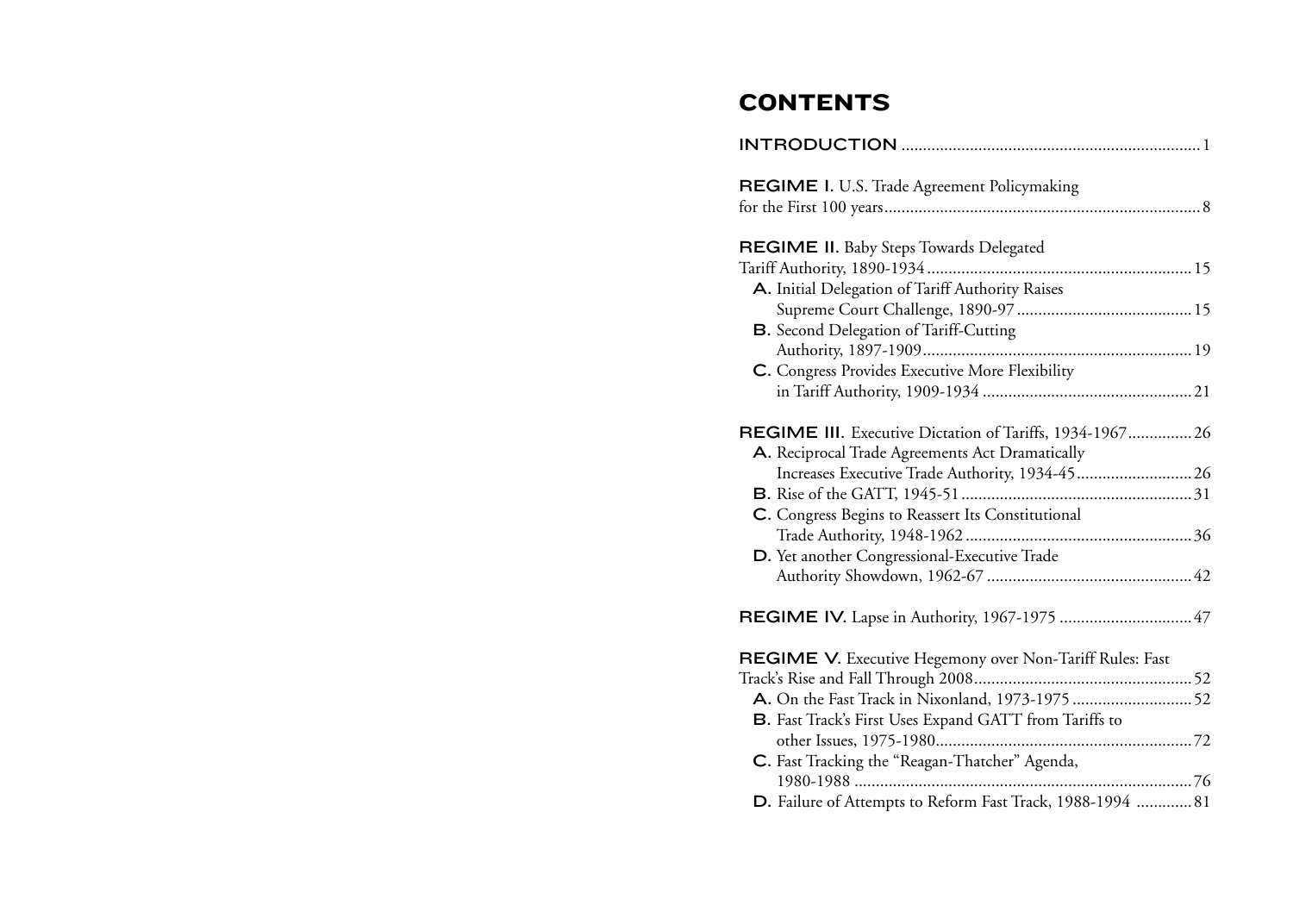| F. George W. Bush administration kills Fast Track's remaining |  |
|---------------------------------------------------------------|--|
|                                                               |  |
|                                                               |  |
| <b>CONCLUSION:</b> Toward A New Consensus, 2008-?  115        |  |
|                                                               |  |
|                                                               |  |

#### Boxes:

| The Bricker Amendment: Criticism of Executive |  |
|-----------------------------------------------|--|
|                                               |  |
|                                               |  |
|                                               |  |
|                                               |  |

# **INTRODUCTION**

The U.S. Constitution creates "checks and balances" designed to ensure no one branch of government has undue power over the others. For instance, under the Constitution, the president may negotiate international trade agreements at will, but the United States can only be bound to a trade agreement through a vote of Congress. The legislative branch — Congress — has exclusive authority "to regulate commerce with foreign nations" and to "lay and collect taxes [and] duties."1 The executive branch — the president and his administration — has the authority to negotiate international agreements with foreign sovereigns. Throughout the years, Congress has created various means to coordinate the roles of the legislative and executive branches regarding U.S. trade agreements.

Congress maintained tight control over trade agreements' contents during most of the nation's history. However, during the last century, Congress has utilized a variety of mechanisms to delegate to the president ever-expanding aspects of the legislature's constitutional trade authority, primarily through authorizing the president to *proclaim* tariff modifications within certain limits. In some cases — most recently from 1967-75 and 1995-2002 — Congress made no delegation of its authority whatsoever. Yet trade has expanded and trade agreements have proliferated under each regime.

The trade delegation mechanism best known internationally and the focus of much of this paper is Fast Track, which was initially established in the 1973-75 period. The essential difference between this and previous delegation regimes is that *Fast Track* 

<sup>1.</sup> U.S. Constitution, Article I-8.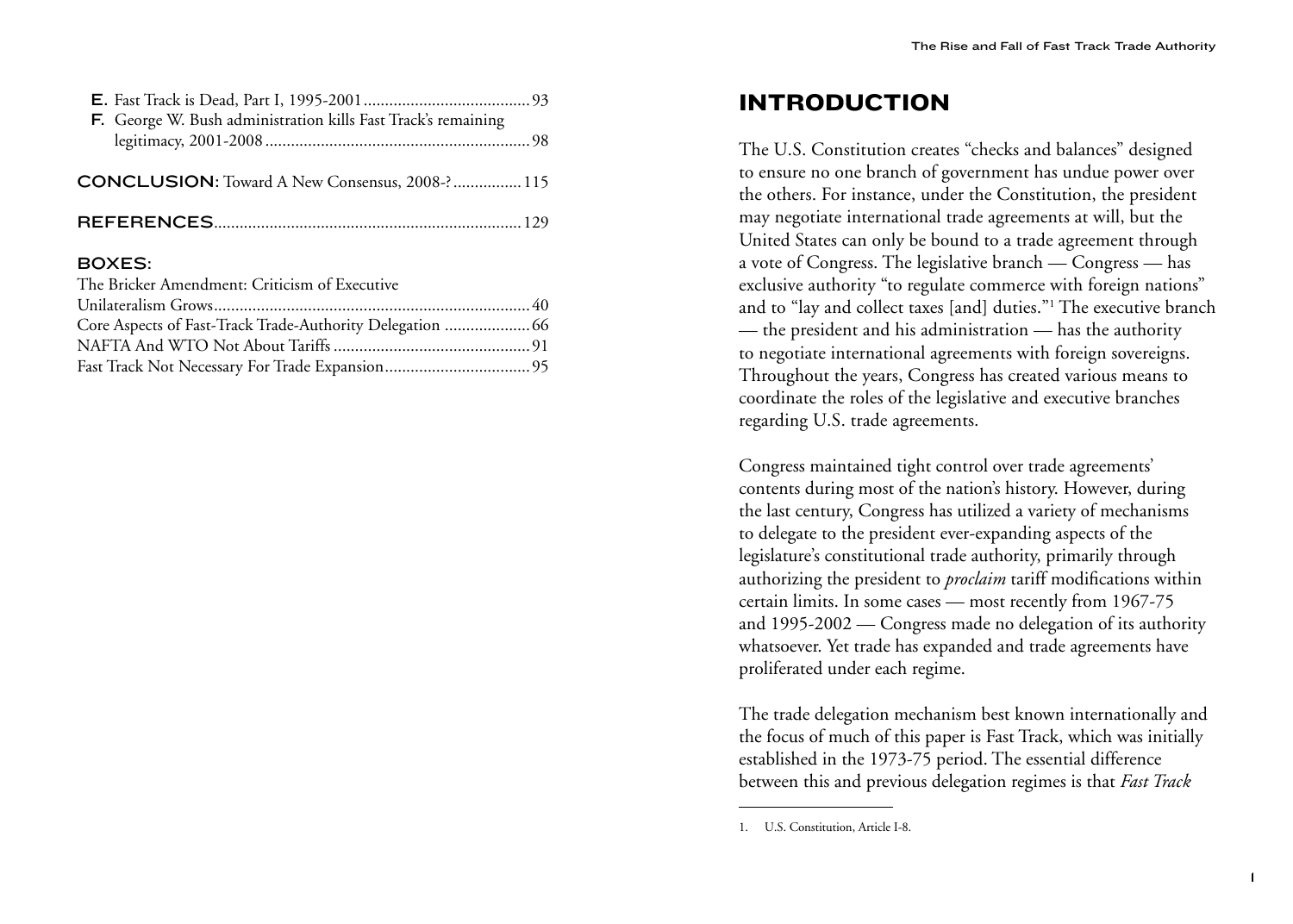*authorized executive-branch officials to set U.S. policy on non-tariff, and indeed non-trade, issues in the context of "trade" negotiations.* Under the extraordinary Fast Track process, Congress authorized the president to choose partners for international agreements that go beyond trade, determine the contents of such agreements, and sign the United States up to the terms of the deal… all *before* Congress had a vote. The mechanism also preset special rules for congressional consideration of such pacts, allowing the executive to write implementing legislation, while circumventing normal congressional-committee processes. Specifically, the president could submit the executive-branch written bill for a mandatory vote within a set number of days, with all amendments forbidden, normal Senate rules waived, and limited debate in both chamber of Congress.

Since Congress first passed it in 1974 (it was signed into law the following year), Fast Track delegation legislation has been passed on five additional occasions. It has been employed 13 times among the hundreds of U.S. commercial agreements completed since the mid 1970s. Fast Track enabled passage of the most controversial commercial pacts, such as the Uruguay Round General Agreement on Tariffs and Trade (GATT) negotiations that established the World Trade Organization (WTO), and also the North American Free Trade Agreement (NAFTA) and the Central America Free Trade Agreement (CAFTA).2

Many analysts have presented views about the economic impacts of trade pacts enabled by Fast Track, which have become a subject of heated debate in the past two election cycles.<sup>3</sup> However, less

discussed, but extremely important, is the domestic non-trade regulatory implications of Fast Track providing expansive new authority for the executive branch.

When the Nixon administration first lobbied Congress for Fast Track authority, it maintained that the executive branch would only negotiate non-tariff issues closely related to trade. Instead, over the last 35 years, the scope and content of "trade" agreements have been quietly but dramatically transformed into wide-ranging international commercial pacts that contain hundreds of pages of provisions that set non-trade policy in many areas traditionally reserved for Congress and state legislatures. Indeed, in practical terms, Fast Track has become a means for the president to "diplomatically legislate" on an array of nontrade matters. The mechanism has allowed successive presidents since Nixon to establish rules related to domestic environmental, health, safety and essential-service regulations; establishment of immigration policies; limits on local development and land-use policy; extension of domestic patent terms; establishment of new rights and greater protections for foreign investors operating within the United States that extend beyond U.S. law; and even limits on how domestic procurement dollars may be expended. Indeed, today's "trade" agreements have systematically shifted decision-making on numerous non-trade policies away from the control of local, state and national legislatures to global venues impervious to meaningful participation by those who will live with the results.

Fast Track might be considered a very elegant modern Trojanhorse device. With the outward welcome appearance of delivering trade expansion, Fast Track has been used to insert a legion of policies previously repelled by Congress. And, because of the prominent U.S. role internationally, a shift in the *domestic*

<sup>2.</sup> Other usages included for the GATT Tokyo Round, and FTAs with Israel, Canada, Chile, Singapore, Australia, Morocco, Bahrain, Oman and Peru.

<sup>3.</sup> Bivens, 2008; Weisbrot, Baker and Rosnick, 2006; Tucker, 2006b; IFTC, 2007; PC 2008.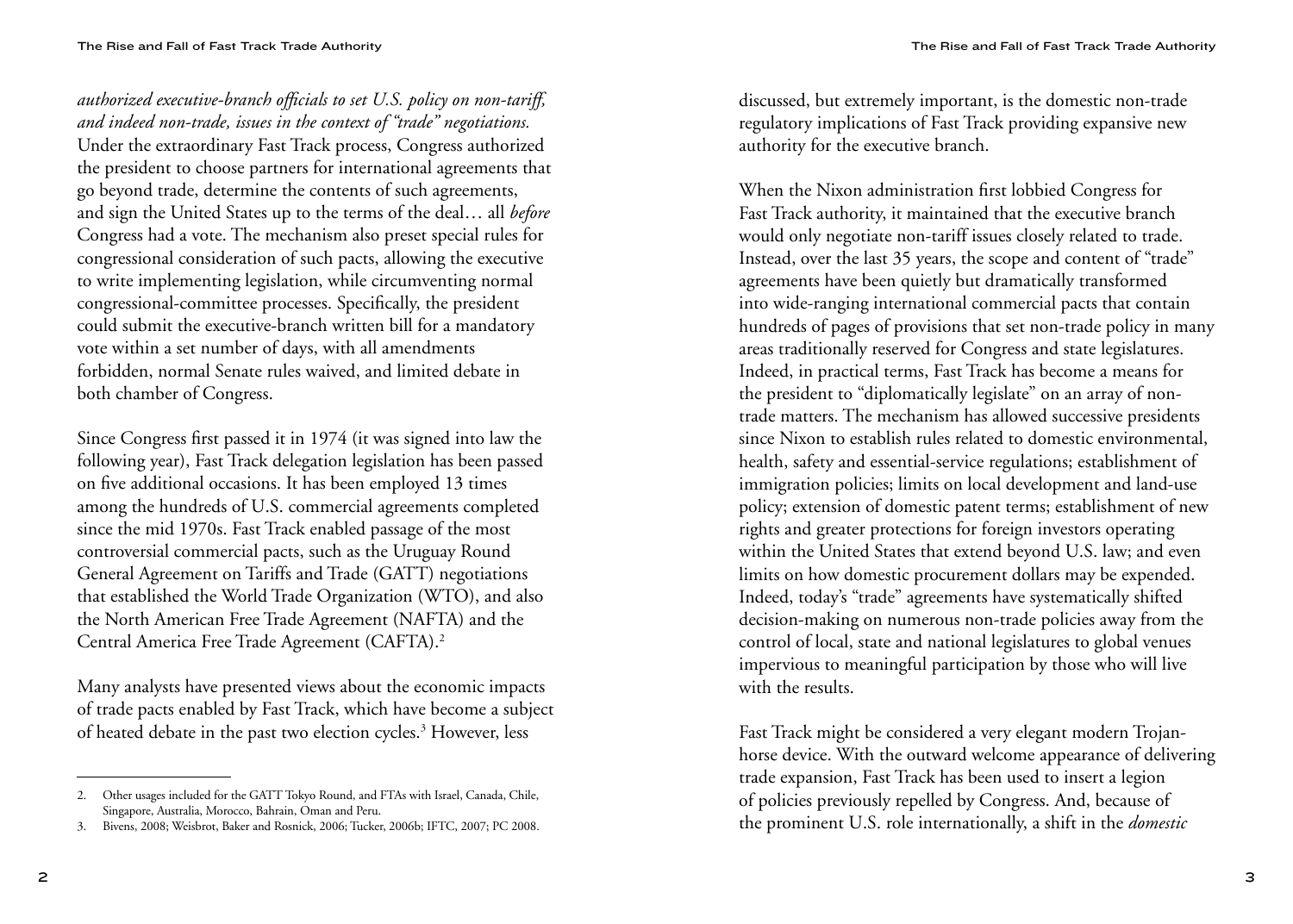balance of power has had *global* implications in fostering the establishment of a global governance system — which the WTO's first director-general described as "the constitution of a single global economy" $4$  — put in place under the guise of trade negotiations. Yet, when Congress debated the WTO, only one senator was willing to state that he had read the WTO text and to answer simple questions about it.<sup>5</sup> Those seeking to warn Congress about the WTO's non-trade policy incursions were rebuffed — with either claims that they were misinformed, or that they were, in fact, protectionists against trade expansion. The Trojan-horse analogy only goes so far in this instance, however, because Congress was complicit in *constructing* the very vehicle.

We tell the story of how trade-agreement negotiation and approval process in five acts — each representing a distinct regime of how Congress and the executive coordinated their trade-policy roles. Each "act" had its milestone achievements, followed by moments of crisis that resulted in establishment of a new system of coordination. The first regime, dating from 1789 to 1890, was the longest lasting, and consisted of exclusive congressional control over trade policy. This was the time when America went from being an agricultural outpost to a developed nation on par with Europe. There were practically no trade agreements during this period, but rather tariff legislation establishing trade terms with various countries. The second regime, dating from 1890 to 1934, was a period of congressional experimentation with forms of delegated trade negotiating authority, primarily to allow the executive to penalize imperial European nations who sought to keep U.S. exports

out of developing nation markets. This period ended in the Great Depression, at a time when heads of state globally were centralizing power. The third regime, dating from 1934 to 1967, was a period of nearly exclusive executive control over trade agreements under delegated tariff-proclamation authority. During this period, trade agreements were limited almost exclusively to tariff rates. The period ended as the post-war economic order was disentangling and nations were challenging U.S. economic dominance. This led to the fourth regime from 1967 to the mid 1970s, when there was no delegated authority.

The fifth regime, dating from the mid 1970s to 2008, is the Fast Track period. What on paper entailed greater congressional involvement relative to the 1934-67 system of unilateral executivebranch tariff-proclamation authority, *in practice* provided the executive greater control over U.S. trade and non-trade policies than the country had ever seen. Fast Track, originally justified as a way to enhance U.S. competitiveness in the face of a rising Europe, instead coincided with a period of record-breaking U.S. trade deficits and U.S. deindustrialization. As noted, the mechanism also facilitated passage of pacts that delved deeply into domestic non-trade congressional and subfederal jurisdiction. In the late 1980s, progressive reformers sought to substantially amend the Fast Track mechanism, but were subsequently disappointed when congressional negotiating objectives — which were non-binding, a key feature and problem with Fast Track — produced the controversial NAFTA and WTO. By the mid 1990s, wide bipartisan support for Fast Track had evaporated. The delegation authority was rejected on the House floor in 1998, only passed by a one-vote margin in the middle of the night in 2002 for the Bush II administration, and was finally allowed to die in 2007. President George W. Bush's attempts to obtain additional Fast Track authority in 2008 were rebuffed by Congress.

<sup>4.</sup> "We are no longer writing the rules of interaction among separate national economies. We are writing the constitution of a single global economy." Statement of WTO Director-General Renato Ruggiero at an August 1996 UNCTAD conference. UNCTAD, 1996.

<sup>5.</sup> RMSN, 1994.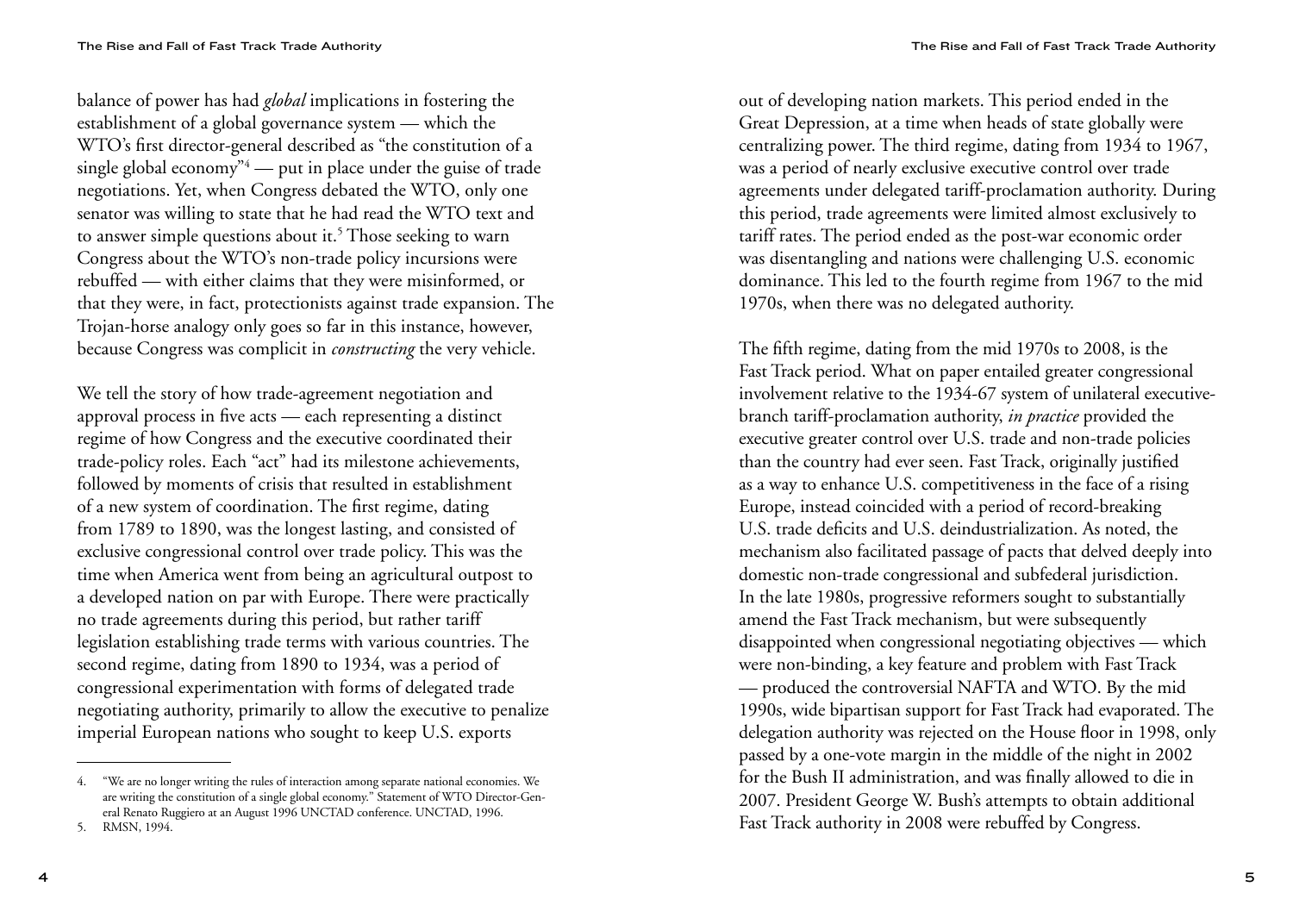The United States has refined its approach to global integration many times over. Similarly, as circumstances have changed, Congress has modified the processes for coordinating with the executive branch regarding trade-agreement negotiations many times over. Therefore, in our epilogue, we discuss some current proposals to reform our trade policymaking regime, while ensuring democracy and widely shared prosperity. Increasing congressional debate about a future presidential trade authority centers around what new mechanism could replace Fast Track. We believe it is possible to formulate a new mechanism that could harvest the benefits of trade expansion without undermining the key precepts of U.S. democracy (such as checks and balances and federalism) and the policy space that Congress and state legislatures need to meet climate, health and other crises now facing the nation.

Finally, a methodological note. Since we set out in late 2005 to undertake in-depth research on the history of Congress' delegation of its trade authority and the origins of Fast Track, we have been surprised at the dearth of scholarly material on the topic. Political historians and presidential biographers tended to overlook the battles over Fast Track and other previous tradeauthority delegation procedures. Trade lawyers often ignored the politics and economics of trade-agreement policy. Economists altogether omitted anything outside of their discipline, and often there even gave a very partial picture. To the extent that the preexisting scholarly work touched on the trade authority issue, it relied almost entirely on secondary sources. When we began checking original sources to gain more depth, we found important aspects of the existing scholarly work to be incomplete, inaccurate or inadequately referenced. In order to compensate for this gaping hole, we spent months in the stacks of the Library of Congress piecing together the facts from the pre-electronic record

era. We reviewed hundreds of volumes of 18<sup>th</sup>, 19<sup>th</sup> and early 20<sup>th</sup> Century U.S. statutes and the *Congressional Record*, dozens of committee reports, and decades of newspaper prints. The result is hopefully a more complete and accurate account of a timeless constitutional issue.

This paper has two companion pieces, one that reviews the major economic *outcomes* of the international commercial agreements established under Fast Track; another compares the treatment of subfederal governments and their policy space under the U.S. trade agreement policymaking process to that of other federal systems internationally, including in Canada, and elsewhere.<sup>6</sup> Public Citizen recognizes the generous support of the Alfred P. Sloan Foundation in making the researching and publishing of all of this material possible.

6. All papers are available at www.TradeWatch.org.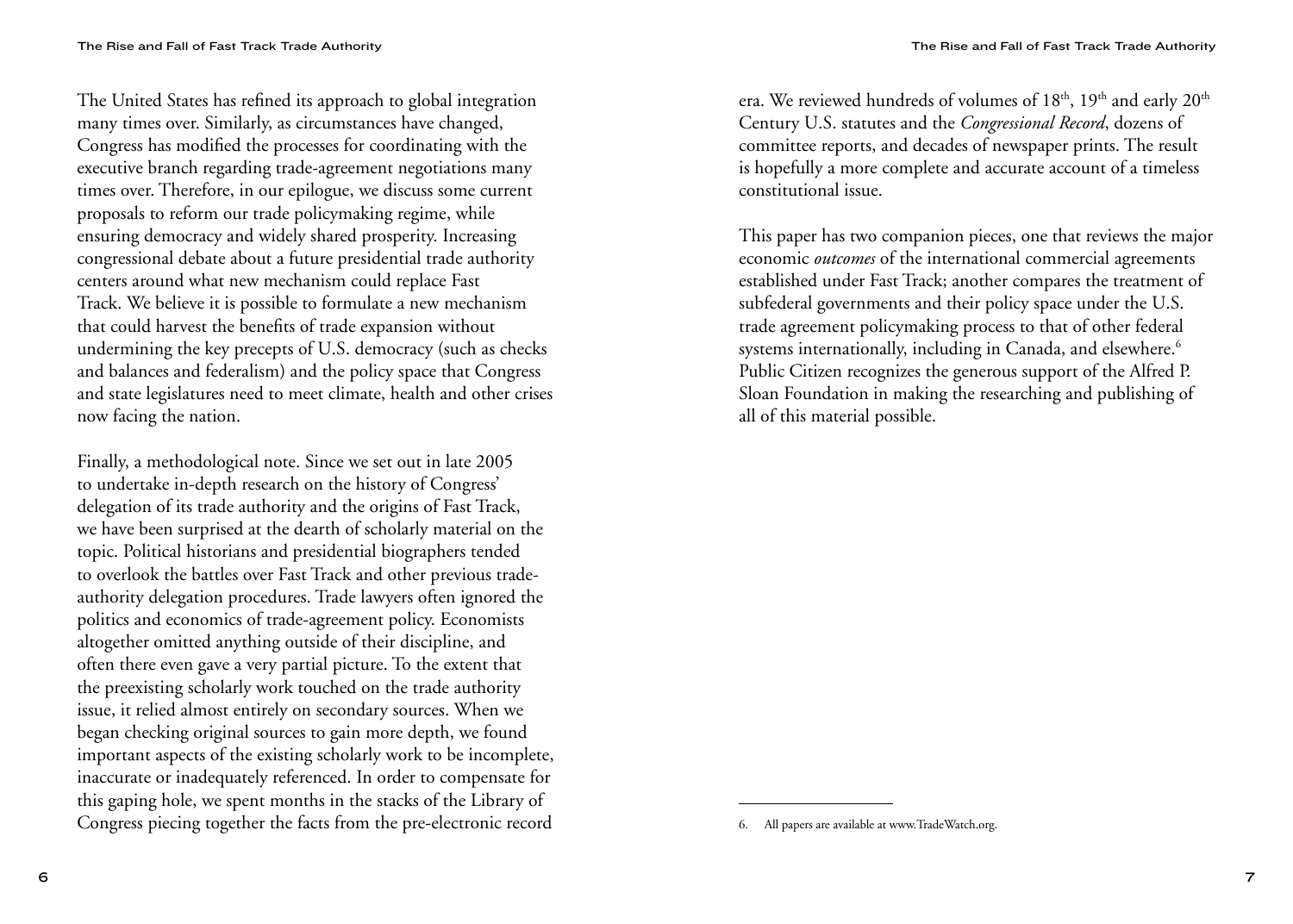# Regime I. U.S. Trade Agreement Policymaking for the First 100 years

America's founding fathers were acutely aware of the perils of concentrated power in trade policymaking. "No taxation without representation" was the rallying cry of the Boston colonists, including some of the founders themselves. Their Boston Tea Party was a turning point in the movement for independence. The tax in question, however, was a tariff on tea, imported for sale in the colonies and initially imposed by King George to pay off his French war debts. In December 1773, Sam Adams, later a signatory of the new Constitution, led his fellow Sons of Liberty onto ships that had broken a colonial tea boycott organized in response to the tariff, and threw the ships' cargo into Boston Harbor.7



An important factor leading to the American Revolution was colonists' fury about the trade policies imposed on them by England's King George. The Boston Tea Party, protesting English tea monopoly and tariff policy, is depicted above.

In designing the Constitution, America's founding fathers created a clear separation of powers regarding trade policymaking. They sought to avoid twin dangers they had experienced: a British crown too susceptible to bartering away the national interest over foreign intrigues, and a states-dominated Articles of Confederation providing each state the ability to slap tariffs on each other's products. Chief Justice John Marshall later remarked that nothing "contributed more to that general revolution which introduced the present system, than the deep and general conviction that commerce ought to be regulated by Congress."8 As outlined in Article I, Section 8 of the U.S. Constitution, the body closest to the people was given the exclusive authority to "to regulate commerce with foreign nations" and "lay and collect taxes [and] duties." Giving Congress this specific authority also ensured a federally uniform trade policy. Meanwhile, the executive branch was given the authority to negotiate treaties on behalf of the United States in Article II, Section 2. As Alexander Hamilton wrote in *The Federalist No. 75* with regard to the power over treaties (which was at the time the sole form of trade pacts) and the balance between the executive and legislative:

"The power of making treaties is, plainly, neither the one nor the other. It relates neither to the execution of the subsisting laws, nor to the enaction of new ones; and still less to an exertion of the common strength. Its objects are CONTRACTS with foreign nations, which have the force of law, but derive it from the obligations of good faith. They are not rules prescribed by the sovereign to the subject, but agreements between sovereign and sovereign. The power in question seems therefore to form a distinct department,

<sup>7.</sup> Labaree, 1979. 8. *Brown v. Maryland*, 25 U.S. 12 Wheat. 419 (1827).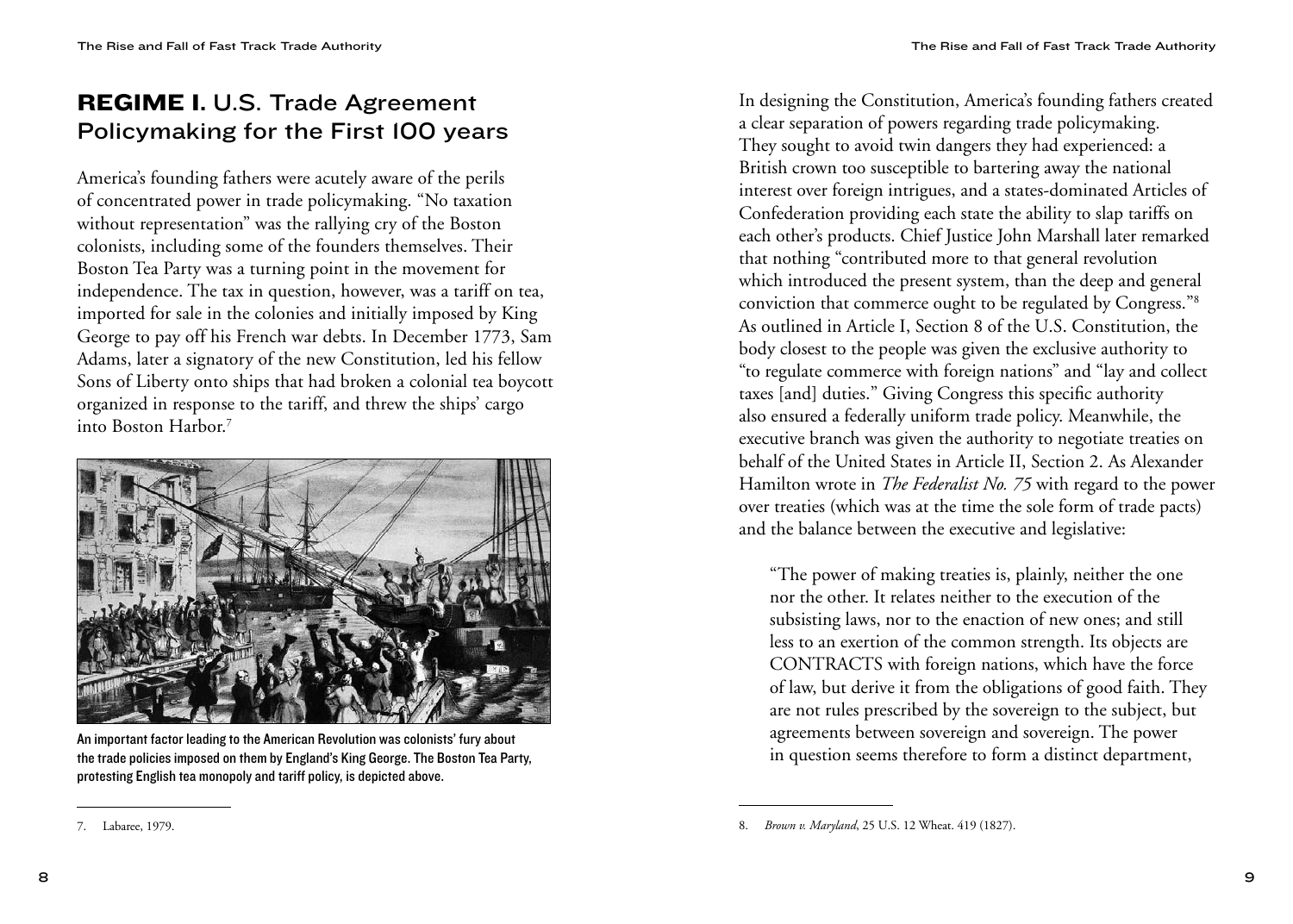and to belong, properly, neither to the legislative nor to the executive. The qualities elsewhere detailed as indispensable in the management of foreign negotiations, point out the Executive as the most fit agent in those transactions; while the vast importance of the trust, and the operation of treaties as laws, plead strongly for the participation of the whole or a portion of the legislative body in the office of making them… The history of human conduct does not warrant that exalted opinion of human virtue which would make it wise in a nation to commit interests of so delicate and momentous a kind, as those which concern its intercourse with the rest of the world, to the sole disposal of a magistrate created and circumstanced as would be a President of the United States."

In the words of one trade historian, "this complex system of checks and balances guarded the nation against human error and foreign corruption."9 The divided power system had the added benefit of giving soapboxes to a variety of competing views about the best mode of development for the new American nation. While heads of state like Thomas Jefferson embraced the idea of an economy that would export agriculture to Europe and import manufactured goods, congressional leaders like Henry Clay of Kentucky could advocate from their congressional perch for an "American system" of infant industry protection and government investments to diversify the American economy. Because the Constitution gave Clay and his congressional colleagues the ultimate authority to approve trade policies, but required the president to conduct negotiations, neither branch could control the process.

Tariff acts were the primary means of implementing policy regarding the terms of trade between the United States and other nations. From 1789 until 1890, Congress enacted 16 major tariff acts, most of which increased rates, but nearly a third of which decreased rates.10 Each of these bills consisted of a long list of duties for customs officials to charge on imports, irrespective of originating country. The "single column" tariff schedule greatly frustrated the executive branch, which sought the use of countrydifferentiated tariff tools in its diplomatic toolbox. In 1790-93, then-Secretary of State Jefferson advocated for the executive branch to dangle both carrots (reciprocal tariff reductions) and sticks (retaliatory sanctions) in front of Europe to gain better treatment for American traders. However, providing the executive branch with such a broad delegation of Congress' constitutional tariff-setting authority — and such a high degree of discretion about tariff rates and treatment of specific countries — did not gain traction in Congress for another 100 years.

That does not mean that the executive did not *try* to sign trade treaties. However, in doing so, presidents were required to surmount two constitutional hurdles. First, they were to use the constitutional treaty process (Senate advice and consent by two-thirds vote) to approve the agreements in question. Second, once an agreement was so approved, both chambers had to pass legislation making the treaty-required changes to U.S. tariff rates.11 A comprehensive review of U.S. statute books did not yield a single bilateral tariff treaty that lowered duties below those set by the major Tariff Acts passed by Congress that was adopted through this two-step process up until 1854.

<sup>9.</sup> Eckes, 1995, at 10.

<sup>10.</sup> The years of passage were 1789, 1790, 1792, 1804, 1816, 1824, 1828, 1832, 1833, 1842, 1846, 1857, 1861, 1872, 1875, and 1883. Italicized years indicate tariff acts that reduced duties.

<sup>11.</sup> Shapiro, 2006, at 89-92.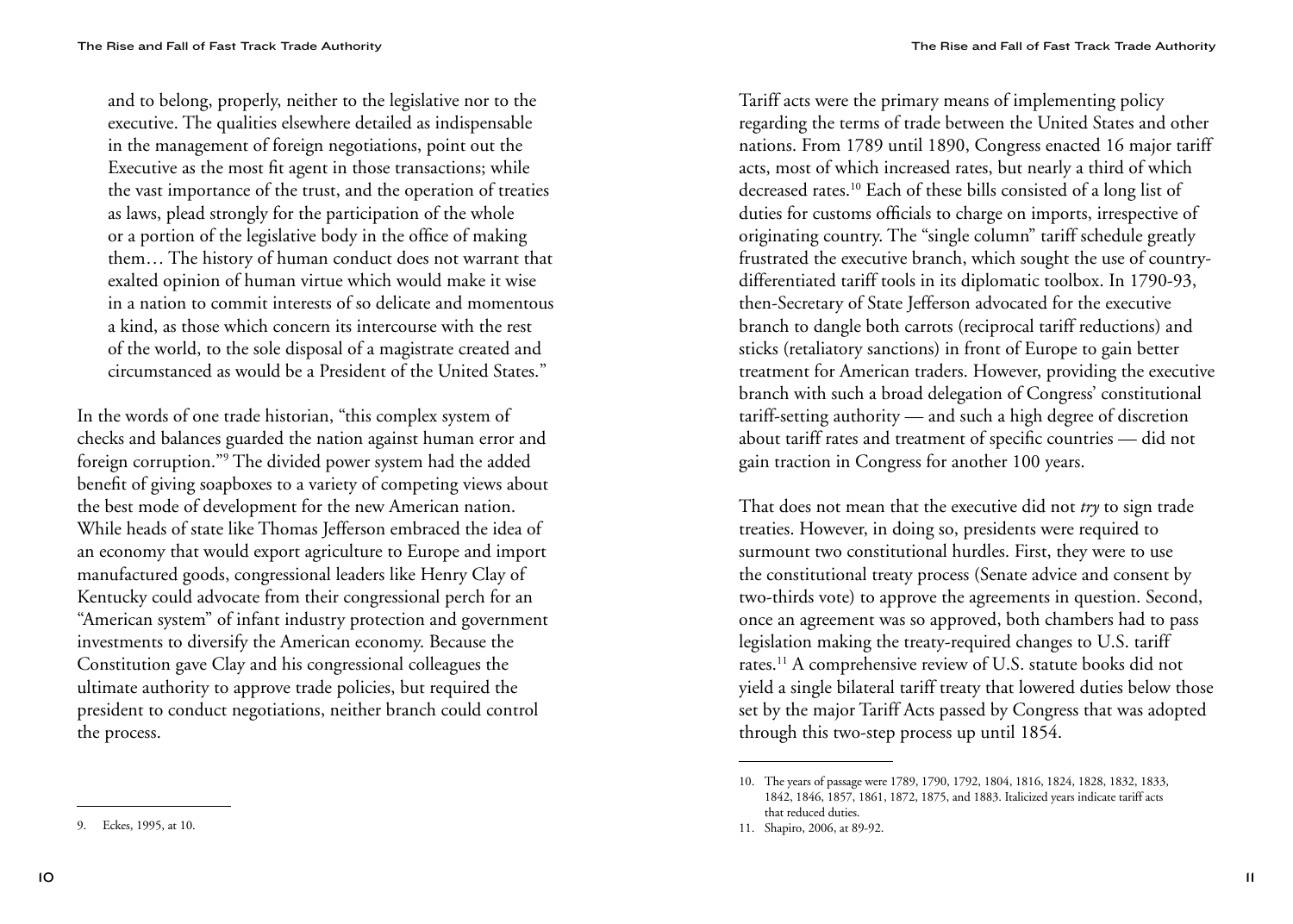Congress generally viewed such executive trade treaties as infringing on Congress' constitutional authority to set tariff rates. In 1844, 1855, and 1859, the executive branch negotiated reciprocal trade deals with Prussia, Hawaii and Mexico that would have applied tariffs to these countries' U.S. exports lower than the single-rate duty established by Congress. In the first two instances, the executive branch wrote specific tariff changes into the treaties, while the Mexico treaty would have allowed Congress to select specific items for tariff reductions from a list pre-selected by the U.S. and Mexican executives. In these instances, Congress voted down the treaties. On the Prussia treaty, historian Alfred Eckes writes:

"On June 14, 1844, the Senate Foreign Relations Committee released a critical report advising against ratification. It held that 'the control of trade and the function of taxing belong, without abridgement or participation, to Congress.' Representatives of the people 'may better discern what true policy prescribes and rejects, than is within the competence of the Executive department.' The appropriate function of the executive, the committee said, was 'to follow, not to lead; to fulfil, not to ordain, the law…, not to go forward with [a] too ambitious enterprise." [The Senate report] counsel[ed] rejection on constitutional grounds."12

Congress shelved various other executive attempts at trade treaties in this period, such as a later 1867 Hawaii pact that Congress never considered in a legislative agenda dominated by Southern Reconstruction efforts. In the face of congressional opposition, the executive abandoned still other tariff-cutting trade pacts,

including a tariff reciprocity pact with Canada that the James Polk administration had attempted to pass via normal (nontreaty) legislative procedures in the  $1840s$ .<sup>13</sup>

There were only a few exceptions to Congress' antipathy to trade pacts during the first regime. One occurred when the executive negotiated a reciprocity treaty in 1854 with Canada — signed on June 5 — that eliminated duties on 28 items (mostly food and raw materials). The Senate gave its advice and consent to the treaty, whose text specified that: "The present treaty shall take effect as soon as the law required to carry it into operation shall have been passed… by the Congress of the United States." Thus, in order to make the duty eliminations operational, Congress had to pass separate implementing legislation, which it did on August 5. Once the separate branches completed all these steps, President Franklin Pierce ratified the treaty in September.<sup>14</sup> Congress later abrogated the treaty in 1866, since Canada had angered Congress by *increasing* duties on other U.S. products during the period. At the time, Senator Justin Morrill (R-Vt.), chair of the Senate Finance Committee, declared that tariff reciprocity treaties are "a plain and palpable violation of the Constitution, which gives to the House of Representatives the sole power to originate revenue bills."15 Since America's early years, the Senate Finance and House Ways & Means committees played a leading role in trade policy, given tariff policy was considered a form of tax policy, and these committees had jurisdiction over such revenue measures. Because of this jurisdictional distinction, the committees are often called "gatekeepers" over trade policy.

<sup>12.</sup> Eckes, 1995, at 65.

<sup>13.</sup> USITC, 1919.

<sup>14.</sup> Reciprocity Treaty with Great Britain, Proclamation by President Franklin Pierce, June 5, 1854, Articles 3 and 5; Public Law 33-144.

<sup>15.</sup> Eckes, 1995, at 68.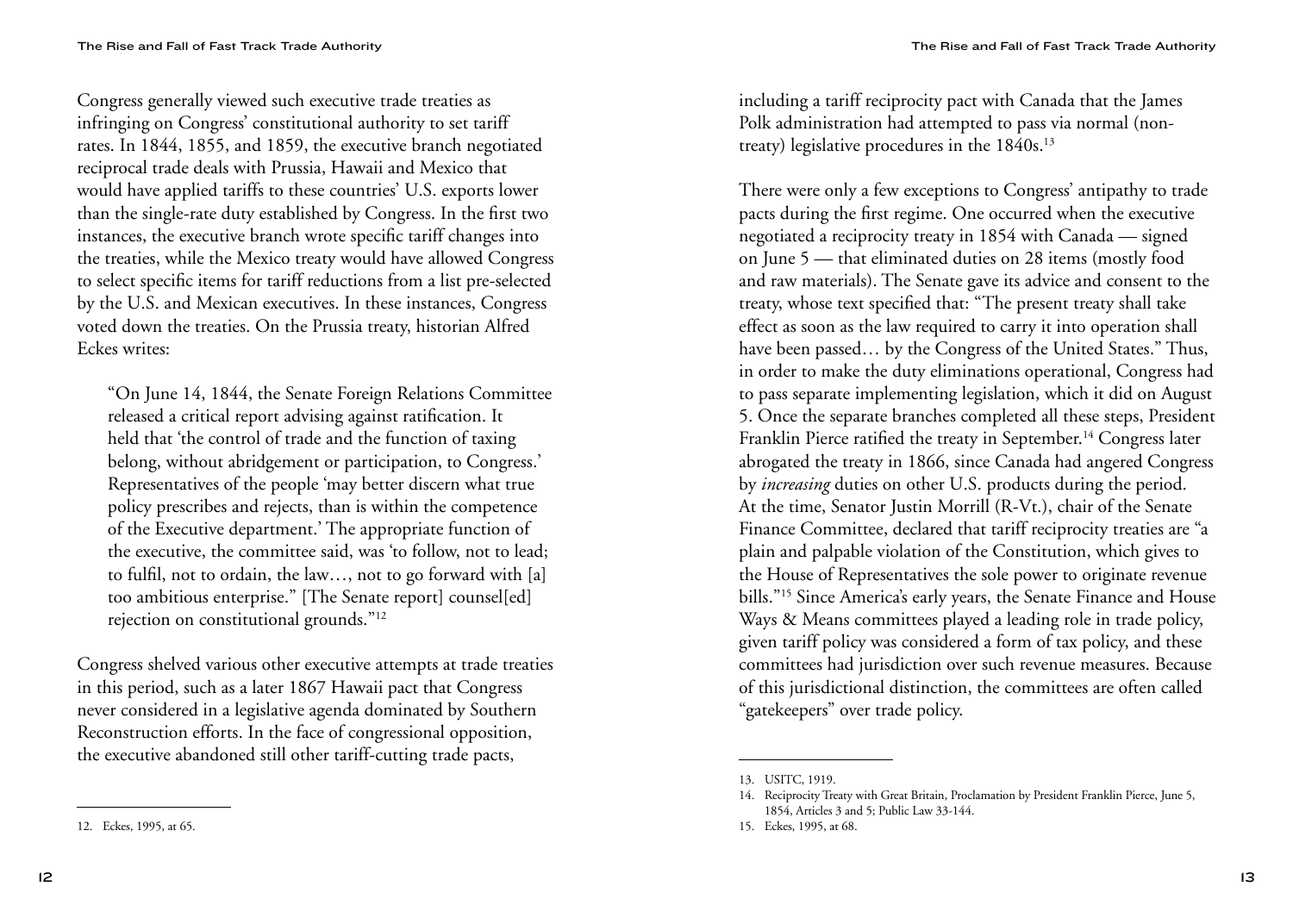In another exceptional move, the Senate gave its advice and consent and Congress passed implementing legislation for an 1875 Hawaii tariff reciprocity treaty negotiated by the Ulysses Grant administration. This surprised some, since the Senate had failed to give its advice and consent to yet another Canadian tariff reciprocity treaty the year before. However, the pro-tariff Republican *Chicago Daily Tribune* (now known simply as the *Chicago Tribune*) editorialized that one could be *for* the Hawaii pact and still *against* reciprocity more generally, since "It affects injuriously very few, if any, vested interests in this country," and, "It is better to have reciprocal free trade with the Sandwich Islands [Hawaii] than to annex them." Policymakers considered annexation the only alternative policy, given U.S. military interests in securing the Pacific.<sup>16</sup> The United States annexed the islands in 1900, supplanting the reciprocity treaty.

From a purely economic point of view, the almost total lack of U.S. trade pacts during America's first 100 years did not prove detrimental; real per capita income grew 389 percent, or an annual average of  $4$  percent.<sup>17</sup> During the nation's first century in existence, presidents and legislators of all political parties tended to agree on the constitutional basis for congressional control over trade policy, even when they disagreed on trade policies and economics. (Democrats tended to favor tariffs for revenue only, while Republicans tended to favor tariffs in order to develop infant industries.) Nevertheless, the congressionally controlled system began to unravel as U.S. global ambitions expanded, and the executive branch increasingly demanded it be granted trade tools to reward allies and punish enemies in the context of broader foreign-policy goals.

# REGIME II. Baby Steps Towards Delegated Tariff Authority, 1890-1934

### A. Initial Delegation of Tariff Authority Raises Supreme Court Challenge, 1890-1897

The traditionally pro-tariff Republican Party began the shift away from congressional control over trade policy. In 1890, Republican President Benjamin Harrison and his secretary of state James Blaine tried to persuade Congress to grant the executive branch expanded discretion of tariff policy. Again, Finance Committee Chair Morrill blocked the executive-branch intrusions on Congress' constitutional authority, causing Blaine so much consternation that he smashed his silk hat in one Finance Committee hearing.18

Blaine was able to get around Morrill by developing a partnership with the traditionally pro-tariff Ways & Means Chair William McKinley. The outcome of their joint effort was the 1890 McKinley Tariff Act. The bill cleverly introduced the notion of delegated authority. It employed Congress' trade authority to eliminate via statute duties on sugar, molasses, tea, coffee and hides. Meanwhile, it authorized the executive to *re-impose* such tariffs on countries that exported these products and treated U.S. exports in a "reciprocally unequal and unreasonable" fashion, "*with a view to secure reciprocal trade*" with said countries [italics added].19 The delegation of tariff authority did not have a phaseout date. In effect, it allowed the Harrison administration to threaten to proclaim duty increases as a way of bringing foreign

<sup>16.</sup> CDT, 1875.

<sup>17.</sup> Johnston and Williamson, 2008.

<sup>18.</sup> Eckes, 1995, at 75.

<sup>19.</sup> McKinley Tariff Act of 1890. 26 Stat.567; 51 Cong. ch. 1244, § 3; H.R. 9416. House: 150- 80; Senate: 33-27. Implemented October 6, 1890.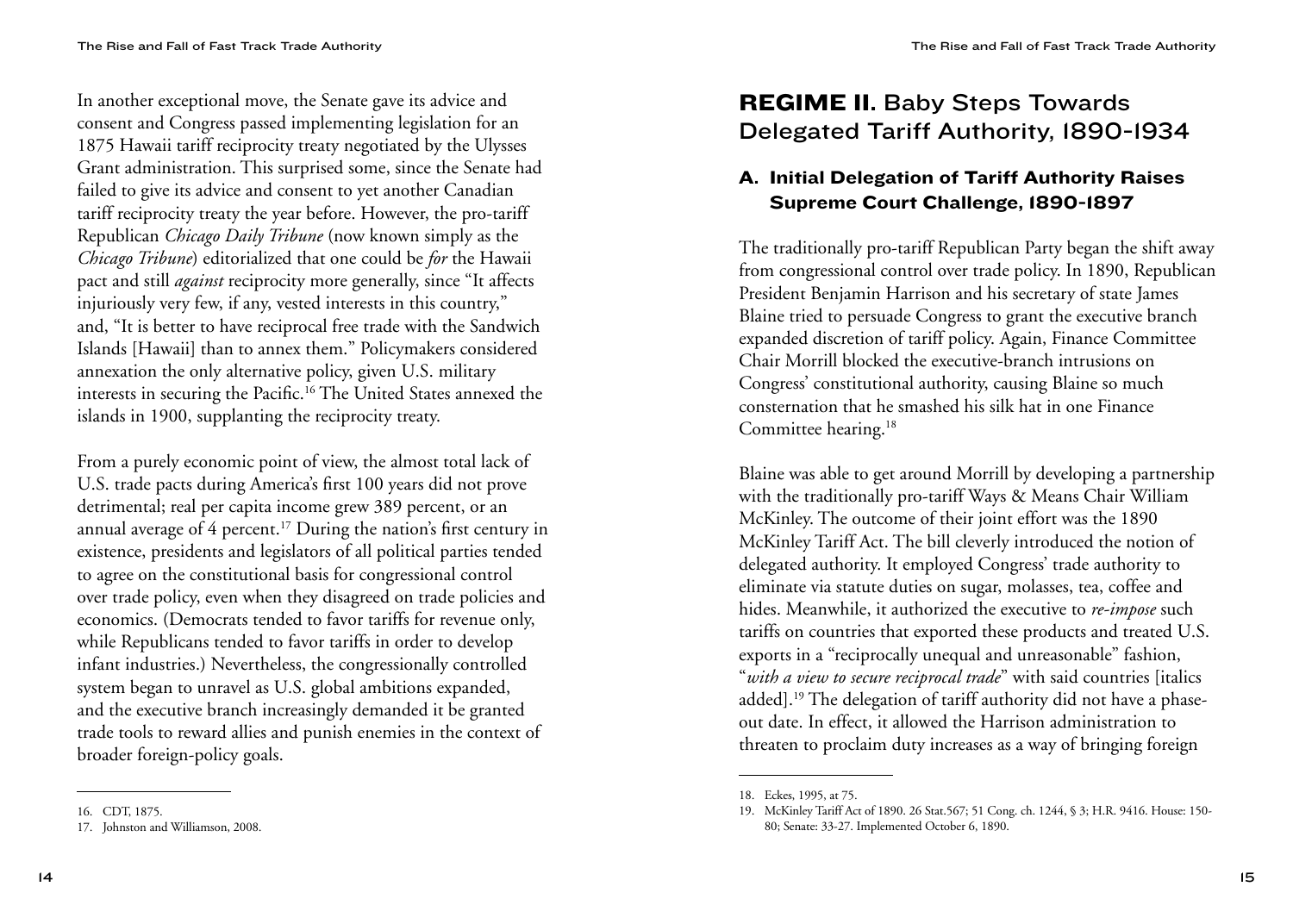nations to the bargaining table. Congress did not have to vote on any trade pacts that resulted from these negotiations, since the intention was only to get other countries to lower *their* tariffs on U.S. exports.

Democrats assailed the measure, which they saw as a behind-thescenes, inter-branch deal within the Republican Party. Rep. John F. Andrew (D-Mass.) told the House: "It is free to say that such extraordinary powers as this amendment contemplates has never, in recent times, been given by a free people to the executive." Rep. Benton McMillin (D-Tenn.) declared, "the reciprocity provision of the bill was a cowardly surrender of the highest prerogative of the House. The bill gave the president power not exercised by the Czar of Russia."20

The Harrison administration never proclaimed any duty increases, but used the threat of doing so to negotiate 10 treaties that compelled other counties to lower their tariffs on select U.S. exports, in return for enjoying the statutorily established free rate on sugar and the other items.<sup>21</sup> These pacts also established a precedent of the executive branch framing requests for expanded authority around promises to penalize countries that kept out U.S. exports.

In 1892, the Supreme Court was asked to rule on the constitutionality of the delegated tariff authority. This case involved a suit brought by an importer to obtain a refund of duties. The plaintiff, Marshall Field & Co., claimed that the

duties it had been charged on its imported merchandise had been illegally exacted. Field filed against John Clark, the Chicago port's duty collector, to recover duties paid on woolen dress goods, woolen wearing apparel, and silk embroideries. The company, which was not an importer of sugar or other items contemplated for special treatment under the McKinley Act, nonetheless maintained that the statutory rates on the items he *did* import (which had been set by the act) were not legal. Field argued that the McKinley Act (and its tariffs on wool and other items) did not have the force of law because (among other technical reasons) it unconstitutionally delegated congressional authority in the section on sugar powers. The majority opinion of the Supreme Court noted: "That Congress cannot delegate legislative power to the President is a principle universally recognized as vital to the integrity and maintenance of the system of government ordained by the Constitution." However, the Court majority decided that the Act's delegated authority "was not the making of law," but only allowing the executive branch to serve as "the mere agent of the law-making department." Two judges, while agreeing with the majority ruling, dissented on the constitutionality of the delegation of tariff-proclamation authority. Chief Justice Melville Fuller and Associate Justice Joseph Lamar wrote that:

"This [provision] certainly extends to the executive the exercise of those discretionary powers which the constitution has vested in the law-making … department. It unquestionably vests in the president the power to regulate our commerce with all foreign nations which produce sugar, tea, coffee, molasses, hides, or any of such articles; and to impose revenue duties upon them for a length of time limited solely by his discretion, whenever he deems the revenue system or policy of any nation in which those articles are produced reciprocally unequal and unreasonable in its

<sup>20.</sup> BDG, 1890.

<sup>21.</sup> The pacts were signed with Austria-Hungary (May 20, 1892), Brazil (April 1, 1891), the Dominican Republic (Sept. 1, 1891), El Salvador (Feb. 1, 1892), Germany (Feb. 1, 1892), Guatemala (May 30, 1892), Honduras (May 25, 1892), Nicaragua (March 12, 1892), Spain (for Cuba and Puerto Rico, Sept. 1, 1891), and the United Kingdom (for the British West Indies and British Guiana, Feb. 1, 1892). See NYT, 1901.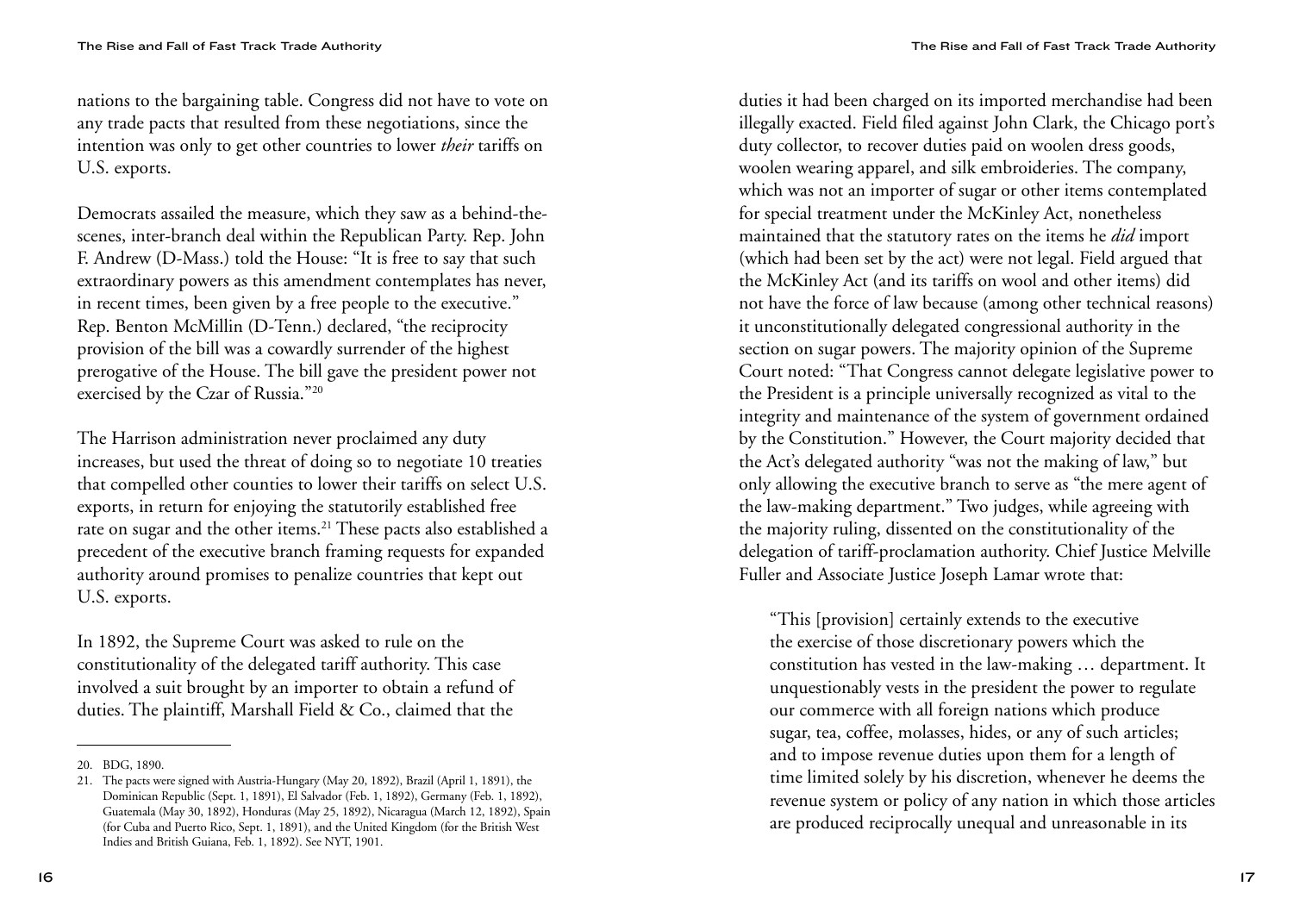operation upon the products of this country. These features of this section are, in our opinion, in palpable violation of the constitution of the United States, and serve to distinguish it from the legislative precedents which are relied upon to sustain it, as the practice of the government."<sup>22</sup>

When Ohio voters elected McKinley governor, and Democrat Grover Cleveland rode to the presidency on a low-tariff platform, Congress repealed the McKinley Act through the 1894 Wilson-Gorman Tariff Act. The law removed the executive's negotiating authority and abrogated the 10 Harrison treaties. It also modestly lowered duties overall, but was nonetheless full of duty increases designed to benefit certain industries (such as sugar). (Cleveland was so embarrassed that he refused to sign the bill into law. Nevertheless, because he also did not veto it, it became law after a lapse of time anyway.)<sup>24</sup> The now Democratic-controlled Ways & Means Committee, in its report on the bill, assailed the previous Congress and administration: "We do not believe that Congress can rightly vest in the President of the United States any authority or power to impose or release taxes on our people by proclamation or otherwise, or to suspend or dispense with the operation of a law of Congress."25

#### **B. Second Delegation of Tariff-Cutting** Authority, 1897-1909

The Democratic Party's control was short-lived. It lost both congressional chambers in the 1894 elections, followed by the presidency in the 1896 elections. Republicans again reinstated executive tariff-proclamation authority through the 1897 Dingley Tariff Act, which authorized now-President McKinley to proclaim unilaterally tariff reductions on wines and a few other specialty items. The authority again did not have a phase-out date. As with the 1890 McKinley Act, Congress limited both the items for which tariffs could be modified (for instance, sugar in 1890 and argols<sup>26</sup> in 1897) *and* the countries with which the executive could enter into trade negotiations (only countries that exported these items).<sup>27</sup> Eight European countries consented to such so-called argol agreements.28 Further, the Dingley Act contained provisions similar to the McKinley Act that authorized the executive branch to impose tariffs on various tropical items, but these provisions were never invoked or used to demand reciprocity treaties. Neither type of agreement required a further congressional vote.

The Dingley Act also authorized the president to negotiate with any country to secure reciprocal trade treaties that would cut tariffs up to 20 percent (and remove tariffs on certain natural resource products). The act specified that these treaties *would* need the advice and consent of the Senate, and separate implementing legislation approved by congressional vote.<sup>29</sup> The

29. Section 4 of Dingley Tariff Act.

<sup>22.</sup> Field v. Clark, 143 U.S. 649, 692 (1892).

<sup>23.</sup> Wilson-Gorman Tariff Act of 1894, 53 Cong. ch. 349.

<sup>24.</sup> IND, 1894.

<sup>25.</sup> Eckes, 1995, at 74.

<sup>26.</sup> Argols are a by-product of winemaking.

<sup>27.</sup> Dingley Tariff Act of 1897, 55 Cong. Ch. 11; 30 Stat. 151, ch. 11, § 3; H.R. 379. House: 187-116. Senate: 40-30. Implemented July 24, 1897.

<sup>28.</sup> These included Spain, Bulgaria, France, Portugal, Germany, and Italy; along with more limited treaties for Great Britain and the Netherlands. See USITC, 1919.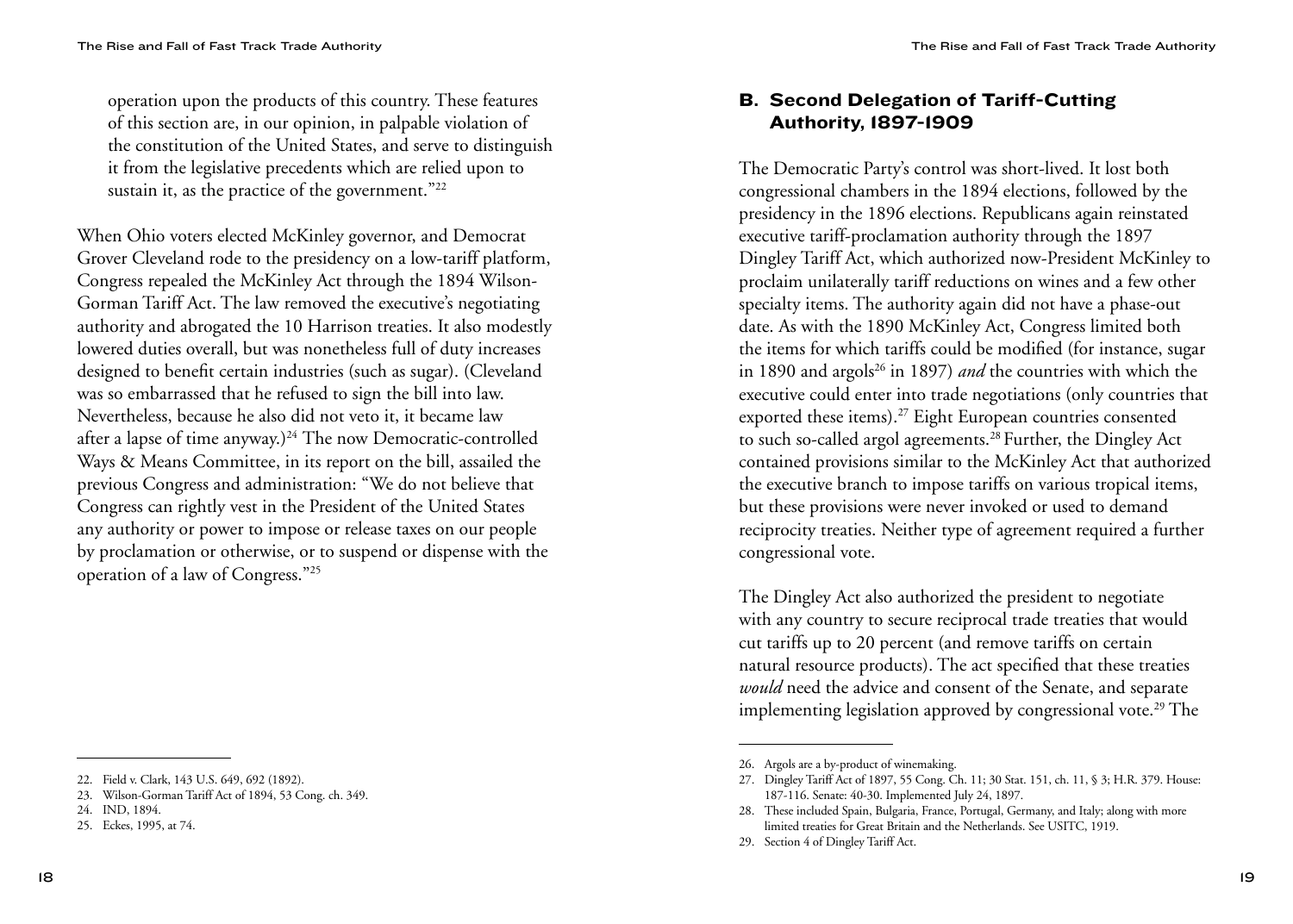McKinley administration finalized 11 such treaties, but leading senators opposed them, keeping them bottled up in the Senate Foreign Affairs Committee. Collectively, these were known as the Kasson Treaties, after John Kasson, the McKinley-appointed special commissioner for reciprocity negotiations.<sup>30</sup>

While none of the original 11 Kasson treaties gained congressional approval, President Theodore Roosevelt signed a reciprocity treaty with Cuba on Dec. 11, 1902 that lowered rates on Cuban imports by 20 percent. The Senate gave its advice and consent on March 19, 1903, but amended the treaty text to make clear that "This Convention shall not take effect until the same shall have been approved by the Congress." *Post facto*, Roosevelt decided to use the Kasson authority to get himself out of the mess. After a long fight — with opposition from Democrats like Sen. Joseph Weldon Bailey (D-Texas), who called the act unconstitutional since the House had only been involved as an afterthought — Roosevelt was able to get implementing legislation through Congress based on foreign-policy arguments on December 17, 1903.<sup>31</sup> Some form of Cuba tariff-reciprocity pact survived until the communist takeover in 1959.

Some Washington officials were disheartened by the Kasson treaties experience, and by the fact that the United States only successfully signed three reciprocity treaties during more than half of its history (Canada 1854-1866, Hawaii 1875-1900, Cuba 1903). According to historian Alfred Eckes, these unnamed

purveyors of conventional wisdom concluded that Congress needed to delegate tariff-cutting negotiating authority to the executive, but not be allowed a vote on the negotiations' final outcome.<sup>32</sup>

## c. Congress Provides Executive More Flexibility in Tariff Authority, 1909-1934

Until 1909, the U.S. tariff schedule was still officially single column (one rate applied to all countries for each good) — even though certain countries had enjoyed preferential rates under the various pacts described above. The 1909 Payne-Aldrich Act — passed by a Republican Congress — changed that, authorizing the president to proclaim unilaterally that countries that discriminated against U.S. exports be charged a "maximum tariff." The authority did not have a phase-out date, and proclamations did not require further congressional votes. This maximum tariff rate, which constituted the United States' first foray into a two-column tariff schedule, was equal to the normal (or "minimum") statutory rate plus 25 percent *ad valorem.*33 The William Taft administration never used this authority.

Moreover, the Payne Act cancelled the eight argol treaties. The only other major trade policy attempt of the Taft administration was to conduct secret trade negotiations with Canada. The executives from both countries planned to seek congressional and parliamentary approval through normal legislative (i.e. non-treaty) procedures. Democrats in the U.S. Congress had

<sup>30.</sup> Argentina (July 10, 1899); France (July 24, 1899); Nicaragua (Oct. 20, 1899); Dominican the reamed up with the Republican executive and passed the bill, Republic (June 25, 1900); and Ecuador (July 10, 1900). Denmark also negotiated one for St. Croix (July 5, 1900). Finally, Great Britain negotiated five pacts (one each) for Barbados (June 16, 1899), British Guiana (July 18, 1899), Turks / Caicos (July 21, 1899), Jamaica (July 22, 1899), and Bermuda (July 24, 1899). See Holt, 1933, at 196.

<sup>31.</sup> NYT, 1903; WP, 1903; P.L. 58-1; Commercial Convention – Cuba Proclamation, Dec. 17, 1903.

<sup>32.</sup> Eckes, 1995, at 77.

<sup>33.</sup> Payne-Aldrich Act of 1909. Public Law 61-5; 36 Stat. 11, ch. 6, sec. 1-2. H.R. 1438. House: 217-161. Senate: 45-34. Implemented August 6, 1909.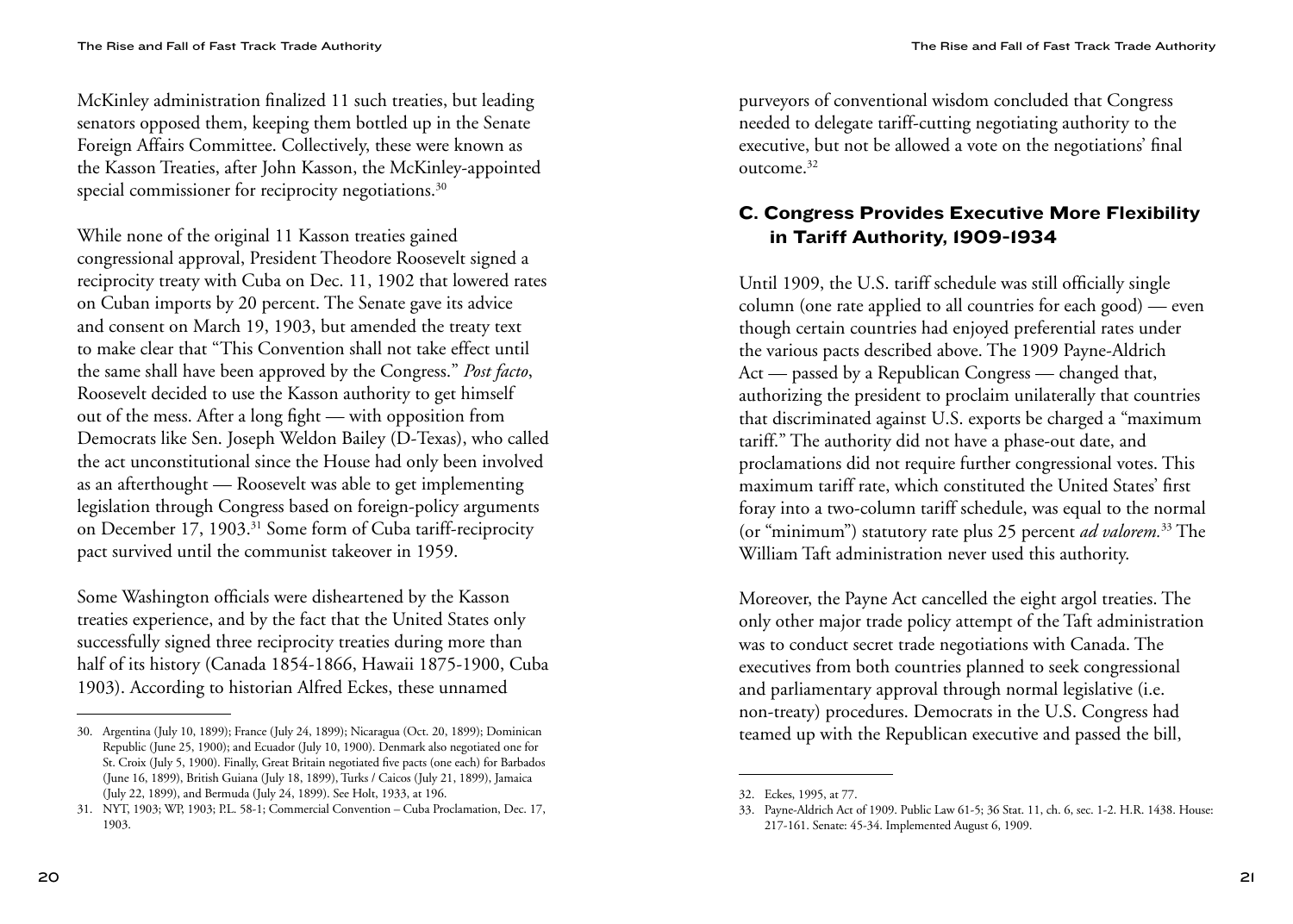making boisterous but highly misleading floor statements to the effect that the act would allow U.S. annexation of the northern country. As a result, Canadian nationalists in the parliament rejected the pact's implementing legislation.<sup>34</sup>

The Woodrow Wilson administration came to office on a pledge to reduce tariffs and kickstart commerce with a war-torn Europe, and was able to convince a Democratic-controlled Congress to do so through the 1913 Underwood-Simmons Act. The bill did away with the president's authority to penalize foreign countries through application of the maximum tariff, but it also authorized him to conduct reciprocal trade deals — "provided, however, that said trade agreements before becoming operative shall be submitted to the Congress of the United States for ratification or rejection."35 The authority did not have a phase-out date. However, because the Underwood Act unilaterally reduced U.S. tariffs, foreign governments had little incentive to negotiate trade pacts with the United States, having received "something for nothing." No bilateral pacts were signed under the Underwood authority.

The general drift towards Congress delegating the executive tariff authority continued in the next decade, as the GOP returned to power. Although it contained no specific tariff reciprocity authority, the 1922 Fordney-McCumber Tariff Act delegated to President Warren Harding and his successors a new authority. Under the Act, the executive branch could raise or lower tariffs by proclamation to equalize the costs of production of articles produced in the United States and competing countries. The

authority did not have a phase-out date. It limited the rate alteration, however, to no more than 50 percent of the underlying statutory duty.<sup>36</sup> Congress did not have to vote on these reductions. The Republican-controlled Congress supported their party's president in this proposal, but some Democrats bitterly attacked the proposal. *The New York Times* reported that Sen. Thomas Walsh (D-Mont.) "told the Senate the Constitution specifically reserved to Congress the power to lay and collect taxes and import duties, and Congress could not delegate this authority. He also attacked the flexible plan on the ground that no provision was made for judicial review of the president's action."37

Harding and his successors did not craft reciprocity treaties that required Senate approval and congressional implementing legislation. Instead the administrations negotiated a series of over 40 executive agreements that established most-favored nation treatment for additional countries. By guaranteeing to additional countries the tariff treatment already codified by statute in the U.S. tariff schedule, the executive avoided having to ask Congress to change any underlying laws.<sup>38</sup>

The beginning of the Great Depression in the United States is associated with the stock market crash on October 29, 1929, known as Black Tuesday. One of Congress' responses was to pass the Smoot Hawley Tariff Act, which went into effect on June 17, 1930. The act returned the United States to 19th Century tariff levels.39 The Smoot Hawley Tariff Act did not change the

<sup>34.</sup> Eckes, 1995, at 83-84.

<sup>35.</sup> United States Revenue Act of October 3, 1913, Public Law 63-16; 38 Stat. 116, ch. 16, sec. 4(a); H.R. 3321. House: 255-104. Senate: 44-37. Implemented October 4, 1913,

<sup>36.</sup> Fordney-McCumber Tariff of 1922. Public Law 67-318; 36 Stat 11, ch. 356, sec. 315; H.R. 7456. Implemented September 22, 1922.

<sup>37.</sup> NYT, 1922.

<sup>38.</sup> WM, 1934, at 10. This was similar to practice in the pre-1890 period, when numerous presidents negotiated executive agreements and treaties to not discriminate against certain countries imports *beyond* the duties mandated by statute.

<sup>39.</sup> Eckes, 1995, at 100-139.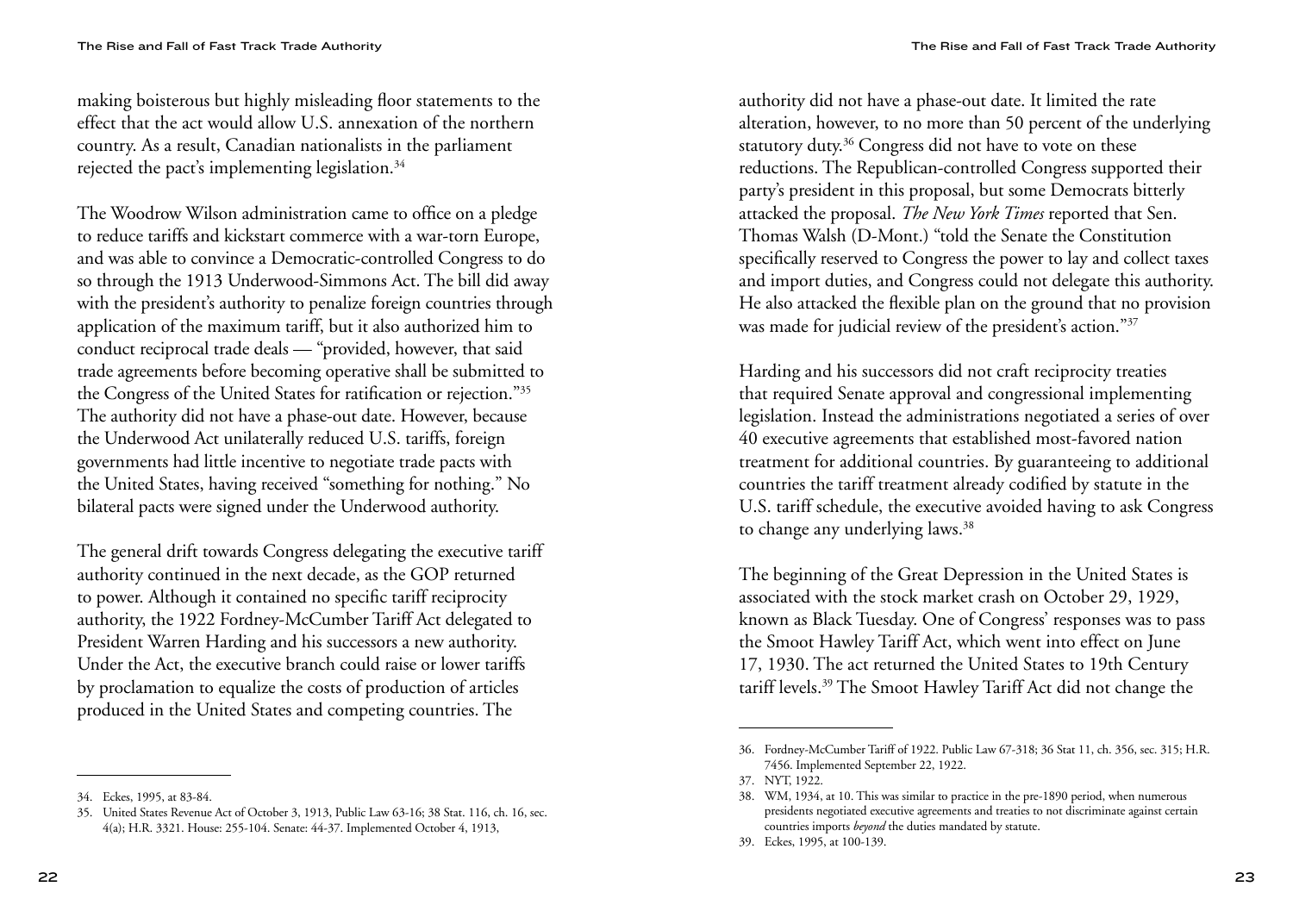fundamental executive-legislative balance in any way from the 1922 act. This is worth noting because editorial boards and politicians invoke Smoot-Hawley with contempt, if inaccuracy, anytime the suggestion is made to increase congressional involvement in trade policymaking.

In 1932, Sen. Cordell Hull (D-Tenn.) led an effort to give President Herbert Hoover the discretion to negotiate bilateral tariff-reduction pacts, subject to separate congressional approval. While both chambers passed the legislation, Hoover vetoed the bill, and it never became law.<sup>40</sup>

The Roaring Twenties produced new constitutional challenges to delegated presidential tariff authority. As it had in 1892, the Supreme Court again upheld the constitutionality of congressional delegation mechanisms. In *J. W. Hampton, Jr. & Co. v. United States*, the plaintiff imported barium dioxide into New York ports that the customs collector assessed at the dutiable rate of six cents per pound, which was two cents per pound more than that fixed by statute. The higher rate had been established by virtue of the presidential proclamation authority to equalize the costs of domestic and imported goods provided in the Fordney-McCumber Act. The company argued that Congress' delegation of constitutional tariff authority was unconstitutional, and thus did not have the force of law. In 1928, the Supreme Court, affirming a lower court decision, held that congressional delegation of tariff authority was constitutional. The court interpreted the Fordney-McCumber Act to empower and direct the president to increase or decrease duties imposed by Congress. The Court reasoned that one of the core functions that the

Constitution confers on Congress is the regulation of interstate commerce, yet noted that Congress does not attempt to directly manage interstate freight rates, a highly complex and rapidly changing task. Therefore, the Court concluded that delegation of setting specific tariffs rates to the executive under policies established by Congress should also be constitutional.<sup>41</sup>

Despite the expanded presidential trade authority during the 1890-1934 regime, the second major period of U.S. trade policymaking ended with high tariffs and relatively few trade agreements. The regime also saw an unusual shift in the politics of trade. Republican Congresses and executives under the Harrison, McKinley, Taft and Harding administrations — while favoring higher tariffs — took groundbreaking steps to expand executive discretion. Democrats — who favored lower tariffs often argued in favor of the principle of congressional control, regularly raising concern about the constitutional issues involved. The latter party passed legislation scraping back what they deemed overreach into congressional constitutional authority in 1894 and 1913.

Notably, the period also saw the emergence of radical views on altering the constitutional trade checks and balances, such as that of Rep. Martin Ansorge (R-N.Y.), who proposed a constitutional amendment to outsource trade policy permanently from Congress to a non-partisan board.<sup>42</sup> Perhaps not surprisingly, he was only a one-term member of Congress. Nevertheless, the notion gained serious traction in the subsequent trade-policy regime from 1934-1967.

<sup>40.</sup> H.R. 6662. The House passed 214-182, and the Senate passed 42-30.

<sup>41.</sup> *J. W. Hampton, Jr. & Co. v. United States*, 276 U.S. 394 (1928). 42. NYT, 1922.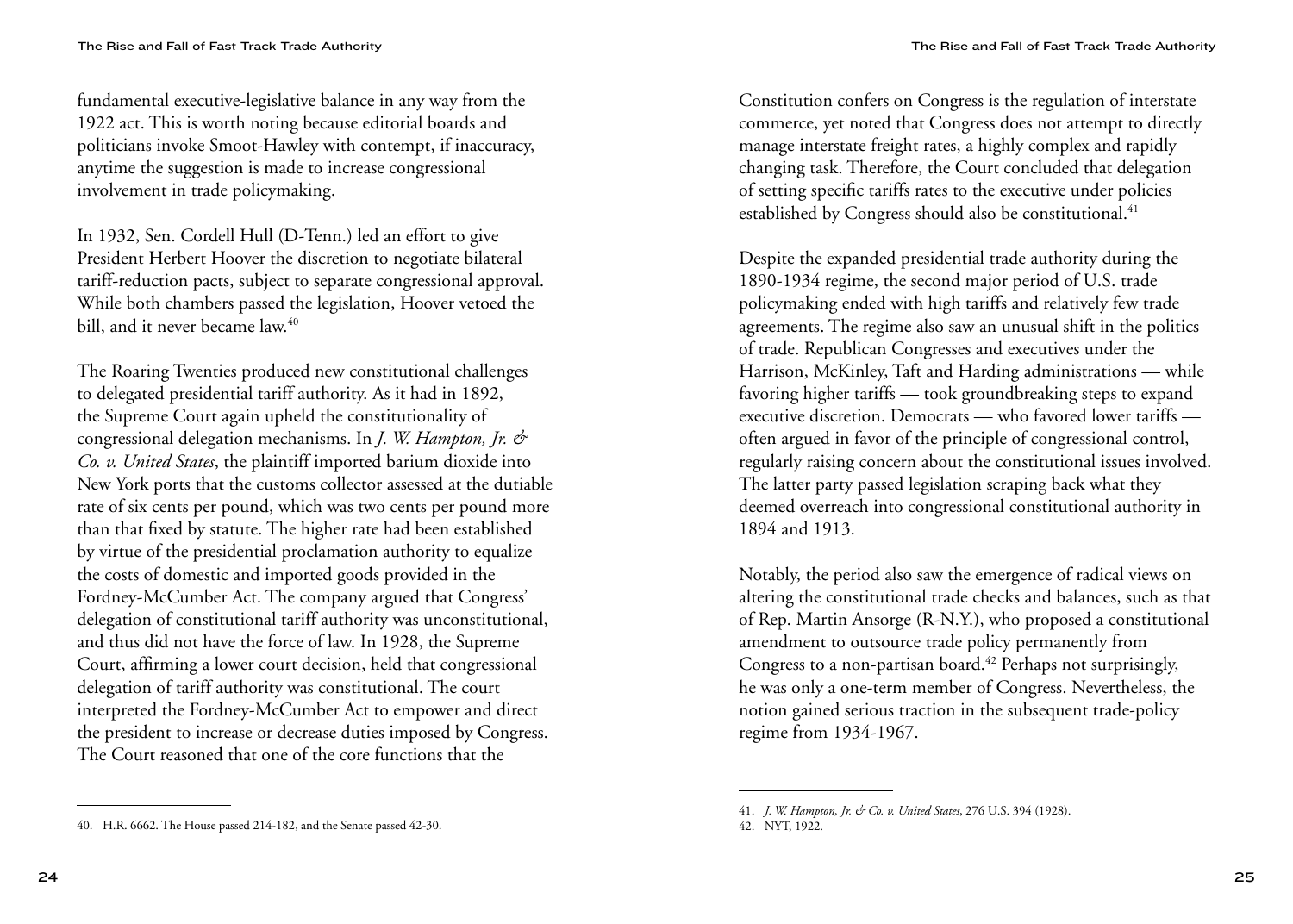# **REGIME III.** Executive Dictation of Tariffs, 1934-1967

#### a. Reciprocal Trade Agreements Act Dramatically Increases Executive Trade Authority, 1934-1945

A new and sweeping form of delegated executive-branch authority was established in the Trade Agreement Expansion Act of 1934, more commonly known as the Reciprocal Trade Agreements Act (RTAA). The legislation authorized the executive branch to enter into trade agreements that modified tariffs or any other import restrictions (such as quotas), and unilaterally proclaim tariff increases or decreases within a 50-percent band for pact partners' U.S. exports. While duty negotiations would proceed on an item-by-item basis, unlike many past congressional delegations, the legislation set no limit on the types of goods for which duties could be revised. The proposed authority also left to executive branch discretion whether or not to extend benefits negotiated bilaterally to *all* other countries on a most-favored nation basis, or only to *specific* countries that engaged in U.S. negotiations.43

The act — an amendment to the Smoot-Hawley Act that the Franklin Roosevelt administration justified as "emergency" legislation — provided for no subsequent congressional votes on the resulting agreements, or congressional right of appeal on executive-branch decisions. The act specified no negotiating objectives or countries with which to negotiate. The only minimal requirement was for "reasonable public notice of the intention to negotiate an agreement," and for presidential

consultation with relevant governmental agencies. The duration of the act was three years. Interestingly, in one aspect, it reflected the administration's claim that it was a short-term emergency measure: agreements established under the law were subject to termination when the 1934 Act itself expired.<sup>44</sup> However, in practice, this did not occur. Rather, this "emergency" Act's significant shift in executive-branch power in trade-agreement policymaking became the basis for future delegations.

In his recent book on Fast Track, Hal Shapiro, a former associate general counsel in the Office of the U.S. Trade Representative, notes how the RTAA "was a major departure in that it effectively 'pre-approved' presidential authority to negotiate international trade agreements."45 While Congress had previously delegated to the executive both tariff-proclamation authority (for certain goods within certain bands) and limited authority to negotiate trade agreements that did not require congressional approval, the RTAA — which included authority for the president to also change non-tariff items like quotas without a congressional vote — significantly expanded presidential power.

What was the purpose of this new delegation? The RTAA divided opinion even within the Roosevelt administration. One faction held that the authority should be used primarily to ink bilateral agreements to stimulate exports and thus national income. Others maintained that the purpose was to unilaterally lower tariffs so as to increase imports, because the United States had too high of a trade surplus at the time.<sup>46</sup>

<sup>43.</sup> WM, 1934, at 10.

<sup>44.</sup> Trade Agreement Expansion Act of 1934. Public Law 73-316; 48 Stat. 943; H.R. 8687. On March 29, the House approved H.R. 8687 by 271-110 (D: 269-11; R: 2-99). On June 4, the Senate approved the measure 56-33 (D: 51-5; R: 5-28).

<sup>45.</sup> Shapiro, 2006, at 10.

<sup>46.</sup> Schlesinger, 1958, at 254-260.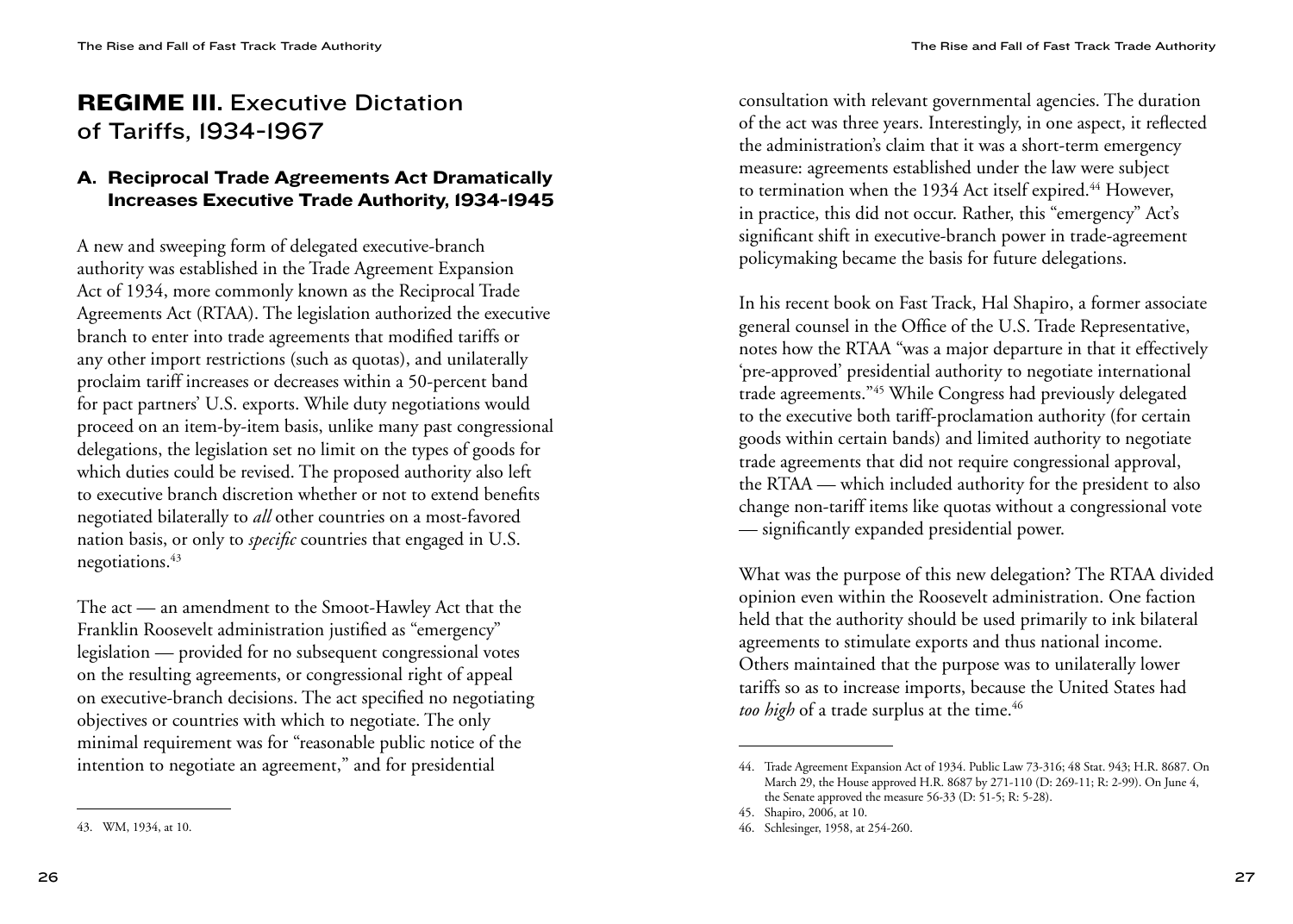Such debates were beside the point to Roosevelt's secretary of state, former senator Cordell Hull. His outlook was as simplistic and unsubstantiated as it was infectious: low tariffs equal peace, and high tariffs equal war. Hull, infamous for his role in the refusal of U.S. entry to the passengers on the S.S. St. Louis (a Jewish refugee ship dubbed the "ship of the damned") during the Nazi Holocaust, $47$  had spent years in Congress advocating for trade liberalization and greater executive authority. When Hull testified before the Ways & Means Committee, he employed all imaginable rationales for the new authority: it was an essential part of the president's domestic recovery plan; it was to help poor people abroad; and it was to put the U.S. executive on equal footing with heads of state in parliamentary systems (who had total tariff authority). He also admitted that the authority went beyond just tariffs, to encompass quotas and even possibly product safety standards. He refused to speak in detail about how he planned to use the authority, citing a desire to avoid broadcasting U.S. negotiating positions to foreign governments. In an exchange with Rep. Allen Treadway (R-Mass.), Hull made clear that he thought the constitutionality of the measure was beside the point:

*Treadway:* "Under the Constitution, article 1, section 7, all bills for raising revenue shall originate in the House of Representatives; but the Senate may propose or concur with amendments as on other bills. Are we in any way violating that provision of the Constitution in setting up a law such as we have before us?

*Hull:* "This bill is originating in the House, is it not? So far as I

am individually concerned, I think I have in mind all of these phases, but at the same time I am literally moved, driven and kicked into another line of thinking, which relates to 30 million unemployed people in the world who cannot furnish food or clothing to their people because international trade has been choked down…

*Treadway:* "If those 30 million people scattered throughout the world and their families are a first consideration, should not that clause of the Constitution be amended in order to take care of the 30 million people and not to violate the Constitution directly by legislative action?"

*Hull:* "That is what they said to Abraham Lincoln when he had to suspend one or two phases for the time being… Very few democratic forms of government are left — mighty few. My observation after rather careful investigation has been that the mainspring or the moving influence of those revolutions has been people out of work… We are not going to fall into that soon, but you could easily become victims of those things in other parts of the world, and for that reason I would invoke your attention long enough to deal with this emergency situation"…

*Treadway:* "Assuming that to be true, and of course it is all open to debate… is the measure you are presenting to us today constitutional?"

*Hull:* "My opinion is that it is up to the Congress to cooperate with another coordinate branch of the Government to determine, first, whether this real exigency, present and prospective, does exist, and whether it is of such magnitude in its effect upon our country as would justify either branch of Congress or both in giving authority to the executive department

<sup>47.</sup> The U.S. Coast Guard maintains an informational site on the incident, accessible at: www.uscg.mil/history/faqs/St\_Louis.asp.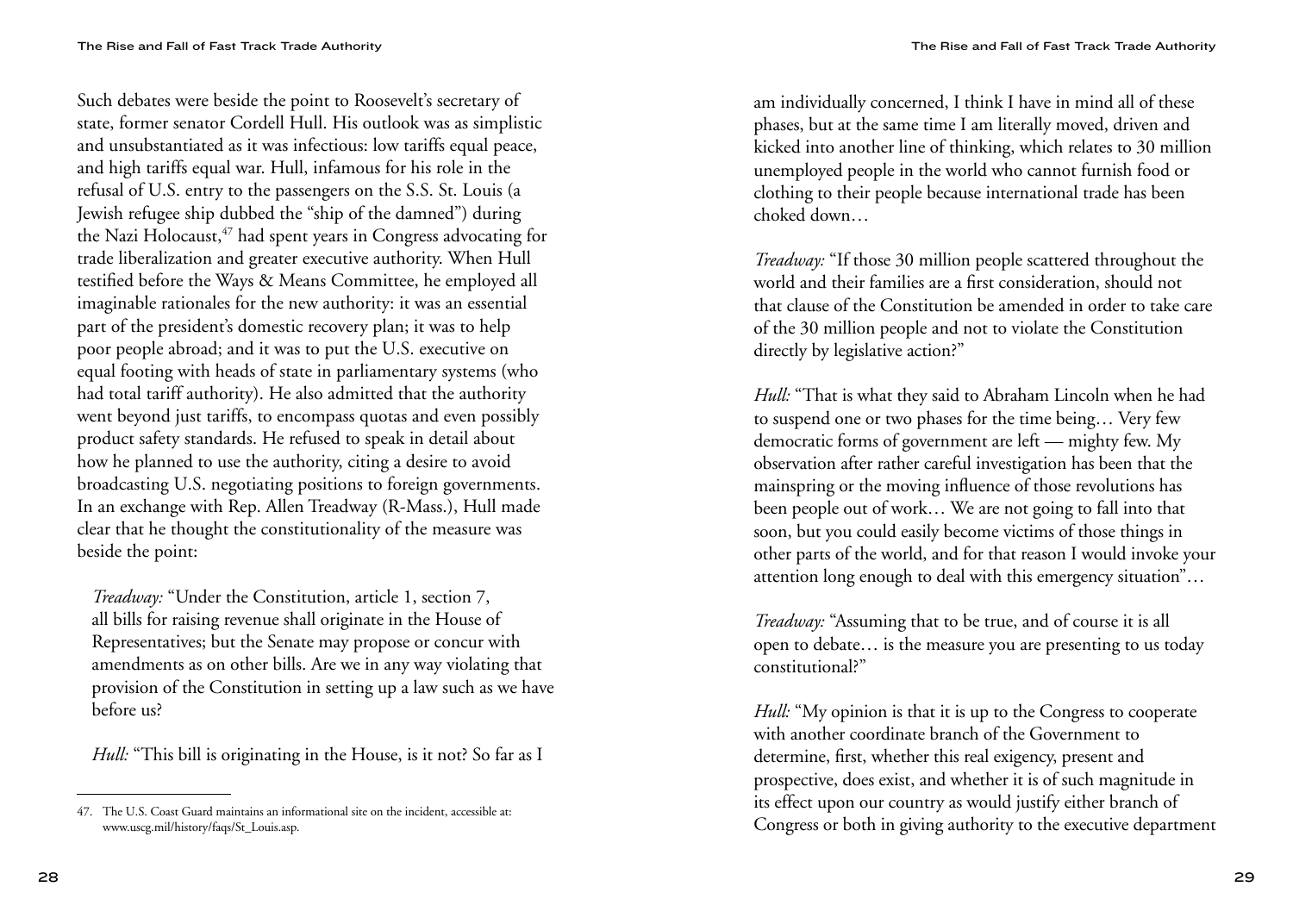in advance to perform certain functions which would ordinarily be reviewed by one branch of the legislative department."<sup>48</sup>

Hull and administration allies like Rep. Samuel Hill (D-Wash.) also argued that the Supreme Court was likely to uphold the constitutionality of the delegation, since the previous trade regime's flexible tariff provisions had been upheld as constitutional. In a later hearing, Hill argued that the record of congressional approval of only three reciprocity treaties

"show[s] the inefficiency of that kind of treaty making… whereas Executive agreements have produced a substantial number of reciprocal trade agreements. It seems to me in the fact of the history of this country upon that subject that to advocate a resort to the ordinary treaty-making power of the President for the purpose of effecting trade agreements or trade relationships, we must concede it simply an argument that that does not get us anywhere so far as effective progress is concerned toward improving our trade relationships with foreign countries."49

Once in the State Department, Hull established an interagency Committee on Trade Agreements housed in the State Department whose primary role he envisioned as promoting U.S. *foreign-policy* interests by reducing U.S. tariffs. The arrangement was so far removed from the days of congressional control of trade policy that Roosevelt and successor administrations would not even reveal the identity of the Committee's members to the

public. Rep. Daniel Reed (R-N.Y.)'s statement during RTAA's floor debate that "such power, if granted, will place the life and death of every industry at the mercy of the 'brain trust'"50 was prescient. These government officials on the Committee saw their role as picking economic winners and losers, and even coded industries based on their perceived export competitiveness.<sup>51</sup> Congress renewed the RTAA in 1937, 1940, 1943 and 1945, each for a three-year term.<sup>52</sup> Roosevelt and later Truman proclaimed 40 bilateral deals with 24 countries between 1935 and 1946, dealing mostly with tariffs, but also occasionally with quotas and customs regulations.53

#### b. Rise of the GATT, 1945-1951

A major challenge to the RTAA's expanded executive trade authority came when the Truman administration interpreted it as allowing the multilateral trade negotiations that established the General Agreement on Tariffs and Trade (GATT). The 1944 Bretton Woods Conference has originally envisioned the creation of three new institutions to regulate postwar global

<sup>48.</sup> WM, 1934, at 15-18.

<sup>49.</sup> WM, 1934, at 407-408.

<sup>50.</sup> Rep. Daniel Reed (R-N.Y.), Congressional Record, 78, March 27, 1934, at 5533.

<sup>51.</sup> Eckes, 1995, at 94-177.

<sup>52.</sup> The 1937 Act passed the House 281-92 (D: 278-11; R: 3-81) and the Senate 56-23 (D: 56- 9; R: 0-14). The 1940 Act passed the House 217-166 (D: 212-20; R: 5-146) and the Senate 41-35 (D: 41-15; R: 0-20). The 1943 Act passed the House 340-63 (D: 212-20; R: 145-52) and the Senate 59-22 (D: 41-8; R: 8-14). The 1945 Act passed the House 238-152 (D: 205- 12; R: 33-140) and the Senate 53-21 (D: 38-5; R: 15-16).

<sup>53.</sup> Trade agreements concluded under RTAA include: Argentina (Oct. 14, 1941), Belgium-Luxemburg (Feb. 27, 1935), Brazil (Feb. 2, 1935, June 30, 1948), Canada (Nov. 15, 1935, Nov. 30, 1939, Dec. 30, 1939, Nov. 30, 1940, Dec. 13, 1940, Dec. 22, 1941), Colombia (Sept. 13, 1935), Costa Rica (Nov. 28, 1936), Cuba (Aug. 24, 1935, Dec. 18, 1939, Dec. 23, 1941), Ecuador (March 2, 1942), El Salvador (Feb. 19, 1937), Finland (May 18, 1936), Guatemala (April 24, 1936), Haiti (March 28, 1935, Feb. 16-19, 1942, April 25, 1942), Honduras (Dec. 18, 1935), Iran (April 8, 1943), Netherlands (Dec. 20, 1935), Nicaragua (March 11, 1936, Feb. 8, 1938), Paraguay (Sept. 12, 1946), Peru (May 7, 1942), Sweden (May 25, 1935), Switzerland (Jan. 7, 1936, Nov. 28, 1940), Turkey (April 1, 1939, April 14- 22, 1944), United Kingdom (Nov. 17, 1938), Uruguay (July 21, 1942), and Venezuela (Nov. 6, 1939, Dec. 12, 1939, Dec. 28, 1940, Dec. 26, 1941).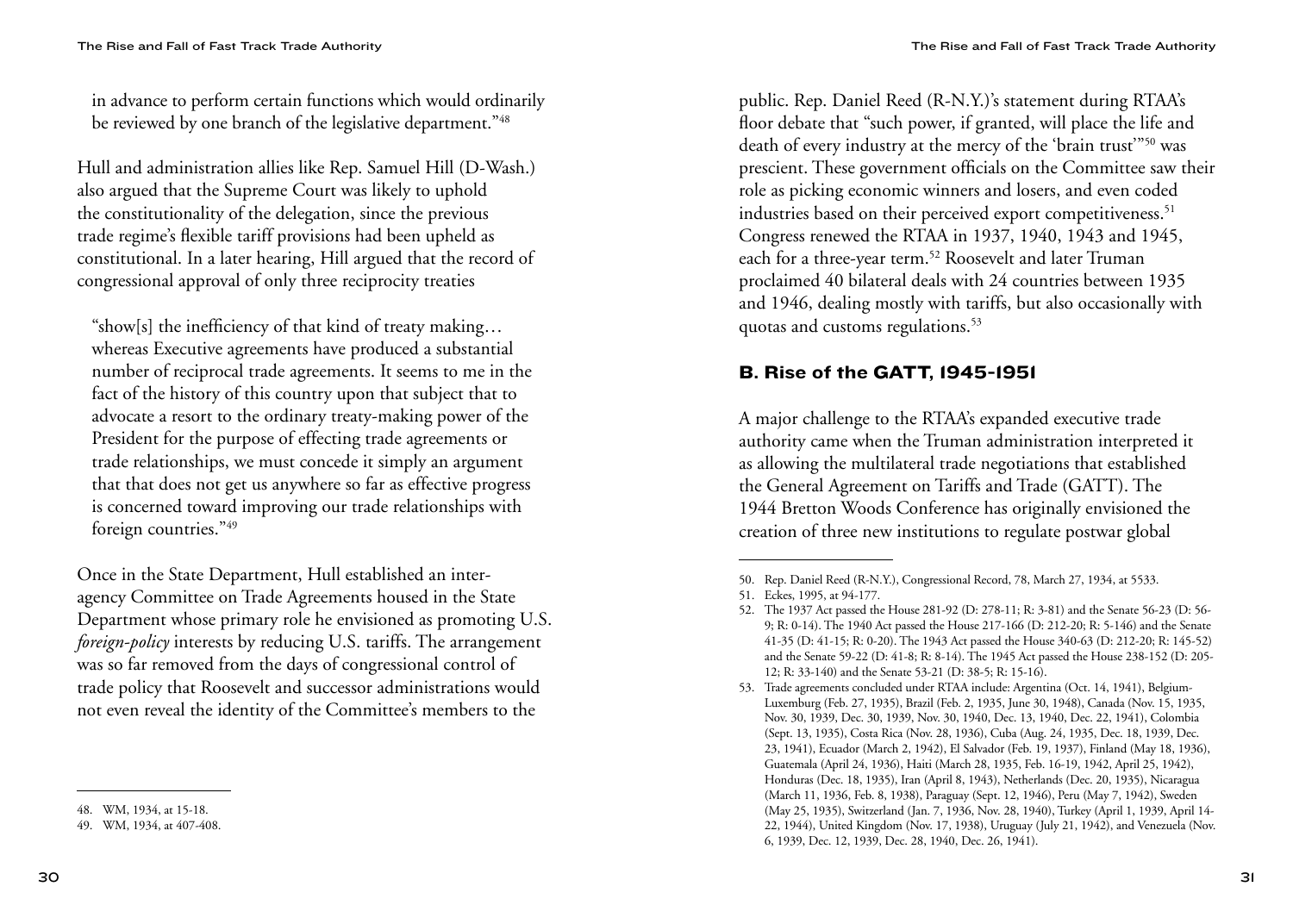economic relations: the International Monetary Fund (IMF), the International Bank for Reconstruction and Development (the World Bank), and an International Trade Organization (ITO). However, many in Congress were opposed to the ITO, on the grounds that establishing a global commerce agency would undermine U.S. sovereignty. Moreover, others in Congress raised concerns that, while the administration agreed to submit U.S. membership in the ITO to a treaty vote, Congress would have no vote on the nearly two-dozen reciprocal trade agreements that prospective ITO member countries had negotiated. The RTAA *did* allow the executive branch to enter unilaterally into such tariff-cutting agreements. But the extent of its delegation of power was revealed by the prospect of the ITO establishing — in one fell swoop — a comparable number of new trade agreements as had been established under the new delegation system over 12 years. On April 7, 1947, several House members engaged in an impassioned colloquy on the topic:

**Rep. Noah Mason** (R-Ill.): "This International Trade Organization, in effect, would be an international super state. It would take away from the American people control of American production… [it] would mean to transfer our governmental powers to a world economic authority…. We must halt this vicious plan for an International Trade Organization before it goes too far or it will be the undoing of everything that we have built up and developed under our Constitution."…

**Rep. Cliff Clevenger** (R-Ohio): "As we sit in this committee, our Democratic friends are in a quandary. They have got their feet all tangled up and their eyes dim with the mist of the halo that has been around the head of Cordell Hull for so many years. They do not know where they are going… It is time that somebody rub a little Americanism on this party that rules the other end of [Pennsylvania] Avenue in order to get them to think America and work for America and protect America."…

**Rep. Thomas Owens** (R-Ill.): "Aside from the fact that the executive department has emergency powers during wartime, is there any question in the gentleman's mind but that this Congress has the right to make laws and have the executive department enforce them, and that it is about time that we begin to do that in order to save our national policy?"

**Mason**: "Of course, for 150 years, that was true, but that has not been true during the last 16 years, because not only has the judiciary department interpreted the laws and said what the Congress should have put in, whether they put it in or not, but our executive departments have been themselves interpreting the laws to suit themselves, and the business of the Congress today is quite largely the vetoing of department rulings which misinterpret the laws, and even vetoing some of the rulings of the Supreme Court on the laws that we have passed."…

**Rep. John Rankin** (D-Mo.): "I understood that… whatever agreements were made [in Geneva] should come back to the Congress for ratification; at least, to the Senate."…

**Mason**: "[The administration] said he would submit that to the Senate for approval before it would go into effect. He said, however, that as to the 18 reciprocal trade agreements which they expect to put into effect before this International Trade Organization is set up, they, of course, would not go to the Senate."54

<sup>54.</sup> *Congressional Record,* 93, April 7, 1947, at 3182-3184.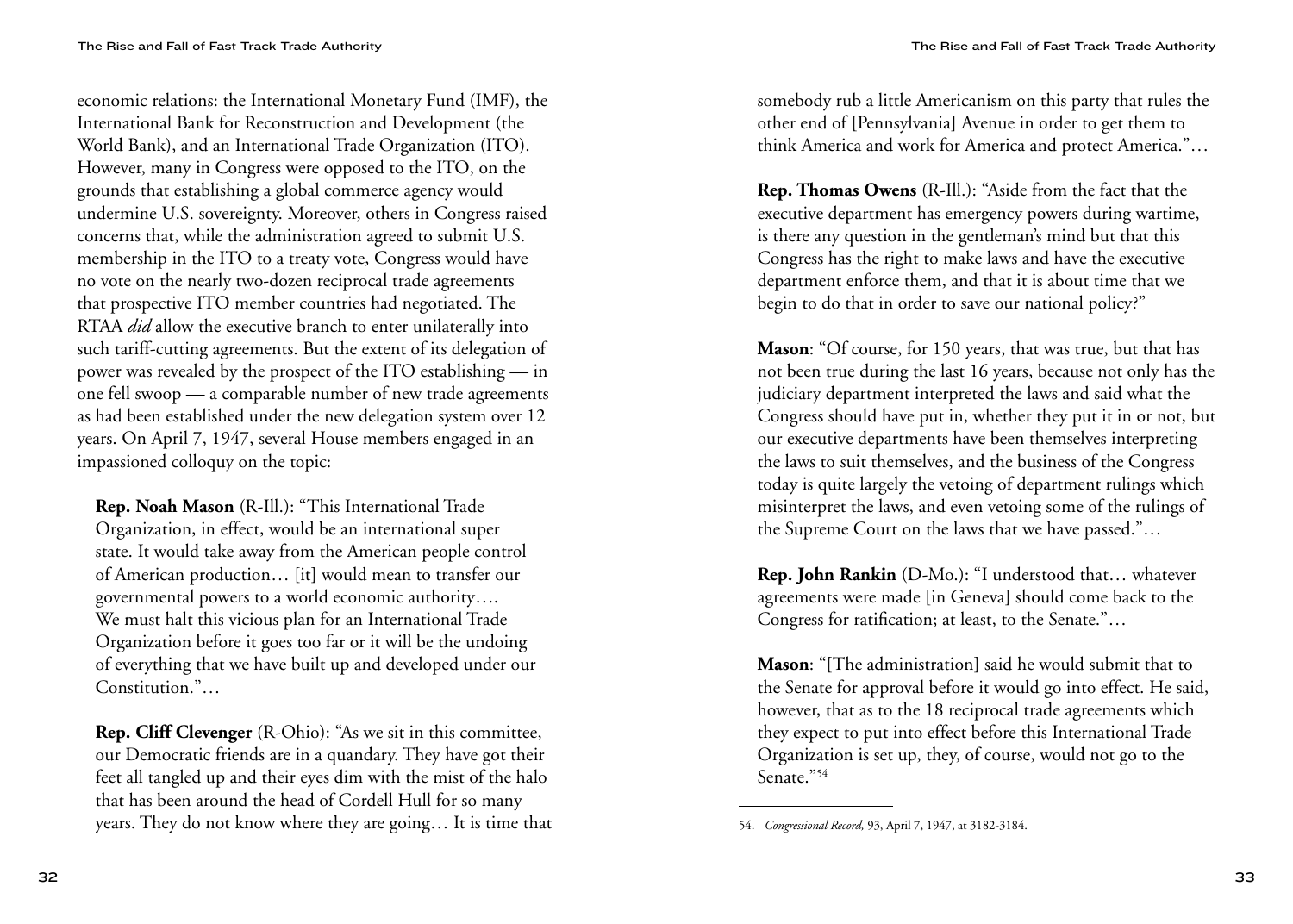Indeed, by late 1947, the 23 countries that had originally engaged in GATT negotiations had already agreed to many tariff concessions. These were each made on an item-by-item, bilateral request-offer basis, and then generalized on a mostfavored nation basis to the entire group. Truman, anxious to lock in these agreements, invoked the RTAA to proclaim the "provisional application" of the GATT to the United States in October 1947.<sup>55</sup> On March 24, 1948, Truman's Assistant Secretary of State William Clayton signed the ITO's draft charter, which would go into effect subject to congressional approval. On April 28, 1949, the Truman administration notified Congress it would submit the ITO for a Senate treaty vote, but then formally abandoned the effort in 1951 in the face of unbending congressional opposition.56

Members of Congress were irate at the executive branch's GATT maneuvering, as evidenced by comments at a Senate Finance Committee hearing from 1949:

**Sen. Eugene Millikin** (R-Colo.): Would the provisions of this article or any other part of GATT impose upon the Federal Government any duties to do anything as to local State laws or movements, which are intended to promote State products, such as "Buy Georgia Peaches," "Buy Colorado Cantaloupes," state advertising campaigns out of public funds to promote those local buying campaigns?"

**Winthrop Brown** (State Department Official): "No, sir."

**Millikin:** "Is there anything in this agreement any place that

imposes any obligation on the Federal Government to stop anything of that sort?"

**Brown:** "I don't think so sir."

**Millikin:** "Is there any question about it?"

**Brown:** "No, I don't know of anything."<sup>57</sup>

Millikin and Brown had another face-off in March 1951:

**Millikin:** "You are unwilling then to present the whole of GATT to Congress so that it might not only compare GATT against existing laws, but also against the Constitution? … What about the future laws of Congress?"

**Brown:** "The answer to that question is that if the Congress should pass legislation in the future that was inconsistent with the GATT, they would put the United States in the position of violating the GATT."

**Millikin:** "And you feel that the President is warranted in making future executive agreements which in themselves might conflict with future laws of Congress?"

**Brown:** "That has been the situation with respect to all of our trade agreements since the beginning, Senator."58

In 1947, Sen. Hugh Butler (R-Neb.) summed up the views of many when he said: "I think it is fair to say that it was not

<sup>55.</sup> T.I.A.S. 1700, Vol. 1, Oct. 30, 1947; Jackson, 1967.

<sup>56.</sup> SF, 1951, at 1137, and 1143-44.

<sup>57.</sup> Quoted in Jackson, 1967, at 304.

<sup>58.</sup> SFA, 1951, at 1170.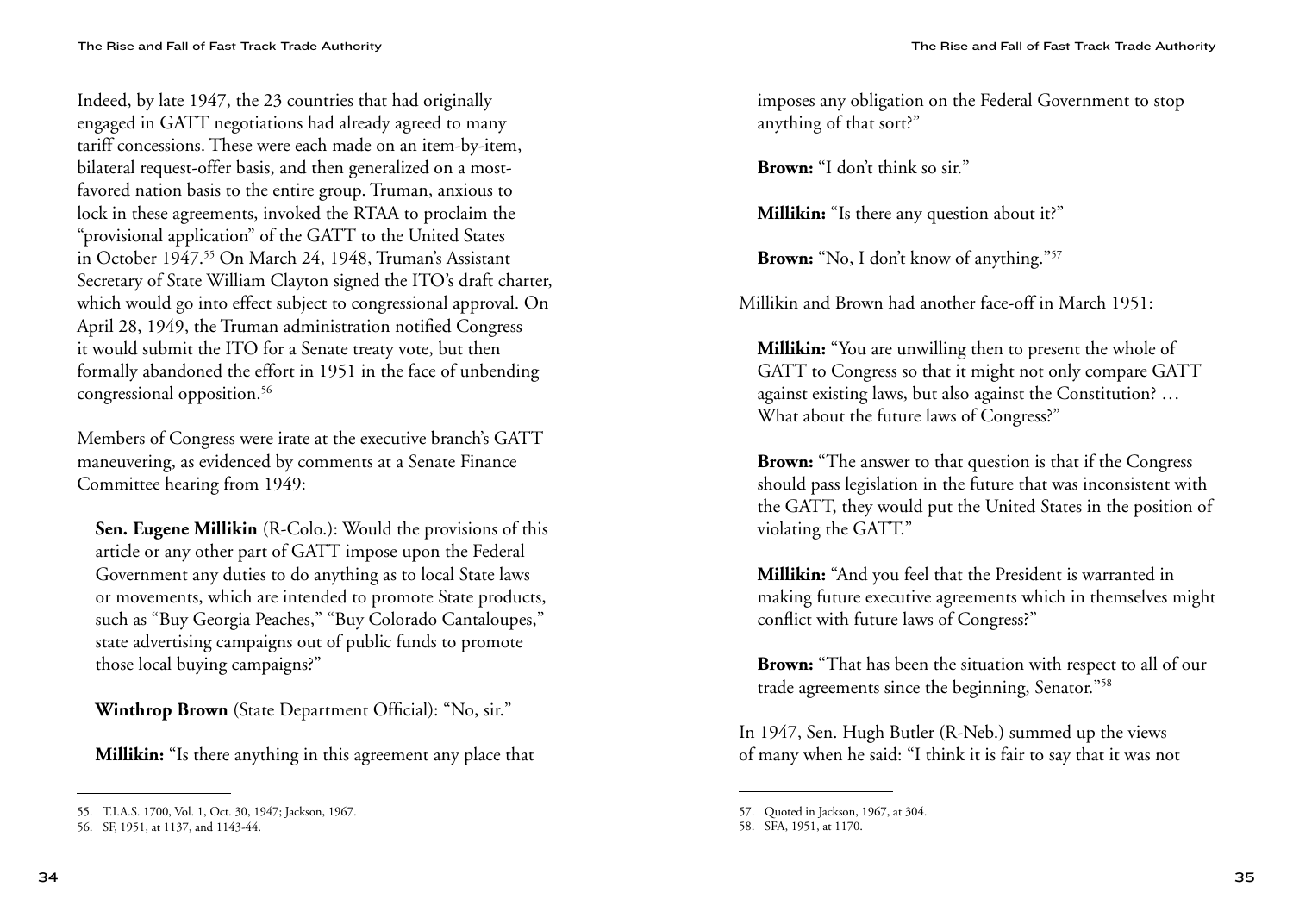contemplated when this act was passed that it would be used as the vehicle for a general revision of our entire tariff system… the State Department has tried to commit us permanently to a reversal of our long-standing policies by putting this agreement through during a temporary period of world shortages. We may not realize fully what has happened to us for some little time… Present authority to negotiate these treaties under the Trade Agreements Act will expire next year. I believe the Congress will scrutinize very, very carefully any request for an extension."<sup>59</sup>

## c. Congress Begins to Reassert Its Constitutional Trade Authority, 1948-1962

Butler's prediction came true. Republicans took over both chambers in the 1947 election on a pledge to reign in Truman. The following year, Congress enacted its first major RTAA revision, extending the authority for only a single year, rather than the customary three years. The 1948 RTAA introduced the rather modest notion that Congress and the trade gatekeeper committees (Senate Finance and House Ways & Means) would have to receive copies of any trade agreement that threatened "serious injury" to domestic industries within 30 days of entering into the pact. This was known as the "peril point" provision.<sup>60</sup> In the House, 98 percent of Republicans supported the bill, and 90 percent of Democrats opposed — a total inversion of the pattern from previous RTAA extensions.

Republican resurgence was short-lived: Democrats retook both chambers that year. In 1949, Congress reestablished the RTAA authority for its standard three-year duration, and removed the peril point language. While Democrats continued to hold the majority in the next Congress, the Republican minority was able to reinsert and expand the peril point language, and limit the 1951 extension of the authority to two years. The new language allowed either congressional chamber or gatekeeper committee to request that the Commerce Department's U.S. Tariff Commission (now called the U.S. International Trade Commission) $62$  investigate and report on any "serious injury" caused to U.S. industries under a trade agreement. If the commission made a recommendation to alter tariff rates to compensate for the injury, the executive was authorized to proclaim further duty changes. If he chose to ignore the commission's advice, he would have to file a report with the gatekeeper committees explaining his decision.

Additionally, the 1951 legislation specified, "the enactment of this Act shall not be construed to indicate approval or disapproval by the Congress of the Executive Agreement know as the General Agreement on Tariffs and Trade."63 Similar clauses appeared in the 1953, 1955 and 1958 acts, and were one means Congress had of showing that, while it accepted the tariff reductions

<sup>59.</sup> Sen. Hugh Butler (R-Neb.), *Congressional Record*, 93, Nov. 20, 1947, at 10675.

<sup>60.</sup> Public Law 80-972. The 1948 Act passed the House 234-147 (D: 16-142; R: 218-5) and the Senate 70-18 (D: 23-17; R: 47-1).

<sup>61.</sup> Public Law 81-307; 63 Stat. 697; H.R. 1211. Approved on September 26, 1949. It passed 318-69 in the House (D: 234-6; R: 84-63) and 62-19 in the Senate (D: 47-1; R: 15-18).

<sup>62.</sup> The U.S. Tariff Commission was established by Congress in 1916. The 1974 Fast Track bill changed its name to the U.S. International Trade Commission. The USITC describes itself as: "An independent federal agency determining import injury to U.S. industries in antidumping, countervailing duty, and global and China safeguard investigations; directing actions against unfair trade practices involving patent, trademark, and copyright infringement; supporting policymakers through economic analysis and research on the global competitiveness of U.S. industries; and maintaining the U.S. Harmonized Tariff Schedule." See http://www.usitc.gov/.

<sup>63.</sup> Section 10 of Public Law 82-50; 65 Stat. 72; H.R. 1612. Approved on June 16, 1951. It passed 225-168 (D: 42-163; R: 183-4) in the House. In the Senate, it passed 72-2 (D: 38-0; R: 34-2).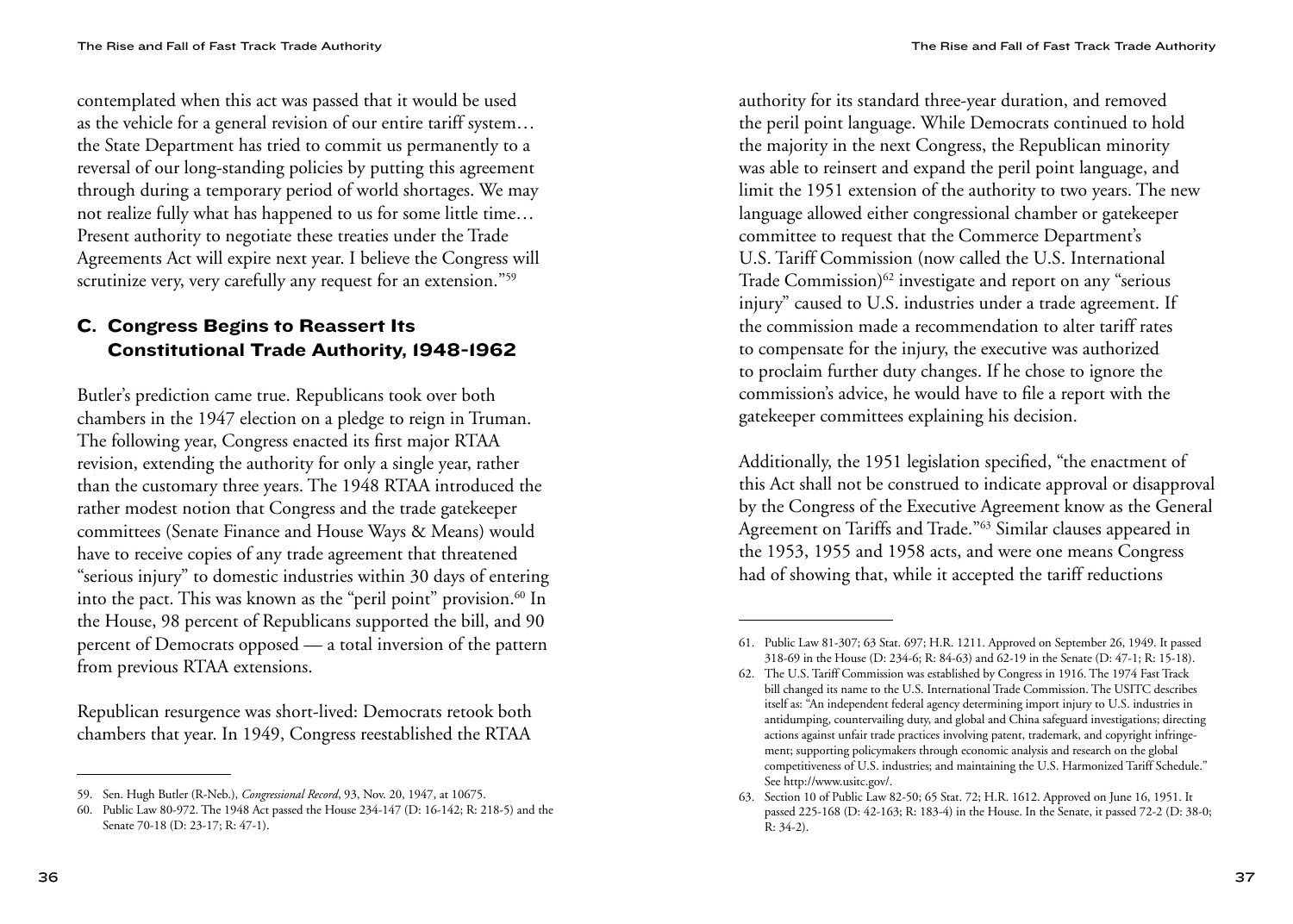proclaimed by the executive, it did not accept or recognize the underlying GATT agreement.<sup>64</sup> In an early foreshadowing of how enhanced executive authority implicated non-tariff policy, the Truman administration admitted that a dozen domestic laws would have to be changed if the United States were to move from provisional to non-provisional acceptance of the GATT.65

While Roosevelt, Truman and congressional Democrats had hitherto treated any congressional alterations to the RTAA presidential trade authority as partisan affronts, the 1952 elections provided something of a wakeup call. Republican Dwight Eisenhower defeated Democrat Adlai Stevenson for the presidency, and the Grand Old Party took both chambers of Congress. Democrats were henceforth be less resistant to modifying the underlying formula, and bipartisan majorities voted over the decade to substantially increase congressional involvement in trade policy. The 1953 RTAA created a commission appointed by the executive and Congress that would study foreign economic policy, including its constitutional implications. In the 1955 RTAA, Congress increased the executive's congressional reporting requirements.<sup>67</sup>

The 1958 RTAA renewal was Congress' most significant reassertion of congressional prerogative over trade during the period. This Act allowed Congress to force the president to proclaim tariff modifications recommended by the Tariff Commission if he had initially rejected their advice. The exact

process was the following: within 60 days of receiving the commission report initially mandated by the 1951 Act, if both the House and Senate adopted a concurrent resolution by a twothirds vote in each chamber requiring the commission's advice to be taken, Congress could override the president. The bill also specified the rules that Congress would follow in considering such resolutions, while noting that these could be changed as per the legislature's constitutional rights. Under the rules, any member of Congress could propose such a "disapproval resolution," which would be automatically reported to the gatekeeper committees, who would have 10 days to report it out. If they did not take action by then, any member of Congress could make a highly privileged motion (no amendments, one hour of debate, and other expediting procedures) for the resolution to be immediately discharged. Thereafter, the resolution would continue to receive expedited consideration.<sup>68</sup>

Despite growing bipartisan concerns about executive-branch unilateralism in the international arena, Truman and Eisenhower continued to rely on GATT's "provisional application," even as GATT contracting parties completed five rounds of GATT negotiations and U.S. administrations proclaimed the resulting tariff changes into U.S. law.

<sup>64.</sup> Jackson, Louis and Matsushita, 1982, at 344-345.

<sup>65.</sup> SF, 1951, at 1195-1199.

<sup>66.</sup> Public Law 83-215; 67 Stat. 472. H.R. 5495 was approved on August 7, 1953. It passed 363-34 (D: 183-9; R-179-25) in the House and on July 2, 1953, it passed by voice vote in the Senate.

<sup>67.</sup> Public Law 84-86; 69 Stat. 162. H.R. 1 was approved on June 21, 1955. It passed 347-54 (D: 297-18; R: 150-36) in the House and 75-13 (D: 37-6; 38-7) in the Senate.

<sup>68.</sup> Public Law 85-686; 72 Stat. 673. H.R. 12591 was approved on August 20, 1958. It passed 317-98 (D: 184-39; R 133-59) in the House and 72-18 (D: 40-6; R: 32-12) in the Senate.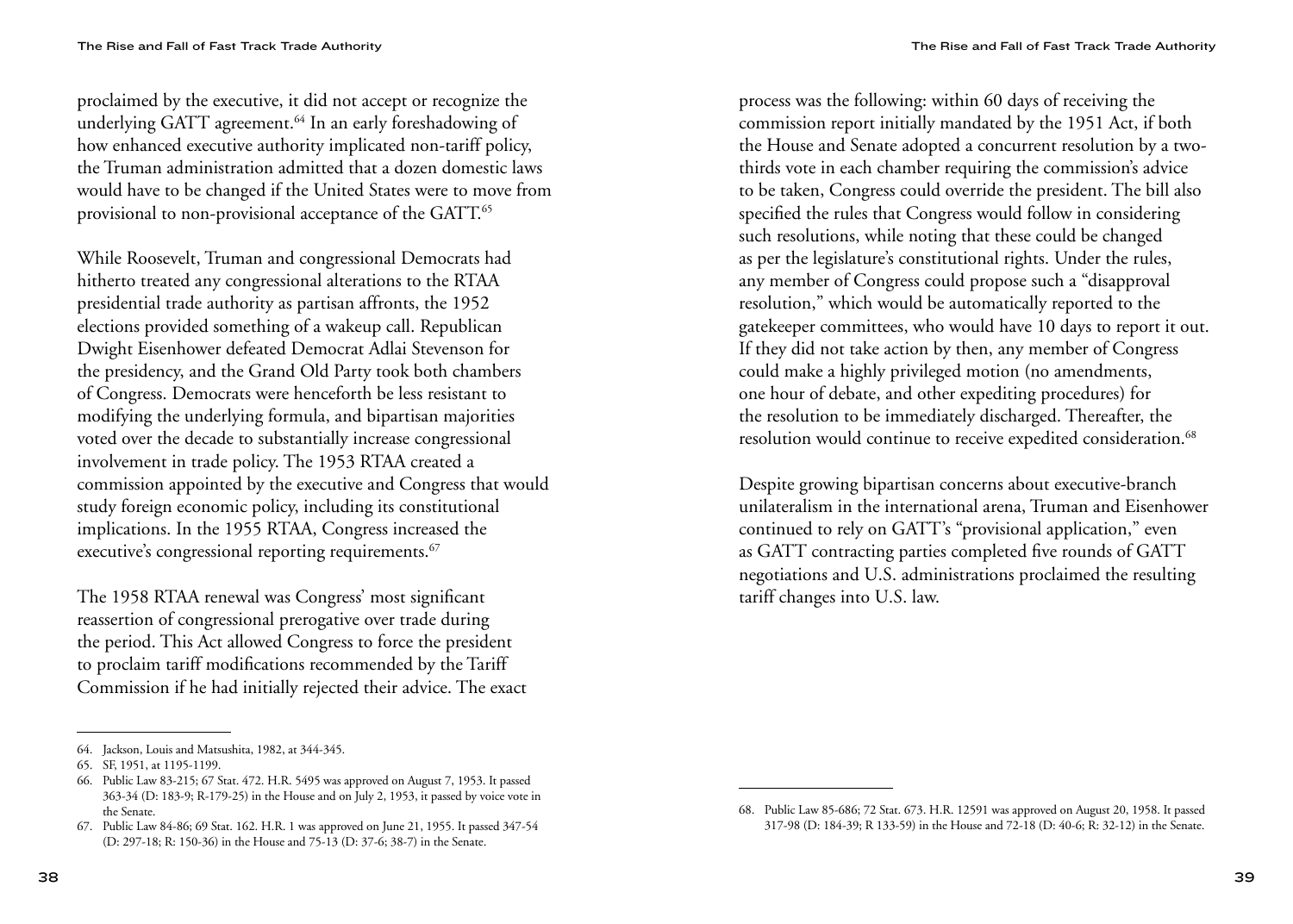# The Bricker Amendment: Criticism of Executive Unilateralism Grows

During this period, congressional concern about executive-branch unilateralism was significant, and not limited to trade-agreement matters. A constitutional amendment, known as the Bricker Amendment, which would have significantly limited executive authority, came within one vote of Senate approval.

Since the 1890s, Congress had allowed the executive to sign certain executive agreements that impacted trade without subsequent congressional approval, such as the argol agreements. Executive agreements around non-trade issues dated back even further. But their usage was getting increasingly controversial, as international agreements like the United Nations and GATT seemed to be creating supranational forms of government.

In 1951-52, Sen. John Bricker (R-Ohio) — with support from the American Bar Association —proposed a constitutional amendment that no treaty or executive agreement could be made: 1) with respect to, abridging, or prohibiting the free exercise of Americans' constitutional rights; 2) that vests in any international organization or in any foreign power any of the legislative, executive, or judicial powers vested by this Constitution In the Congress, the President, and in the courts of the United States; or 3) that alters or abridges the Constitution or U.S. federal or state laws unless, and then only to the extent that, Congress shall so provide by joint resolution.

The Bricker Amendment would have also forbade executive agreements made in lieu of treaties, and would require that any executive agreements terminate within a year after the president

who made them had left office, unless the following president asked Congress for an extension. Although not specifically directed against Truman's GATT maneuvers, Bricker's floor statements from January 1952 made his thinking clear: "The General Agreement on Tariffs and Trade is an illegal executive agreement launched with the idea of greasing the way for the International Trade Organization. The ITO, in both treaty and joint resolution form, met a stone wall in Congress. GATT, its illegitimate forerunner, lingers on."69

In 1953-54, after the Republicans took back Congress, Bricker introduced revised versions of his Constitutional amendment, which attracted broad bipartisan support. But, Senate Minority Leader Lyndon Johnson — perhaps thinking about the executivepower question in the context of his own presidential aspirations — teamed up with Eisenhower to kill the amendment. On February 26, 1954, a watered down version of the Bricker Amendment authored by Sen. Walter George (D-Ga.) fell one vote short of the needed two-thirds supermajority, and thus died.70

<sup>69.</sup> Sen. John Bricker (R-Ohio), Congressional Record, 98, Jan. 23, 1952.

<sup>70.</sup> The debate is chronicled in Caro, 2002, at 527-541.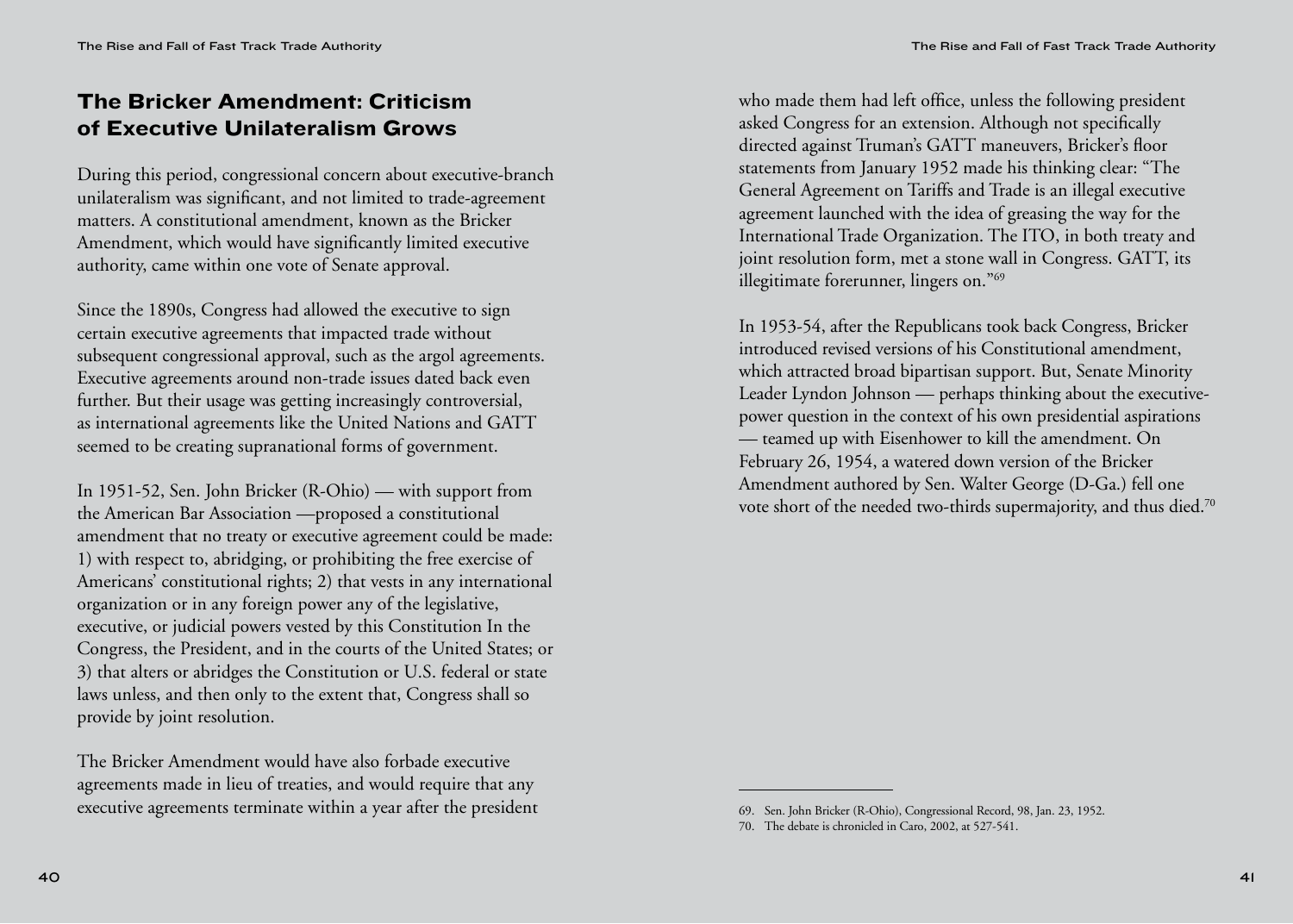#### D. Yet another Congressional-Executive Trade Authority Showdown, 1962-67

John F. Kennedy came to office promising an overhaul of U.S. trade policy, stating that the 1934 RTAA model "must not simply be renewed, it must be replaced." He argued this was necessary to meet the challenges of new developments on the trade horizon, such as the "need for us to maintain a balance of trade in our favor" by reducing European tariffs.<sup>71</sup> In practice, the 1962 Trade Expansion Act (TEA) did not represent a huge change in the RTAA's executive-legislative relationship. It added provisions that required the president to accredit a member of each party from each chamber to go on negotiating teams, and to send copies of completed agreements to Congress. Presidential tariff-proclamation authority was limited to increases or decreases within a 50 percent band. Certain duties could be totally eliminated, such as those already under 5 percent *ad valorem*, on tropical products, or on products where the U.S. dominated global markets. Moreover, the TEA extended tariff-proclamation authority from three to five years, through 1967, and created the Office of the Special Trade Representative (later U.S. Trade Representative) to lead negotiating teams and serve as a broker between executive agencies.72 Kennedy later placed the STR in the Executive Office of the President.

The 1962 act also pioneered the idea of buying congressional support for trade deals by attaching delegation authority to authorizations for a new program of trade adjustment assistance (TAA), which aided workers displaced by imports. The TAA legislative "sweetener" has since become standard political cover

for members of Congress making difficult trade votes.73 The administration tucked the new TAA program into the larger delegation proposal as a means to win labor support, as AFL-CIO President George Meany indicated when he told the Senate Finance Committee in 1962:

"As you know, we in the AFL-CIO have consistently supported the various extensions of the Reciprocal Trade Act over the last 28 years. However, we agree with the administration that the time has now come for a fundamental revision, an updating and overhauling of this basic approach… Yet I gather from newspaper reports and other sources that trade adjustment assistance still remains one of the more controversial features of the program you are considering. This causes us the gravest concern. In our opinion, there is no question whatever that adjustment assistance is essential to the success of trade expansion. And as we have said before, it is indispensable to our support for the trade program as a whole."74

On June 28, the House approved the TEA by a margin of 299 to 125, and the Senate promptly followed.75 After the Kennedy assassination the following year, countries participating in the sixth GATT negotiating round renamed it in Kennedy's honor. President Lyndon Johnson saw through these negotiations, which included tariff reductions he was able to proclaim into existence.

But Johnson made a number of legislative missteps that aroused congressional anger. First, he negotiated and signed an

<sup>71.</sup> TIME, 1961.

<sup>72.</sup> Public Law 87-794 § 226 and 243.

<sup>73.</sup> Tucker, Wu and Prorok, 2005.

<sup>74.</sup> Testimony of George Meany. See SF, 1962, at 240-241.

<sup>75.</sup> Public Law 87-794 § 226 and 243. 76 Stat. 872. H.R. 11970 was approved on October 11, 1962. The House adopted it 256-91 (D: 178-34; R: 78-57) and, in the Senate, it passed 78-8 (D: 56-1; R: 22-7).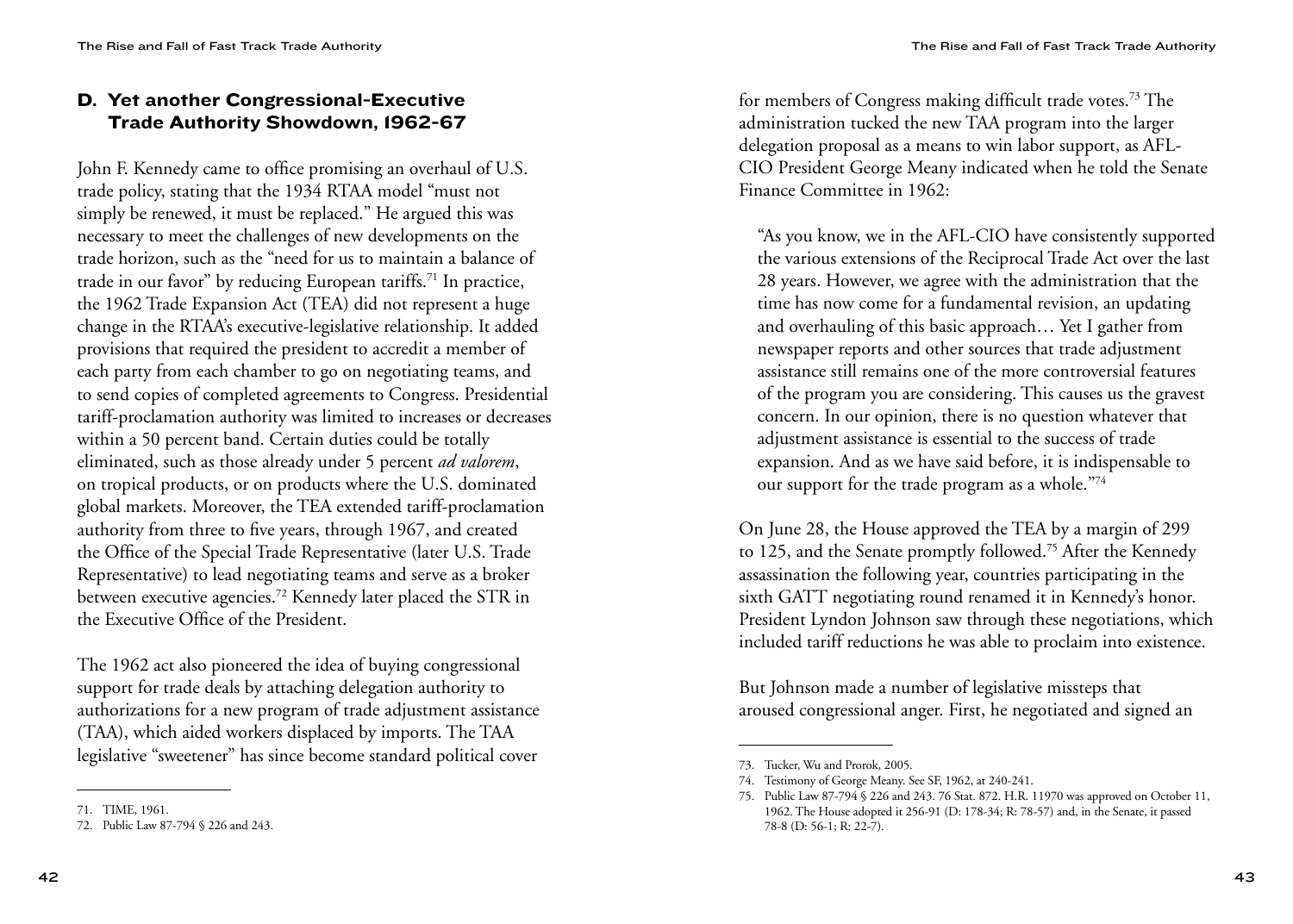Automotive Products Agreement with Canada on January 15, 1965 without prior congressional authorization, congressional participation in the negotiations, or the required public hearings. The pact *eliminated* certain duties on cars and car parts, even though the TEA authority only allowed for reductions on these duties within the 50 percent band.

Sen. William Fulbright (D-Ark.) questioned why the executive was not asking for the Senate's advice and consent. In a letter to Secretary of State Dean Rusk, Fulbright noted: "An increasing number of members are under the impression that executive branch decisions whether to submit international agreements to the Senate for approval by two-thirds of its Members or to the Congress for a majority decision are based on expediency rather than the Constitution."

In response, the State Department wrote: "The United States-Canadian automotive agreement is bilateral and deals with the elimination of duties. It has been the regular practice for over 30 years to use the executive agreement-legislative authority procedure for agreements of this type. In the usual case, the legislative authority has been provided first and the executive agreement made later — as under the reciprocal trade legislation of 1934 and the Trade Expansion Act of 1962. However, it is equally within the constitutional powers of the President to make an executive agreement first, subject to the enactment of legislation and have the legislation follow."76

Despite constitutional concerns, Congress passed the legislation, retroactively authorizing the negotiations and duty reductions, on October 21, 1965. Johnson proclaimed the duty reductions into effect the same day.<sup>77</sup>

Johnson made a second error in calculating Congress' tolerance for executive trade actions taken outside of delegated authority. In the Kennedy Round, he engaged in negotiations with GATT partners about changing U.S. antidumping law, and eliminating what was known as the American Selling Price (ASP), a method for valuating certain foreign imports (of chemicals, for instance) by what they would have cost to produce in America. These were quintessential non-tariff (though trade-related) issues, and in June 1966, the Senate unanimously passed S. Con. Res. 100, which stated that the president should not engage in negotiations on matters for which he had no prior congressional authorization. Sen. Vance Hartke (D-Ind.) noted that "such substantive changes in our law amount to unauthorized legislation by an international agreement whose execution exceeds the mandate for these negotiations and usurps the legislative responsibilities of Congress."78

While Republicans had led the mid-century charge against executive concentration of trade power, Democrats increasingly concerned with American workers wellbeing under a global trading system — also joined the ranks of the RTAA's GOP critics.

<sup>76.</sup> Both letters were entered into committee records. WM, 1965, at 225-227.

<sup>77.</sup> Public Law 89-283; 79 Stat. 1016; H.R. 9042, passed Oct. 21, 1965.

<sup>78.</sup> Quoted in Eckes, 1995, at 199.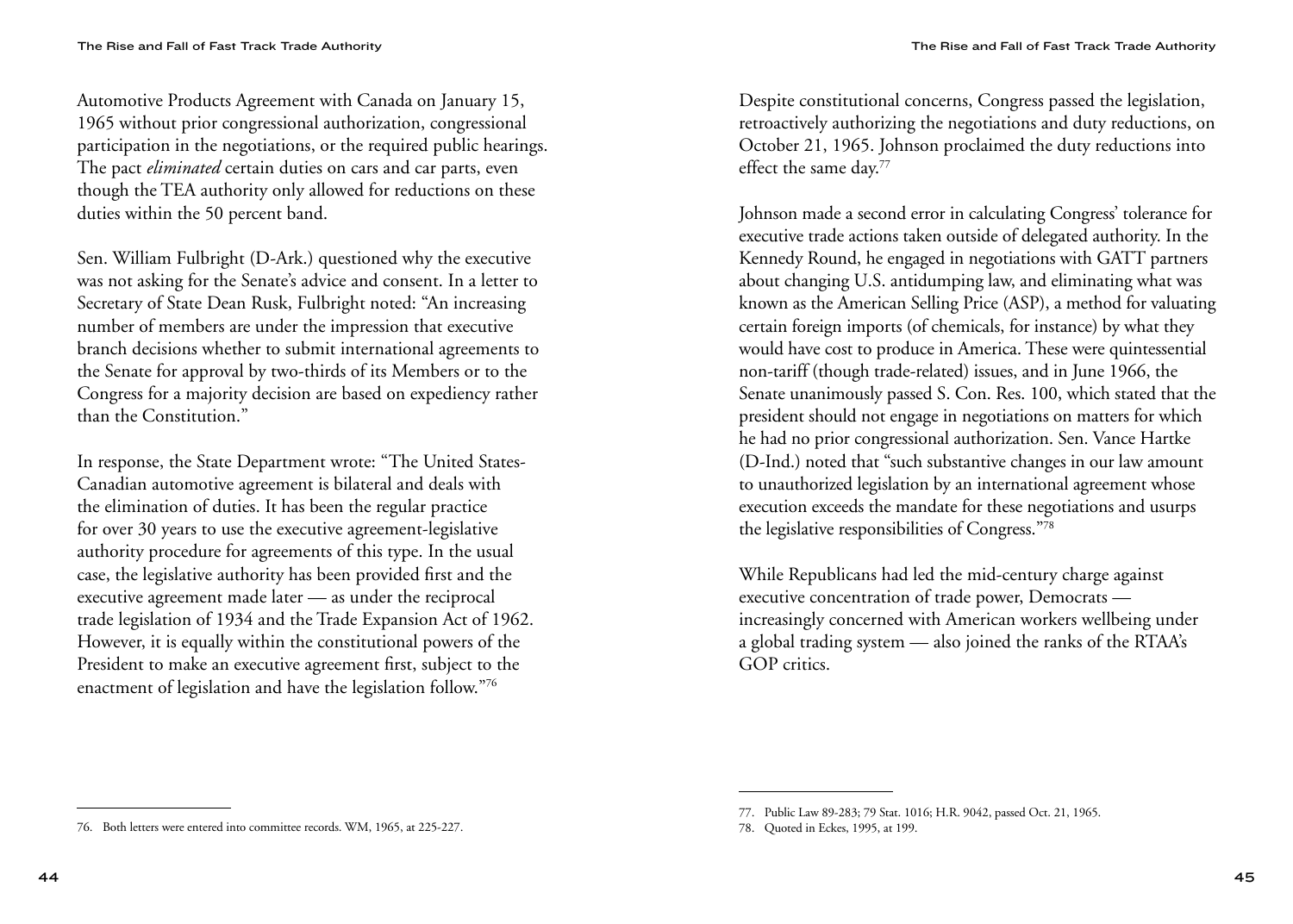Johnson proclaimed the GATT Kennedy Round tariff reductions on December 16, 1967 (having concluded the negotiations by the July 1 expiration of TEA's authority to "enter into trade agreements."79) However, by that time, he had reluctantly realized that he would need legislative authorization to change the ASP and anti-dumping code. On May 8, 1968, he submitted to Congress a new Trade Expansion Act, which would implement changes to the ASP and anti-dumping laws and extend the 1962 authority through 1970. The Ways & Means Chair at the time, Wilbur Mills (D-Ark.), promptly convened a month of hearings, where witness after witness assailed the substance and constitutionality of the ASP measure. In contrast to the unauthorized Canadian auto-tariff eliminations, Congress was unwilling to accept Johnson's unauthorized trade commitments this time. Congress never had a vote on the bill, and the nontariff aspects of the Kennedy Round never went into effect in the United States.

# **REGIME IV.** Lapse in Authority, 1967-1975

A combination of factors resulted in there being no delegation of trade authority between 1967 and 1975. In November 1967, Sen. Eugene McCarthy (D-Minn.) declared his primary challenge against Johnson, mostly on anti-Vietnam war grounds. What began as a quixotic campaign rapidly gained adherents, and by March 1968, McCarthy had come within 7 points of beating Johnson in the New Hampshire Democratic primaries. A humiliated Johnson — who had won over 60 percent of the vote only four years earlier — then announced that he would not seek the presidential nomination, which effectively ended any major policy initiatives for the rest of his term.80

Rapid cultural and political changes were tearing the country apart. Government's effective management of the largest peacetime economic expansion in U.S. history had ironically provoked left and right resentment of civil servants. Liberals had led the United States into a foreign war they seemed unable to win. Landmark civil rights achievements were followed by urban riots after the assassinations of Martin Luther King, Jr. in April. Then Bobby Kennedy was assassinated in June, further shaking the nation and leading to the political fragmentation of the August Chicago Democratic Convention, which nominated Vice President Hubert Humphrey, despite his not having participated in any primaries.<sup>81</sup>

<sup>79.</sup> Public Law 87-794 § 201(a)(1).

<sup>80.</sup> Sandbrook, 2005.

<sup>81.</sup> Solberg, 1985.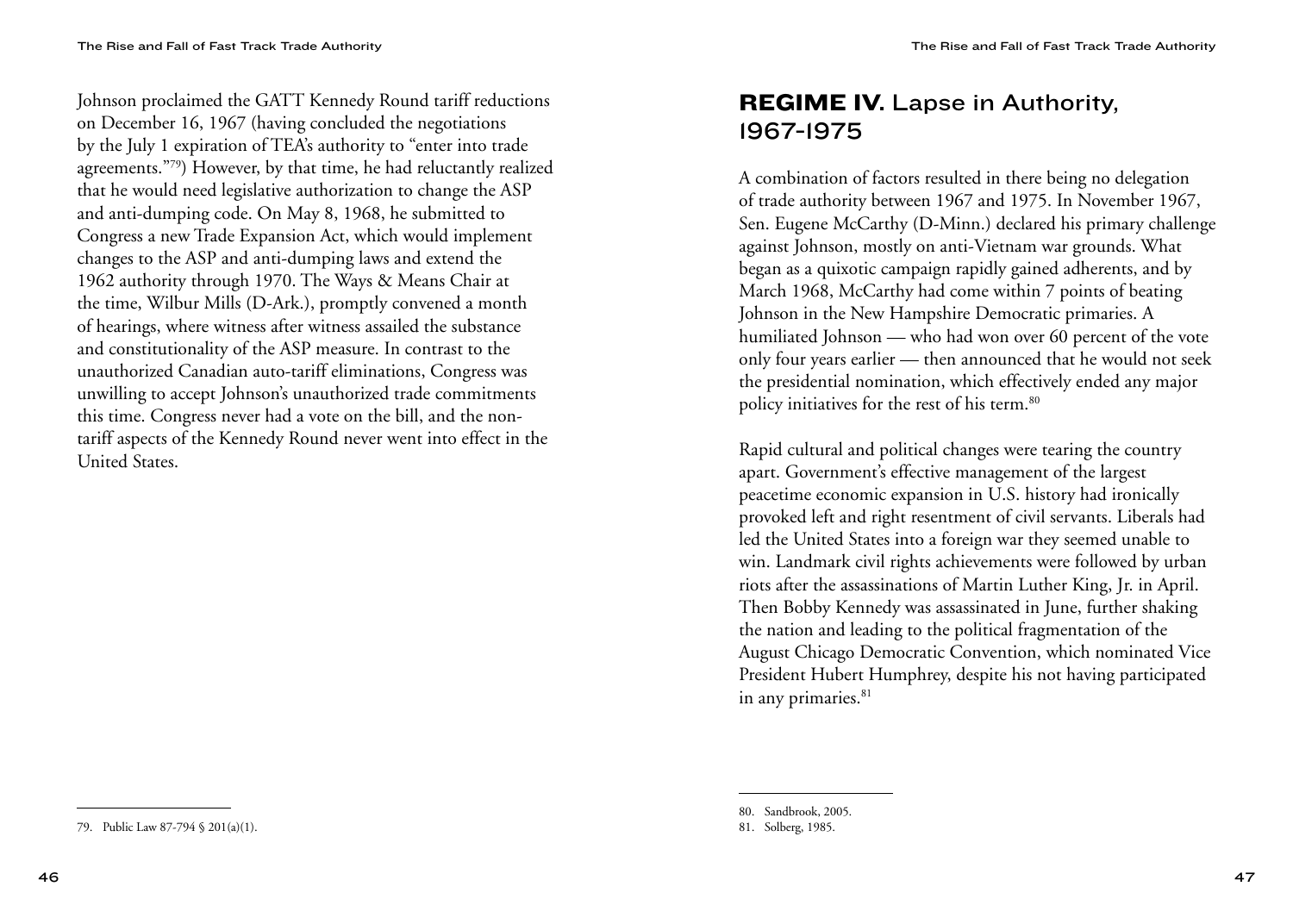In the November elections, Eisenhower's vice president Richard Nixon beat Humphrey by less than one percent of the popular vote — 43.4 to 42.7 percent. While Nixon had assiduously courted Southern Democrats in an attempt to build a new "Republican Majority," Alabama Governor George Wallace's populist third-party candidacy captured many of those voters, yielding the latter man 13.5 percent of the popular vote. Wallace's message of Beltway cultural and economic sellout of working-class voters also attracted significant support from union members. (The AFL-CIO estimated that a third of its members supported the Alabaman.82) Due to electoral-college rules, however, Nixon was able to claim 301 electoral votes to Humphrey's 199 and Wallace's 46. If Wallace had gotten a few thousand more votes in North Carolina and Tennessee, and if Humphrey had done slightly better in New Jersey and Ohio, then the election would have been thrown to the Democraticcontrolled House of Representatives to decide.<sup>83</sup> Moreover, as political scientist Thomas Schaller documented, "Nixon became the first elected president in American history to enter the White House without his party capturing either chamber of Congress."84

For Nixon's first term, he was painfully aware of his narrow election victory and need to consolidate what he called the "Silent Majority." This involved courting Southerners and union members. He was not interested in economic matters, and saw his legacy as a partial cooptation of liberal domestic policy (through aides like Democrat Daniel Patrick Moynihan, who facilitated working relationships with the Democratic-controlled Congress), combined with executive-branch unilateralism in

48

foreign affairs (through other aides, like Johnson administration consultant Henry Kissinger, who were wary of Congress).85

Despite paying lip service to "free trade" orthodoxy, Nixon was supremely more interested in politics. "What really matters in campaigns, wars, or in government is to concentrate on the big battles and win them," he told aides. "I do not want to be bothered with international monetary matters… and I will not need to see the reports on international monetary matters in the future."86 Throughout his 1968 run and first term, he pushed textile quotas in return for the electoral support of Sen. Strom Thurmond (R-S.C.), who Nixon put in charge of his anti-Wallace strategy.

On his maiden European trip as president in February 1969, he told European heads of state that trade expansion was not on the agenda. "I pointed out the great pressures we are under here for quotas on imports," he told advisors. "And I told them this is no the time for new breakthroughs in trade procedures. There will not be a new Kennedy Round — that's not in the cards — it's time to digest what we already have on the plate."<sup>87</sup>

Like it or not, international trade matters began to demand Nixon's attention, as the post-war economic order rapidly unraveled. At the 1944 Bretton Woods Conference, nations agreed to convert each other's currencies at fixed exchange rates, thereby facilitating trade and international payments. But reserve shortages in Europe after the war led countries to use the U.S.

<sup>82.</sup> Carter, 1995, at 352.

<sup>83.</sup> Perlstein, 2008, at 354.

<sup>84.</sup> Schaller, 2006, at 40.

<sup>85.</sup> Perlstein, 2008, at 360, 370, and 395.

<sup>86.</sup> Matusow, 1998, at 126.

<sup>87.</sup> Matusow, 1998, at 119.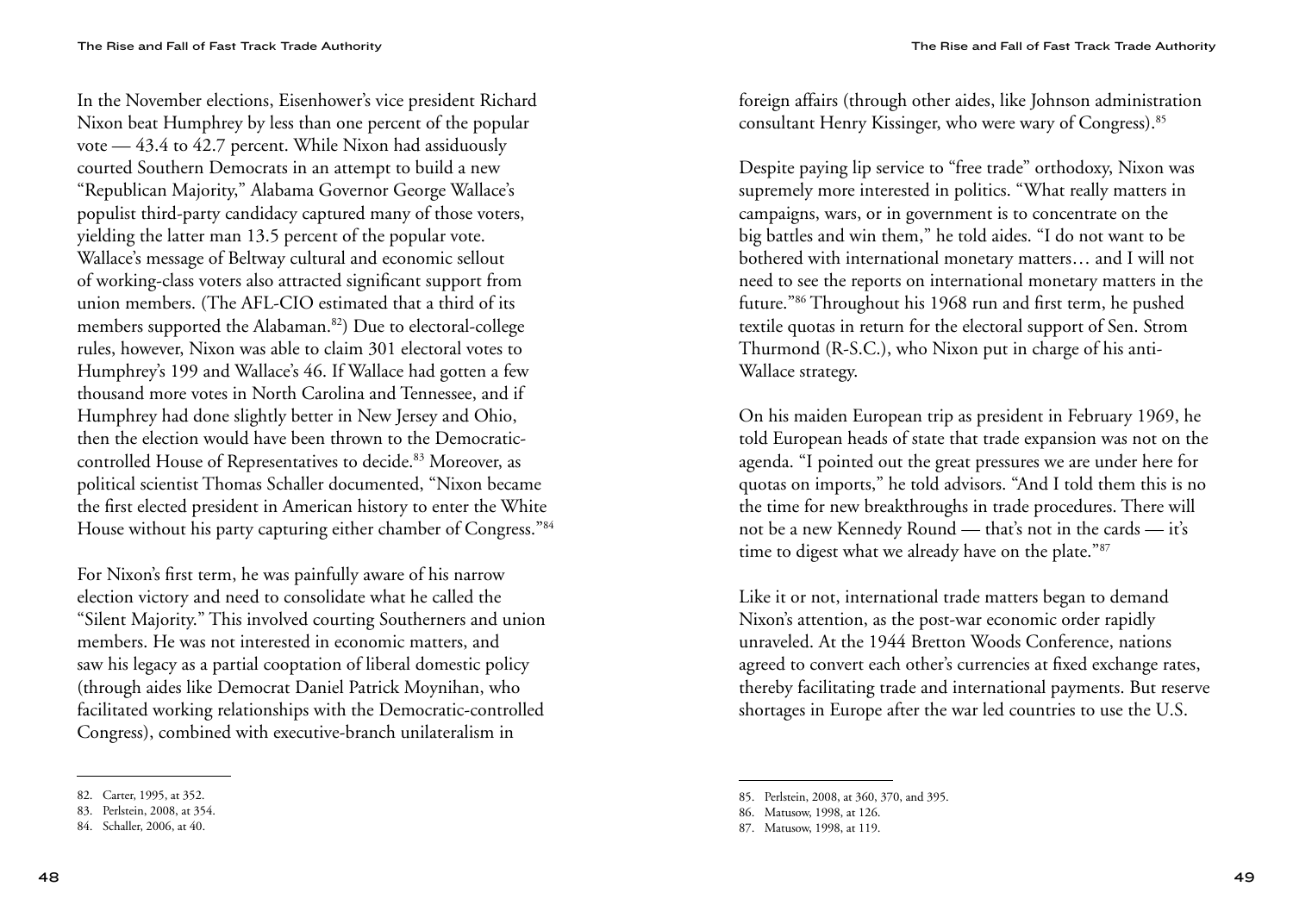dollar instead, which the U.S. government agreed to exchange for gold at a rate of \$35 an ounce. A consequence of the *de facto* dollar-gold standard was an over-accumulation of dollar reserves abroad, which now exceeded the value of gold held by the United States at Fort Knox. By 1971, European speculators were beginning to demand more gold for dollars than the U.S. Treasury possessed. Simultaneously, the United States ran its first trade deficit since 1893.88

In the context of looming financial instability, Nixon's economic approach became even less orthodox. He appointed former Texas governor and Democrat John Connally as Treasury secretary in February 1971. Connally said: "My basic approach is that the foreigners are out to screw us. Our job is to screw them first."89 Nixon also appointed Pete Peterson as Assistant to the President for International Economic Affairs, but told aides beforehand that: "Trade is a two-way street… [if he's] a total free trader… he can't have the job."90 Neither Connally nor Peterson disappointed. Peterson maintained that: "our [trade] partners no longer need special crutches. In fact, as is sometimes the case, patients may be inclined to throw them at the doctor."91 Connally advocated for U.S. adoption of Japanese-style industrial policy. Within months, Nixon was channeling their message, telling Peterson in June 1971 that while previous administrations had used trade for foreign policy purposes, we "must use it as [an] instrument of our domestic policy, e.g. jobs."92

Nixon instructed his team to, in historian Rick Perlstein's words, "win the election by doing whatever he had to do to make the economy *appear* to boom in the run-up to the 1972 elections, no matter the longer-term consequences of the techniques it took to do it."93 In August 1971, Nixon showed a willingness to upend completely the post-war economic order if it helped him win an election. After a presidential retreat at Camp David, Nixon proclaimed through executive order that he was abandoning the dollar-gold standard, and imposing an across-the-board import surcharge of 10 percent, along with other wage and price controls.94

The surcharge was designed to reduce imports by making them more expensive, and thus lead to trade balance. In December 1971, Nixon phased out the relatively small surcharge, which had only a modest impact on improving trade balance. However, the underlying political goal had been accomplished: Nixon had established his populist credentials. Polls showed that 75 percent of the public approved of his August 1971 "New Economic Policy."95 In the 1972 election, he won by almost exactly Johnson's 1964 margin — 60.7 percent of the popular vote. This translated to a whopping 520 out of 537 electoral votes. Despite Nixon's strong showing at the presidential level, however, Democrats still maintained their majorities in both chambers. This fact was extremely frustrating to his administration, which had to turn its attentions on how to work with — or at least divide and confuse — the Democratic-labor coalition.

<sup>88.</sup> Matusow, 1998, at 123-126 and 144-148.

<sup>89.</sup> Matusow, 1998, at 117.

<sup>90.</sup> Matusow, 1998, at 132.

<sup>91.</sup> Matusow, 1998, at 134.

<sup>92.</sup> Matusow, 1998, at 137.

<sup>93.</sup> Perlstein, 2008, at 599.

<sup>94.</sup> Dale, 1971; Silk, 1971. Only certain commodities like oil were exempted.

<sup>95.</sup> Perlstein, 2008, at 603.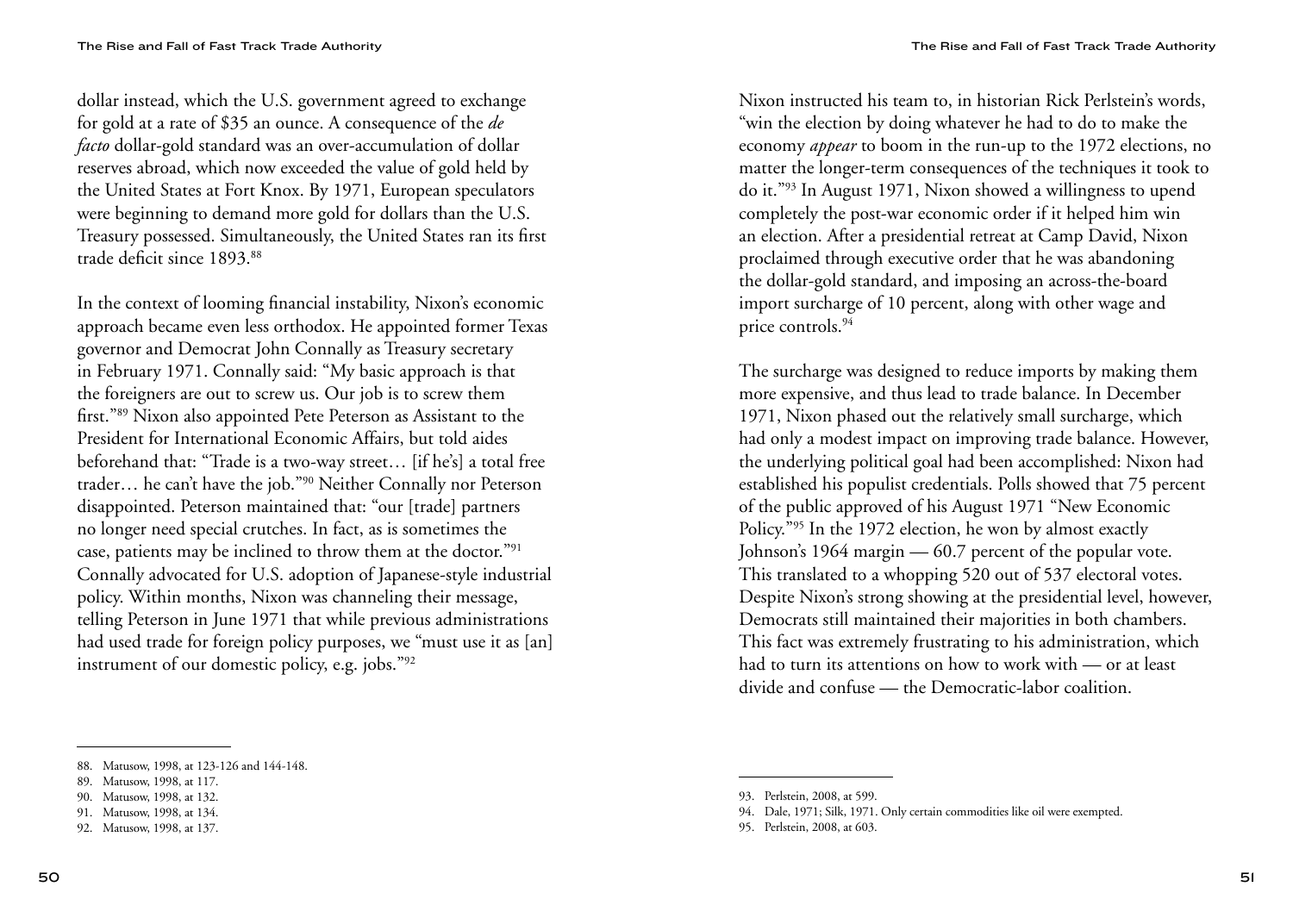# REGIME V. Executive Hegemony over Non-Tariff Rules: Fast Track's Rise and Fall Through 2008

## A. On the Fast Track in Nixonland, 1973-1975

While Nixon's first term included "more new regulation… than in any other presidency since the New Deal," in historian Allen Matusow's words, he "entered the second term determined to reverse this trend."96 George Shultz had replaced Connally as Treasury secretary in June 1972, and convinced Nixon that trade was going to be the predominant way of exercising U.S. influence in the world, and that other country's non-tariff barriers were a primary constraint on U.S. exports, and thus obstacle to sustained U.S. trade balance.<sup>97</sup>



Original Fast Track architect Richard Nixon, with Gerald Ford, who would sign the final Fast Track into law.

Labor politics were also in flux. While the AFL-CIO supported the Kennedy Round and TEA, trade-related job loss among its members was leading the federation to formulate specific proposals aimed at ensuring that trade expansion continued to benefit American workers. In 1971, the AFL-CIO drafted legislation co-sponsored by Rep. James Burke (D-Mass.) and Sen. Vance Hartke (D-Ind.). The bill would have frozen imports at 1960s levels using quotas, limited the export of U.S.-developed technology, and increased the taxes that U.S. multinationals paid on their overseas operations.<sup>98</sup>

As one author put it, the Burke-Hartke bill "opened debate over an entirely new area of public and democratic control of corporate behavior. It was based on the premise that the public had a right to regulate what an American corporation did internationally when American jobs were at stake… more than any single debate, it expressed the basic conflict that the post-Bretton Woods world economy was creating between business on the one hand and labor and movements" on the other. And big business fought ferociously to make sure it never became law.<sup>99</sup>

Nixon, who benefited from the AFL-CIO's unusual failure to endorse the Democratic candidate in the recent presidential campaign, began his second term still courting labor. In February 1973, he attended the annual AFL-CIO convention in Key Biscayne, Florida. Nixon expressed his sympathy for workers displaced by imports, but did not endorse Burke-Hartke, letting slip that he had another proposal in mind that would allow more flexibility but achieve many of the same results. Labor staffers suggested that they had won the president over

<sup>96.</sup> Matusow, 1998, at 241.

<sup>97.</sup> Beckman, 1972; Gannon, 1973.

<sup>98.</sup> H.R. 10914 in the 92nd Congress, and H.R. 62 in the 93rd Congress. Also called the Foreign Trade and Investment Act.

<sup>99.</sup> Judis, 2001, at 114-115.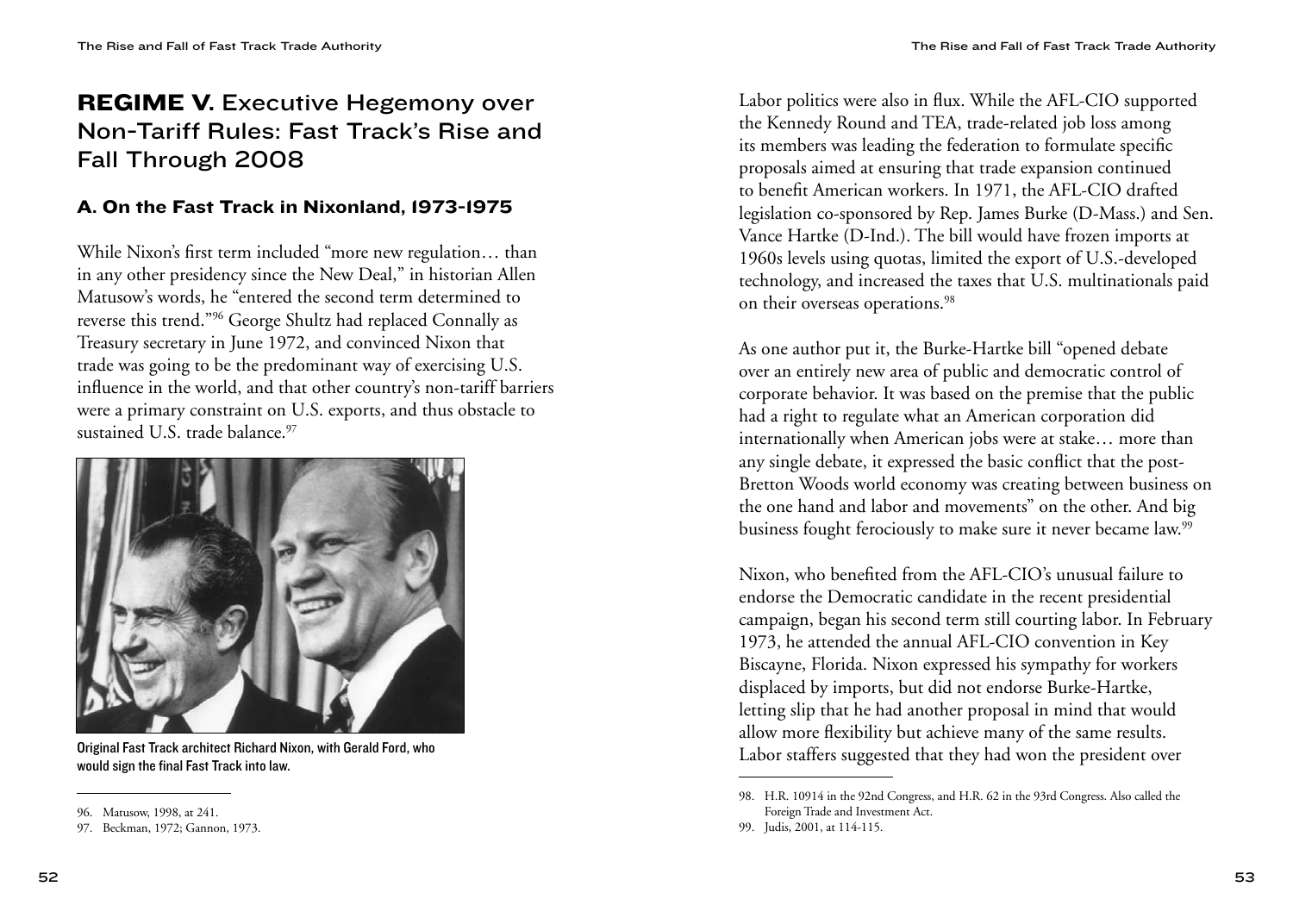to their approach.100 Echoing Shultz, the AFL-CIO's Nathaniel Goldfinger wrote in the *New York Times* that non-tariff barriers abroad were creating barriers to U.S. trade balance. Among the causes of American decline were:

"The spread of managed national economies. Governments now have direct and indirect barriers to imports, as well as various types of subsidies for exports. The result is that imports surge into the huge American market, the most open market to imports of all major industrial countries, while the expansion of United States exports is retarded or blocked by the practices of foreign governments."101

In April 1973, Nixon unveiled his legislative proposal, which he pitched as a comprehensive package to restore America's trade balance.102 *The Washington Post* editorial board summarized the situation the president found himself in: "Mr. Nixon has usually been able to arrange his affairs in a fashion that leaves Congress pretty well out of our international relations. Now, before he can negotiate with the rest of the world on the crucial issues of trade, he must have a kind of authority that only Congress can give him<sup>3103</sup>

The Trade Reform Act of 1973, H.R. 6767, introduced by Wilbur Mills on April 10, 1973, would create a new delegation of tariff proclamation authority. Section 401 of the act featured authority for the president to apply new import surcharges, and set their rate. The surcharges could be applied on a countryby-country or across-the-board basis. It allowed for certain

exclusions, such as for oil. In the committee's report on the bill, it advocated that import surcharges should be the *preferred* means for countries to deal with balance-of-payments problems.<sup>104</sup>

Yet the most dramatic feature of the legislation was its new expansion of executive authority over *non-tariff* issues. Nixon's team saw foreign governments' procurement practices as a growing obstacle to U.S. exports and thus an impediment to closing the trade deficit. Thus, they wanted authority to enter into trade agreements that would include disciplines on government procurement and other related matters. They strongly implied that the trade deficit could be resolved by reducing foreign "non-tariff barriers." Said one administration official:

"With the success of the Kennedy Round in 1967 in reducing tariffs among the world's major trading nations, non-tariff practices have become the major impediment to fair competition and the free flow of goods in international trade. Major attention will be given in the Multilateral Trade Negotiations to eliminating and reducing these trade-distorting measures. The job will not be easy as many of these practices are imbedded in national laws and policies."105

In making his case for non-tariff powers, Nixon invoked Congress' rejection of Kennedy Round non-tariff implementing legislation. He argued that the branch had embarrassed the nation, and that countries would not be willing to negotiate with the United States in the future. In reality, the next round of GATT negotiations, the Tokyo Round, was launched in

<sup>100.</sup> Shabecoff, 1973.

<sup>101.</sup> Goldfinger, 1973.

<sup>102.</sup> Beckman, 1972; Shabecoff, 1973.

<sup>103.</sup> WP, 1973.

<sup>104.</sup> WM, 1973b, at 27-33. 105. SF, 1974, at 173.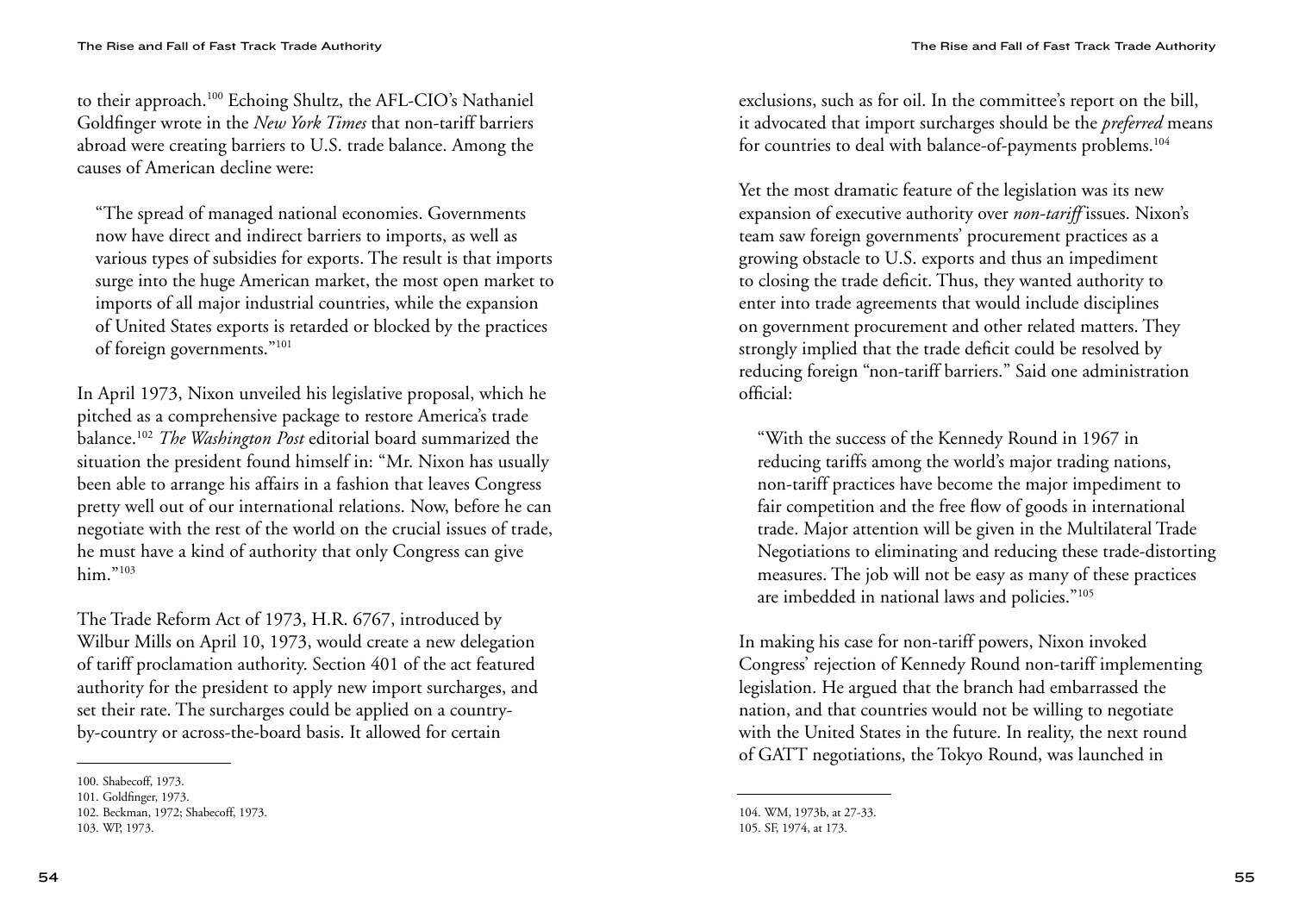September 1973, a year before Congress had agreed to new presidential trade authority. Shultz claimed: "the fact that our trade bill is still under Congressional review does not impede our ability to participate actively and fully [in GATT talks] at this stage."106

The provisions in the 1973 Act regarding congressional involvement in approval of the expanded non-tariff agreements represented a wholesale re-envisioning of Congress' fundamental constitutional responsibilities. While the tariff-proclamation authority was a continuation of past practice, Fast Track delegated to the president for the first time the authority to enter into an agreement that included non-tariff matters. Nixon's original Fast Track proposal would have allowed the president to negotiate and sign trade agreements covering tariff and non-tariff matters, and to unilaterally proclaim tariff levels and changes to U.S. nontariff laws for a period of five years.

Congress would be given 90-days notice before the president entered into any trade agreement that made changes to nontariff legislation. However, the president would not have to explain in any detail what U.S. laws he contemplated changing. After proclaiming any tariff or law changes, the president was to transmit copies of any such proclamations to Congress. No congressional vote was required, and the proclamations automatically took effect if neither chamber "vetoed" the proposal via a disapproval resolution within 90 days. In a letter to Mills on June 13, 1973, Nixon's Justice Department argued that the authorities to enter into non-tariff trade agreements and to

impose import surcharges were constitutional, and cited Supreme Court rulings from Hampton to Field.<sup>107</sup>

## Shotgunning the Balance of Powers

John Connally summed up the Nixon administration's approach to executive-legislative relations thusly: "If the legislature wants to give you a new power — you take it. Put it in the corner like an old shotgun. You never know when you might need it."108 One congressperson returned to this frame decades later, noting that "Fast Track operates like a gun to our head — no amendments, no reservations."109

In addition to the tariff and non-tariff provisions, the package included more trade adjustment assistance. And to counter concerns that limiting Congress' role would hinder privatesector input into U.S. trade agreement formulation, the proposal established a system of formal trade-advisory committees that would be comprised of private-sector representatives.

<sup>106.</sup> Halloran, 1973.

<sup>107.</sup> WM, 1973a, at 326-330. In a 1967 article, legal scholar John Jackson maintained that these rulings, coupled with the fact that RTAA hearings had discussed GATT issues, indicate: "The practice of all three branches of our government recognizes the legal existence of GATT." In the same article, he quotes 1955 testimony by John Foster Dulles (Eisenhower's secretary of state) that, "I don't believe that this law which has remained on the books 21 years unchallenged is constitutional." Nonetheless, Jackson's article quoted the aforementioned angry questioning of the Truman administration official by Sen. Eugene Millikin in 1949, showing that the matter was far from settled, as Jackson himself discovered in 1973, when he faced tough congressional questions on the scope of GATT non-tariff issues. Legal scholar Lawrence Tribe has a critical perspective of the Jackson-Dulles analysis. In Field v. Clark, Tribe writes, "the Supreme Court upheld a proclamation statute – an act of Congress authorizing the president to take particular action upon finding certain conditions to be met – by relying in part on the value as precedent of legislative practice… The Court's decision nearly a century later in Chadha, however, makes plain than an historical pedigree extending back only a matter of decades is insufficient to sustain the constitutionality of even a frequent congressional practice that conflicts with constitutional text and structure." See Tribe, 1995, at 1281.

<sup>108.</sup> Perlstein, 2008, at 600.

<sup>109.</sup> Sen. Ernest Hollings (D-S.C.), quoted in Cloud, 1991.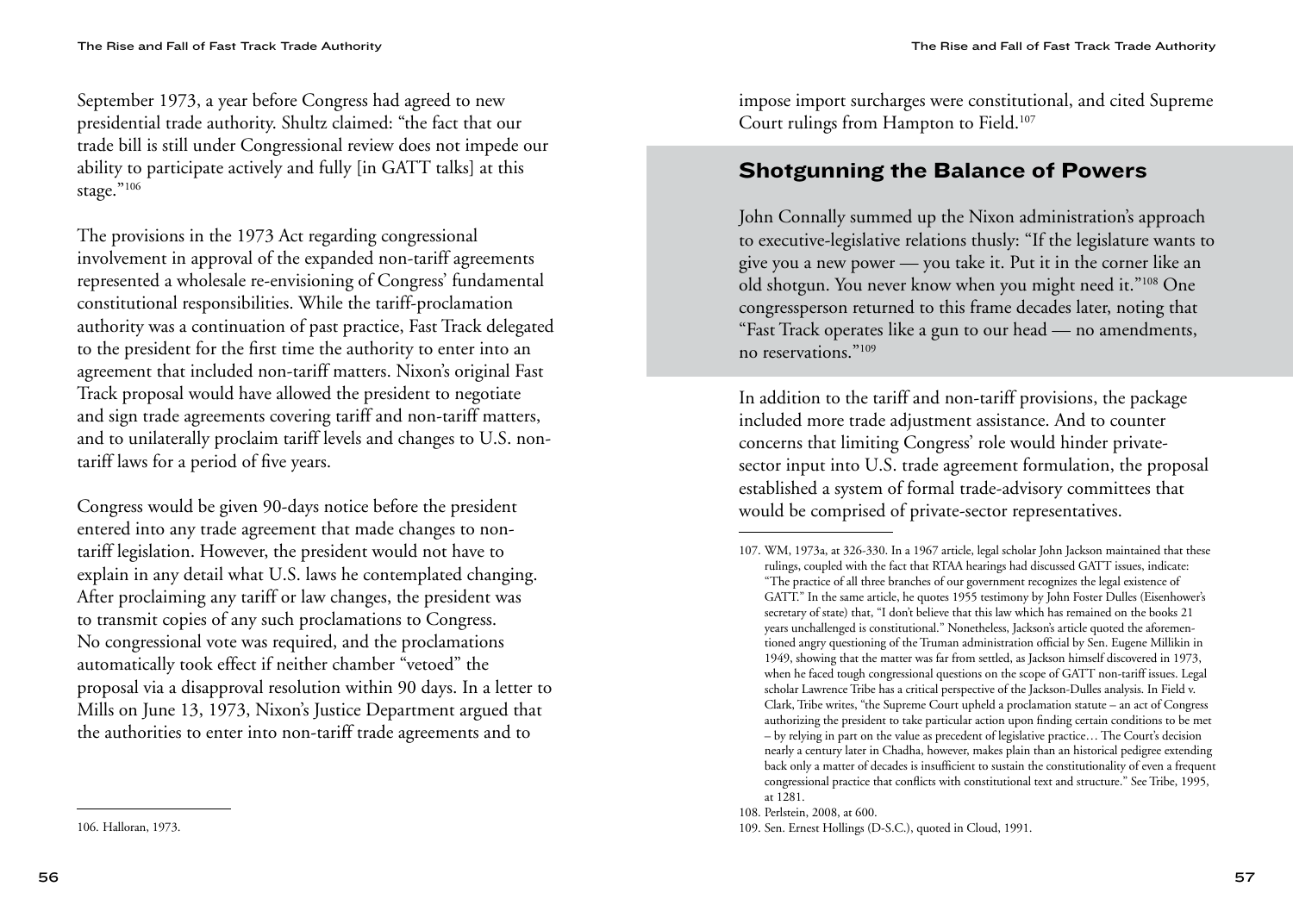Nixon had kicked off 1973 trying to get labor backing for his proposal. After the initial collaborative noises, however, both he and Mills sidelined labor. As early as April, labor leaders recognized the Nixon-Mills bill did not meet their minimum standards, and President Meany promised to push mandatory Burke-Hartke style quotas as an amendment. But Ways & Means voted down the Meany amendment in July.110 *The Washington Post* again summed up the situation when its reporter wrote in September that, "the landmark legislative proposal gives organized labor none of its maximum demands."111 Meany declared that the Nixon-Mills bill was "worse than no legislation at all."112

The bid for greater presidential authority and an expanded scope for "trade" agreements did not go unnoticed in Congress. In the month-long Ways & Means hearings, the very first comment fired at administration officials came from Rep. Al Ullman (D-Ore.), who said: "My problem with your proposal, and I think this perhaps will be your major obstacle in getting this legislation through, is the degree to which we are delegating broad new powers to the executive."113

Even Mills showed great foresight when he raised the specter of non-trade laws being challenged as barriers to trade in new trade agreements — the exact kinds of questions Eugene Millikin raised decades before in regards to the original GATT talks. Nixon administration official John Jackson batted this criticism away: "There are some other possibilities in the area of how a government will allow another government or another society's

firms to set up offices in the country, in our country, for instance, or to provide certain kinds of facilities. Now, sometimes these are termed, I grant you they are out on the fringe, but sometimes they are termed nontariff barriers." Mills retorted: "Do any of our health laws enter into this, sanitation laws?" Jackson replied: "Yes. I am sure that there are such, there are aspects of those laws that could be termed nontariff barriers."114

The administration's strategy was to downplay at every opportunity the implications for undermining Congress' authority over U.S. domestic non-trade policy. Nevertheless, while Nixon sought to brush off these congressional worries, a review of the extensive hearings reveals testimony from a Japanese business advocate that listed "Buy Local" and "Buy America" provisions in almost every state as something to be eliminated in the GATT negotiations.<sup>115</sup>

Mills was prescient. Fast Track proved to be a powerful mechanism for skirting Congress' control of domestic nontrade policy, and forcing changes to the very policy areas he had identified. (For instance, implementation of the Fast Tracked GATT Uruguay Round in 1995 included changes to U.S. meat and poultry safety and inspection regulations. This weakened the previously standing policy that allowed only imports of meat and poultry meeting U.S. standards.<sup>116</sup>) At the time, however, Mills and others were reassured that their

<sup>110.</sup> McKinsey, 1973; and Dale, 1973b.

<sup>111.</sup> Berger, 1973.

<sup>112.</sup> LAT, 1973.

<sup>113.</sup> WM, 1973a, at 183.

<sup>114.</sup> WM, 1973a, at 447-448.

<sup>115.</sup> WM, 1973a, at 1060.

<sup>116.</sup> See e.g. 60 Fed. Reg. 38667, July 28, 1995 which explains why the WTO's Sanitary and Phytosanitary Agreement and the Uruguay Round Implementing Act require a change to USDA rules. The regulation removes the requirement that meat and poultry may only be imported from countries with safety standards equal to U.S. law to the WTO-required standard of accepting imports that meet 'equivalent' foreign standards, noting that doing otherwise could be deemed an illegal non-tariff barrier.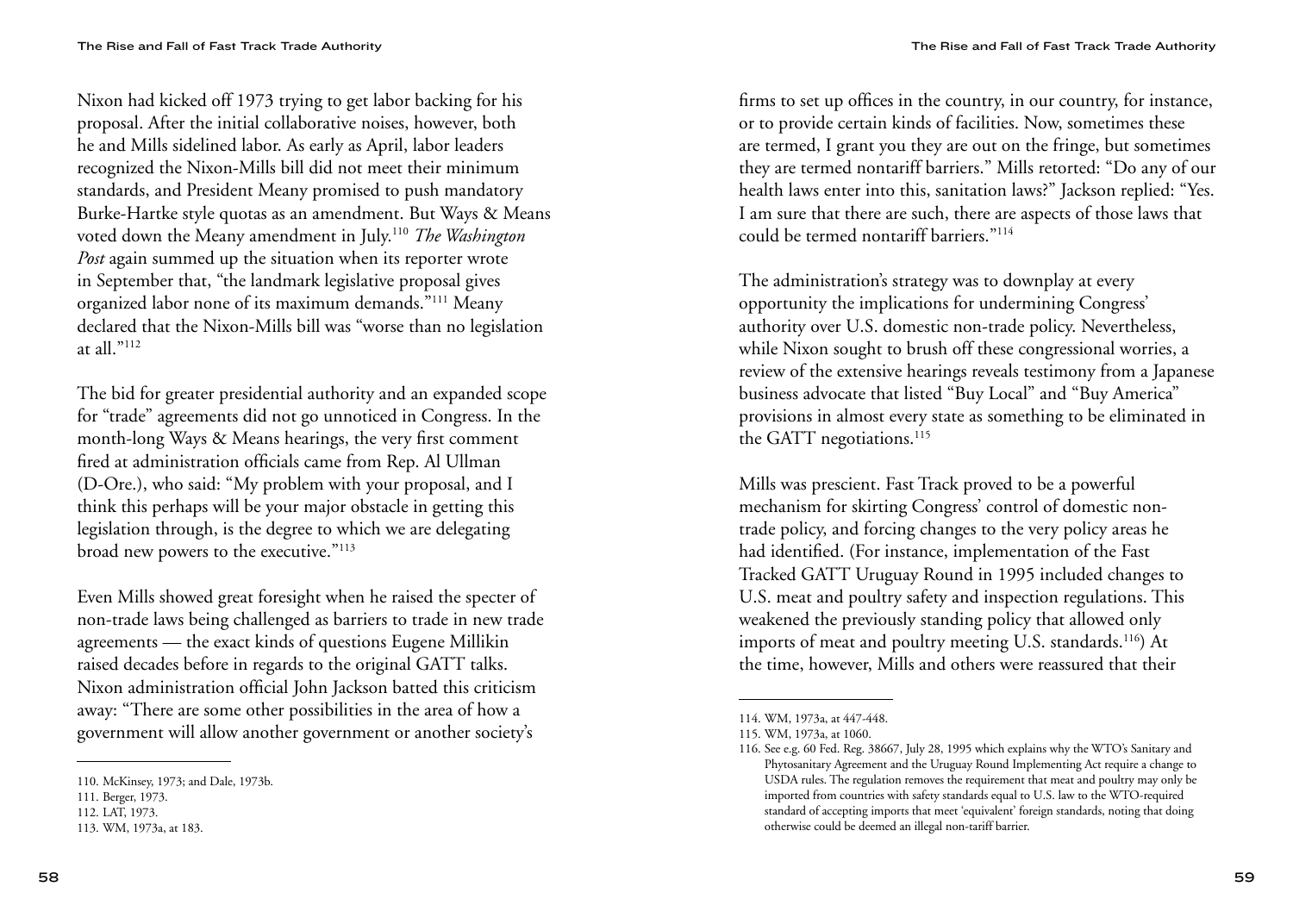concerns would never come to pass. Ways & Means documents reveal that the committee assumed that the kinds of non-tariff negotiations being contemplated would lend themselves to simple conversion to tariff equivalents. This would involve, to take a purely hypothetical instance, converting a 500-shipment-a-year cheese quota to a 25 percent cheese tariff. But what is the tariff equivalent of a public health-care system, or a recycled-content requirement (both targeted for curtailment in subsequent Fast Tracked trade negotiations)?

The Ways & Means report on the bill revealed further insights into the committee's expectations on process. "The committee has been assured, however, that due to the complexities involved and, in particular, to the unique legislative character [of non-tariff barriers],… that the adoption of [changes to non-tariff laws] will be the subject of a request for affirmative congressional approval through the normal legislative process."117 In other words, Mills trusted the president responsible for the Watergate break-in to refrain voluntarily from using the vast new authorities that the committee had just greenlighted.

It is intriguing to consider the role of the Ways & Means Committee in agreeing to such a major delegation of congressional authority. The committee originally had jurisdiction over trade because tariffs had been a primary source of government revenue in the republic's early years, and the committee had jurisdiction over tax and revenue measures. But by 1973, tariffs constituted only 1 percent of government revenue.118 And in any case, since 1890, Congress had regularly

delegated authority over tariffs to the executive branch, which had built up agencies like the Tariff Commission to make recommendations on the issue. However, the scope of non-tariff pacts contemplated under the Fast Track proposal would deeply delve into numerous other congressional committees' jurisdiction, including many delicate domestic policy issues not appropriate for executive-branch control. The historical record hints at some congressional awareness of the implications of this expansion of jurisdiction, although to this day, many in Congress are surprised to learn that WTO or NAFTA include binding rules regarding non-trade issues covered by committees outside Ways & Means and Finance. Interestingly, most of the House committee chairs voted against Fast Track.<sup>119</sup>

Regardless, decades of jurisdictional inertia meant that the committee — which was without jurisdiction over many of the non-tariff issues contemplated in the already-launched GATT negotiations — was empowered to facilitate Nixon's establishment of a stunning grab of legislative-branch trade and non-trade authority.

<sup>117.</sup> WM, 1973b, at 25.

<sup>118.</sup> Total 1974 government receipts taken from U.S. Census Bureau, *Statistical Abstract of the United States*, 1974, at 221. Total 1974 duties collected taken from U.S. Census Bureau, *Statistical Abstract of the United States*, 1984, at 841.

<sup>119.</sup> The jurisdiction of at least nine House committees other than Ways & Means could be reasonably construed to be impacted by the international commercial agreements, such as WTO and NAFTA, enabled by Fast Track. These committees are contemplated for consultations under provisions of the Trade Reform, Accountability, Development and Employment (TRADE) Act introduced on June 4, 2008 regarding review and renegotiation of existing agreements. A majority of the then-chairs of the affected committees voted against Fast Track in 1973. The six opposed include: William Poage (D-Texas) of Agriculture; Carl Perkins (D-Ky.) of Education & Labor; Harley Staggers (D-W.V.) of Energy & Commerce; Wright Patman (D-Texas) of Banking & Currency (now Financial Services); Thomas Morgan (D-Pa.) of Foreign Affairs; and Peter Rodino (D-N.J.) of Judiciary. Only James Haley (D-Fla.) of Natural Resources and John Blatnik (D-Minn.) of Transportation supported the legislation. Mills was absent, but acting Ways & Means chair Al Ullman also voted aye. Small Business, the final committee contemplated for consultations under the 2008 TRADE Act, did not yet exist in 1973.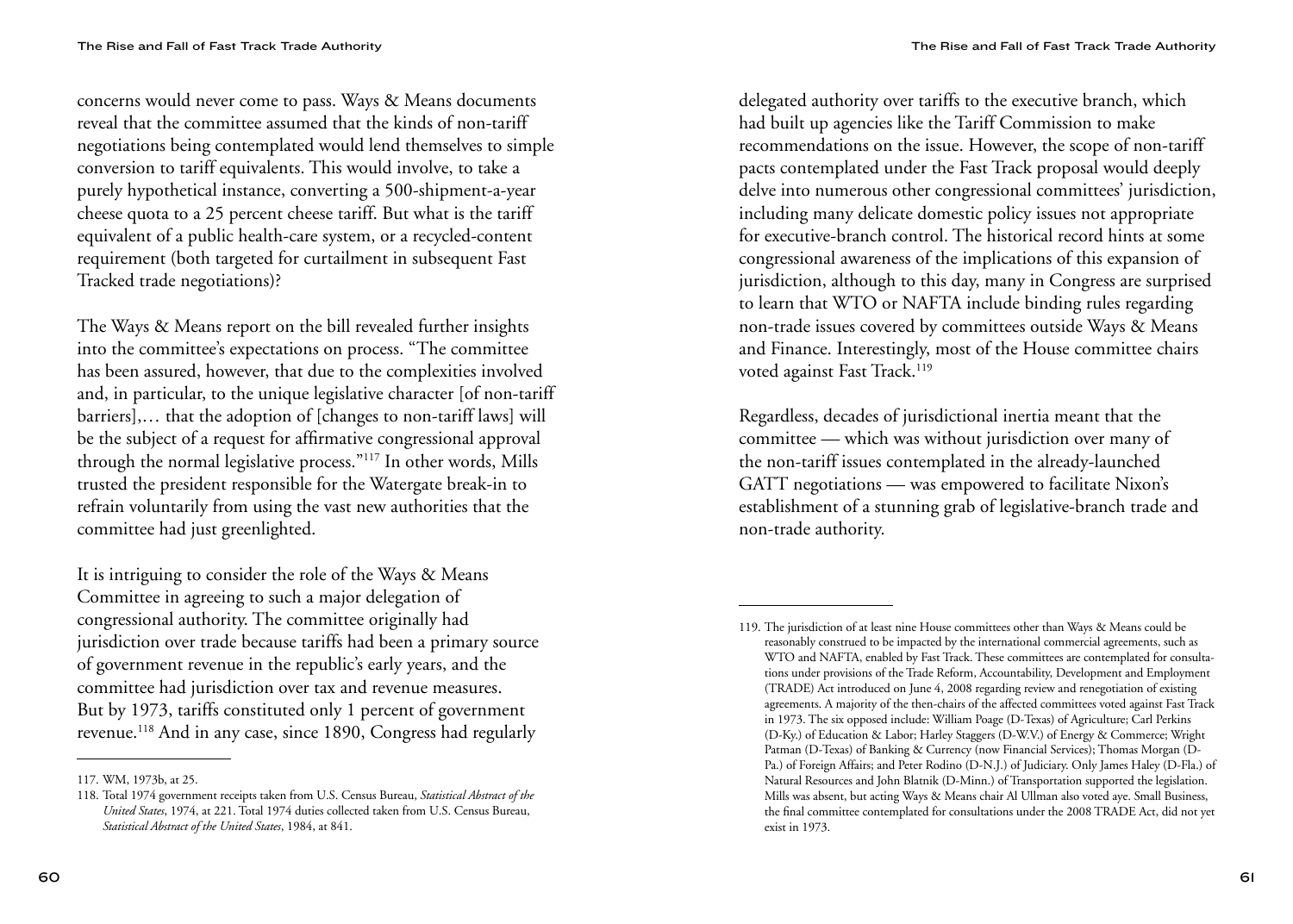The Ways & Means leaders from both parties — Acting Chair Ullman120 and Ranking Member Herman Schneebeli (R-Pa.) rounded up support for Fast Track, and controlled a combined six hours of debate when it came to the House floor on December 10, 1973. Even though a majority of Democrats opposed the measure, the bill's opponents only got one hour of floor-time to present their views. James Burke (of the Burke-Hartke bill) made the most of the scarce time, giving a blistering speech:

"There is no question that this bill would make the President of the United States the foreign trade czar of this Nation. While it is conceivable that there would be times when I might agree with his actions, it is also certain that there would be many times when I would disagree. But, agree or disagree, there would be little Congress could do, having voted in this bill to give the President a free hand to conduct this nation's foreign trade as he determines best over the next 5 years… taken all together, this massive delegation of authority to the President constitutes a virtual abdication of congressional authority and interest in the foreign trade area.

"In my opinion, the Founding Fathers clearly and carefully assessed the importance of the power to levy duties and in other ways to regulate foreign commerce… If regulation of foreign trade was of crucial importance to our Founding Fathers… of how much more greater concern should the conduct of foreign trade be to a Congress today? Not only is foreign trade inextricably wound up with the conduct of this nation's foreign policy but it is crucial to the Nation's whole domestic economic policy, both monetary and fiscal, as well as its full employment policy…

"To mention the Gulf of Tonkin is to mention the most flagrant example of congressional abdication of authority, in this instance, Congress' exclusive power to declare war. Anyone who has been in this body the last 10 years knows firsthand the tremendous effort it took to gradually regain some semblance of congressional authority in this area, culminating as it did only with the decision to end the bombing of Cambodia on August 15 of this year.

"How this same Congress a few weeks later can even contemplate abdicating authority in the foreign trade area is beyond my comprehension. To allow the President — and in effect faceless bureaucrats downtown, answerable to no one — authority to make the vital decisions over the next 5 years in foreign trade is for Congress to bow out of one of the most important areas of decision-making in the government today. History — and not ancient, but very recent history — if it has taught this Congress anything, it is that power lost today in the name of greater ease of decision-making and flexibility for negotiators, is power hard to regain tomorrow in the name of constitutional prerogatives…

"Now we all know that life today is more complicated than it was in the days of our Founding Fathers. Certainly relations with foreign governments are no exception. Doubtlessly matters requiring, as trade policies do today, detailed negotiations with foreign governments necessitate the dayto-day participation of executive department personnel. Furthermore, it has never been anything but difficult since the beginning of time for governments to resolve conflicting demands between the dual needs of determining national foreign policy objectives and providing negotiators with 120. Mills was sick during the floor proceedings. Sufficient flexibility to negotiate the best possible arrangements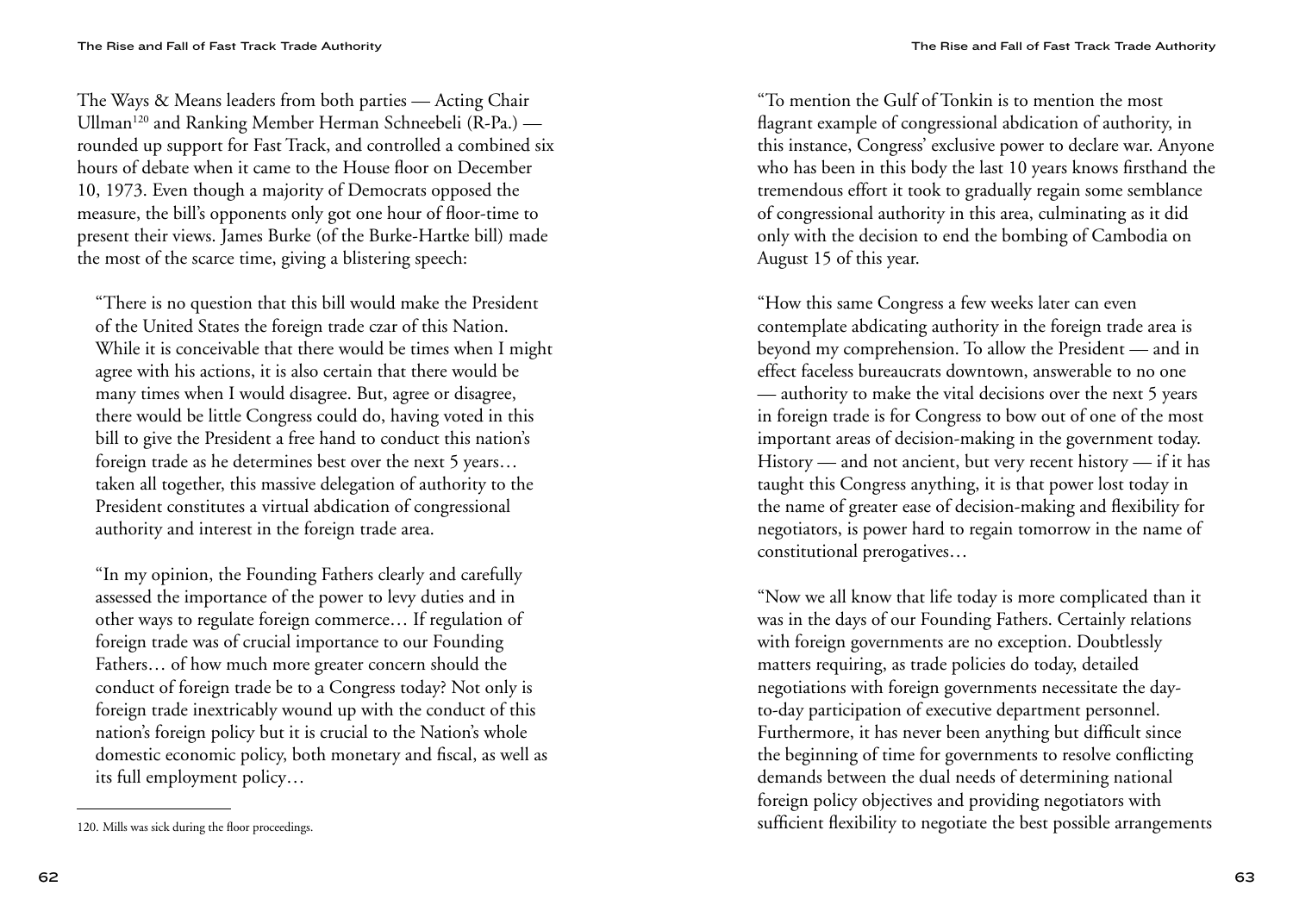with foreign governments. Granted these conflicting demands make it extremely difficult to legislate in the foreign trade area. However, I do not think we acquit ourselves with any great distinction when we avoid drafting necessarily difficult and complicated legislation and simply give the executive department authority to make the tough decisions in this area. In my opinion, these decisions are important enough to be either made directly or clearly charted by the legislative branch of the government. But instead of wrestling with the problem of providing sufficiently clear guidelines for our negotiators in the very important international conferences scheduled for the near future, we have left it for the President to do… Instead of being called the Trade Reform Act of 1973, it should be labeled the Trade Power Transfer Act."121

The bill passed the House on a 272-140 vote on December 11, 1973, offering Nixon — in the middle of the Watergate scandal — unprecedented powers.122

Surely the Senate then, that traditional bastion of legislativebranch prerogative, would block the overreaching Fast Track authority. In fact, it did, amending the legislation to require Congress to actually have a vote to approve or disprove trade deals negotiated by the executive branch under the delegated authority. In negotiations in the summer of 1974, Sen. Herman Talmadge (D-Ga.) got the executive branch to admit that there were only a few non-negotiable aspects of the bill. Namely, that congressional consideration of trade agreements should

be time limited, and that these should be given an up or down vote once they were negotiated (so as to avoid the Kennedy Round situation where Congress refused to vote on non-tariff implementing legislation at all). The administration claimed that a guaranteed vote would reassure negotiating partners that once negotiations were complete, Congress would be forced to accept or reject the outcome.<sup>123</sup>

The final bill ordered the president to quickly take action to have the GATT adopt "international fair labor standards" including public petition and dispute settlement.124 And, when one final concession was made — this time related to a provision for the trade treatment of Soviet bloc countries that limited Jewish emigration<sup>125</sup> — an amended Fast Track was approved by the Senate on a 72-4 vote on Dec. 20, 1974, months after Nixon had resigned.126 The bill was signed into law by President Gerald Ford in January of the following year.

<sup>121.</sup> Rep. James Burke (D-Mass.), Congressional Record, Dec. 10, 1973, at H40533-H40534.

<sup>122.</sup> Trade Reform Act of 1973, H.R. 10710, was approved on a 272-140 vote on Dec. 11, 1973. 121 Democrats opposed, and only 112 supported. Republicans voted 160-19 in favor of the bill.

<sup>123.</sup> Marks and Malmgren, 1975, at 339.

<sup>124.</sup> Public Law 93-618 § 121(a)(4). Such standards were not included in the GATT deal negotiated under this Fast Track.

<sup>125.</sup> 19 U.S.C. § 2432.

<sup>126.</sup> Senate Democrats voted for the bill (H.R. 10710) on a 41-3 margin, and Republicans by a 31-1 count. The pre-conference version vote on Dec. 13, 1974 was identical except for the support of one additional GOP member.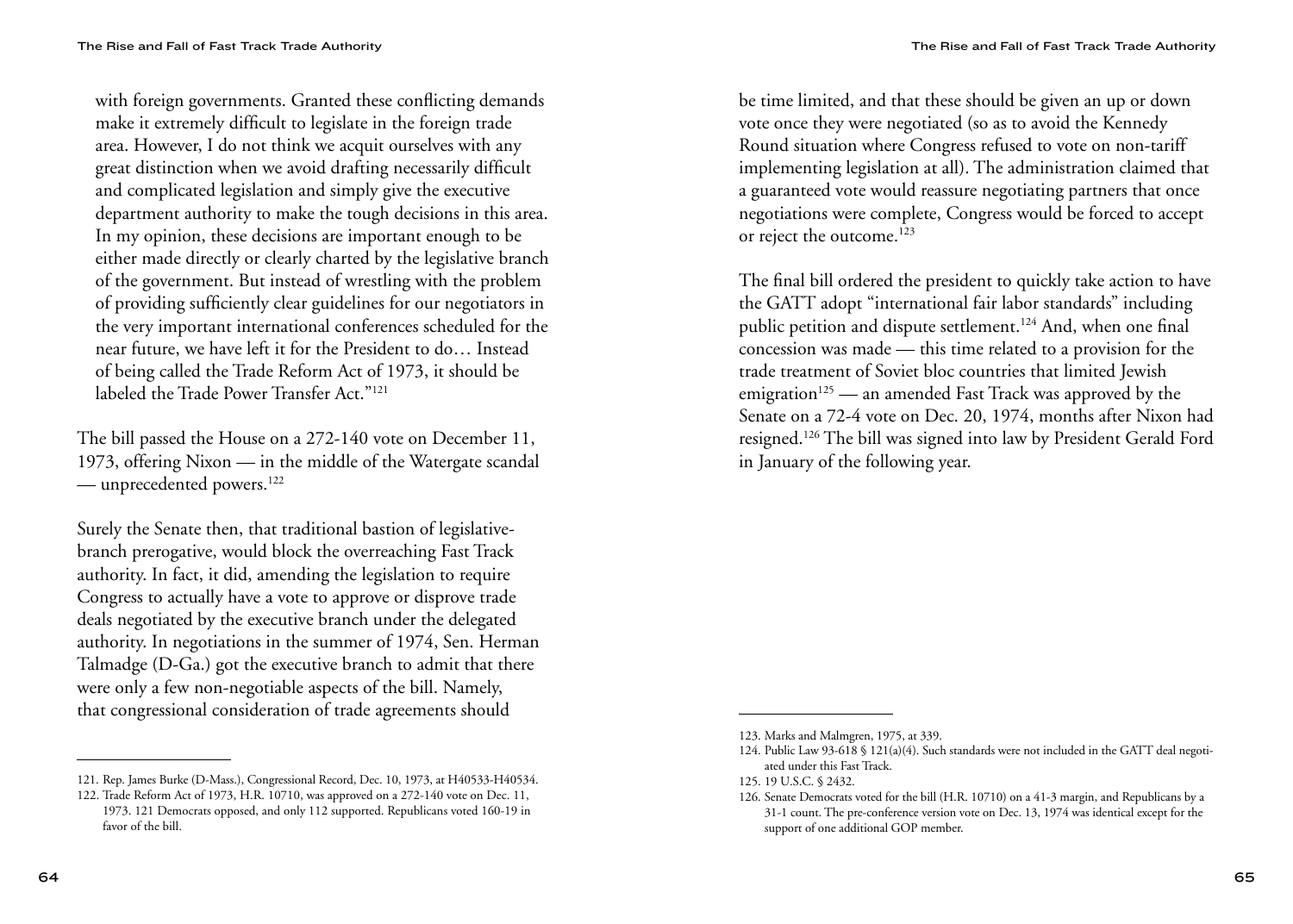## Core Aspects of Fast-Track Trade-Authority Delegation

- **>>** Allowed the executive branch to select countries for, set the substance of, negotiate and then sign trade agreements — all before Congress had a vote on the matter.
- **>>** The executive branch was required to notify Congress 90 calendar days before signing and thus entering into an agreement.<sup>127</sup>
- **>>** The executive branch was empowered to write lengthy implementing legislation for each pact on its own, without committee mark ups. That is to say, the process circumvented normal congressional committee processes. These executiveauthored bills altered wide swaths of U.S. law to conform domestic policy to each agreement's requirements, as well as formally adopting the agreement texts as U.S. law. As a concession to congressional decorum, the executive branch has participated in "non" or "mock" hearings and markups of the legislation by the trade committees. However, this is a practice, not a requirement. In 2008, President George W. Bush chose to waive this practice and exercise the president's Fast Track right to force a vote on an agreement by submitting it without informal agreement on timing or mock mark ups, despite congressional leaders' objections to the pact's submission at that time.<sup>128</sup>
- **>>** Once the executive branch transferred such a bill, the agreement itself, and various supporting materials to Congress, the House and Senate was required to vote on the implementing legislation and the attached agreement within 90 legislative days.
- **>>** Such bills were automatically referred to the House Ways & Means and Senate Finance Committees. (In the 2002 Fast Track bill, the House and Senate Agriculture committees also got a somewhat enhanced role). However, if a committee failed to report out the bill within 45 legislative days from when the president submitted the legislation to Congress, the bill was automatically discharged to the floor for a vote.
- **>>** A House floor vote was required no later than 15 legislative days after the bill was reported or discharged from committee. Thus, within 60 legislative days, the House was required to vote on whatever agreement the president has signed, and whatever legislation changing U.S. laws he had written to implement the package.
- **>>** The Senate Finance Committee was allowed an additional 15 days after the House vote, at which time the bill was automatically discharged to the Senate floor for a vote that was required within 15 legislative days.
- **>>** The floor votes in both the House and Senate were highly privileged. Normal congressional floor procedures were waived, including Senate unanimous consensus, debate and cloture rules, and no amendments were allowed. Debate was limited to 20 hours — even in the Senate.
- **>>** Once the president provided Congress with notice of his intent to sign an agreement, he was authorized to sign after 90 calendar days. However, there was no mandatory timeline for him to submit formal implementing legislation and start the 90-legislative day vote clock. Thus, an agreement whose legal text has been finalized just minutes before the delegation

<sup>127.</sup> Public Law 93-618 § 102(e)(1).

<sup>128.</sup> The House responded to Bush's exercise of this aspect of Fast Track by reasserting Congress' constitutional prerogatives and removing the 60-day mandatory vote requirement from the agreement. This was possible because, as a technical matter, the pre-set floor vote procedures aspect of Fast Track is a "rule" of the House and Senate, which the chambers can change by majority vote. (This was a necessary compromise for the Fast Track floor-consideration rules to be constitutional.) However, such a rule change has only occurred in this one instance in the history of Fast Track.. The various trade-authority delegations have also contained procedures for Congress to take an agreement off the Fast Track through the passage of disapproval resolutions. For various reasons described in part below, these procedures have been largely ineffectual. For more information on disapproval resolutions, see Forbes, 2008.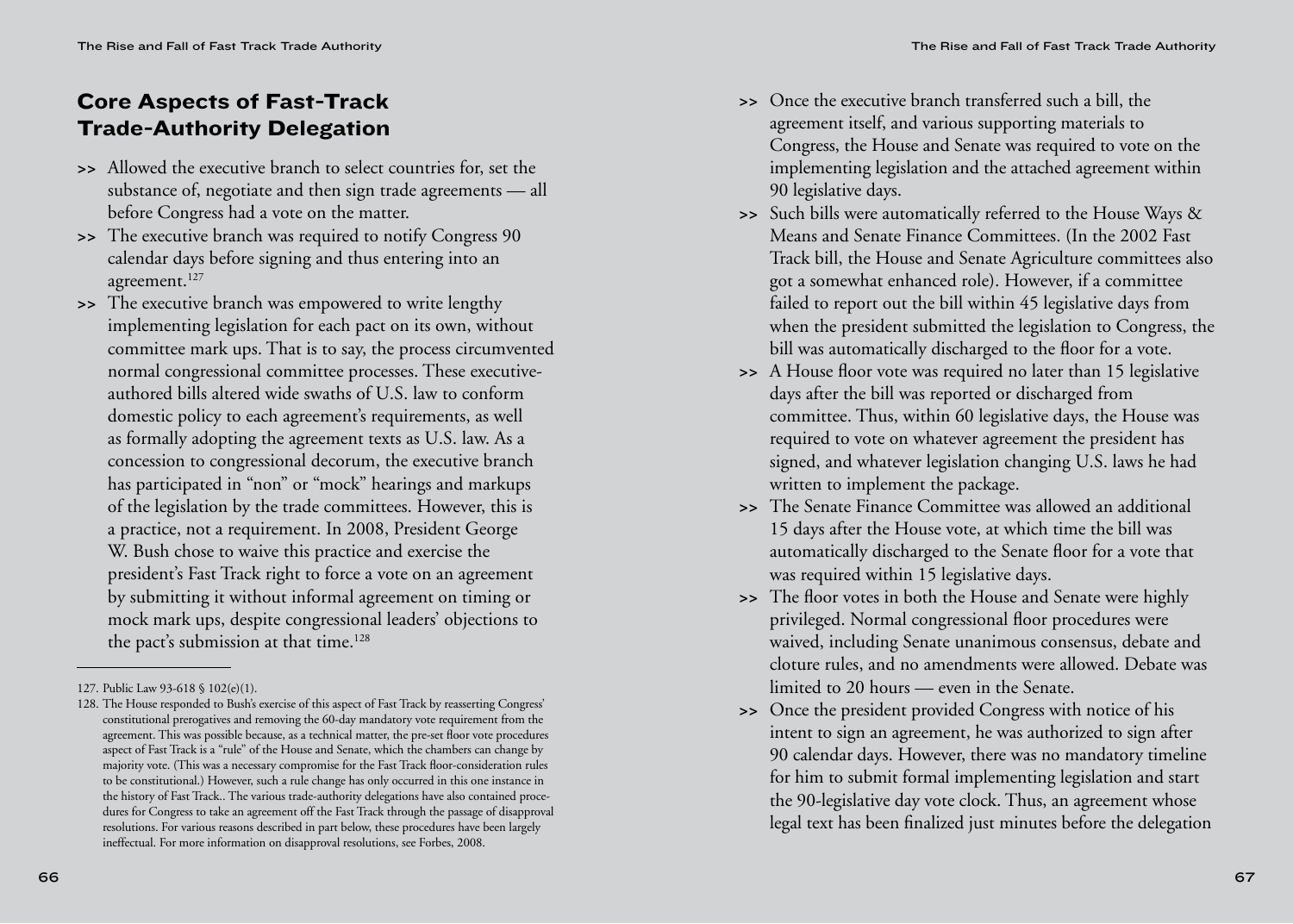authority expired could be sent to Congress even years later.

- **>>** Once a president submitted an agreement under Fast Track, that agreement's Fast Track treatment was "used up." If Congress adjourns before the mandatory vote clock ran out or Congress voted against the agreement, Fast Track for that agreement expired. If it were to be submitted again for a later vote, normal congressional floor procedures would apply.129
- **>>** A trade advisory committee system was established to obtain private sector input on trade agreement negotiations by presidentially-appointed advisors. This system is organized by sector and industry and now includes 700 advisors comprised mainly of industry representatives. Throughout trade talks, these individuals obtained special access to confidential negotiating documents to which most members of Congress and the public have no access. Additionally, they have regular access to executive-branch negotiators and must file reports on proposed trade agreements. Fast Track legislation listed committees for numerous sectors, but not consumer, health, environmental or other public interests.<sup>131</sup>
- **>>** The 2002 Fast Track created an additional requirement for 90-day notice to the gatekeeper committees *before* negotiations could begin, but neither the gatekeepers nor the executive was required to take any further action during this period once notice was given.<sup>132</sup>

**>>** The 1974 Fast Track also elevated STR to the cabinet level, and required the Executive Office to house the agency. While other cabinet level positions tend to be responsive to a predefined constituency (Agriculture and farmers, for instance), the STR was unique in that its only real constituency was the president, the gatekeeper committees of Congress, and the hundreds of trade advisory committees. And its main goal was proliferation of trade negotiations. The 1979 Fast Track changed the name of the STR to the U.S. Trade Representative (USTR).

Transporting oneself back to the 93rd Congress (1973-74), it is possible to see how such a revolutionary delegation of congressional authority might have passed. The United States was running its first trade deficit in a century, and the executive branch was promising rapid deployment of trade measures like import surcharges to restore balance. Some trade advocates bemoaned that, "the Administration trade bill, which would have been regarded as drastically protectionist a decade ago, now represents the liberal wing of the congressional debate."133 Also, Nixon officials premised their campaign on a view of the global economy that seems quaint in retrospect, telling Ways & Means that: "China is largely an agricultural country… we don't know for sure how much trade they are prepared to have."<sup>134</sup>

Perhaps most critically, U.S. trade agreements to date had concerned only traditional trade matters — cutting tariffs and lifting quotas. Thus, the Senate amendment that provided a congressional vote on the final deal may have seemed like a tolerable protection of congressional authority, given Congress'

<sup>129.</sup> For details on House Parliamentarian's ruling on the matter, see IUT, 2006b. 130. Public Law 93-618 § 135.

<sup>131.</sup> PC, 1991. Labor was mentioned in the statute and a labor advisory committee was established. In the 1984 Fast Track (Public Law  $98-573 \text{ }$  \$306(c)(2)(A)), a new advisory committee was added for representatives of state and local governments and their associations. Lawsuits in the 1990s resulted in establishment of a Trade and Environment advisory committee, but it was comprised of equal numbers of industry and environmental group representatives, deadlocking its reports and eventually causing some of the environmental representatives to resign. See MH, 2003.

<sup>132.</sup> Public Law 107-210 § 2104(a).

<sup>133.</sup> Quote of C. Fred Bergsten, in Jones, 1973.

<sup>134.</sup> WM, 1973a, at 212 and 263.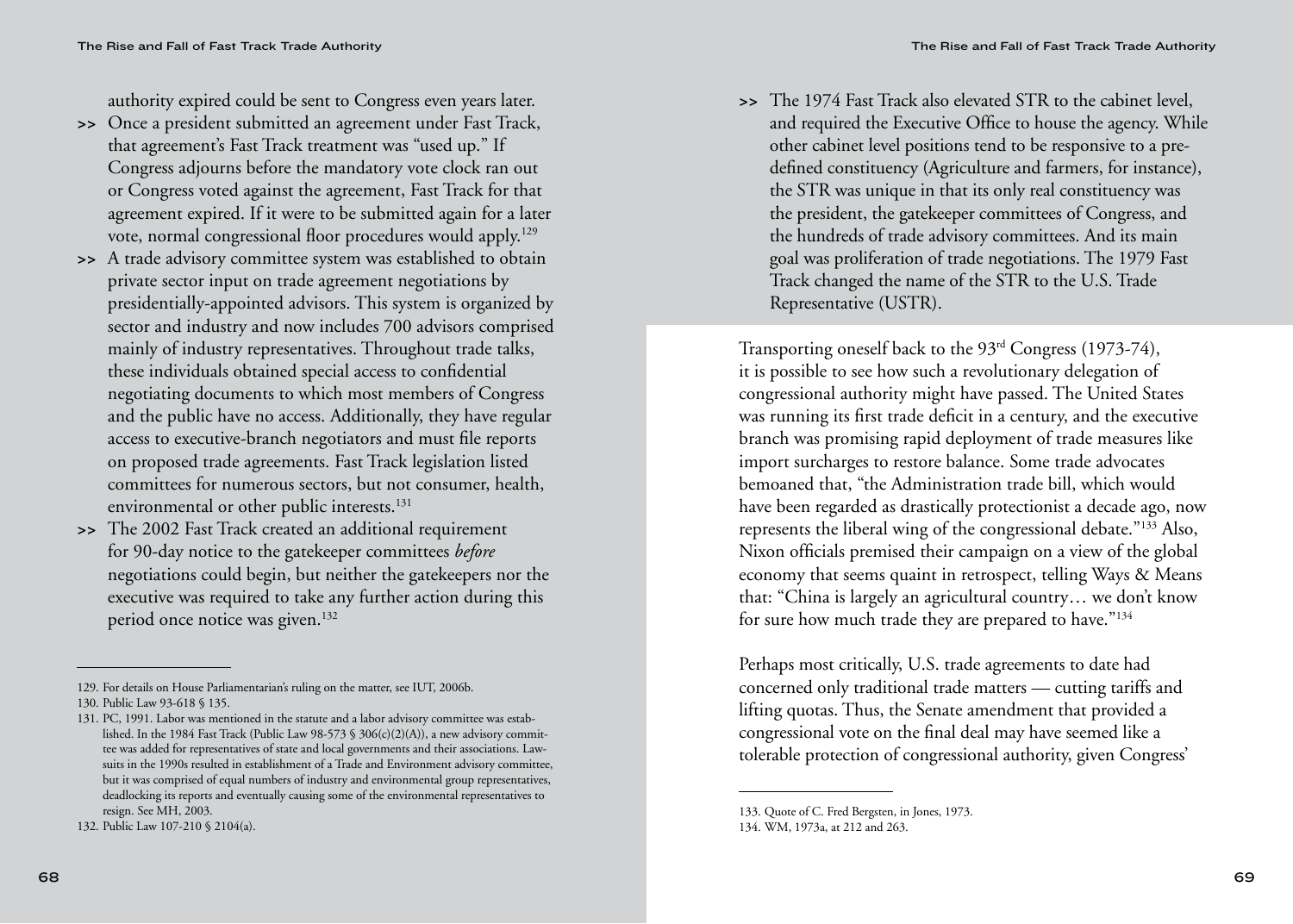notion of what would be included in trade agreements. Congress had delegated tariff-proclamation authority before. Because no such thing had ever before existed, legislators could not foresee expansive pacts like the WTO and NAFTA, which would rewrite swaths of non-trade policy. Additionally, Congress was reassured that the scope of future non-tariff provisions would still be limited mostly to issues like quotas or customs valuation methods.

The debate on the initial establishment of Fast Track also revealed the split between the so-called "gatekeeper" committees — Ways & Means and Finance — and the rest of Congress. The dealmaking-Mills encapsulated the approach that both Democratic and Republican gatekeeper chairs would take over the years. He said of Nixon: "He is asking for more of a grant of authority than we have given any other President. This is a touchy subject in Congress right now. But… I'm for it."135

Reformers led by Rep. Richard Bolling (D-Mo.) tried to address the concentration of power by attempting to remove trade from Ways & Means' jurisdiction in 1973-74. The effort, led from Bolling's Select Committee on Committees, would have given trade jurisdiction to the Foreign Affairs Committee. Mills organized vigorously against the effort, making common cause with labor groups that opposed Bolling's accompanying proposal to separate out education from the House Education & Labor Committee's jurisdiction. In September 1974, the House Rules Committee reported out Bolling's plan, with a Democratic Caucus-backed substitute that did not include the jurisdictional

135. Dale, 1973b. For scandals affecting various Ways & Means chairs, see Remini, 2006, at 442- 443, 455, and 480-481.

changes. The House passed that watered-down reform bill by a wide margin.<sup>136</sup>

In sum, Fast Track was passed because of a unique set of historical circumstances. The Nixon White House's disregard for separation of powers likely played a major role. Only in the midst of a global economic breakdown that was poorly understood by experts would Fast Track's highly unorthodox provisions on non-tariff issues been considered a possible economic remedy. Opposition from the Republican Party — for 30 years the voice of constitutional criticism of the Reciprocal Trade Agreements Act — was absent: *their president* was in charge this time.

Democratic criticism was split between a labor camp (that bet everything on a strategy on mandatory quotas, thought it had an ally in Nixon, and lost big) and a foreign policy camp (led by Sen. Henry "Scoop" Jackson (D-Wash.) and Rep. Charles Vanik (D-Ohio), who didn't debate the bill's constitutional or trade implications but focused on the bill as vehicle to pressure for Jewish emigration from the Soviet Union). Other Democratic leaders just wanted to make a deal, and had perhaps not thought critically about the proposal. Mills' once sharp mind in particular had been weakened by addiction to alcohol since 1969 and painkillers since 1972, according to biographer Julian Zelizer.<sup>137</sup> So when legal scholars like Hal Shapiro say that Fast Track "is not necessary,"138 it must be added that it was also not inevitable. Yet for a generation, it was the presumptive trade policy negotiation and agreement mechanism.

<sup>136.</sup> Zelizer, 2004, at 143-151.

<sup>137.</sup> Zelizer, 1998, at 334-336, and 350-353.

<sup>138.</sup> Shapiro, 2006, at 161.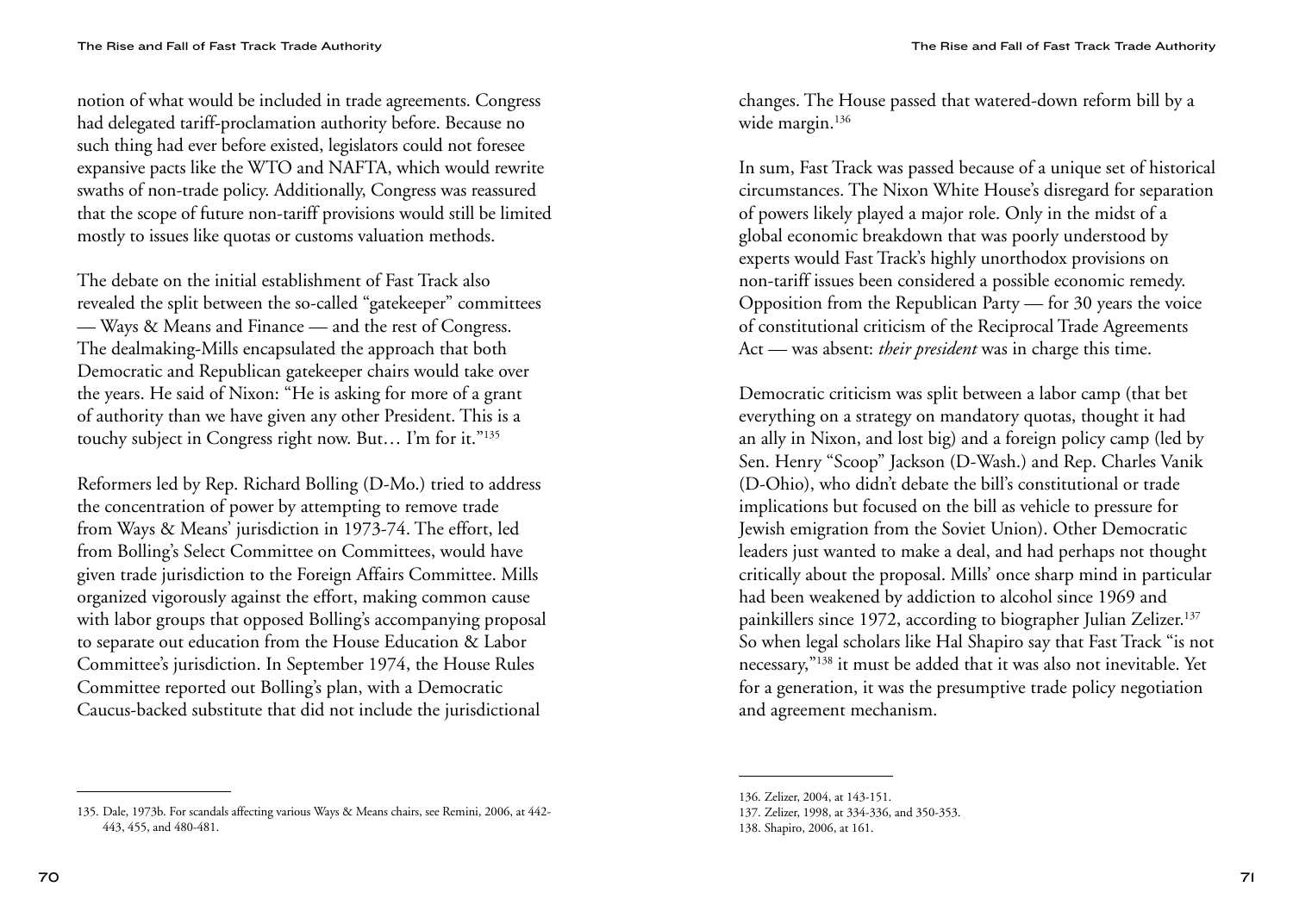

Wilbur Mills (D-Ark.) Chair of the House Ways & Means Committee at the time Fast Track was first established (pictured left), with then-Rep. George H.W. Bush (R-Texas) (pictured center), at a 1966 reception for freshman members of Congress. In 1973-74, Mills played an instrumental role in getting the original Fast Track through Congress. From 1989-1993, Bush used Fast Track as president to negotiate NAFTA and the WTO. Also pictured is Rep. John Byrnes (R-Wis.).

### B. Fast Track's First Uses Expand GATT from Tariffs to Other Issues, 1975-1980

The Tokyo Round of GATT negotiations started in 1973, and in 1979, the Jimmy Carter administration brought the completed deal back to Congress for an expedited up-or-down Fast Tracked vote. The first use of Fast Track revealed a problem that time only exacerbated. Fast Track did not provide Congress any mechanism to review agreement texts to ensure they met Congress' negotiating objectives (which, in the 1974 act were listed in the form of "steps to be taken toward GATT revision" in Section 121). There was also no process by which the executive branch if it ignored congressional negotiating objectives and instructions — would lose Fast Track's rights to sign an agreement before a congressional vote. Thus, Fast Track gave the executive branch extraordinary power to determine unilaterally the contents of trade agreements.

Despite Congress' negotiating objectives to the contrary, the final Tokyo Round agreement did not contain meaningful labor standards. Indeed, labor standards still remain outside the WTO system, despite repeated negotiating instructions in Fast Track delegations.139 Included instead were a series of unprecedented agreements on various non-tariff barriers that extended far beyond the quotas and customs valuation issues discussed with the committees during the 1973-74 Fast Track debate — let alone the original midcentury hearings on the GATT. The notion of expanding into non-tariff issues was so controversial with the other 102 countries involved in GATT that the only way to even broach these subjects was for the resulting outcomes not to become full GATT agreements. Rather, the new expanded non-tariff rules were only signed by some participants. These plurilateral agreements became known as the Tokyo Round "codes," and were signed by only a relatively small number of (mainly industrialized) GATT members, including the United States.<sup>140</sup>

The texts of these non-tariff agreements delved deeply into matters previously in the exclusive jurisdiction of domestic legislatures, including the most domestic of all matters: how domestic tax dollars should be spent in procuring goods and services. The Tokyo Round procurement agreement not only

<sup>139.</sup> Pier, 2006, at 81.

<sup>140.</sup> The new non-tariff issues were dealt with in "plurilateral" agreements, meaning they were not binding except on countries that specifically opted into them. (This was called the "GATT a la carte" approach, as opposed to the Uruguay Round's "single package" approach.) The Tokyo Round codes included the Agreement on Government Procurement; the Agreement on Import Licensing Procedures; and the Agreement on Technical Barriers to Trade (sometimes called the Standards Code). There were also codes interpreting exiting GATT rules, such as on subsidies and countervailing measures (interpreting Articles 6, 16 and 23 of the GATT); customs valuation (interpreting Article 7); anti-dumping (interpreting Article 6, replacing the Kennedy Round code). Lastly, there were three sector-specific codes (the Bovine Meat Arrangement, International Dairy Arrangement and Trade in Civil Aircraft). See Public Law 96-39 § 2(c); Jackson, 1997, at 166.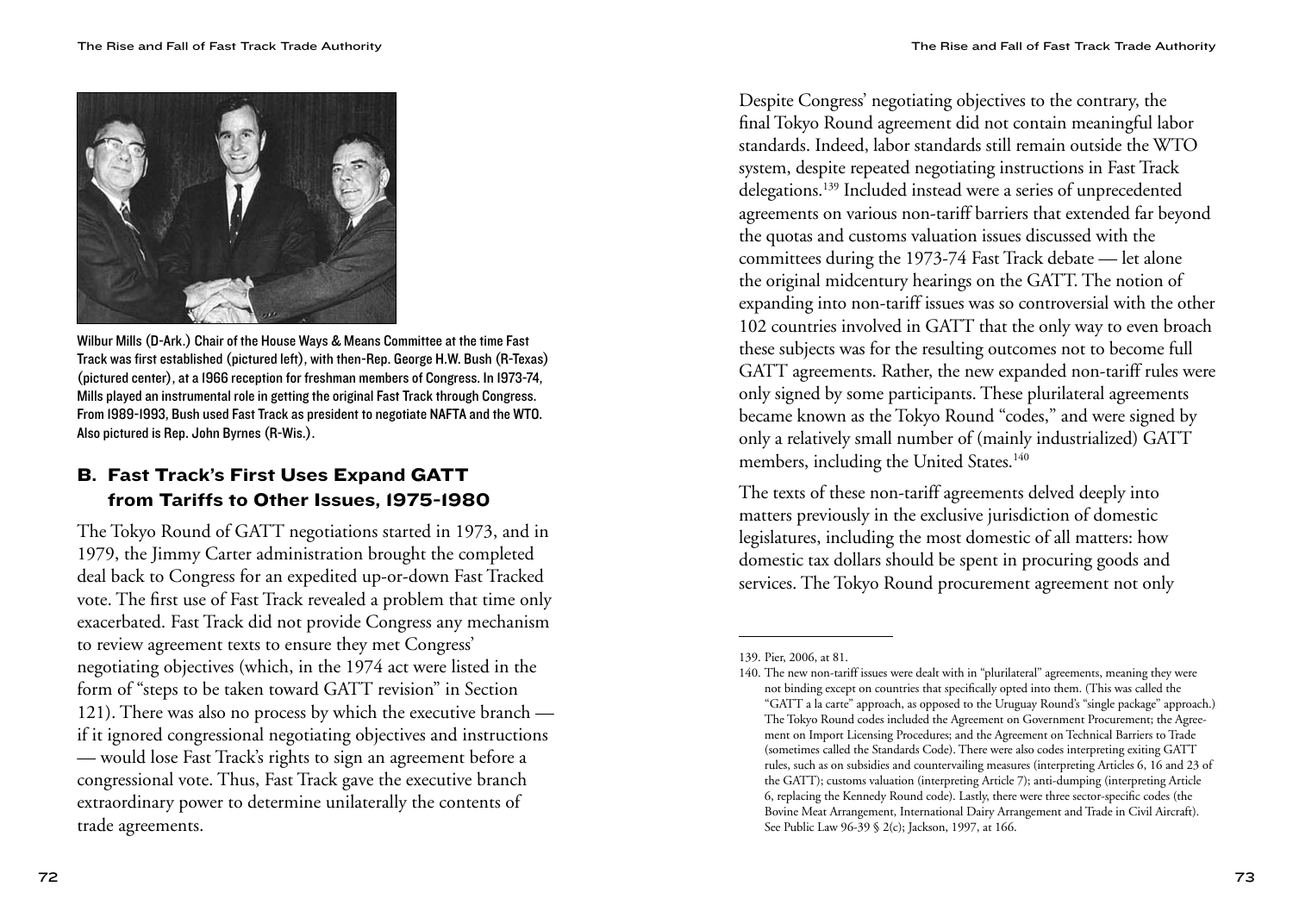required that foreign and domestic goods and producers be treated equally — a direct conflict with expansive Buy America laws then in effect — but set forth limits on what technical specifications and supplier qualifications Congress could establish.

The incursion into Congress' turf was significant, but the GATT's dispute resolution and enforcement systems did not make these new rules truly binding on signatory countries. At that time, the GATT utilized a dispute settlement procedure — fleshed out over a few decades of practice — mediated intermember conflicts. Panels convened under this dispute practice were comprised of trade experts, who analyzed challenged laws. The "Technical Barriers to Trade" and "Procurement" Codes both included similar panel systems. The standard diplomatic safeguard of requiring all members' consensus before altering the balance of commitments or taking other actions gave national governments more power than they have under the WTO today. In particular, if a member country strongly objected to a panel's conclusion that its laws violated GATT rules or orders that it change a domestic law, that country could block adoption of such a ruling, and thus avoid any sanction for maintaining GATTinconsistent policies.<sup>141</sup>

While the Fast Track aspect of the 1974 trade package was used to enormously extend the scope of "trade" agreement jurisdiction and ignore Congress' instructions regarding what should and should not be in the next GATT round, the other aspects of the 1974 trade package came largely to naught. For instance, the Ford and Carter administrations did not utilize the broad importsurcharge authority provided in the package, and instead focused on a "jawboning" strategy of talking down the dollar and talking

up foreign demand for U.S. exports. This approach failed to close the trade deficit, which instead grew systematically.<sup>142</sup>

In the "non-hearings" in Congress on the Tokyo Round, labor union representatives urged that procurement and other nontariff issues be taken out of the legislation.<sup>143</sup> Human rights and religious groups urged the Carter administration to make good on its commitment to include labor rights in the GATT and focus on poor-country development.<sup>144</sup> Yet the silence from the gatekeeper committees and Congress was deafening. It is an open question whether most in Congress had any idea that they were approving new constraints on their own procurementpolicy authority and other areas clearly within Congress' remit. For those who may have been aware, Fast Track prevented them from offering amendments or engaging in normal debate, for instance in the Senate, where such a power grab might have been filibustered to death.

The Trade Agreement Act of 1979 implemented the Tokyo Round and extended Fast Track authority until 1988.<sup>145</sup> Interestingly, the 1979 Act was not a vote on congressional approval of the underlying GATT agreement, which was still only under provisional acceptance by the United States.<sup>146</sup> Carter's Fast Track also specified that any U.S. law would prevail in the event of a conflict with trade-agreement requirements. Further, the bill explicitly required that, if the president determined that GATT or other trade pacts required further changes in U.S. statutes, he would have to request Congress to consider such

<sup>141.</sup> Jackson, 1997, at 163-168.

<sup>142.</sup> Biven, 2002, at 120 and 178.

<sup>143.</sup> WM, 1979, at 441.

<sup>144.</sup> WM, 1979, at 626 and 633.

<sup>145.</sup> Public Law 96-39 § 1101.

<sup>146.</sup> Jackson, Louis and Matsushita, 1982, at 345.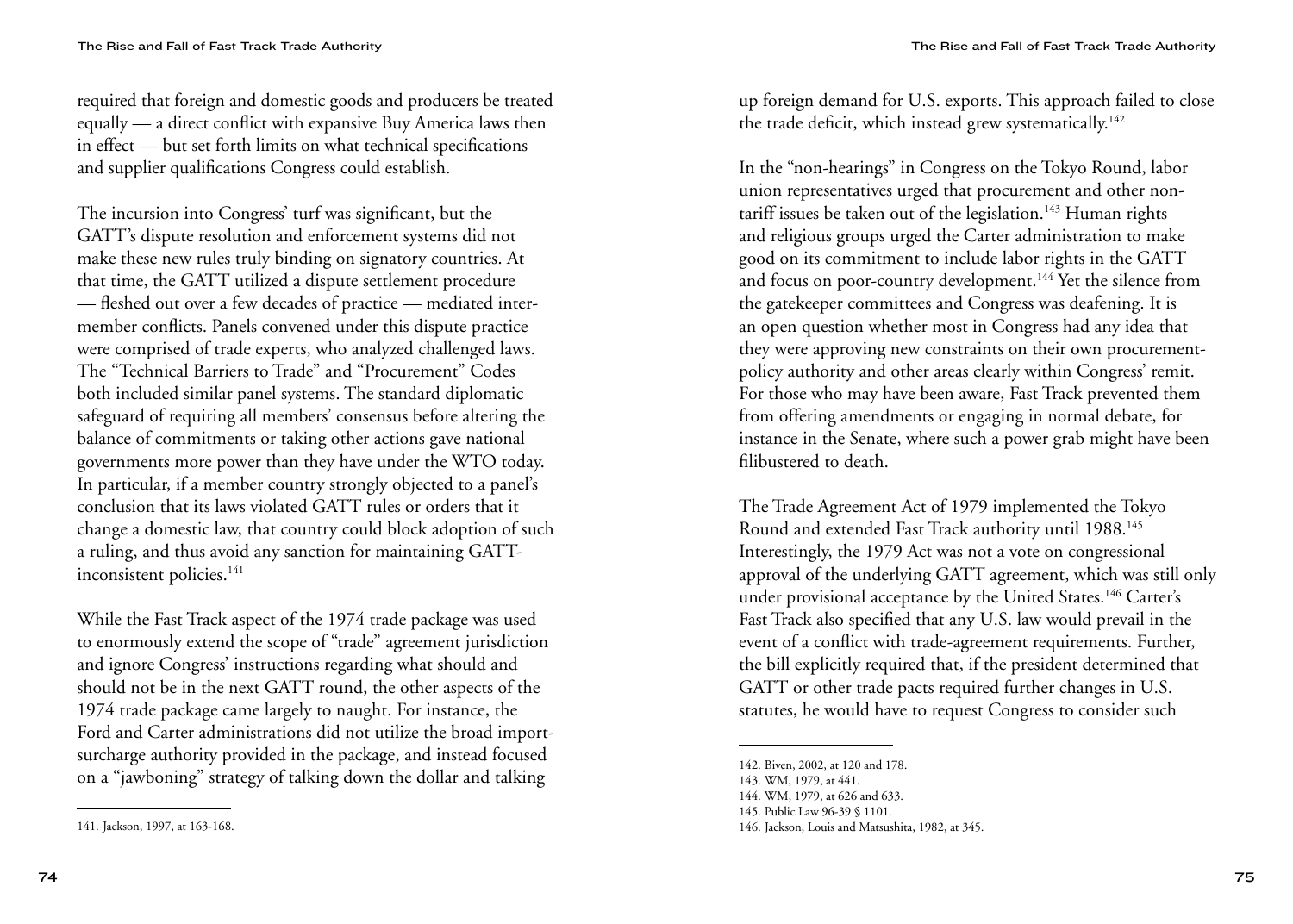changes through normal congressional procedures, and give the gatekeeper committees 30-days advance notice before sending up the suggested statutory changes to Congress.<sup>147</sup> The 1979 Fast Track passed virtually unanimously in both houses.<sup>148</sup>

### C. Fast Tracking the "Reagan-Thatcher" Agenda, 1980-1988

President Ronald Reagan came to office inheriting the eightyear Fast Track delegation passed in the 1979 Act. The trade deficit was increasing and Congress was responding with various proposals to limit imports, especially from developing countries. Legislation authorizing the Generalized System of Preferences (GSP), a system providing special low tariffs to imports from developing countries, was expiring and pressure was building to exempt richer-country beneficiaries (such as Hong Kong, Taiwan and South Korea) from continuing in the program.<sup>149</sup> As an array of trade bills consumed much of Congress' attention, the Reagan administration focused on GATT.

Reagan faced considerable congressional opposition to many of his legislative initiatives, which focused on implementing the *laissez-faire* goals to restrict government's role in the marketplace. Ideological allies such as the UK's Margaret Thatcher faced backlash among their populations for similar initiatives.<sup>150</sup> Nevertheless, Reagan's advisors also convinced him to take trade actions that intervened in the "free market," such as currency market interventions and the negotiation of voluntary export

148. Passed House on July 11, 1979 by a 395-7 margin (D: 247-5; R: 148-2). Passed Senate on July 23, 1979 by a 90-4 margin (D: 52-3; R: 38-1).

restraints. Such actions, similar to those taken by Nixon, undermined his credibility as a *de*-regulator, which would have to be pursued by other means.

An agenda thwarted in the context of full debate found a perfect home in the context of obscure international negotiations. The Uruguay Round of GATT talks (launched in 1986 in Punta del Este, Uruguay) provided a suitable delivery mechanism for much of the Reagan-Thatcher agenda: service-sector privatization, limits on government regulation, enhanced private-property rights, and more.151 Reagan administration officials — led by USTR official Geza Feketekuty — played a leading role in rallying corporate and think-tank support to attach their deregulatory agenda onto the GATT talks.152 One Feketekuty ally told the *Chicago Tribune* in 1980, just days after Reagan's election victory: "A lot of services that have traditionally been done by the government, such as education, and social services, may become something that we'll have to deal with in international commerce."<sup>153</sup>

There was ample domestic and international opposition to the notion that service-sector or investment regulations should be set internationally, much less by trade negotiators whose experience was largely limited to tariffs, quotas and the procurement issues that had been advanced under Fast Track in the 1970s' Tokyo Round. It was thus of extreme importance to Reagan that he find a legislative vehicle that would attract minimal critical attention and maximum legislative support. As it turned out, a bill that had been kicking around Congress since 1983 authorizing negotiation of a "Free Trade Agreement" (FTA) with Israel — which had

<sup>147.</sup> Public Law 96-39 § 3(c).

<sup>149.</sup> Destler, 2005, at 83-88, and 115-129.

<sup>150.</sup> Faux, 2006, at 76-91; Chang, 2008, at 74.

<sup>151.</sup> Wallach and Woodall, 2004, at 3.

<sup>152.</sup> Drake and Nicolaidis, 1992, at 52.

<sup>153.</sup> Tefft, 1980.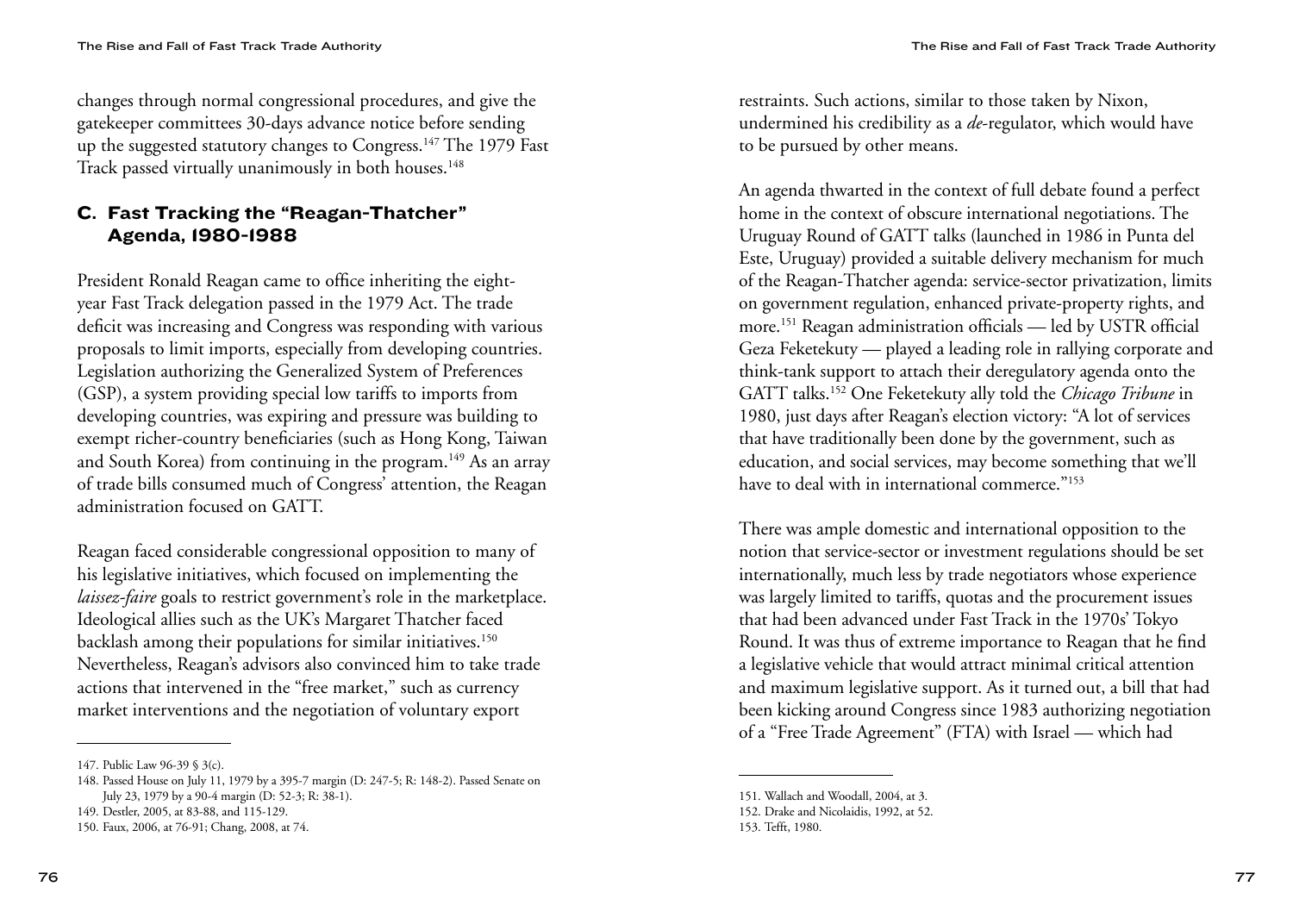163 House cosponsors and was supported primarily on foreignpolicy grounds — proved to be the perfect option. Several of the trade bills then under consideration in Congress, including some restraining trade and the GSP reauthorization, were combined into a package that became the Trade and Tariff Act of 1984.<sup>154</sup> In order to overcome House opposition to the GSP and nontrade measures, the Senate Finance Committee reported out a bill (H.R. 3398) that combined these elements with authorization for Israel FTA negotiations. On September 20, 1984, the bill passed the Senate by a 96-0 vote. Because the House had not passed any of the component legislation, the Ways & Means committee reported out four separate bills, and passed each of them on October 3. This was orchestrated by Chairman Dan Rostenkowski (D-Ill.), who had taken Wilbur Mills' place as chief trade dealmaker. The House Fast Track bill (H.R. 5377) passed on a 416-6 vote. After a conference to resolve the differences, the final measure (H.R. 3398) passed the House on a 386-1 vote on Oct. 9, and the Senate on a voice vote the same day.

Largely below the radar screen, the 1984 Act dramatically expanded the subject matter and the types of agreements that the president was authorized to negotiate. Title III of the Act authorized the president to collect information on (and enter into agreements related to elimination of) "barriers to international trade in services" and "the trade distortive effects of certain investment-related measures." Service and investment barriers were defined as denial of "national treatment and restrictions on the establishment" of service operations and investments, "foreign industrial policies," "export performance requirements," and "direct or indirect restrictions on the transfer of information into, or out of" a given country. The Commerce Department was also

authorized to collect information on other countries' governments' failures to enforce copyrights and patents were identified as barriers to trade (even though protection of monopoly patents is one of the most trade-distorting measures).<sup>155</sup>

 The 1984 Act's Fast Track provisions also included a new congressional delegation of authority for the president to negotiate and enter into bilateral FTAs across a wide range of tariff and non-tariff subjects. While negotiations with Israel were greenlighted by the statute, the gatekeeper committees were to be given an additional 60-day notice in addition to the required 90-day notice before trade agreements with *other* countries were signed. If the executive failed to provide such notice, the proposed pact would not receive Fast Track treatment. Moreover, under the 1984 act, the gatekeeper committees could take an agreement off the Fast Track for any reason at all during that 60-day period.156 During the debate over an FTA with Canada, Sen. Max Baucus (D-Mont.) catapulted to prominence on the trade issue by becoming the ringleader of an effort to force administration action on Asian trade issues. His tactic? Threatening to use the 1984 act's disapproval resolution to withhold use of Fast Track for the Canada pact. In the end, the administration cut side deals with a variety of senators and the Fast Track was applied to the Canadian FTA.157

As one legal scholar noted in 1986, the 1984 disapproval provision "dramatically expands the influence of the House Ways & Means Committee and the Senate Finance Committee vis-àvis the rest of Congress."158 (This broad gatekeeper committee

<sup>154.</sup> Destler, 2005, at 84.

<sup>155.</sup> Public Law 98-573 §§ 301-308.

<sup>156.</sup> Public Law 98-578 § 401(a)(4)(B).

<sup>157.</sup> Koh, 1986, at 1214-1221.

<sup>158.</sup> Koh, 1986, at 1213.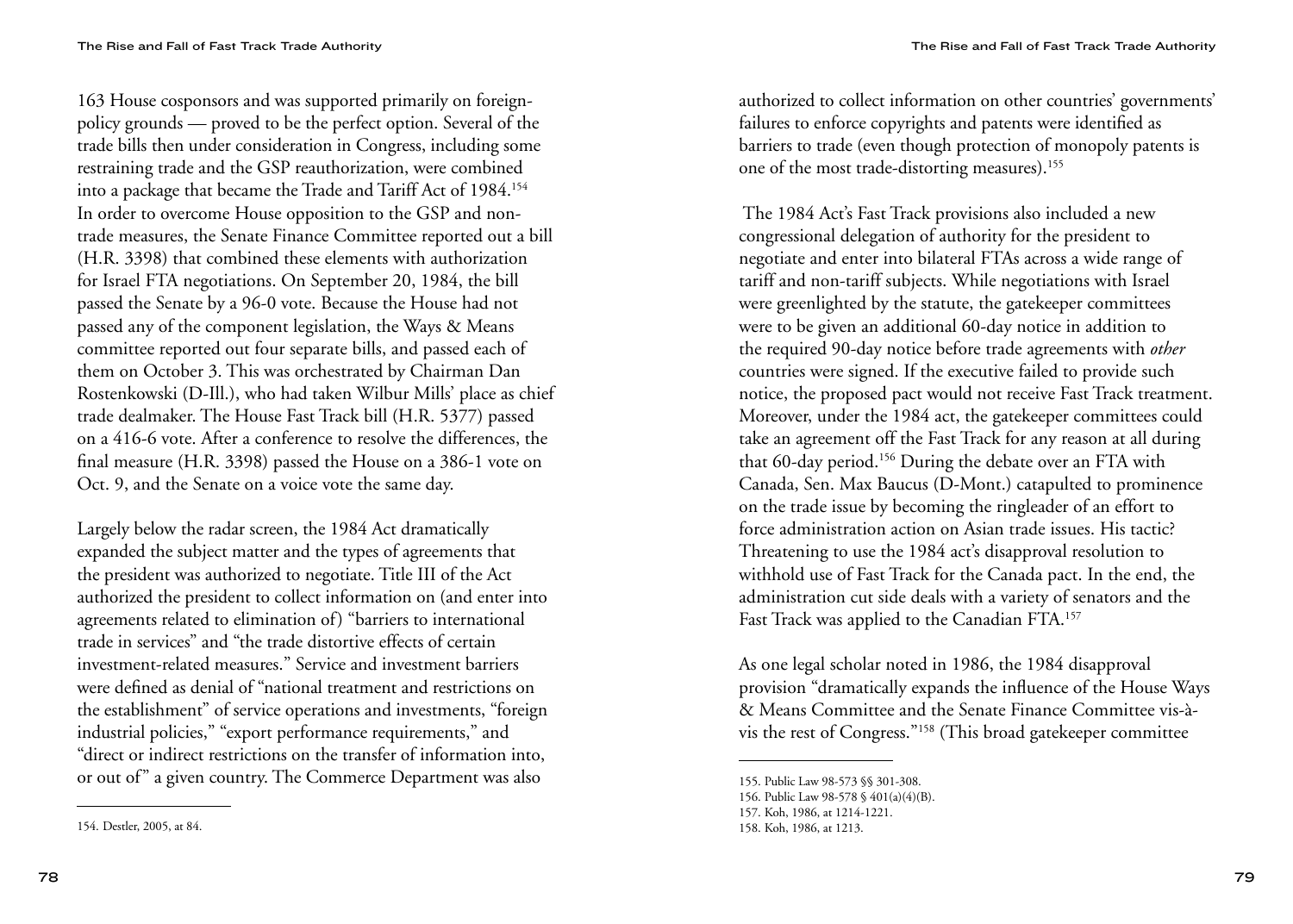Fast Track disapproval procedure was subsequently removed during the 1988 Fast Track. A narrow disapproval resolution limited to situations in which the executive failed to give notice or properly consult with Congress was instead included.159) While the addition of *any* Fast Track disapproval resolution may sound like an improvement in Congress' relative power compared to the original Fast Track process (and the broad mechanism in the 1984 act *did* provide leverage in its one [threatened] use), the post-1988 procedural disapproval resolution provisions meant little in practical terms, given the tendency of the gatekeepers' policy attitudes to align with the executive branch.

The Israel FTA, passed in 1985, was modest in reach by today's FTA standards. The Canada FTA, however, included chapters and provisions related to investment, finance, and intellectual property — a greatly expanded scope from the reciprocal tariff agreements of the past.<sup>160</sup> The Reagan administration rushed negotiations on the Canada pact to completion in late 1987, so that Congress could be notified 90 days before a planned signing on January 2, 1988 — the very last day of the 1979 Fast Track. According to trade analyst I.M. Destler: "To legislators' annoyance, and contrary to the law's intent, major substantive provisions of the agreement were defined in the period *between* the October notification and the January signing."<sup>161</sup>

Even though its scope expanded beyond any past trade agreement, the 1988 Canada FTA did not draw much attention in the United States beyond agricultural state representatives. Few in Congress were even aware of its many first-time expansive nontariff provisions. In Canada, the pact, which threatened to drag down to U.S. levels better Canadian environmental and safety laws, generated passionate grassroots opposition and became a major national political issue.<sup>162</sup>

#### D. Failure of Attempts to Reform Fast Track, 1988-1994<sup>163</sup>

By the end of the Reagan years, there was a widespread sense in Congress that the United States needed to pull back from the *laissez-faire* policies Reagan was pushing in every forum. The trade deficit continued to grow, and Congress was demanding a return to import surcharges. Reagan partially stifled these demands by negotiating the 1985 Plaza Accords, an international agreement to allow the dollar to depreciate against other currencies,<sup>164</sup> and by extending voluntary restraint agreements on steel.

But deindustrialization continued, and the Democratic Congress saw a new opening to force action through the expiration of Fast Track in 1988. In particular, some in Congress sought to condition a new delegation of trade authority on the insertion of labor rights into trade pacts, and on an enhanced Section 301 process that could pressure trade partners such as Japan

<sup>159.</sup> See Forbes, 2008, for more detail on disapproval resolutions.

<sup>160.</sup> The Canada-U.S. FTA required that Canada export a fixed percentage of oil to the United States, even if Canada experiences an energy shortage. See Laxer and Dillon, 2008, at 12. 161. Destler, 2005, at 96.

<sup>162.</sup> Barlow, 1998, at 99.

<sup>163.</sup> For the following sections, we occasionally draw on our own firsthand experiences in addition to the cited primary and secondary sources. One of us played a leading role in trade legislative debates since 1990; the other since 2004.

<sup>164.</sup> Bradsher, 2004; Farnsworth, 1985a; Farnsworth, 1985b.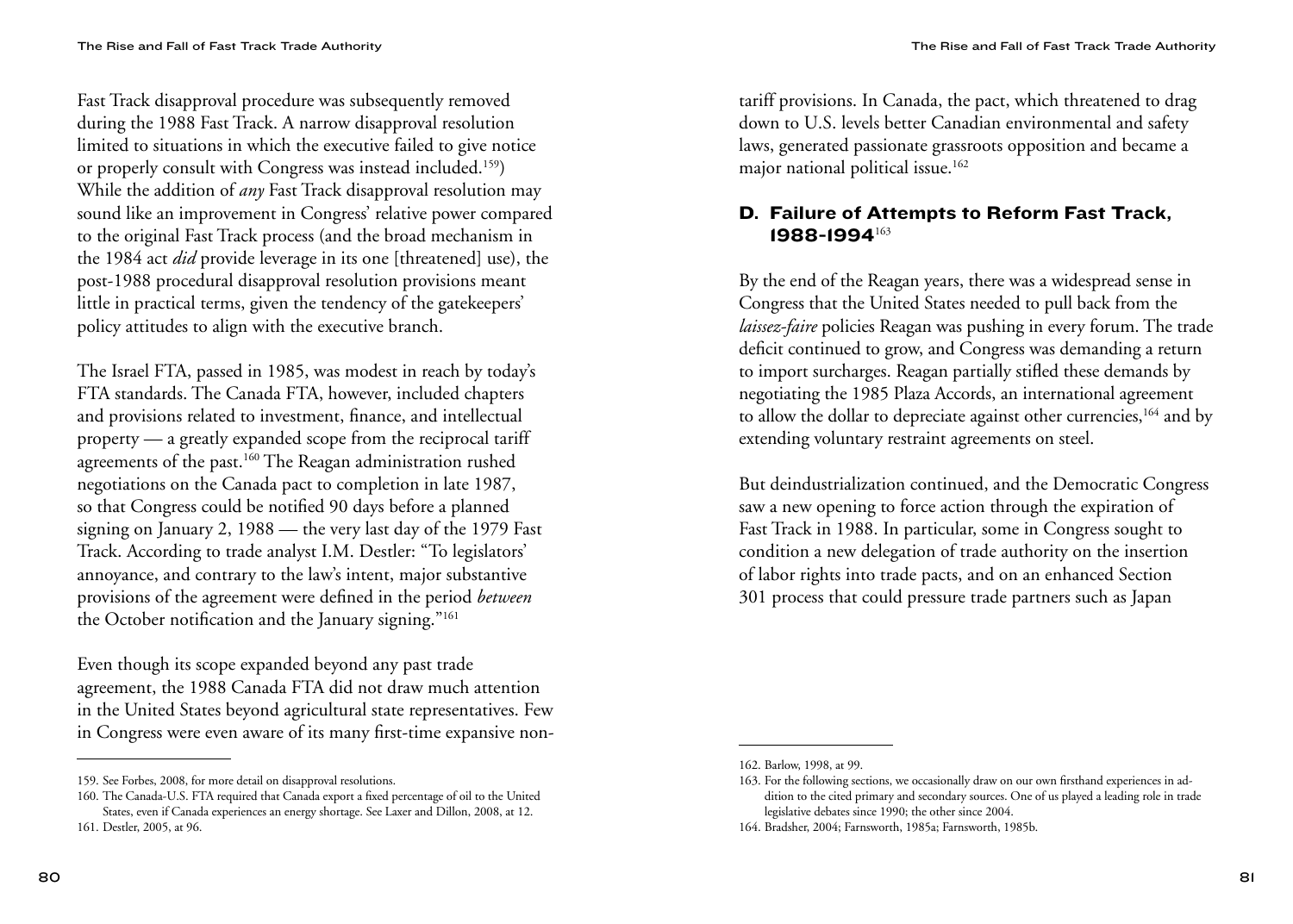for more market access.165 The result: the Omnibus Trade and Competitiveness Act of 1988.

The 1988 Act was unique in the history of Fast Track in that the president did not initiate a request for new authority. In fact, Reagan eventually demonstrated his displeasure by vetoing the bill passed by Congress. The version of the bill that Reagan vetoed passed twice in each chamber. While the House voted to override the president's veto, the Senate was unable to do so. Ultimately, Rostenkowski brokered a compromise bill that removed provisions opposed by Reagan that would give workers advance notice if their plant were closing. (Cleverly, Congress passed the so-called "WARN Act" as stand-alone legislation that the president did not veto, but also did not sign into law.)<sup>166</sup> The final vote on the watered-down bill flipped the tables on the traditional trade divisions in Congress, with those who had been critical of current trade policies, such as Reps. Byron Dorgan (D-N.D.) and Marcy Kaptur (D-Ohio) supporting the bill, and those who supported the existing policies, like Sen. John McCain (R-Ariz.) and Rep. Tom DeLay (R-Texas) and Phil Crane (R-Ill.), voting against it.<sup>167</sup>

Despite the supposedly tougher language on labor rights being included in future trade pacts, this grant of Fast Track is what produced NAFTA and facilitated much of the Uruguay Round negotiations — neither of which contained labor standards,



Like the Nixon-Mills pair before them and the Bush-Thomas pair after them, President Ronald Reagan (center) and Chair Dan Rostenkowski (left) formed a partnership to get Fast Track through Congress and signed into law. Rostenkowski also partnered on Fast Track with presidents George H.W. Bush and Bill Clinton. In 2000, Clinton pardoned Rostenkowski, who was convicted in 1996 of mail fraud, as one of his last acts in office.<sup>168</sup>

168. CT, 2000.

<sup>165.</sup> Section 301 refers to provisions of the Trade Act under which "the United States may impose trade sanctions against foreign countries that maintain acts, policies and practices that violate, or deny U.S. rights or benefits under, trade agreements, or are unjustifiable, unreasonable or discriminatory and burden or restrict U.S. commerce." The provision allowed the USTR to initiate an investigation of the trade practices of another country, either on its own initiative, or upon the request of a U.S. citizen. The WTO undermined the use of such unilateral trade enforcement mechanisms, which is ironic, since the WTO was negotiated and approved under the very same 1988 Fast Track bill that initiated the Section 301 process. For discussion of trade offs on market access mechanisms in 1988 bill versus 2001 bill, see "Zoellick Signals Fast-Track Link To U.S.-Jordan Trade Deal," Inside U.S. Trade, March 2, 2001.

<sup>166.</sup> Destler, 2005, at 91-96.

<sup>167.</sup> The stronger version – H.R. 3 – passed the House three times: on a 290-137 vote on April 30, 1987; on a conference vote of 312-107 on April 21, 1988; and on a veto override of 308- 113 on May 24. The bill passed in the Senate twice, by a 71-27 margin on July 21, 1987, by a 63-36 margin in the conference vote on April 27, 1988. On June 8, the Senate failed to override Reagan on a 61-37 vote, thus failing to get a two-thirds majority. The House passed a watered down version (H.R. 4848) by a 376-45 margin on July 13, (D: 243-4; R: 133-41), and the Senate approved the bill by an 85-11 margin on Aug. 3, 1988 (D: 50-1; R: 35-10). The bill, titled the Omnibus Trade and Competitiveness Act, became Public Law 100-418, 102 Stat. 1107.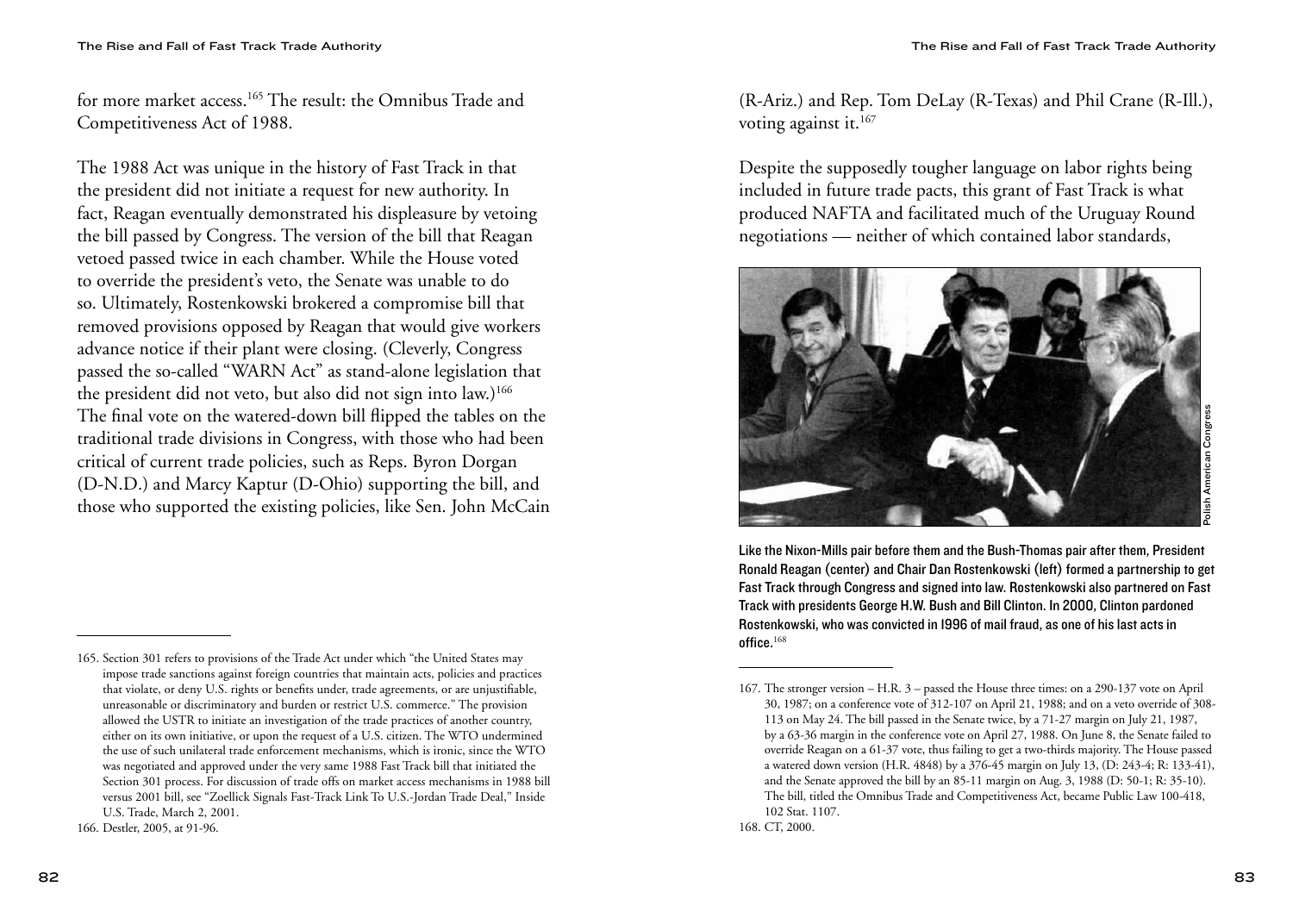and both of which exploded past boundaries to include a wide array of non-trade policy constraints and obligations. Anger and resentment grew as members of Congress and advocates saw how their "model" delegation authority had been twisted to produce "trade" agreements in which trade policy occupied a minority position among hundreds of pages of non-trade provisions. Those observers paying closer attention would have realized that in fact Rostenkowski's 1988 Fast Track had only expanded on Reagan's 1984 Fast Track in regards to authorizing the executive branch to set investment, services, intellectual property, and other regulatory policies through trade negotiations.<sup>169</sup>

When President George H.W. Bush gave notice to Congress in February 1991 of his intent to use Fast Track to negotiate a North American Free Trade Agreement (NAFTA) that expanded on the Canadian pact's scope and added Mexico, many in Congress took notice. Mexico's per-capita income at the time was 10 to 15 percent of U.S. levels, and environmental and health conditions in Mexico — some caused by U.S. companies operating border *maquiladora* plants — were often terrible.<sup>170</sup>

Meanwhile, the first draft text of the Uruguay Round GATT talks leaked. The new text showed the stunning scope of the talks, which focused mainly on non-tariff issues and the setting of globally binding constraints on an array of policies that previously had been under the sole jurisdiction of domestic legislatures. This included regulation of servicesector firms operating within a country, patent and copyright law, immigration policy, and more. The text also included a proposal to establish a new global commerce agency then called

the "Multilateral Trade Organization," under which GATT and a dozen new agreements would be subsumed. Fighting against an overwhelming sense of congressional disbelief that a "trade" agreement could in fact implicate such issues or create a new international organization to which the United States would be a member without a treaty vote, environmental and consumer advocates joined labor in trying to draw congressional attention to the proposal. And then a GATT tribunal issued a ruling against the U.S. Marine Mammal Protection Act, the law that forbid U.S. sale of tuna fish caught by encircling dolphins with purse seine nets, which had led to high rates of dolphin death. The case, dubbed GATTzilla v. Flipper by Fast Track opponents, became Exhibit #1 in the threats posed by over-reaching international commercial rules and tribunals undermining nontrade — in this case environmental — policy. $171$ 

The disenchantment was voluble. Congress was increasingly angry about having no means to control with which countries the executive chose to initiate trade agreement negotiations. It was becoming increasingly clear that executive-branch negotiators were ignoring those congressional negotiating objectives that did not comport with executive-branch ideology, while adding aspects to pacts — such as MTO, later renamed the WTO — never contemplated by Congress. As NAFTA and GATT Uruguay Round talks continued, many in Congress saw themselves being placed in the position of having to agree to numerous objectionable non-trade provisions in the pacts (plus various totally unrelated provisions tucked into the implementing

<sup>169.</sup> Public Law 100-418 § 1101.

<sup>170.</sup> MacArthur, 2000, at 103-125; Faux, 2006, at 36; and Salas, 2006. 171. Dunne, 1992; Wallach and Woodall, 2004, at 4; Jackson, 1992, at 1250-1253.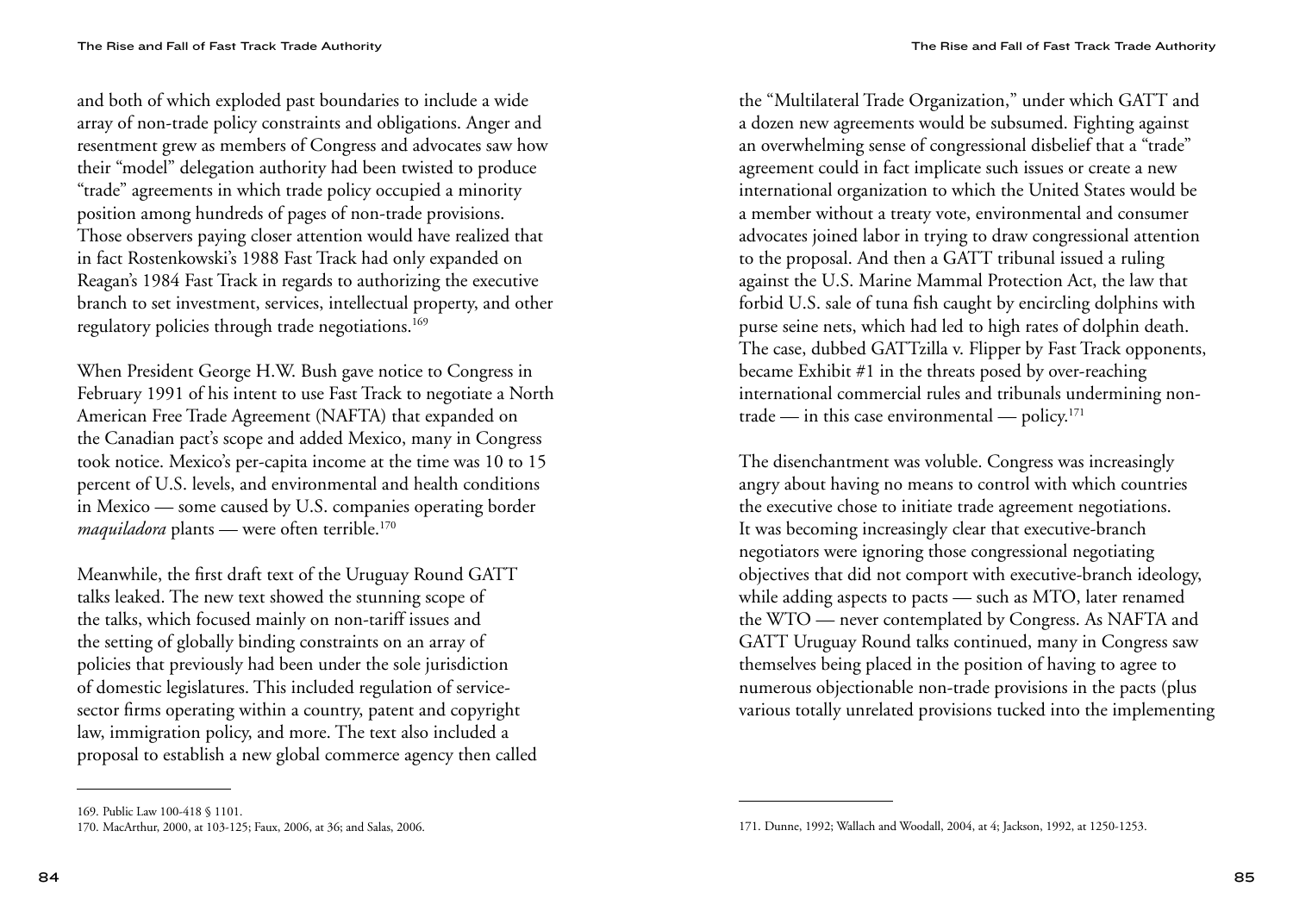legislation)<sup>172</sup>, or oppose entire agreements. This led to the end of wide bipartisan support for Fast Track.

One concrete expression of this ire was the introduction of the first resolution of disapproval for a Fast Track extension. The 1988 Fast Track was written such that it would run until 1991 and then continue on until 1993, unless Congress passed a resolution of disapproval to stop the extension past 1991. Such an extension disapproval resolution could be introduced by any member of Congress, and would enjoy a privileged guaranteed vote.173 In March 1991, Rep. Byron Dorgan (D-N.D.) and Sen. Ernest Hollings (D-S.C.) introduced such resolutions and led a majority of Democrats in voting to discontinue the grant of Fast Track.174 In I.M. Destler's words:

"At this time the issue could have been killed in committee — the law provided that a fast-track disapproval resolution could reach the House or Senate floor only if the requisite committee(s) approved. But committee and chamber leaders quickly decided that burial in committee, while perfectly legal, would be viewed as politically egregious and thus discredit

both the procedures and any agreements reached thereunder. Disapproval resolutions would have to go to both floors, and be voted up or down there."175

Ways & Means and Finance thus reported out the resolutions, although with the recommendation that they be rejected by the Congress as a whole. The House committee's negative recommendation passed 27-9, and the Senate committee's was 15-3. Nonetheless, the actual House floor vote on the extension disapproval resolution was close — 192-231. The resolution had failed to obtain a majority thanks in part to a partnership between Republican President Bush and the Democratic chairs of the gatekeeper committees. Rostenkowski and his Senate counterpart Lloyd Bentsen got Bush to promise a non-binding "action plan" on NAFTA labor and environmental issues in return for committee opposition to the Dorgan-Hollings resolutions.176) As a face-saving measure, members were allowed to let off steam by voting the same day for a non-binding "sense of the Congress" resolution (H. Res. 146) on what should be and should not be in NAFTA and the WTO.177 (In 2005, Dorgan — since elected to the Senate — introduced an extension disapproval resolution under the 2002 Fast Track. This time, the Republican-controlled Finance Committee simply bottled it up and refused to let the measure go to the floor.)<sup>178</sup>

The Clinton administration arrived in 1993 with the NAFTA negotiated by the Bush administration signed and ready to go to Congress under Fast Track. In Geneva, the GATT talks were bogged down over agricultural issues and opposition by

<sup>172.</sup> For instance, the Uruguay Round Agreements Act (URAA) sections 771-778 included changes to the Pension Benefit Guarantee Corporation statute that changed the way defined benefit plans must calculate the lump-sum value of a participant's vested accrued benefit. Sections 761-764 changed other aspects of the Employee Retirement Income Security Act (ERISA). Section 801 of the URAA also amended the Communications Act regarding what were called pioneer spectrum preferences. The URAA also directed the FCC to award licenses within fifteen days to certain applicants, including one related to a newspaper editorializing heavily for congressional passage of the bill.

<sup>173.</sup> Omnibus Trade and Competitiveness At of 1988, P.L. 100-418, § 1103 (b)(5). For more information on disapproval resolutions, see Forbes, 2008.

<sup>174.</sup> H. Res. 101, the Dorgan disapproval in the House, received 192 votes for (170 Democrats, 21 Republicans and one independent), and 231 votes against (91 Democrats, and 140 Republicans). The Hollings Senate resolution attracted 36 votes (31 Democrats and 5 Republicans), with 59 nay votes (23 Democrats and 36 Republicans).

<sup>175.</sup> Destler, 2005, at 98.

<sup>176.</sup> Carrier, 1996, at 712.

<sup>177.</sup> Destler, 2005, at 99-101.

<sup>178.</sup> S. Res. 100, introduced April 6, 2005.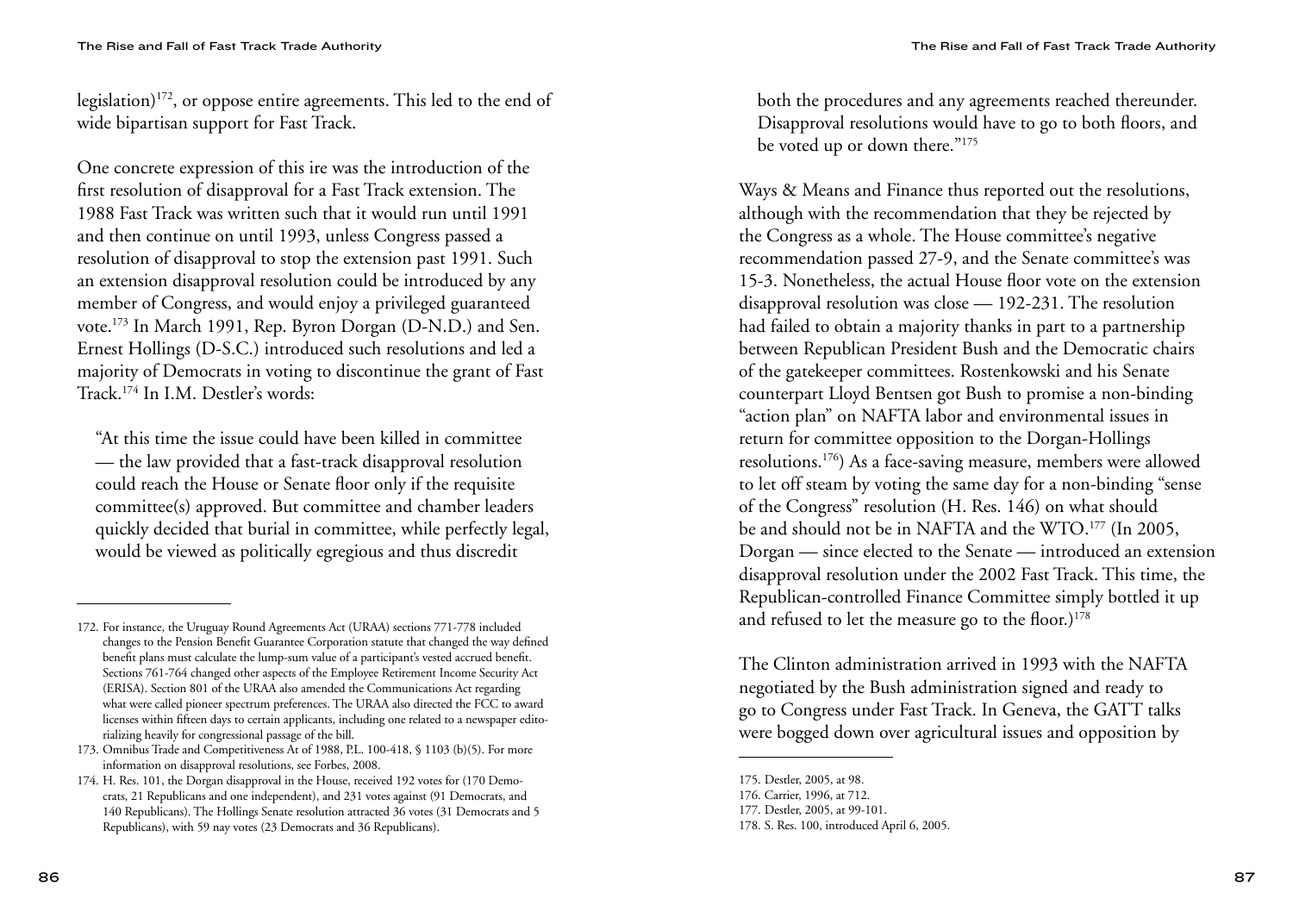many countries to the expansive service-sector, investment, procurement and intellectual-property aspects of the deal. The negotiations were heading towards establishing a new global commerce agency, the WTO, which would provide much stronger enforcement of GATT's rules, and transform the pact's contracting parties into members of a new international organization with on-going negotiating remit. This also drew considerable concern from many countries.<sup>180</sup>

Rather than altering these pacts, the Clinton administration made passing NAFTA a top priority<sup>181</sup>, and launched an intense campaign against the majority of the Democratic base groups that had just worked to elect the new Democratic president. The NAFTA campaign squandered the new president's political capital for passing the health-care reform proposals that had been a highlight of his campaign.<sup>182</sup> The Clinton administration then pushed for passage of a short Fast Track extension specifically to allow completion of the Uruguay Round.<sup>183</sup>

The sudden encroachment of "trade" agreements into an array of non-trade domestic regulatory issues attracted new constituencies in the environmental and consumer worlds to the issue. The 1993-1994 votes on NAFTA, Fast Track and the WTO respectively attracted a very determined broad-based opposition. This included hundreds of interests that had never before been involved in a trade fight.

However, many in Congress dismissed these groups' concerns after a joint corporate/Clinton administration campaign to characterize the messengers and the message as uninformed, loopy and protectionist.<sup>184</sup> Given no past trade agreement had, for instance, increased monopoly protections for pharmaceutical companies, allowed foreign corporations to skirt U.S. courts to sue the U.S. for cash compensation, or required Congress to conform wide swaths of law unrelated to trade to their terms, many in Congress simply did not believe the critics who raised these issues. With the Fast Track process limiting normal committee procedures, relatively few hearings were held on the proposal and few members outside the gatekeeper committees considered what they thought was a trade agreement to be a subject for their special concern or attention. Indeed, during the WTO debate, it came out that hardly any members of Congress had read the Uruguay Round agreements.<sup>185</sup>

Other members of Congress claimed that it would be inappropriate — despite their concerns with the legislation — to reject an agreement that had taken the president years to negotiate. Still other fence sitters in the NAFTA battle were

<sup>179.</sup> Raghavan, 1990a.

<sup>180.</sup> According to Raghavan: "If the Industrialized Countries have their way, the Brussels Ministerial meeting of the Uruguay Round Trade Negotiations Committee (TNC) is to take steps to establish a Multilateral Trade Organization (MTO) that would effectively take over the work of the rest of the UN system in areas covered by the Uruguay Round negotiations… The idea of converting GATT into the ITO was flagged by the EC early this year…The Group of 77 at UNCTAD and elsewhere came out against converting GATT into the ITO, whereupon the EC put forward the idea of an MTO which in name would be different from the ITO but in practice would amount to the same thing." See Raghavan, 1990b. 181. IUT, 1993.

<sup>182.</sup> Wilentz, 2008, at 335.

<sup>183.</sup> The bill (H.R. 1876) passed the House by a 295-126 margin June 22, 1993 (Democrats: 145-102; Republicans 150-23), and the Senate by a 76-16 margin on June 30, 1993. It became Public Law 103-49.

<sup>184.</sup> MacArthur, 2000, at 233.

<sup>185.</sup> Skidmore, 1994. John Jackson pointed out that the WTO's "26,000 pages of text, schedule commitments, and other matters… is a record for its length." See Jackson, 1997, at 166.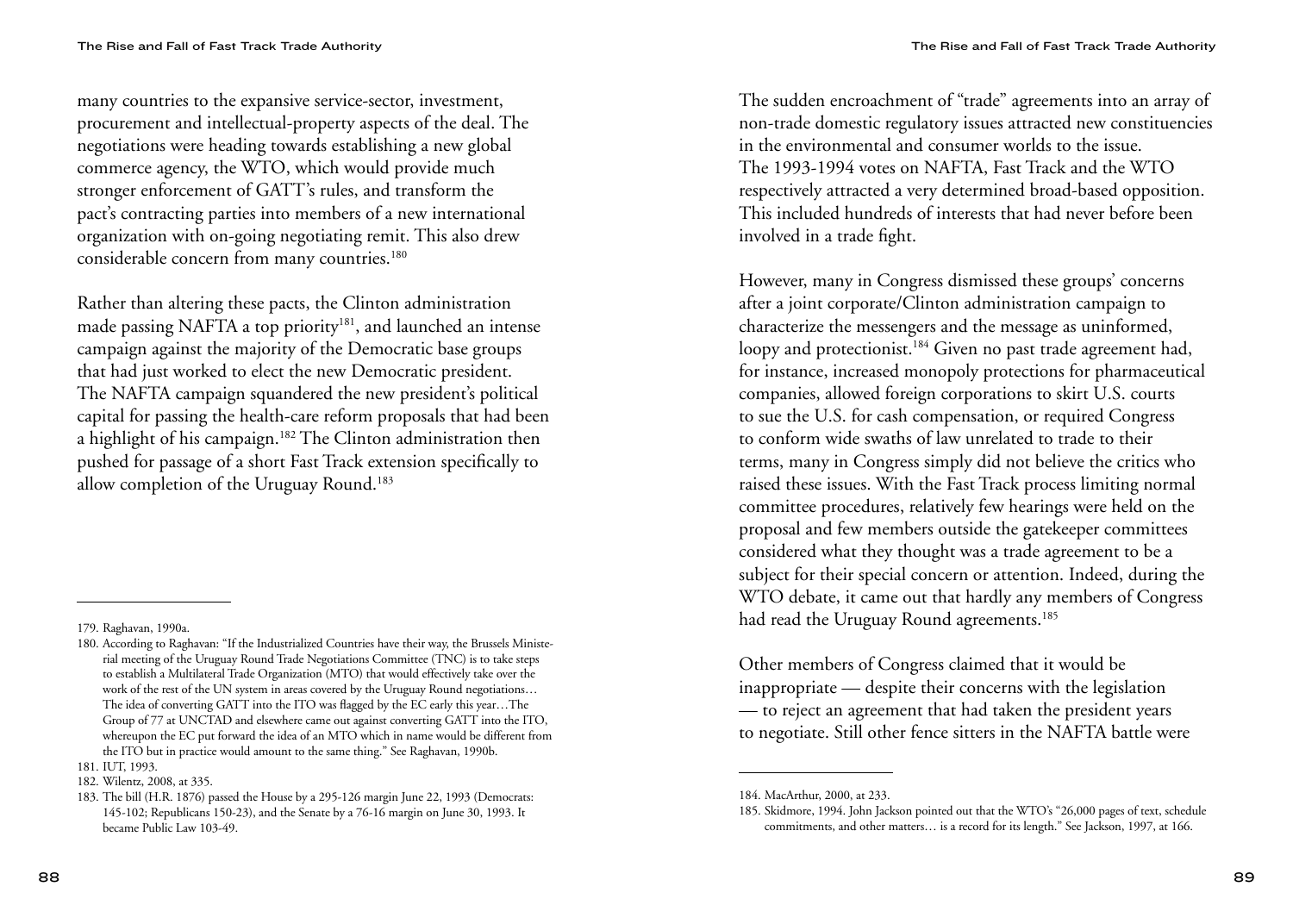amenable to what the Center for Public Integrity called an "orgy of dealmaking" on unrelated issues that characterized the Clinton administration's legislative approach.<sup>186</sup>

Even ardent defenders of Fast Track recognized that NAFTA and WTO had revealed Fast Track's enormous discretion for "diplomatic legislating" by the executive branch. One such analyst conceded that: "Fast Track gives the President greater freedom to shape trade agreements to his programmatic agenda than would otherwise be possible under ordinary legislative process."187 In November 1993, Congress passed NAFTA by a vote of 234-200. This closest trade agreement vote in modern history included 102 Democrats voting for NAFTA, in part to support their new president.<sup>188</sup> A year later, Democrats lost control of Congress, after core supporters frustrated with their trade policy defected to the GOP, or just stayed home.<sup>189</sup> The Democratic Party's final act in leadership for 12 years was passage of the Uruguay Round Agreements Implementation Act in a lame-duck session, establishing at a moment of minimum political accountability the international commerce agency Truman had failed to get through Congress over 40 years before.190 Ironically, in doing so, the Democratic Congress put in place an array of limits that would be brought up endlessly to attack Democratic food-safety, auto-safety, climate, energy, health-care, access-to-affordable-medicines, and other priority domestic policies.

# NAFTA and WTO Not About Tariffs

Agreements like NAFTA and WTO contain hundreds of pages of non-tariff rules to which all signatory countries must confirm their laws at all levels.191 For instance, the WTO enforces 17 major agreements, only two of which are about trade in the traditional sense. NAFTA-style pacts contain various special investor privileges that reduce many of the risks and costs previously associated with relocating production from developed countries to low-wage developing countries.<sup>192</sup> Among these are a minimum guaranteed standard of treatment for foreign investors, bans on performance requirements, and powerful intrapact enforcement systems that allow investors to avoid domestic courts. This investor-state enforcement system allows a foreign investor to directly sue governments before a World Bank or United Nations tribunal over domestic policies or government actions that it believes undermines its future expected profits or its expansive trade-pact rights, and to demand cash compensation for such losses.<sup>193</sup>

Also, special protections for pharmaceutical companies included in the WTO require signatory governments to provide them longer monopoly patent protections for medicines. The University of Minnesota found that extending U.S. monopoly patent terms by three years (as required by the WTO) increased the prices paid by Americans for medicine by over \$8.3 billion in today's dollars. That figure only covers medicines that were under 186. Lewis, 1993; Tucker, Wu and Prorok, 2005. **2005.** patent in 1994 (when Congress approved WTO membership),

<sup>187.</sup> Koh, 1992, at 171.

<sup>188.</sup> The NAFTA implementing bill, H.R. 3450, passed the House November 13, 1993 by 234- 200 (D: 102-156; R: 132-43) and the Senate on November 20, 1993 by 61-38. It became Public Law 103-182.

<sup>189.</sup> Teixeira and Rogers, 2000.

<sup>190.</sup> The WTO implementing bill (H.R. 5110) passed the House on November 29, 1994 by 288-146 (D: 167-89; R: 121-56) and the Senate on December 1, 1994 by 76-24. It became Public Law 103-465.

<sup>191.</sup> For a comparative analysis of federal-subfederal consultation mechanisms on trade commitments under areas of shared jurisdiction, see Bottari and Wallach, 2008.

<sup>192.</sup> The WTO also contains investor protections that ban certain performance requirements and require national treatment once an investor is established.

<sup>193.</sup> Bottari and Wallach, 2005.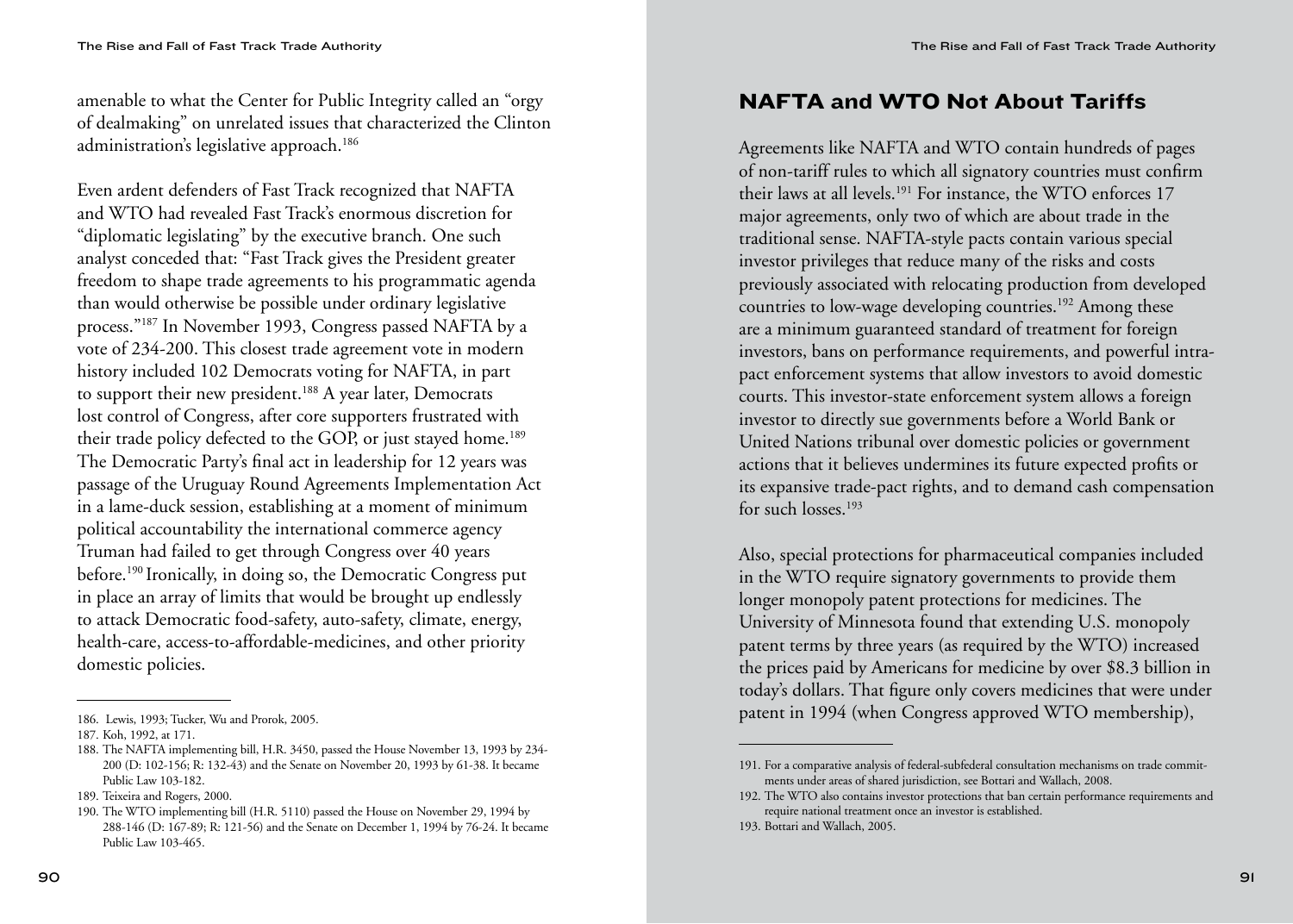so the total cost today is much higher.<sup>194</sup> NAFTA and the FTAs extend these price-increasing protections even further.

In addition, the Clinton administration committed certain U.S. immigration policies — including a guarantee of minimally 65,000 H1-B visas per year for foreign workers to enter the United States<sup>195</sup> — and over 100 service sectors to comply with the WTO's service-sector agreement. This means that an array of U.S. health-care, land-use, and climate policies must comply with WTO constraints, and could be challenged if these exceed pact-established limits.196 The WTO, NAFTA and the related FTAs also set limits on safety standards and inspection rates for imported food and products, even as these pacts include rules that increase the volume of imports.<sup>197</sup>

That the constraints on domestic policy established in "trade" agreements can undermine non-trade policies and policy space is not a theoretical threat. The ban on Internet gambling within U.S. territory was recently ruled to be a WTO violation by the organization's enforcement tribunals. U.S. Clean Air Act and Endangered Species Act regulations have been successfully attacked at WTO and subsequently weakened. A NAFTA tribunal ordered the U.S. to allow Mexico-domiciled trucks to have access to all U.S. roads despite weaker safety and environmental standards. Canadian extra-long and extra-heavy

trucks also have similar rights thanks to NAFTA.198 Beyond just the WTO rulings themselves — in which tribunals ruled against challenged domestic laws 90 percent of the time $199$  mere threats of trade challenges often suffice to chill a domestic proposal. The WTO has undermined scores of other signatory countries' non-trade policies as well.<sup>200</sup>

In the end, the Bush I and Clinton administrations utilized Fast Track in the way that Nixon might have intended but was unable to accomplish in his own time. An executive branch bundled together its controversial trade and domestic priorities into trade deals that were too long for members of Congress to read, and too complicated for all but the most determined to even opine upon.

## E. Fast Track is Dead, Part I, 1995-2001

Increasingly, many in and outside Congress were becoming angry that Fast Tracked "trade" deals were being used to push a domestic anti-public interest agenda. Further, two key concerns were raised about how the Fast Track *process* was weakening the leverage of Congress and private-sector groups not privileged to be appointed by the president to the formal advisory committees. First, the structure of Fast Track had dramatically shifted the center of gravity on a wide array of trade and non-trade policies to the executive branch. Instead of numerous members of Congress being subject to some level of accountability by constituents (particularly in the House with its two-year election cycle), policy

<sup>194.</sup> Schondelmeyer, 1995, at 6-7.

<sup>195.</sup> Wallach and Tucker, 2006.

<sup>196.</sup> Tucker and Bottari, 2008.

<sup>197.</sup> Bottari, 2007; Tucker, Bottari and Pullen, 2007.

<sup>198.</sup> Claybrook, 2007.

<sup>199.</sup> See http://www.citizen.org/documents/WTODisputesSummaryOnePagerwtables.pdf for win-loss ratios at the WTO.

<sup>200.</sup> See Wallach and Woodall, 2004 and Bottari and Wallach, 2005 for instances of the chilling effect.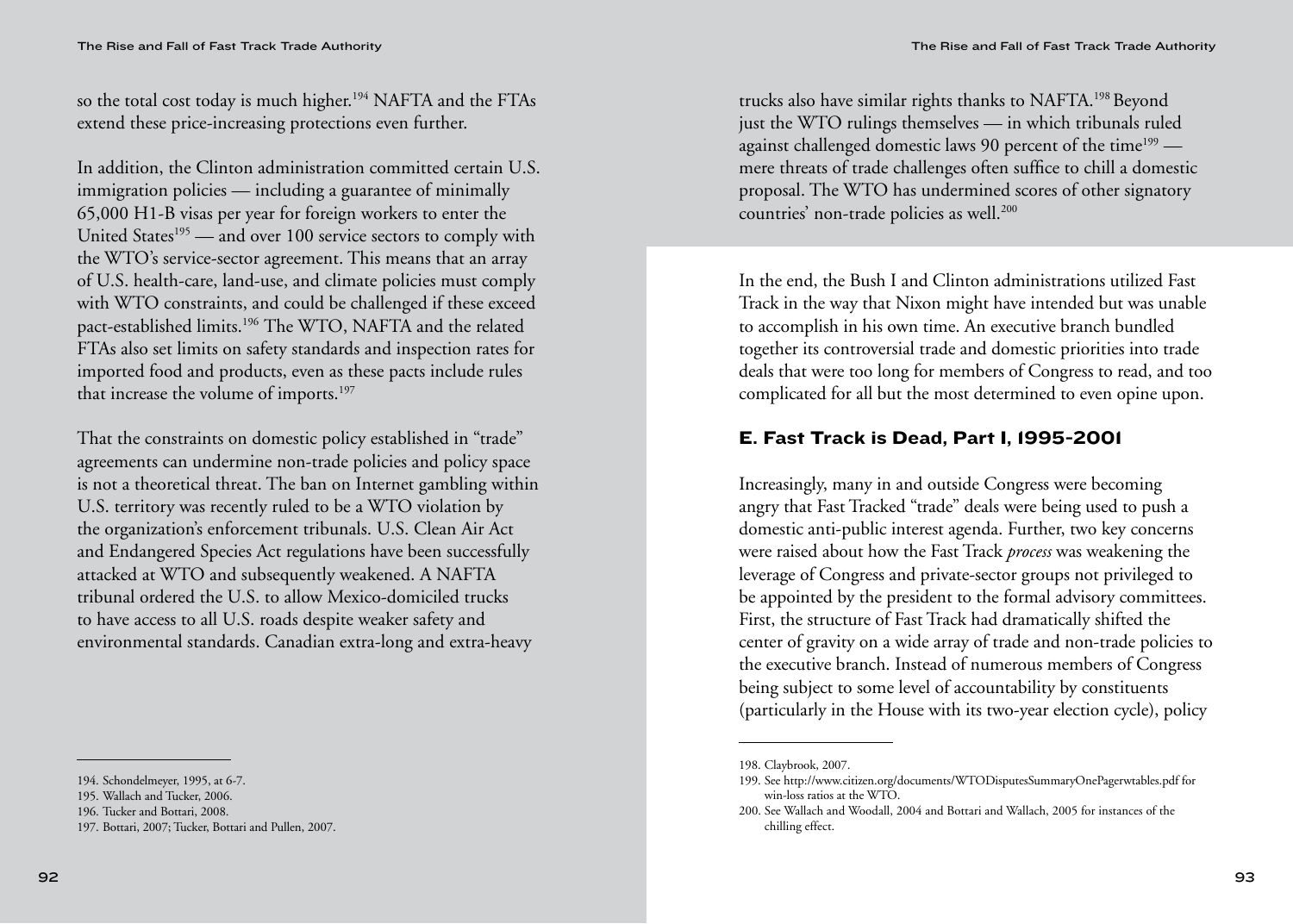was being made by *appointed* executive-branch staff who were regularly revolving between industry and the administration. The president (who did face re-election pressures) could theoretically be held accountable. However, in practice, the concentration of trade policymaking power in one elected president — whom voters would judge on a vast array of policy decisions over four years — meant that accountability on specific trade decisions was extremely attenuated. Moreover, the Fast Tracked trade agreements were establishing and empowering supranational institutions from the WTO itself to an array of WTO and NAFTA-recognized private-sector standardization bodies — which were shielded from democratic accountability altogether.<sup>201</sup>

As one WTO staff admitted in a moment of candor, the WTO "is the place where governments collude in private against their domestic pressure groups."202

In order to try to steer trade-agreement policymaking back towards trade and away from backdoor domestic deregulation, advocates created and strengthened cross-sectoral coalitions that involved labor groups that had long been active on trade, and added consumer, farm, faith and environmental groups such as the Citizens Trade Campaign. These Fast Track critics utilized a comprehensive "inside-outside" strategy that combined lobbying with grassroots pressure. They also clarified that their goal was changing the "rules" or "model" of globalization, so that trade expansion could occur without sacrificing the principles and practice of democracy, and the domestic public-interest protections it had created.203

The executive NAFTA-WTO overreach created a lasting political backlash against Fast Track. The growing effectiveness of the new public-interest coalitions, growing Democratic congressional concern about the Clinton trade agenda (as the economic damage and political backlash from NAFTA and WTO grew), and the Republican-controlled Congress' partisan power-plays meant that the Clinton administration was unable to get Fast Track for the entire remainder of its term.

## Fast Track Not Necessary For Trade Expansion

The Clinton administration is known for its major tradeexpansion agenda, but it did not have Fast Track but for the first two years of its eight-year reign. This reveals that Fast Track had relatively little to do with trade expansion *per se*. As already shown, the GATT — the single most important multilateral trade regime — was negotiated without Fast Track. Without Fast Track, trade expanded over 30 percent from 1995 to 2000. By its own reckoning, the Clinton administration negotiated and passed 130 trade and investment agreements without Fast Track,<sup>204</sup> including the U.S.-Jordan Free Trade Agreement, which contained enhanced labor standards and was passed by almost universal acclaim under normal congressional floor procedures.<sup>205</sup> In former Clinton administration USTR Charlene Barshefsky's words in 2000, "if you look at our record on trade since 1995, I don't think the lack of Fast Track impeded our ability to achieve our major trade goals."206

<sup>201.</sup> Engler, 2008, at 154.

<sup>202.</sup> Jonquieres, 1998.

<sup>203.</sup> Shoch, 2000.

<sup>204.</sup> This number comes from the Annual Trade Report of the USTR, which lists all trade and investment agreements in operation.

<sup>205.</sup> The Clinton administration negotiated the Jordan FTA, which Congress passed after he left office.

<sup>206.</sup> Quoted in Shapiro, 2006, at 79.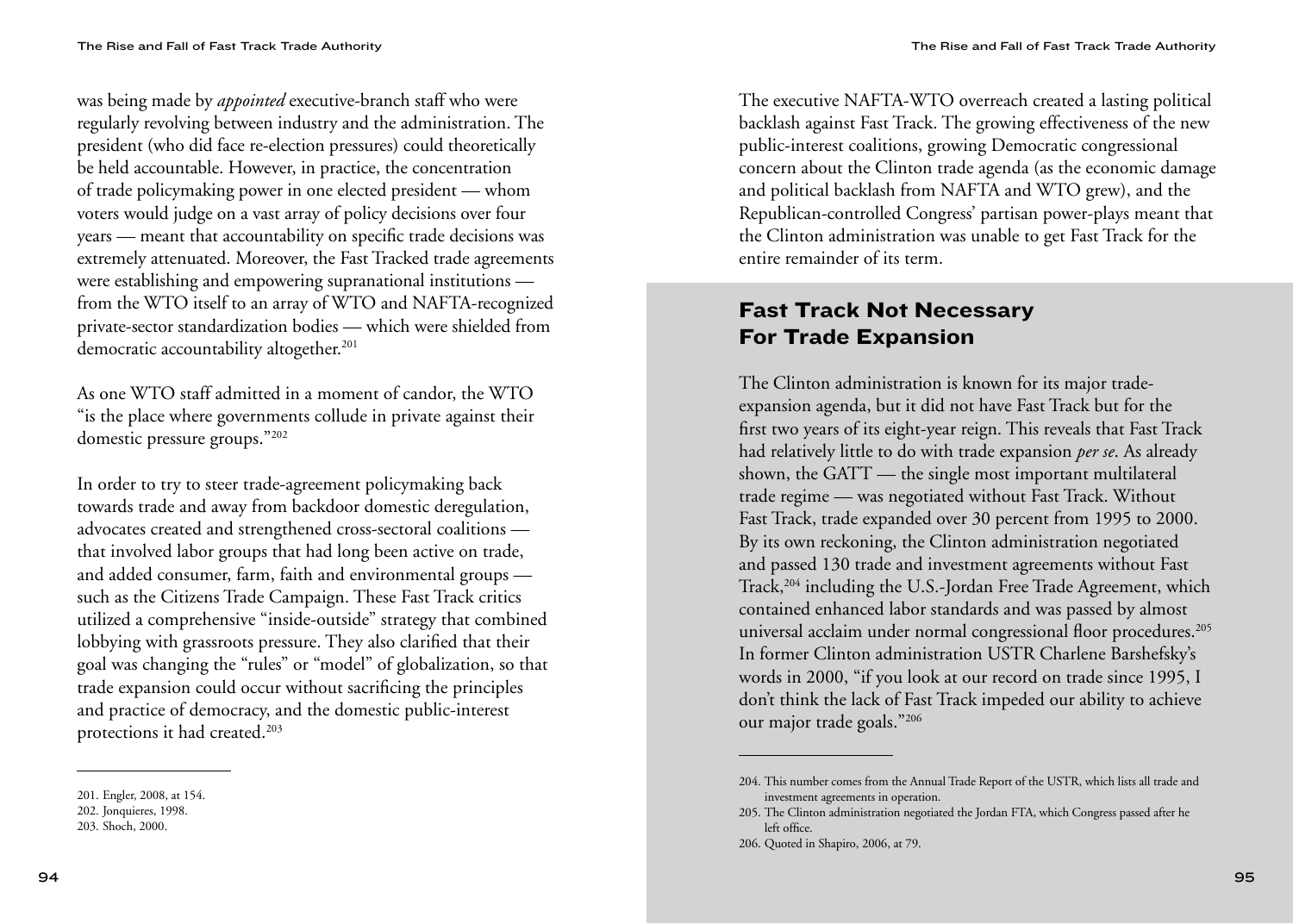Yet lack of trying does not explain why the Clinton administration was without presidential trade authority for six of its eight years.207 After a failed effort to obtain Fast Track in 1995, Clinton worked in 1997 with GOP congressional leaders to develop a new Fast Track authorization bill. In contrast to the broad margins of passage for the 1979, 1984 and 1988 Fast Tracks, this bill faced fierce opposition. The administration, GOP congressional leaders and a broad corporate coalition lobbied fiercely for the bill. Although they were uncertain that they had a majority locked down, a vote was scheduled in the House. The thinking of Speaker Newt Gingrich (R-Ga.) and the Clinton White House was that actually starting the vote would create the maximum leverage for their efforts to obtain the last needed bloc of votes. After initially being on the schedule for the previous week, the vote process began on November 9, with the debate on the rules for consideration of the underlying bill. The rules vote had to occur before turning to the actual legislation itself. The climate on the House floor was volatile. In the course of over twelve hours, congressional debate on the 1997 Fast Track bill started and stopped and the time for the planned vote on the bill was pushed back repeatedly as the White House and GOP leaders worked every angle to build a majority for the bill. Ultimately, the Clinton administration finally asked the Republican leadership to pull down the Fast Track bill in the wee hours of November 10 after over 80 percent of Democrats and many Republicans indicated they would oppose it.<sup>208</sup>

The 1997 Fast Track fight was a historic moment. Had the vote proceeded, Fast Track would have been defeated. Some GOP leaders were eager to deliver such a stinging defeat to the Clinton

administration. Perhaps worried that the precedent of Congress voting down Fast Track was too costly, GOP leaders complied with the Clinton request to pull the bill.<sup>209</sup>

However, in 1998, the congressional Republicans revived the Fast Track bill, and it was defeated on the House floor — a historic first — with 171 of 200 Democrats and 71 of 222 GOP opposed.<sup>210</sup> The political problems caused for members of Congress by Fast Track were fundamental: increasingly furious constituents were holding individual members of Congress accountable for the problems being caused by trade agreements over which they had no control. As Rep. Peter DeFazio (D-Ore.) noted:

"This is about a process that includes plausible deniability. That means there are a lot of people here who do not want to take responsibility for what is happening in America. They can say, you know, I had concerns about NAFTA. I knew there were problems with some parts of NAFTA. I knew there were problems with labor agreements, they were kind of weak, and we lost a lot of jobs there, and wages have gone down on both sides of the border. Yes, I had some real concerns about those environmental provisions. I really did not think they would clean up the border, which is one of the largest and fastest growing hazardous waste sites in the world. But I had to vote up or down, and I could not sacrifice 2 years of secret negotiations, and we will fix those things later. That is what we hear every time an agreement comes forward under fast track. Are Members going to blow up three years of careful secret negotiations, just because

<sup>207.</sup> IUT, 1995a.

<sup>208.</sup> Gugliotta 1997; Conley, 1999, at 786.

<sup>209.</sup> Schmickle, 1997.

<sup>210.</sup> The Reciprocal Trade Agreement Authorities Act (H.R. 2621) failed by a 180-243 vote on Sept. 25, 1998 (Democrats: 29-171; Republicans 151-71, with one independent opposed).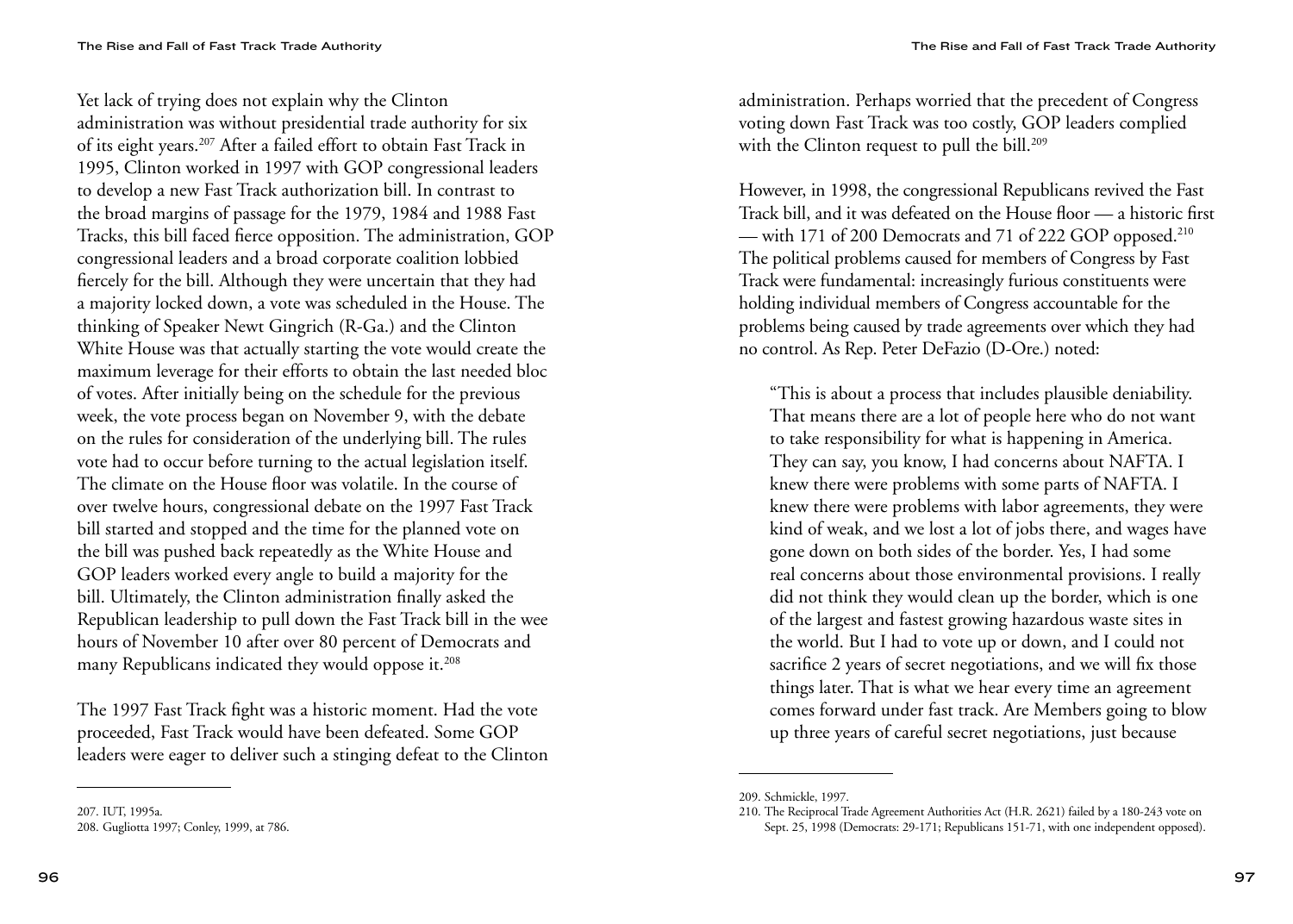they have a minor concern about their farmers or about the environment or about American workers? No. The herd here most times said, gee, I would have liked to do something, but I could not. Why could they not? Because they gave away that authority at the beginning. Do not give away that authority ever again."211

The vote, which was accompanied by extensive debate about Fast Track's unacceptable concentration of power in the executive branch, also revealed the growing awareness in Congress of Fast Track's policy problems. Marcy Kaptur, who had been instrumental in attempting to beef up the 1988 Fast Track, summed up these concerns by noting on the House floor: "Fast" Track is not required for good trade agreements. It is required to get bad trade deals through Congress."212

## F. George W. Bush Administration Kills Fast Track's Remaining Legitimacy, 2001-2008

When George W. Bush entered office in 2001, he set obtaining Fast Track authority as one of his legislative priorities for his first year. With Republicans controlling both chambers of Congress and the White House, Bush was eager to obtain a new delegation of authority to extend NAFTA-style trade agreements to additional countries. While the Republican congressional leadership shared his zeal for this agenda, public antipathy to NAFTA was high and the prospect of NAFTA expansion was unpopular in Congress, including with some members of his own party.<sup>213</sup>

Passing this final delegation of Fast Track required almost two years of intense legislative battle. Controversial procedural tactics included holding open the House roll call, to twist arms, to flip votes, to ultimately pass a Fast Track grant by two votes in the middle of the night, just as Congress was going on recess in 2002. This was a pyrrhic victory, as Bush's use of Fast Track was the undoing of the delegation mechanism. Indeed, Fast Track's structure provided Bush with a perfect tool to abuse what was an already shaky inter-branch relationship regarding trade agreement negotiations and approval.

Ironically, the straw that broke Fast Track's back came when Bush simply used the full powers of the extraordinary mechanism, which to date, presidents had only threatened to use to obtain congressional action. For members of Congress, the Bush administration's use of Fast Track to steamroll congressional suggestions about trade agreements' contents, implementing legislation, and vote timing revealed exactly how the process operated, and to what degree it cut Congress out of a meaningful role in the trade-agreement process. As we show in this section, not only was Congress unwilling to provide Bush with additional authority past 2007, but by 2008 even former proponents of the Fast Track process had begun discussing the need for a greatly altered presidential trade-authority system that enhanced Congress' control over the trade-agreement negotiation and approval process.

Almost immediately after entering office in 2001, the Bush administration started demolishing what little remained of the past bipartisan (mainly Republicans with a smaller bloc of Democrats) "trade consensus" that had allowed passage of NAFTA and WTO. The Jordan FTA, which Clinton had negotiated and signed in 2000, contained somewhat improved

<sup>211.</sup> Rep. Peter DeFazio (D-Ore.), *Congressional Record*, Sept. 25, 1998, at H8789. 212. Rep. Marcy Kaptur (D-Ohio), *Congressional Record*, Sept. 25, 1998, at H8765. 213. Destler, 2005, at 288-293.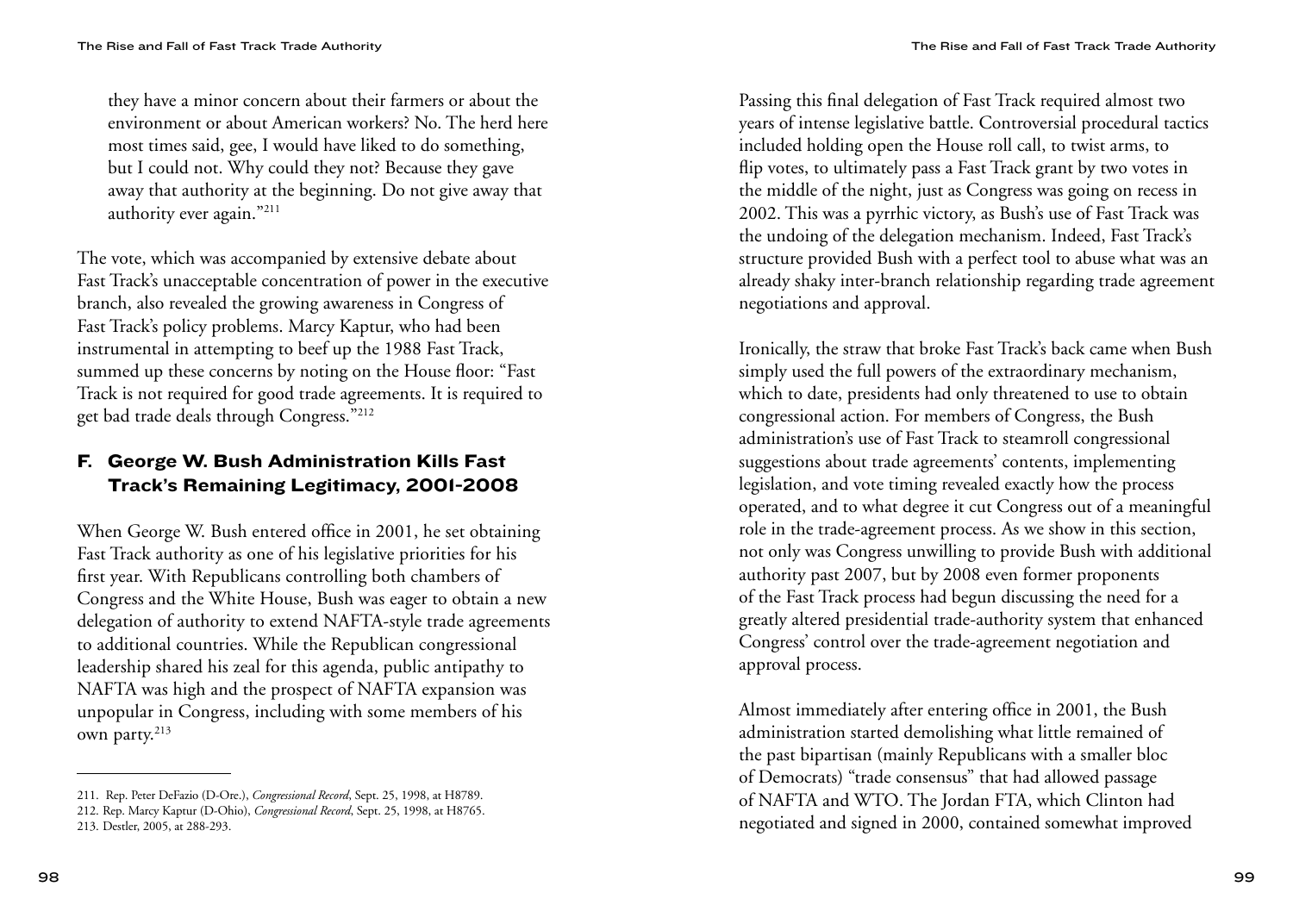labor provisions and importantly contained labor provisions in *its core text.* The agreement passed by a wide margin without Fast Track under normal congressional voting procedures in the first year of the Bush administration. When Democrats who had traditionally opposed FTAs supported the Jordan pact — even though it contained other provisions they opposed limiting access to generic medicines — they stated that the improved labor standards were but the *first step* toward a more comprehensive overhaul of FTAs. But the Bush administration's response was to invalidate the FTA's labor provisions, by writing the King of Jordan and declaring it would not enforce them.<sup>214</sup>

In the summer of 2001, the Bush administration launched a campaign for what it called a "clean fast track," i.e. one that did not address the reservoir of concerns about past Fast Track delegations, the agreements it had produced, or their lack of enforceable labor, environmental and other public interest standards.215 In this effort, Ways & Means Chair Bill Thomas (R-Calif.) played a key role. Thomas' abrasive personal style and open contempt for committee Democrats resulted in a Fast Track bill that infuriated many Democrats who in the past had supported Fast Track delegations.<sup>216</sup> Thomas' bill contained substantially weaker language on labor standards than those in the 1988 Fast Track authority.217 His proposed legislation included language designed to deny Fast Track treatment to trade bills containing the kind of labor provisions contained in the Jordan FTA. This language stated that Fast Track procedures would only apply to labor and environmental provisions that are "directly related to trade," "consistent with the sovereignty

of the U.S.," "trade expanding and not protectionist," and do "not affect a country's ability to make changes to its laws that are consistent with sound macroeconomic development."218

As early as June 2001, House Democrats — from Minority Leader Richard Gephardt (D-Mo.) (who has supported the 1993 Fast Track extension) to the pro-"free trade" New Democrats were united against the Thomas bill and the Bush administration approach. While some Democrats focused on the need to change the structure of Fast Track to enhance Congress' role, a considerable amount of debate concerned the labor rights language that should be included in the bill. (Nevermind that the structure of Fast Track makes Congress' negotiating objectives unenforceable.) For some Democrats, the labor rights issue became a proxy for a wider critique. Meanwhile, many Democrats who had supported NAFTA and other past trade pacts called for improved labor standards, assuming the Bush administration would agree. (Past administrations have regularly ignored labor provisions in actual negotiations, yet inclusion of the language provided political cover for their support for Fast Track.) Given the mood in Congress on trade, even one of the most pro-Fast Track, pro-NAFTA Democrats in Congress, Rep. Jim Moran (D-Va.), announced, "a clean bill is a dead bill."219

The Bush administration proceeded with its push for trade authority, invoking arguments about the alleged economic success of past Fast Tracked trade deals like NAFTA. Thanks to record NAFTA trade deficits, however, this line of argumentation did not gain traction in Congress.

<sup>214.</sup> Bolle, 2003.

<sup>215.</sup> IUT, 2001a; IUT, 2001b.

<sup>216.</sup> Destler, 2005, at 290-291.

<sup>217.</sup> Pier, 2006, at 85.

<sup>218.</sup> Section 3(b)(3). 219. IUT, 2001b; IUT, 2001c; IUT, 2001d.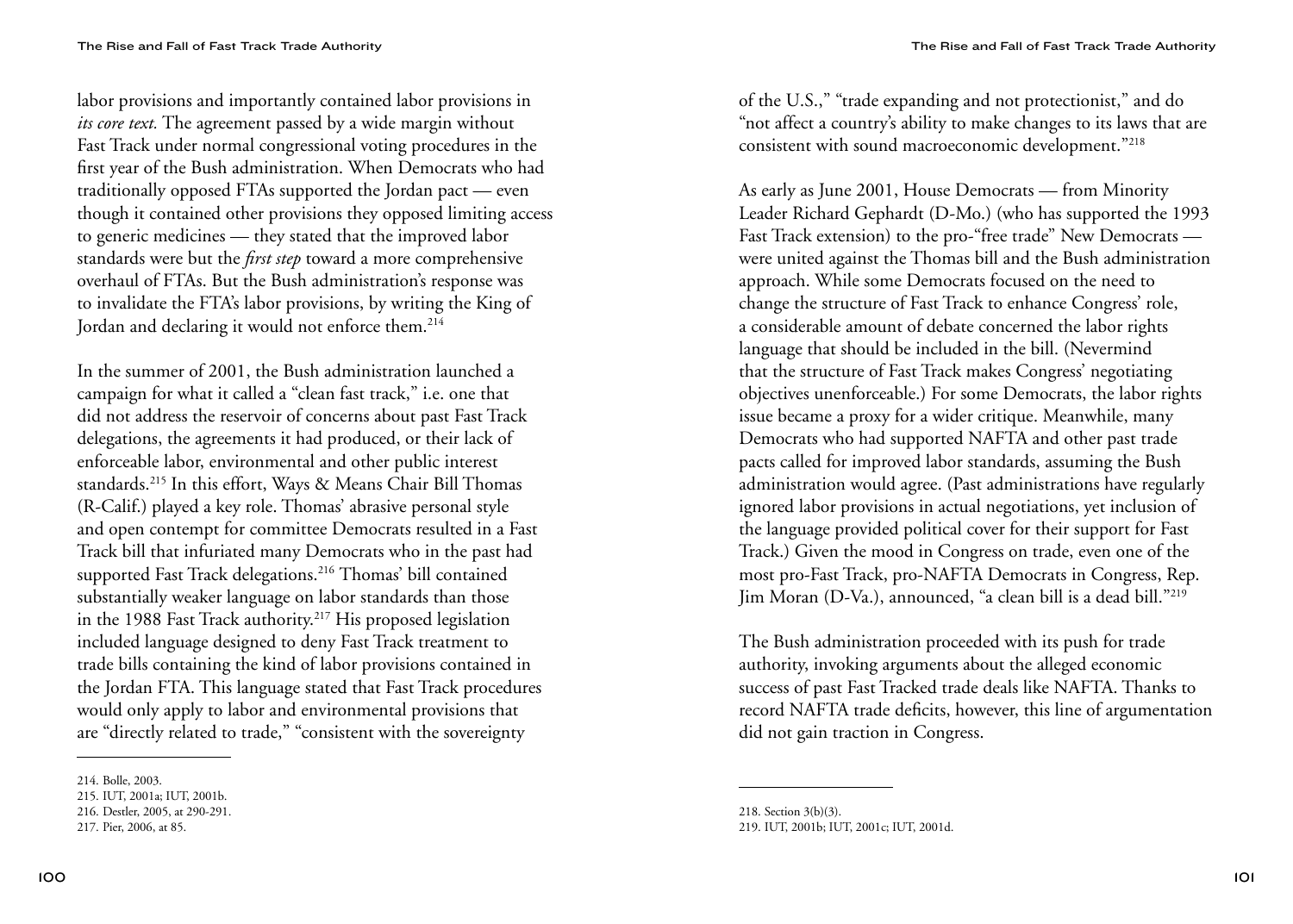After the 9-11 attacks, the administration shifted its messaging to a national-security frame, which it has ever since used to promote its trade agenda.<sup>220</sup> In this instance, a central argument aimed at corralling GOP support for Fast Track was that Republican members of Congress had to demonstrate to the world their support of the president. GOP congressional leaders began to move the bill<sup>221</sup>

By October 2001, Ways & Means ranking member Charles Rangel (D-N.Y.) and committee trade leaders Sander Levin (D-Mich.) and Robert Matsui (D-Calif.) developed an alternative Fast Track legislation that would have improved labor, environmental and other negotiating objectives. The proposal addressed some criticisms of NAFTA-style investment rules, by specifying that mere diminution in value of an investment would not constitute a compensable expropriation. It established a "non-political screening process for investor-state claims,"222 and allowed for more opportunities for members of Congress to initiate Fast Track disapproval resolutions. Their bill also sought to impose more accountability over executive-branch negotiators in regards to the meeting of Congress' negotiating objectives, although it did do in a manner that (bizarrely) increased the influence of corporations during the negotiation phase. Ninety days before signing a trade agreement, the president would be required to certify to Congress that the principal negotiating objectives in the relevant Fast Track delegation had been met. At that point, the private-sector advisory groups would have 30

102

days to vote on whether the negotiating objectives had indeed been met. If a majority of the advisory committees disagreed, Fast Track procedures would not apply to the agreement.<sup>223</sup>

Rangel and his colleagues offered this proposal as a "motion to recommit" during the debate on the bill on December 6, 2001. This legislative procedure allows members critical of a bill to call for a vote on whether to send it back to committee with specific amendment instructions. Less than an hour after the motion to recommit had failed, the Thomas bill passed the House by the narrowest of margins (215 to 214), after Speaker Dennis Hastert stretched House rules to keep voting open for twenty minutes after the official clock had tolled, when votes on the board showed a majority against Fast Track. Frustrated Democrats were yelling from the Floor that time had expired — and Fast Track had been defeated.<sup>224</sup> On the sidelines, in order to win the support of several Republicans from textile districts, the House Republican leadership promised to pass legislation amending several U.S. trade preference programs. Three Republican Fast Track critics then changed their stance thanks to this last minute maneuver, including Rep. Robin Hayes (R-N.C.), who cast the deciding vote.<sup>225</sup> Hastert slammed down the gavel the second the "yes" vote number bested the "no" vote tally.

As well as rolling back labor standards language (even the stronger version of which had proved ineffective in the past), Thomas' 2001 Fast Track contained language on other issues, including

<sup>220.</sup> Gates and Santos, 2008.

<sup>221.</sup> Blustein, 2001.

<sup>222.</sup> IUT, 2001e. For greater detail on the investor-state mechanism, see Bottari and Wallach, 2005.

<sup>223.</sup> Text of the proposal is available at *Congressional Record*, 147, Dec. 6, 2001, at H9030. Section 7(b) describes the new trade advisory proposal.

<sup>224.</sup> Nelson, 2001.

<sup>225.</sup> Specifically, this deal would require that imports of knit and woven fabrics from various preference-program countries be dyed, finished and printed in the United States to receive duty-free treatment. As a result, Rep. Jim DeMint (R-S.C.) switched his vote from "nay" to "aye," and Reps. Cass Ballenger (R-N.C.) and Robin Hayes (R-N.C.) lodged their "aye" votes after he did. See IUT, 2001g.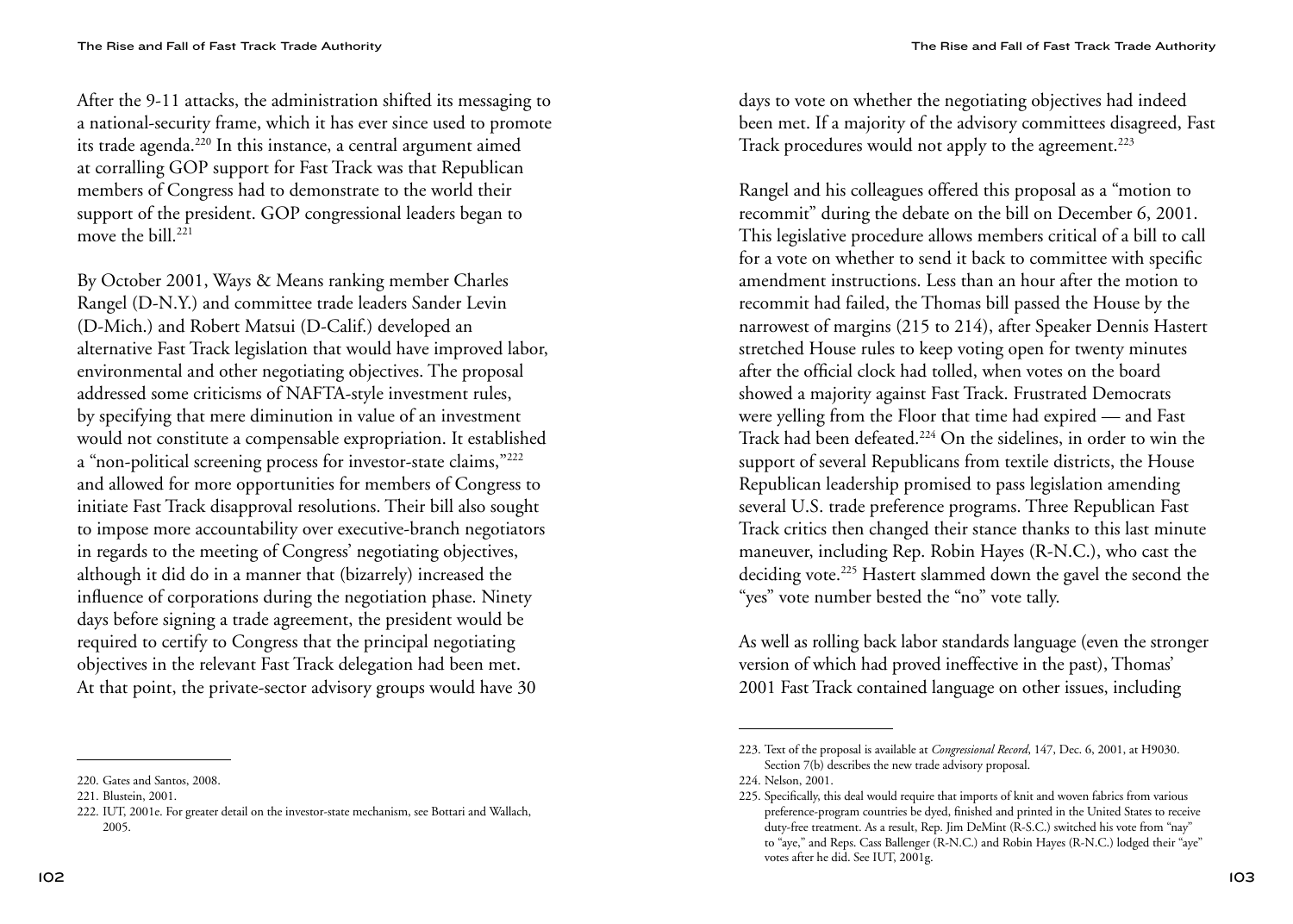foreign-investor rights, which provided enormous discretion for negotiators to continue with extremely problematic FTA provisions. The investor-rights issue became a prominent focus of the Senate debate on the Finance Committee's Fast Track bill. That legislation had a twisted path that resulted in a more moderate bill than that written by Thomas in the House. Republicans and Democrats had twice exchanged the Finance Committee's chairmanship during 2001-02 (from William Roth (R-Del.) to Max Baucus (D-Mont.) to Charles Grassley (R-Iowa).) Unlike the House side, however, where the Democratic gatekeeper committee leaders put forward ideas (squashed by Thomas) to modestly reform Fast Track's structure, Baucus supported a bill largely drafted by his Republican counterparts in exchange for White House commitments on trade adjustment assistance (TAA).

The 2002 Senate Fast Track debate featured an unprecedented month-long floor fight, from April 25 to May 23. While final passage in the Senate, which traditionally has passed trade bills by wide margins, was expected, the array of amendments to the Finance Committee proposal was unique. Sen. John Kerry (D-Mass.) offered an amendment on investment rules that was a stronger version of the Rangel proposal. Additionally, the Kerry amendment included general instructions for negotiators to insert in future agreements a carve-out for non-discriminatory public interest and environmental policies. The White House campaigned fiercely against the amendment, and it was defeated, with help from Baucus. The White House similarly attacked and defeated a modest amendment by Sen. Joseph Lieberman that would have rolled back some of the new anti-labor and antienvironmental standards language contained in the Senate bill relative to the past Fast Track delegations.<sup>226</sup>

Meanwhile, a bipartisan team of senators, Mark Dayton (D-Minn.) and Larry Craig (R-Idaho), offered an amendment forbidding U.S. negotiators from rolling back U.S. anti-dumping laws in future trade agreements. Unlike the Kerry amendment, this amendment was structured so that it would actually create a binding congressional mandate upon which Fast Track would be conditioned for the first time. The amendment called for the waiver of Fast Track rules on congressional consideration and restoration of regular process if a trade agreement undermined existing U.S. dumping laws. The Dayton-Craig amendment was supported in the Senate on May 14, 2002 by a strong bipartisan vote of 61-38.<sup>227</sup> The Senate voted on the overall Fast Track package — as an amendment to a bill on Andean trade preferences — on May 23 on a 66-30 vote.

The House and Senate had passed different Fast Track bills, with some Senate provisions (such as on TAA) having never received a House vote. The two chambers needed to convene a conference to bring the bills into a form for final passage. The procedural stunts, however, were far from over. On June 26, Thomas and allies on the House Rules Committee proposed a so-called "self-executing rule" that, in addition to the standard procedure of requesting a conference, took the unprecedented step of simultaneously approving vast portions of the Senate bill that the House had never voted on. The measure also stripped the Dayton-Craig amendment. Democrats questioned its constitutionality. In the words of Rep. Alcee Hastings (D-Fla.): "Last week, [Thomas] accused the other body of all sorts of underhanded legislative witchcraft. And how do we answer that in the House? With our own Harry Potter-like sorcery."228 Rep.

<sup>226.</sup> IUT, 2002b.

<sup>227.</sup> IUT, 2002a.

<sup>228.</sup> Rep. Alcee Hastings (D-Fla.), *Congressional Record*, 148, June 26, 2002, at H3953.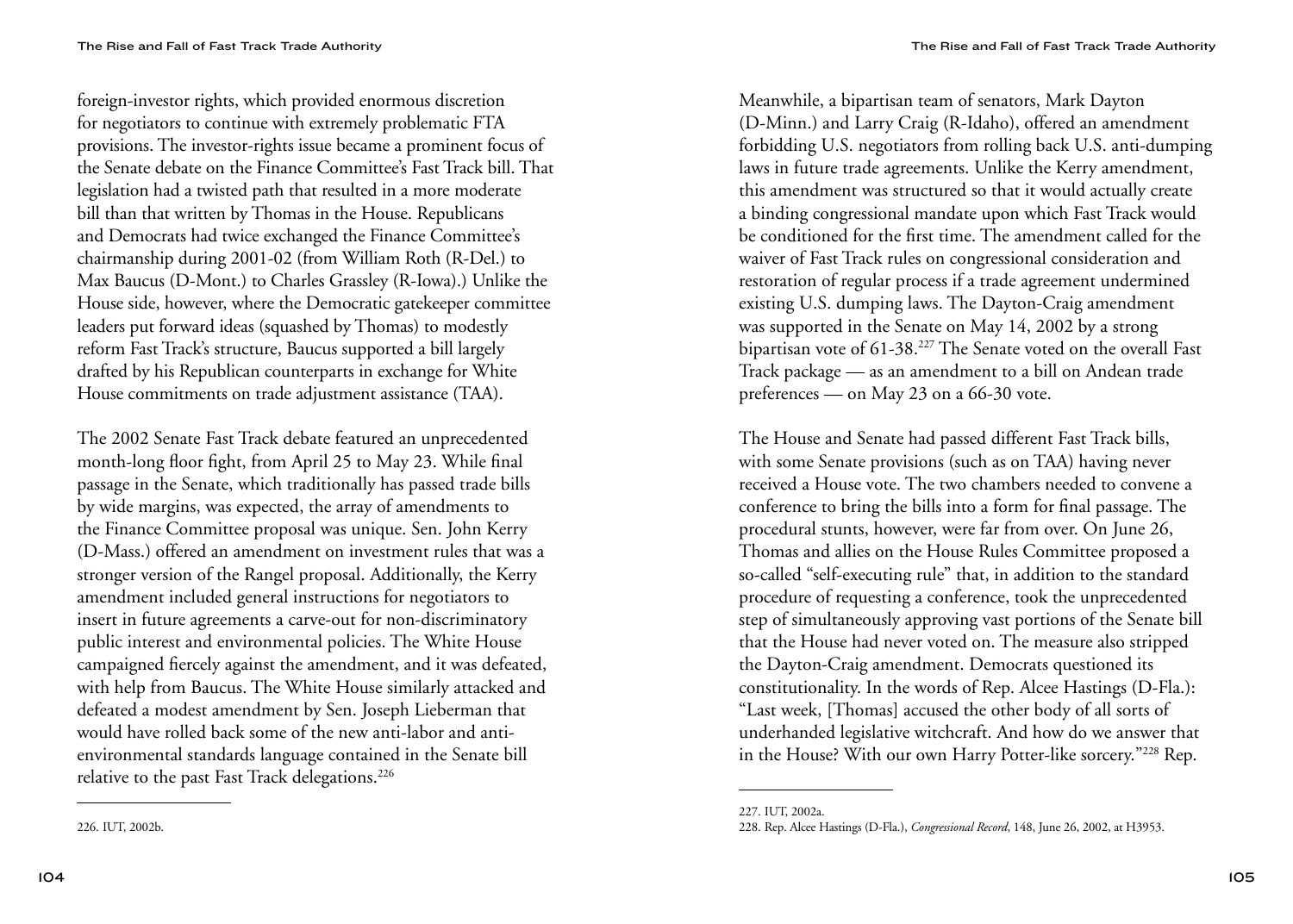Nancy Pelosi (D-Calif.) added, "This is a very dark day for the House of Representatives."229 The "rule" passed by a 216-215 vote, with over 94 percent of Democrats opposed.<sup>230</sup>

After a month in conference, the bill that came to the House floor for final passage in the middle of the night on July 27 had added to it a remarkable provision, dubbed the Gramm amendment. This was a massive loophole to the bill's (already weak) labor and environmental standards clauses, that stated that the requirement for a country not to repeatedly fail to "strive" to enforce its own labor and environmental law would not be deemed a violation of the agreement if a country decided to spend its resources on other priorities!<sup>231</sup> In the words of Rep. David Wu (D-Ore.): "To deem this a loophole is to call the hole in the side of the Titanic a small leak."232 The conferenced bill also gutted the Senate-passed Dayton-Craig amendment, including instead hortatory and unenforceable language on dumping. Additionally, the final version gutted much of the TAA proposal attached in the Senate.<sup>233</sup>

Despite only 25 out of 210 House Democrats supporting the bill and 27 House Republicans opposing, the Orwellian-named Bipartisan Trade Promotion Authority Act of 2002 passed the House 215-212 at 3 in the morning the day after Congress'

summer recess was to have started.<sup>234</sup> The approval again came again after the vote clock was stopped. Levin summed up the view of many when he said, the mechanism "maintains a minimal, meaningless, and last-minute role for Congress, at a time when trade policy is increasingly intertwined with all areas of domestic policy."235 Perhaps the most poignant statement of the debate came from Robert Matsui, one of the House's leading Democratic advocates of NAFTA and WTO. He urged his colleagues to vote down Fast Track, saying:

 "I stand here before you today as a free trader… But this vote is about much more than that. It's about the fact that the very nature of international trade has changed radically. Trade is no longer primarily about tariffs and quotas. It's about changing domestic laws. The constitutional authority to make law is at the heart of our role as a Congress and of our sovereignty as a nation. When international trade negotiators sit down to hammer out agreements, they are talking about harmonizing 'non-tariff barriers to trade' that may include everything from antitrust laws to food safety.

"Now, I believe the President and the USTR should be able to negotiate trade deals as efficiently as possible. There's no questions about that. But that does not mean that Congress must concede to the Executive Branch its constitutional authority over foreign commerce and domestic law

235. Stokes, 2002.

<sup>229.</sup> Rep. Nancy Pelosi (D-Calif.), *Congressional Record*, 148, June 26, 2002, at H3961.

<sup>230.</sup> H. Res. 450, "Relating to consideration of the Senate amendment to the bill (H.R. 3009) to extend the Andean Trade Preference Act, to grant additional trade benefits under that Act, and for other purposes," approved June 26, 2002.

<sup>231.</sup> Public Law 107-210, § 2102 (11).

<sup>232.</sup> Rep. David Wu (D-Ore.), *Congressional Record*, 148, July 27, 2002, at H5974. 233. IUT, 2002c.

<sup>234.</sup> The House passed an initial version of Fast Track (H.R. 3005) by a 215-214 vote on Dec. 6, 2001 (D: 21-189; R: 194-23, with 2 independents opposed). The Senate passed an amended version attached to trade preferences legislation (H.R. 3009) on May 23, 2002 by a 66-30 vote (D: 25-25; R: 40-5, with one independent in favor). The conference version passed the House on July 27 by a 215-212 vote (D: 25-183; R: 190-27, with 2 independents opposed), and the Senate on August 1 on a 64-32 vote (D: 20-29; R: 43-5, with one independent in favor).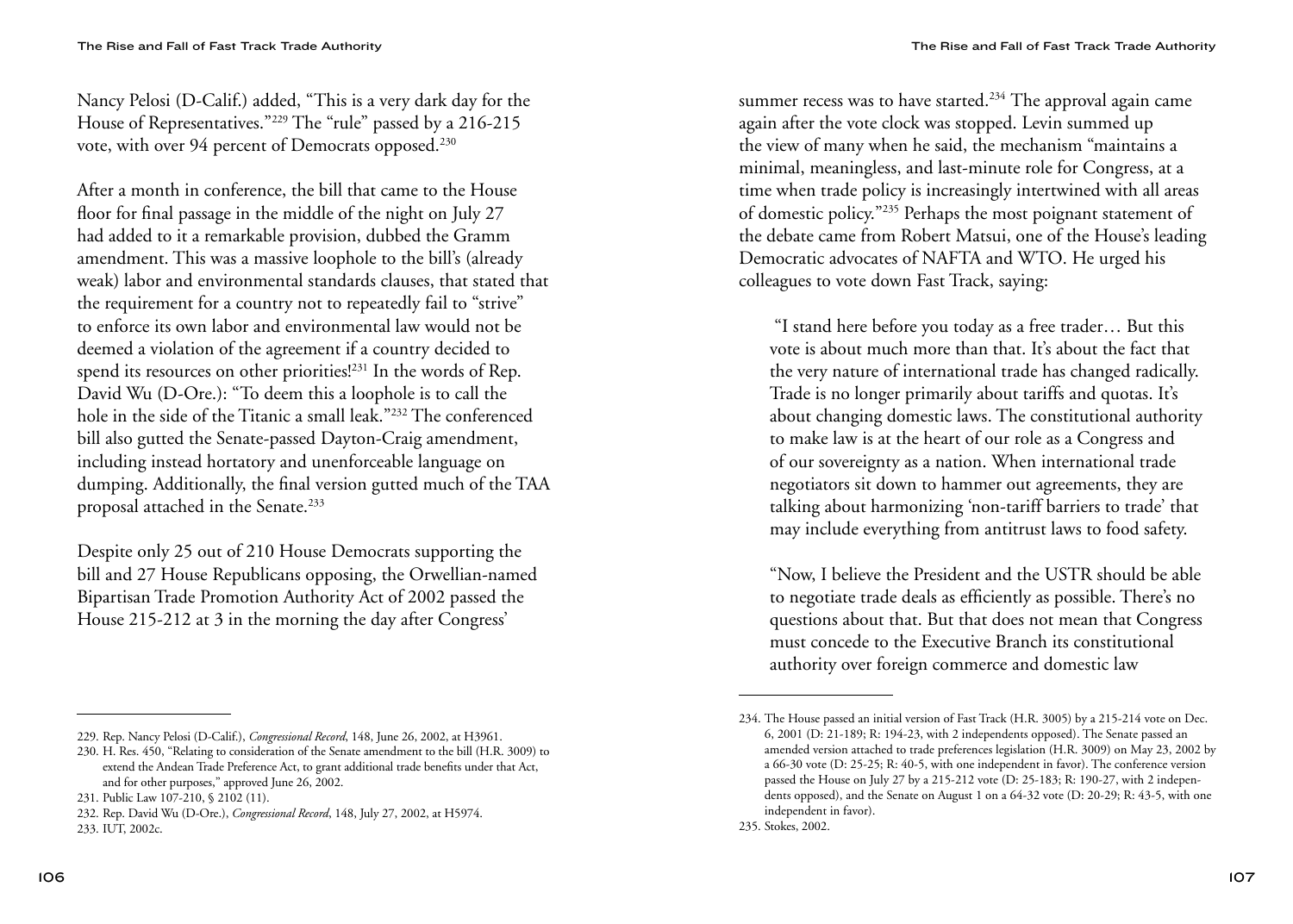without adequate assurances that Congress will be an active participant in the process. Congress should be a partner, not a mere spectator or occasional consultant to the process. The Thomas bill does not ensure that. Think about what may be bargained away at the negotiating table: our own domestic environmental protections ... food safety laws ... competition policies. That's the air we breathe, the food our children eat, and the way Americans do business.

"The nature of trade has changed, and fast track authority must change with it. I ardently believe in the principles of free trade. But I will not put my constitutional authority over domestic law and my responsibility to my own constituents on a fast track to the executive branch. I urge my colleagues to vote no on this legislation."236

Overall, the Bush administration used Fast Track much more aggressively than previous presidents, passing eight NAFTA-style trade deals, including the Central America Free Trade Agreement, which passed the House by a two-vote margin in 2005 in the middle of the night largely along party lines. In that instance, the bill passed once again after the vote clock was stopped and Hayes had reversed his "no" vote.<sup>237</sup>

The Bush administration's strong-arming of the legislative branch via Fast Track was educational for many members of Congress who had not previously focused on the details and implications of the delegation authority. First, Bush dispensed with some of the friendly if largely meaningless courtesies past presidents provided

to the trade gatekeeper committees, which had provided a patina of legislative-executive branch cooperation. In 2006, after a front page *New York Times* exposé detailed the prevalence of horrific sweatshop conditions in Jordanian factories producing for the U.S. market under the Jordan FTA, Sen. Kent Conrad (D-N.D.) offered an amendment to the Oman FTA in the Senate Finance Committee's "mock markup" session. Conrad's amendment would have prohibited goods made with slave labor from entering the United States. He noted that he offered the amendment, which was approved by the committee on a bipartisan unanimous 18-0 vote, because FTA partner countries had promised Congress in the past to make certain changes to their laws but then failed to do so after the vote.<sup>238</sup> Not only did the Bush administration refuse to add this amendment to the Oman FTA's implementing legislation, but argued moreover that it was prohibited by Fast Track from amending the FTA. Conrad subsequently told the press that he had "really lost confidence in this process… I won't subject American workers to that kind of competition."<sup>239</sup>

The arbitrary authority provided the executive branch under Fast Track was then further highlighted — in this case to the upset of some Republican congresspeople — when the Bush administration proceeded to do the very thing it claimed it could not: it changed the text of several FTAs signed under Fast Track procedures. Bush in May 2007 renegotiated FTAs with four countries to include certain labor, environmental and drug-patent provisions after Rangel and Levin — now in the majority asked him to in exchange for rounding up Democratic support. Two Republican Finance Committee members, Sens. Orrin

<sup>236.</sup> Rep. Robert Matsui (D-Calif.), Congressional Record, 147, Dec. 6, 2001, at H9025. 237. See Tucker, 2006a, at 23.

<sup>238.</sup> He referred to Bahrain's promise in advance of an FTA vote with that country to dismantle its boycott of Israel, which it did not. See IUT, 2006a.

<sup>239.</sup> Blinkhorn, 2006.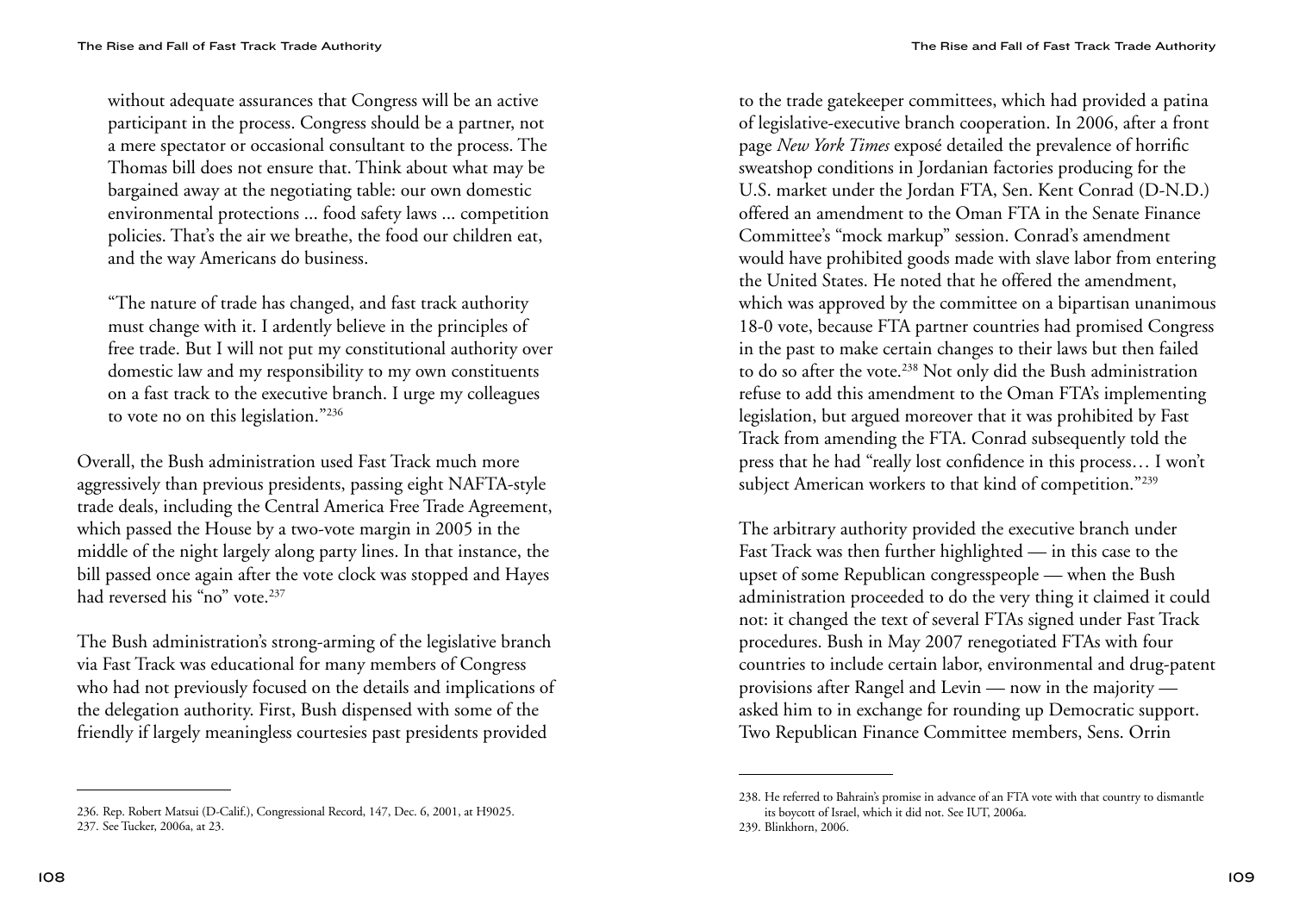Hatch (R-Utah) and Jon Kyl (R-Ariz.), voted against the Peru FTA during a September 21 mock-mark up of the bill, citing the *post facto* changes to the FTA's terms.<sup>240</sup>



President George W. Bush shakes hands with Ways & Means Chair Bill Thomas. The two partnered to use Fast Track more aggressively than in the past, leading to its demise.

The May 2007 deal that had resulted in Bush making these changes had been negotiated without input of most Democratic House members, much less their consent. Considerable ire ensued within the Democratic House Caucus.<sup>241</sup> Compounding the concerns of many House Democrats had been surprising statements by Rangel and Baucus, when elevated to chairs of their committees in 2007, suggesting he was inclined to provide President Bush with new Fast Track authority.<sup>242</sup> Much of the new House majority Democratic leadership and caucus members

were focused on investigating and countering what they deemed abuse by President Bush of his *existing* authorities and disdain for Congress' constitutional role. Thus the notion of granting him additional discretion or authority was not popular. The Peru FTA passed, but with a majority of Democrats — including 12 of 19 House committee chairs — voting against.<sup>243</sup>

Another outcome of the contentious debate: the Democratic House leadership issued a written statement in June 2007 that it would not support further Fast Track for President Bush.<sup>244</sup> The document, signed by Speaker Pelosi, Majority Leader Steny Hoyer (D-Md.), Rangel and Levin, demonstrated unity against further Fast Track for Bush. It also signaled that Rangel and Baucus' early 2007 statements did not represent the position of the united House leadership.<sup>245</sup>

Yet the Fast Track structure might have survived President Bush, to be modified but not replaced by a future president, were it not for his last Fast Track move. Most stunningly of all of Bush's maneuvers, the president broke traditional Fast Track etiquette by submitting the Colombia FTA for a vote, over the explicit *opposition* of the House leadership and without the courtesy of going through the mock mark-up process. The trade deal was highly controversial to begin with, since many in and out of Congress consider Colombia to have such severe labor and human rights problems (and its president so entangled with rightwing paramilitaries) that the country should never be considered for an FTA absent fundamental changes in the country.<sup>246</sup>

- 244. Pelosi, 2007.
- 245. Hennig, 2007; Swanson, 2007. 246. Sweeney, 2008; Nichols, 2008.

<sup>240.</sup> Vaughan, 2007.

<sup>241.</sup> Abrams, 2007.

<sup>242.</sup> McGrane, 2007.

<sup>243.</sup> Strawbridge, 2007.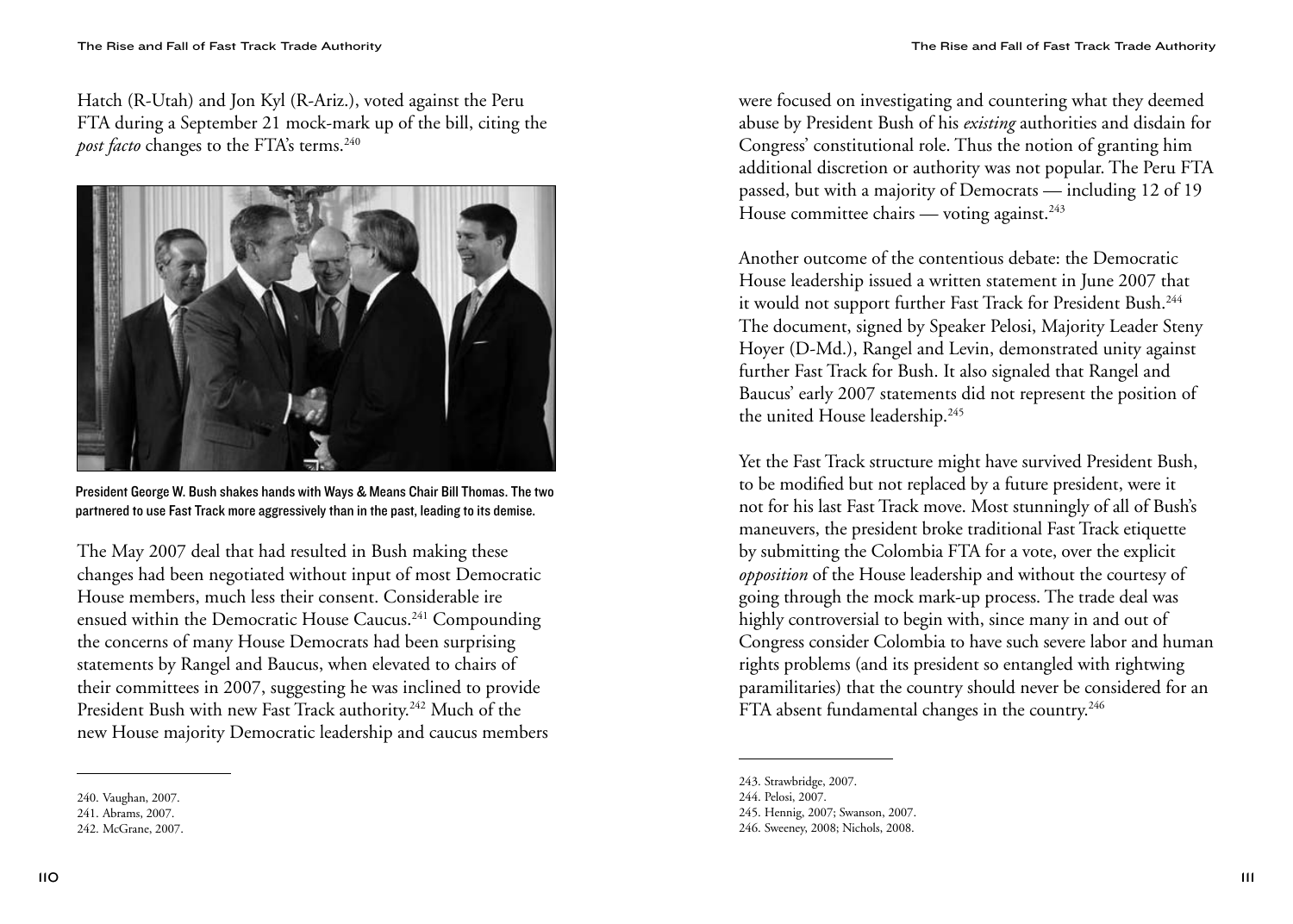The president's right to force a vote in this manner is of course a key aspect of Fast Track. But past presidents has avoided formally exercising it, perhaps to avoid highlighting to all in Congress that, under Fast Track, the president could seize control of the legislative branch's floor schedule. Corporate supporters of the Colombia FTA had urged the White House to not use what they dubbed the "nuclear option," for fear of what it would do to the future of the Fast Track process.<sup>247</sup> Regardless, the administration dispensed altogether with the "mock mark ups," and submitted legislation it had written without congressional review, and thus started the Fast Track House 60-day forced-vote clock.

Bush's last move was the death knell for the Fast Track process. Pelosi and the House Rules Committee responded to Bush's unprecedented move by reasserting Congress' constitutional prerogatives. The Rules Committee formulated a new rule for the Colombia FTA, which removed the mandatory 60-day vote timeline, and the House passed this new rule on April 10, 2008.248 In Pelosi's words, "We are the people's House. Their timetable should be our timetable."249

The comments of previously uncritical supporters of Fast Track signaled the damage that Bush's move had wrought. Rep. Ike Skelton (D-Mo.), who has systematically supported past Fast Tracks and trade agreements, noted: "Article 1, section 8 of the U.S. Constitution grants Congress the power to regulate commerce with foreign nations … On April 8, 2008, the Administration took the unprecedented step of delivering the

Colombia Trade Promotion Agreement to Congress without having fully consulted with the House and the Senate. In my view, the Administration's maneuver seriously jeopardizes prospects for the trade agreement's passage in the House."250 Sen. Richard Lugar (R-Ind.) issued a statement "in response to President Bush sending the U.S.-Colombia Trade Promotion Agreement to Congress to ensure a vote this year": "I support the U.S.-Colombia Trade Promotion Agreement… However, I am concerned by the politically inhospitable circumstances in which the agreement is being sent to the U.S. Congress. The Colombian free-trade agreement faces stiff opposition because many in Congress believe the Colombian government has not taken sufficient measures to ensure the safety and security of its workers. This opposition could derail its passage this year…"251 Rep. Greg Meeks (D-N.Y.), one of the few Democratic supporters of CAFTA and a fierce supporter of the Colombia FTA, commented: "I'm disappointed… You don't take these kinds of agreements up unless you have an agreement. I think

One long-time Beltway trade pundit denounced the Colombia FTA Fast Track meltdown as "the gravest threat to the global trading system in decades."253 But less shrill establishment commentators noted that "Even before this week, fast track has had a rocky history and has sometimes been suspended, for

this hurts it."252

<sup>247.</sup> IUT, 2008; Homan, 2008.

<sup>248.</sup> H. Res. 1092, passed April 10, 2008, by a 224-195 margin (Democrats: 218-10; Republicans: 6-185). For a behind the scenes look at the rules change, see O'Connor and Kady, 2008.

<sup>249.</sup> Speaker Nancy Pelosi (D-Calif.), *Congressional Record*, 154, April 10, 2008, at H2182.

<sup>250.</sup> Rep. Ike Skelton (D-Mo.), *Congressional Record*, 154, April 10, 2008, at H2187.

<sup>251.</sup> Lugar, 2008.

<sup>252.</sup> O'Connor and McGrane, 2008.

<sup>253.</sup> Bergsten, 2008.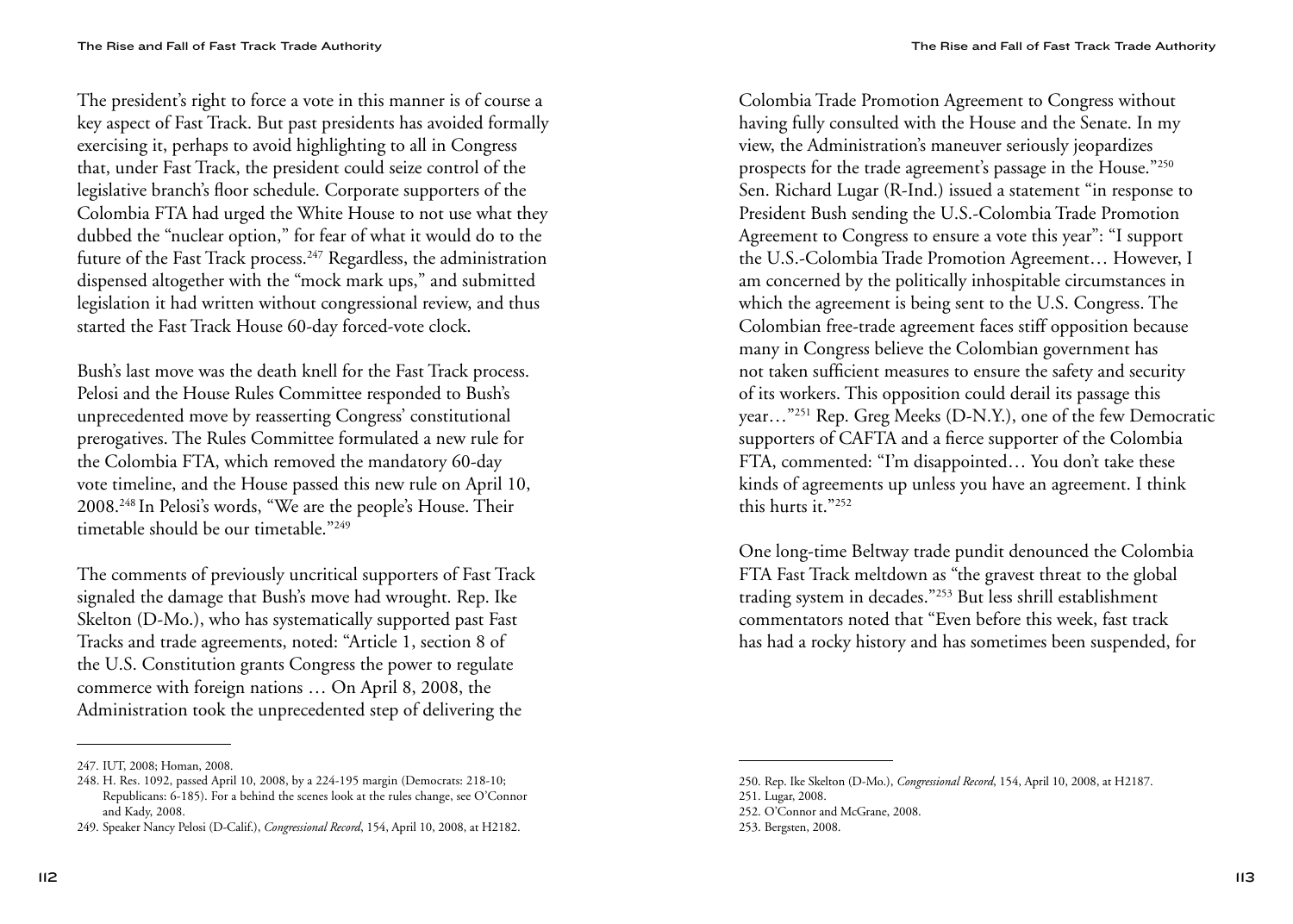example during the latter years of the Clinton administration following the passage of the North American Free Trade Agreement."254

America's final historic trade regime, Fast Track, had also signaled a return to low Robber Baron rates of U.S. per capita income growth. From 1973 to 2008, average real per capita growth rates were only 2 percent — below that of America's first 100 years, and of its post-war Golden Age.

#### 254. Politi, 2008.

Our historical study shows how the U.S. trade-agreement negotiation and approval process has developed over time and been altered by Congress to accommodate changing circumstances. Such changes are both natural and inevitable.

Because the Constitution gives Congress exclusive authority to set tariff rates and decide the terms of commerce with foreign nations, while the executive branch has authority to conduct international negotiations, some form of coordination has been required. Over the course of the United States' existence, this constitutional separation of powers has resulted in the legislative and executive branch playing widely varying roles in the formation of both trade agreements and trade policy more generally. Consistent throughout the varying coordination models has been attempts by the executive branch to acquire increased control over the content of trade-agreement policy and varying levels of congressional concern about the executive's accumulation of such power.

In the Republic's first 100 years, trade agreements were generally adopted by the Senate as treaties, with bicameral implementing legislation used to implement the changes to U.S. tariff rates. From 1890 to 1934, over the course of several tariff acts, Congress experimented with delegating to the executive branch defined authority to negotiate tariff terms. The first several delegation acts allowed the executive to negotiate tariff agreements without subsequent congressional approval, but these were limited to specific countries and specific goods. The 1922 act introduced the notion of allowing the executive to proclaim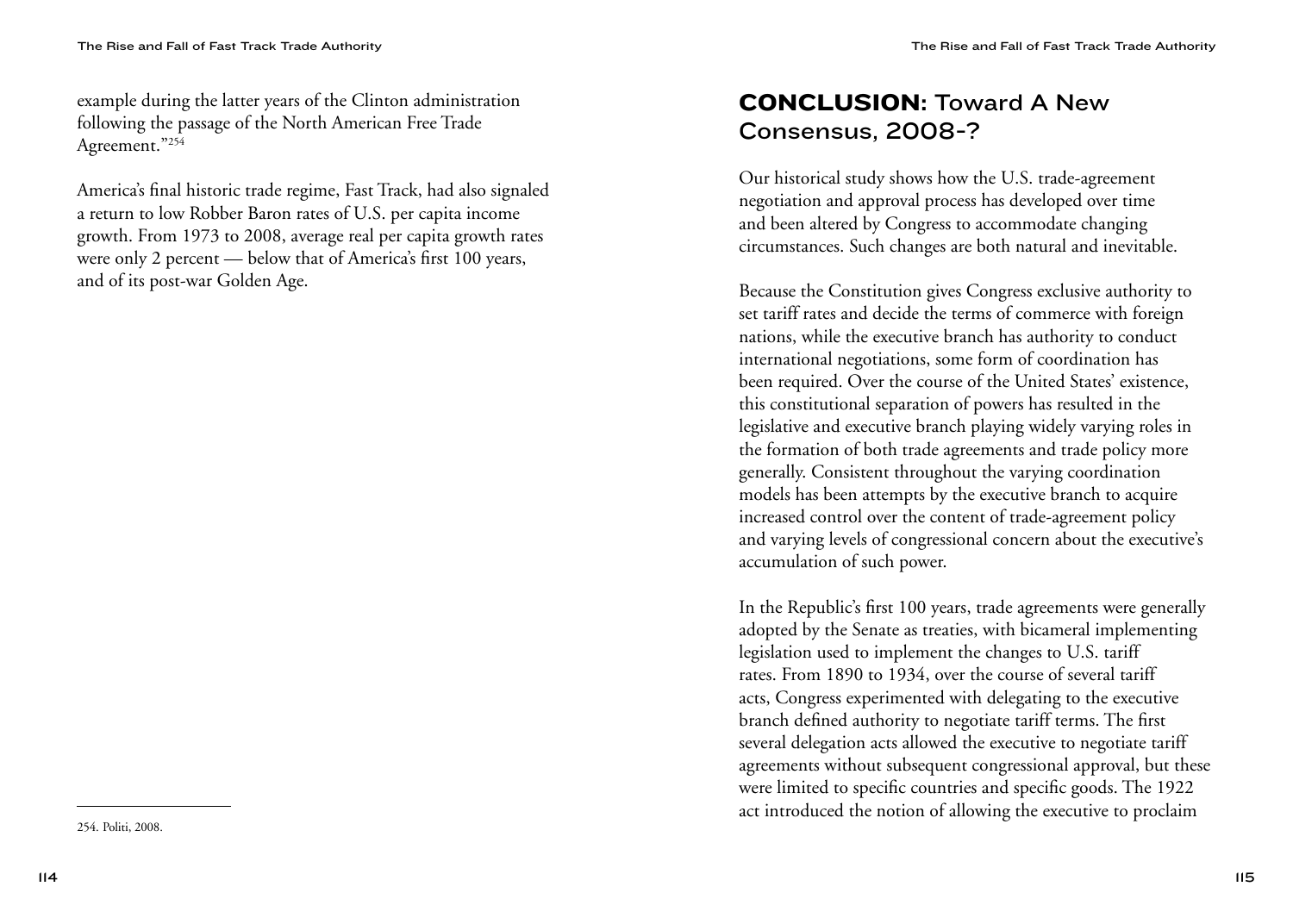tariff adjustments to equalize the costs of production across countries. Several acts during the period authorized the president to negotiate trade agreements that would have to be brought back to Congress for approval.

With the 1934 Reciprocal Trade Agreements Act (RTAA), Congress permitted the executive to negotiate trade agreements that modified tariffs within certain bands covering all goods without requiring a congressional implementing vote. The Act was controversial in Congress, and was initially established only as an emergency measure for three years, with the caveat that any agreements negotiated without Congress' approval would sunset with the new authority.

However, once initially established, the RTAA's tariff proclamation authority was repeatedly extended by Congress for one- to three-year periods. Scores of trade agreements were completed under this form of tariff-proclamation authority, including the original 1947 GATT and four rounds of further GATT negotiations. The GATT set certain principles regarding trade in goods and established tariffs rates. Congress did not vote on these GATT rounds; a proposal to establish an International Trade Organization (which would house the GATT) failed to obtain Senate treaty approval. As the importance of trade to the U.S. economy increased, by 1958, Congress began reasserting its role by establishing a form of legislative veto if the president failed to take the advice of (what was then called) the Tariff Commission regarding certain tariff policies.

When the Johnson administration overstepped its delegated tariff authority in the 1967 Kennedy Round of GATT, Congress' willingness to allow adoption of trade agreements without an affirmative congressional vote came to a halt. The Kennedy

Round GATT agreement included non-tariff measures related to anti-dumping policy. Congress had warned that such matters related to domestic law, not tariffs, were outside of the executive's trade authority. Johnson signed the agreement anyway. Congress demonstrated its constitutional prerogatives by refusing the implement that aspect of the GATT deal, while Johnson used existing tariff-proclamation authority to implement the Kennedy Round tariff cuts. Congress did not provide any new delegation of presidential trade authority from 1967 to 1975.

Fast Track was the next U.S. trade agreement negotiation and approval mechanism. During President Nixon's narrowly won first term, he worked to consolidate his political base including by courting various constituencies with voluntary restraint agreements limiting imports, an across the board import surcharge and other measures. After winning his second term, Nixon changed his economic team, but continued prioritizing political power over the substance of policy. His initial proposal for new presidential trade authority would have allowed him to negotiate trade agreements on tariff and certain non-tariff issues such as procurement and dumping and proclaim not only the new tariff rates, *but the changes to federal law needed to implement the pacts.*

The Nixon administration initially argued that this was necessary for other countries to be willing to negotiate with the United States after the Kennedy Round meltdown. However, when countries agreed to launch the next GATT Tokyo Round prior to any delegation of congressional trade authority, the administration admitted that the real issue was ensuring Congress would provide a final vote on trade agreements the president negotiated. The Senate put a stop to Nixon's outlandish presidential-law-change-proclamation proposal that would have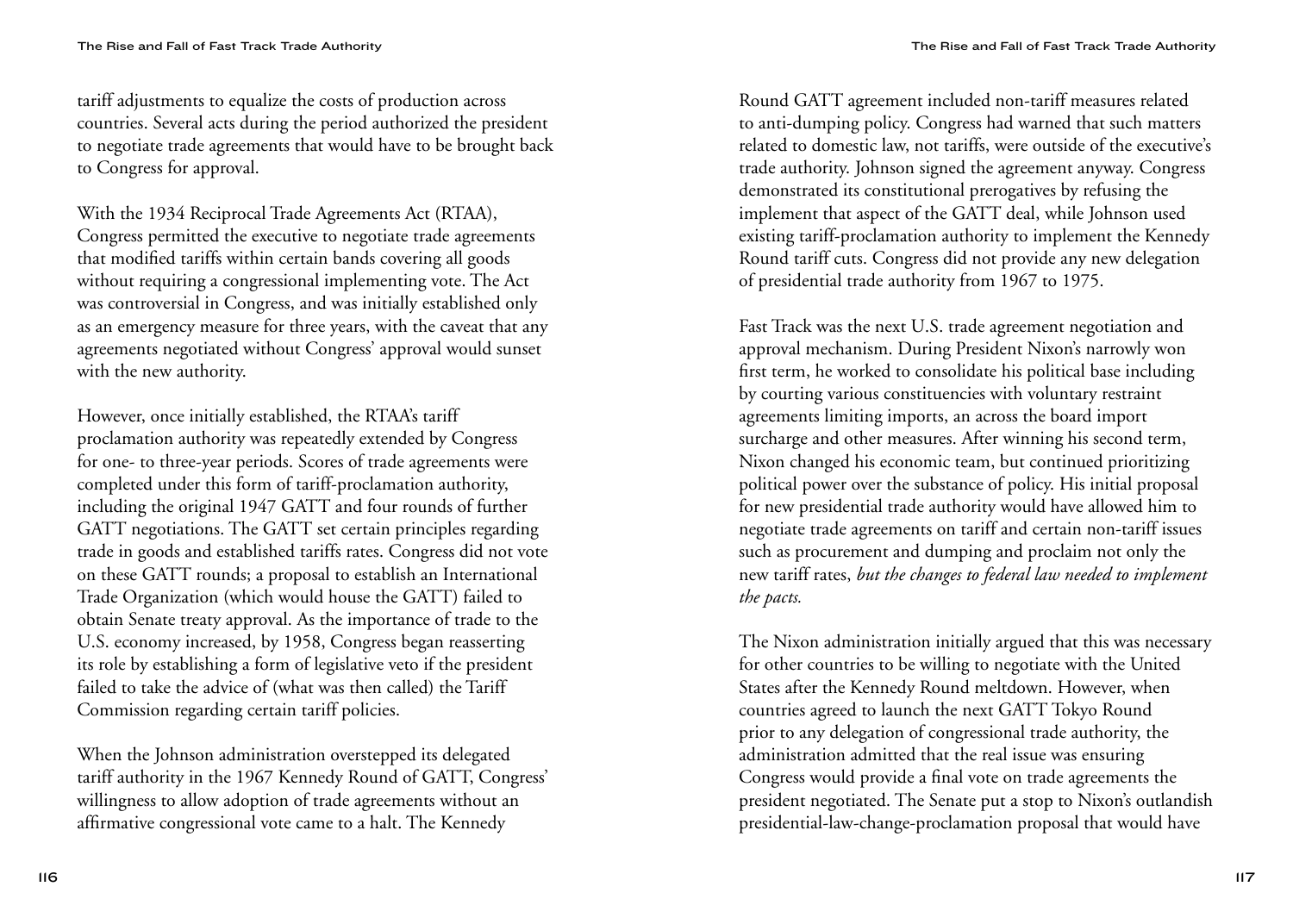grabbed Congress' basic legislative authority. However, the Senate did agree to a Fast Track system that would allow a president to negotiate on tariff and certain non-tariff issues and sign and enter into agreements before a congressional vote, with a later vote guaranteed on the already signed pacts within a set amount of time under controlled floor voting rules.

The GATT Tokyo Round was completed under this form of Fast Track. For the first time, it included "codes" on issues traditionally under sole congressional purview, such as procurement, non-tariff barriers (regulatory standards) and dumping. The Fast Track authority was extended for an additional eight years in 1979.

The Reagan administration transformed Nixon's consolidation of presidential *trade-*agreement power into a new instrument expanding presidential power over an array of new issues that were central to Reagan's *laissez-faire* ideology. The 1984 and 1988 Fast Tracks authorized the president to negotiate and enter into agreements that set rules for service-sector, intellectual property, financial and investment policy. This remarkable new expansion of presidential authority to diplomatically legislate on a wide swath of domestic non-trade issues was used to launch the Uruguay Round GATT talks in 1986.

The first President Bush's notice to Congress of his intent to launch NAFTA negotiations triggered a congressional backlash against Fast Track. In 1991, Fast Track opponents invoked a midterm Fast Track extension disapproval procedure to allow a vote to terminate the authority. Unlike the near-unanimous passage of the 1979, 1984 and 1988 Fast Tracks, 192 House members voted against Fast Track under the disapproval resolution. But without a majority to stop its extension, the

procedure remained in effect for use to finalize NAFTA. A WTO-specific Fast Track extension was obtained by the Clinton administration in 1993 to finish those negotiations.

The NAFTA and WTO exploded the boundaries of "trade" agreements. These pacts established numerous constraints and obligations on a wide range of policies — from food safety and immigration, to drug patents and truck safety — unrelated to trade. Unlike the widely supported GATT Tokyo Round, the WTO and NAFTA engendered fierce congressional opposition, and required the Clinton administration to spend a great deal of political capital. Even NAFTA and WTO critics were not to understand the full effect of the agreements' expansive non-tariff terms until the pacts began to be implemented and an array of domestic non-trade laws were undermined. And despite promises by the pacts' supporters that the pacts would reverse the growing U.S. trade deficit, U.S. trade with Mexico shifted from balance to a growing deficit, and the global trade deficit continued to grow. Congress' support for Fast Track and the expansive international commercial agreements it had wrought steadily diminished.

The Omnibus Trade and Competitiveness Act of 1988 — used for NAFTA and WTO — replicated similar requirements in past Fast Tracks that labor standards be included in trade agreements. However, because Fast Track's structure allows executive-branch negotiators enormous discretion regarding whether to following Congress' negotiating objectives, such provisions were not forthcoming in NAFTA or WTO.

The Clinton administration, known for its major trade-expansion agenda, did not have Fast Track authority for six of its eight years. Indeed, a Clinton administration Fast Track bill was voted down on the House floor in 1998 — a historic first. From 1995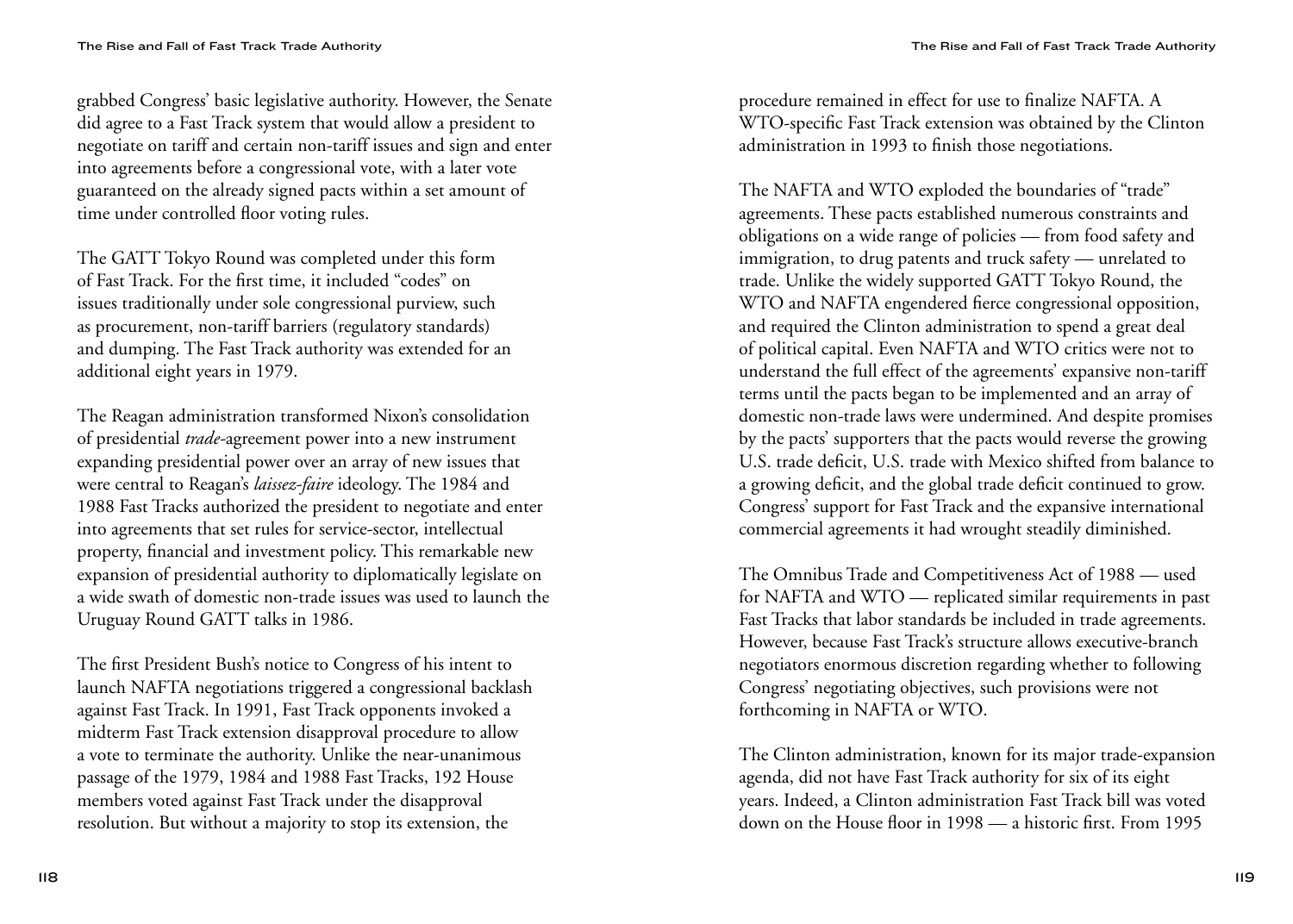through 2002, there was no congressional delegation of trade authority.

President George W. Bush came to office with establishment of Fast Track and expansion of NAFTA as top priorities. After a lengthy battle, he obtained a Fast Track delegation in 2002. Many Democrats who had ardently supported past Fast Tracks led the fight against it, focusing on the broad implications of providing the executive branch with enormous authority to implement non-trade policies through Fast Tracked "trade" agreements. Bush used Fast Track to extend the NAFTA model through eight pacts, including the Central America Free Trade Agreement, which passed by a two-vote margin in 2005.

Ironically, it was Bush's use of Fast Track's full powers that destroyed what was left of congressional support for the extraordinary procedure. The Bush administration dispensed with many of the traditional, albeit not required, executive-legislative coordination practices employed by past presidents. The full use of Fast Track awakened many in Congress to the full implications — and perils — of providing such a broad delegation of authority. Instead of negotiating with the trade gatekeeper committees on a bipartisan basis regarding the terms of tradeagreement implementing legislation, the Bush administration even ignored a unanimously supported Finance Committee amendment passed in the mock mark up of the Oman FTA in 2006. The Bush administration altered various FTAs it had signed under Fast Track in 2007 without providing Congress with the required notice, leading some Republican Finance Committee members fuming and voting no in the mock mark up of the Peru FTA. The final straw came when Bush, against the warning of many corporate Fast Track supporters, used the process to try to force a vote on the Colombia FTA in April

2008, after congressional leaders had explicitly asked for further discussion of the proposal. Congress reasserted its constitutional prerogatives and passed a new rule for consideration of the FTA that removed the pact from the Fast Track required 60-day House vote obligation.

A new president will arrive in 2009 facing the challenge of negotiating with Congress to establish a new mechanism for presidential trade authority to replace Fast Track. As this review shows, the Fast Track mechanism was but one of various procedures employed by Congress to coordinate trade-agreement negotiations and approval. As President Kennedy noted in 1961, an old trade authority delegation method that did not meet the needs of the era "must not simply be renewed, it must be replaced."

This review has also shown that the Fast Track mechanism was not necessary to ensure U.S. trade agreements or trade expansion. Under other delegations — or in the absence of delegations — trade has expanded and agreements have been signed, negotiated and put into effect. For instance, while the Clinton administration was without Fast Track, trade expanded over 30 percent from 1995 to 2000. And by its own reckoning, the Clinton administration negotiated and passed 130 trade and investment agreements without Fast Track, including the U.S.- Jordan Free Trade Agreement, which passed unanimously under normal congressional floor procedures.

We have also described the mismatch between the Fast Track mechanism and the challenges of today's complex international commercial agreements. The broad delegation of congressional authority and related executive discretion regarding agreement terms inherent in Fast Track was premised on 1970s realities,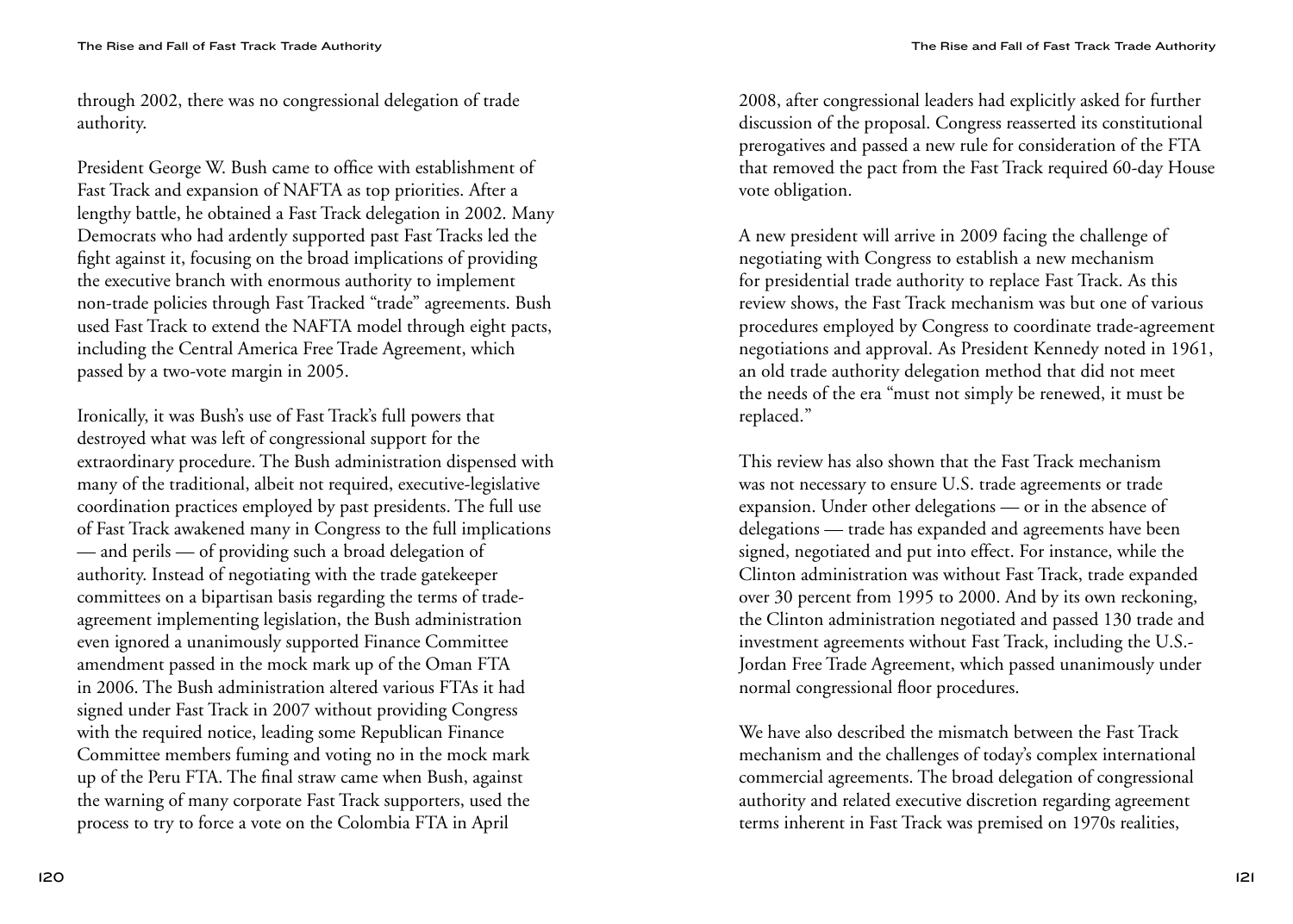when trade agreements were still largely about traditional trade matters such as tariffs, quotas and anti-dumping policy. Unless Congress is to reestablish strict limits on the scope of "trade" negotiations, it will need a greatly enhanced role in determining what must and must not be in international commercial pacts that affect wide swaths of non-trade policy space.

Even defenders of current trade policies agree that Fast Track's time has passed, and a new delegation mechanism is needed. Hal Shapiro, the author of a recent book on the topic, wrote that Fast Track "is surely not what the drafters of the Constitution intended. Indeed, in key respects, Fast Track appears to contravene what they intended. Moreover, it is not necessary, and it does not promote the right debate… Fast track has become a distraction for fashioning policy to a national globalization strategy."255

Some will always think that *any* congressional or public input on trade is too much. For instance, one Clinton administration official, Harold Hongju Koh, called Fast Track "the most congressionally influenced trade regime since Smoot-Hawley." Indeed, he wrote that even the 1962 Act offered Congress "too much input."256 Invariably, when any new congressional trade delegation mechanism is brought up, interests who see it providing a role for new interested parties who might not support the goals of those already involved will raise the specter of protectionism to attack it. However, history has shown trade expansion to flourish under a variety of institutional arrangements. At issue is not a battle between protectionism and free trade. Rather, at issue is Congress' appropriate role in devising international commercial agreements that directly affect wide swaths of non-trade policy in the era of globalization.

A growing majority in Washington and in U.S. state capitals believe that the Fast Track delegation mechanism has outlived its usefulness and is ill suited to developing consensus around America's globalization strategy. Substantive concerns are accompanied by a high level of political traction, with criticism of status quo trade policy proving to be an electorally potent issue — playing a key role in the 2006 Democratic take-back of Congress.257 It has also figured prominently in the 2008 presidential primaries, with all eight Democratic candidates and even some Republicans pledging changes to trade policy. Sen. Barack Obama (D-Ill.), for one, promised to "replace Fast Track with a process that includes criteria determining appropriate negotiating partners that includes an analysis of labor and environmental standards as well as the state of civil society in those countries. Finally, I will ensure that Congress plays a strong and informed role in our international economic policy and in any future agreements we pursue and in our efforts to amend existing agreements."258

The quest for the next system of presidential trade-authority started in 2007, when the last delegation of Fast Track sunset. Prominent civil society organizations passed formal policy resolutions and issued papers laying out their views of the core aspects required in any new trade authority. Many of these efforts built on concepts proposed in the past by members of Congress, such as a 1995 Fast Track replacement proposal promoted by then-Rep. Bill Richardson (D-N.M.) and Minority

<sup>255.</sup> Shapiro, 2006, at 161-162.

<sup>256.</sup> Koh, 1986, at 1202, 1208 and 1211.

<sup>257.</sup> Tucker, 2006b; Slevin and Tucker, 2007. 258. IFTC, 2007.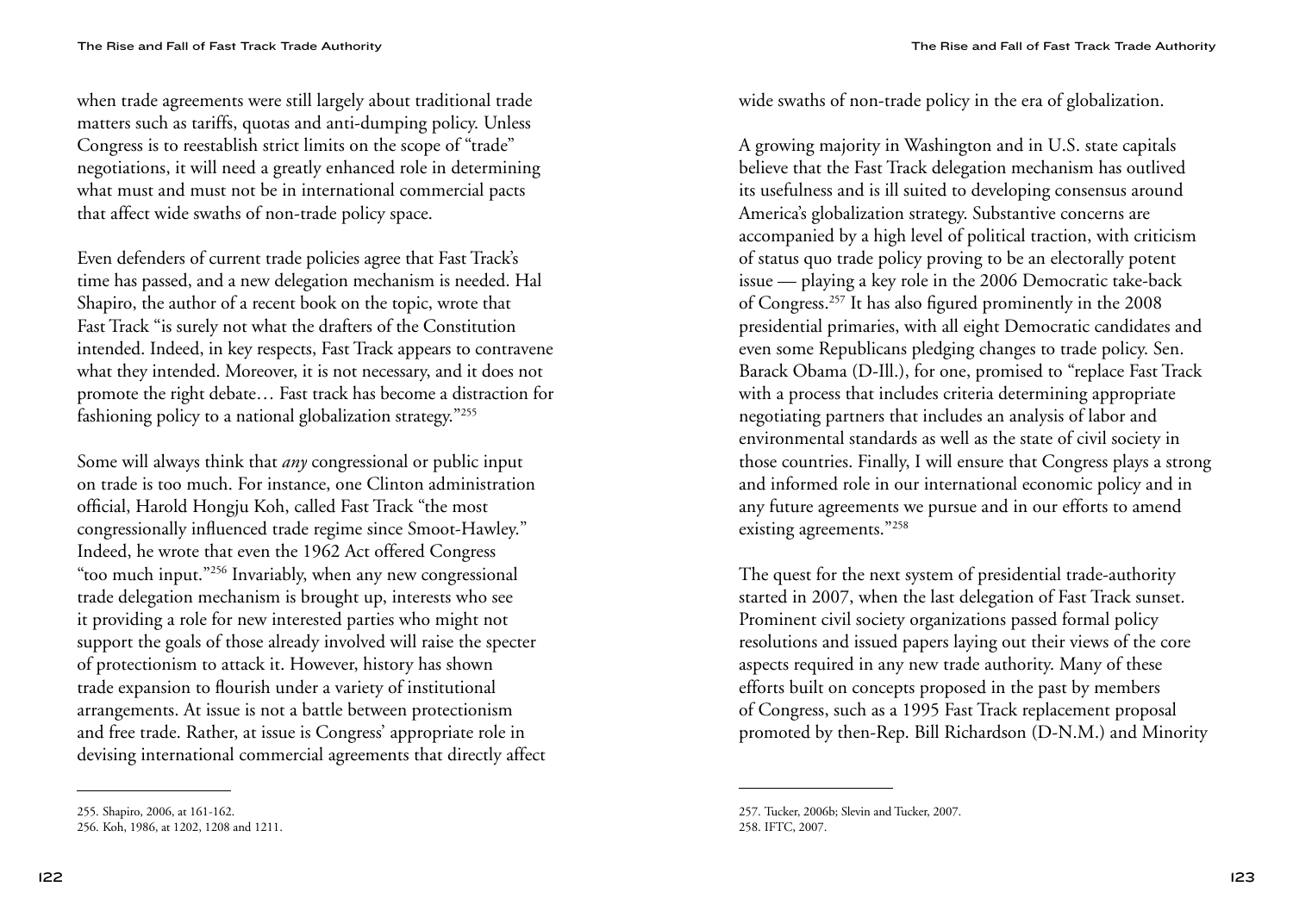Leader Richard Gephardt,<sup>259</sup> and the 2001-02 Rangel-Levin Fast Track reform proposal. The AFL-CIO and Change to Win labor federations and the National Farmers Union passed formal policy resolutions calling on Congress to replace Fast Track with a mechanism that enhanced Congress' role. This would include setting readiness criteria to identify suitable prospective negotiating partners, setting binding negotiation objectives, and having a vote on trade-agreement texts *before* they are signed and entered into. The Citizens Trade Campaign, Public Citizen and other organizations have called for a new trade negotiation system based on similar elements.<sup>260</sup>

Perhaps the clearest evidence that the Fast Track delegation system has altogether lost its legitimacy has been the "reform" proposals of business interests who have long defended the status quo. A recent example was a draft bill put out by the National Foreign Trade Council (NFTC), which represents the interests of large corporations who had a privileged role in shaping U.S. trade agreements under Fast Track. The NFTC's July 2008 proposal, while not surprisingly largely continuing the current Fast Track system, includes enhancements in Congress' role, such as establishment of a congressional super-committee that would be required to approve executive-branch proposals to launch FTA talks with specific countries. This Joint Committee on Trade would be comprised of chairs and ranking members of an array of committees whose jurisdiction is affected by today's wide-ranging "trade" agreements.<sup>261</sup>

Interestingly, establishment of such a trade super-committee is one element of a comprehensive U.S. trade reform proposal introduced into Congress in June 2008. Sen. Sherrod Brown (D-Ohio) and Rep. Mike Michaud (D-Maine) unveiled new legislation in June 2008 called the Trade Reform, Accountability, Development and Employment (TRADE) Act, which sets forth the principles for a Fast Track replacement and also details mandatory economic and regulatory objectives with which new and existing U.S. trade must comply.262 As of July 25, 2008, the bill has 67 cosponsors, including seven House Committee Chairs, and members representing a diverse geographic and political distribution.263 A labor official's statement at a news conference on the TRADE Act seemed to represent Congress' intent with the new proposal: "We're tired of playing defense. We're here to play offense."264

This bill builds on past congressional reform efforts and the proposals of various academics and civil society groups. Its Fast Track replacement proposal includes:

>> Specific "readiness criteria" set by Congress for selecting future U.S. trade negotiating partners. In order for the president to initiate negotiations, the gatekeeper committees must confirm that countries with whom the executive proposes to negotiate meet Congress' statutory readiness criteria;

<sup>259.</sup> IUT, 1995b.

<sup>260.</sup> Copies of these resolutions are available at: http://www.citizen.org/trade/fasttrack//. 261. NFTC, 2008.

<sup>262.</sup> Palmer, 2008.

<sup>263.</sup> Information about the TRADE Act (H.R. 6180) is available at http://thomas.loc.gov/.

<sup>264.</sup> Statement by President Larry Cohen of the Communication Workers of America, cited in Drajem, 2008.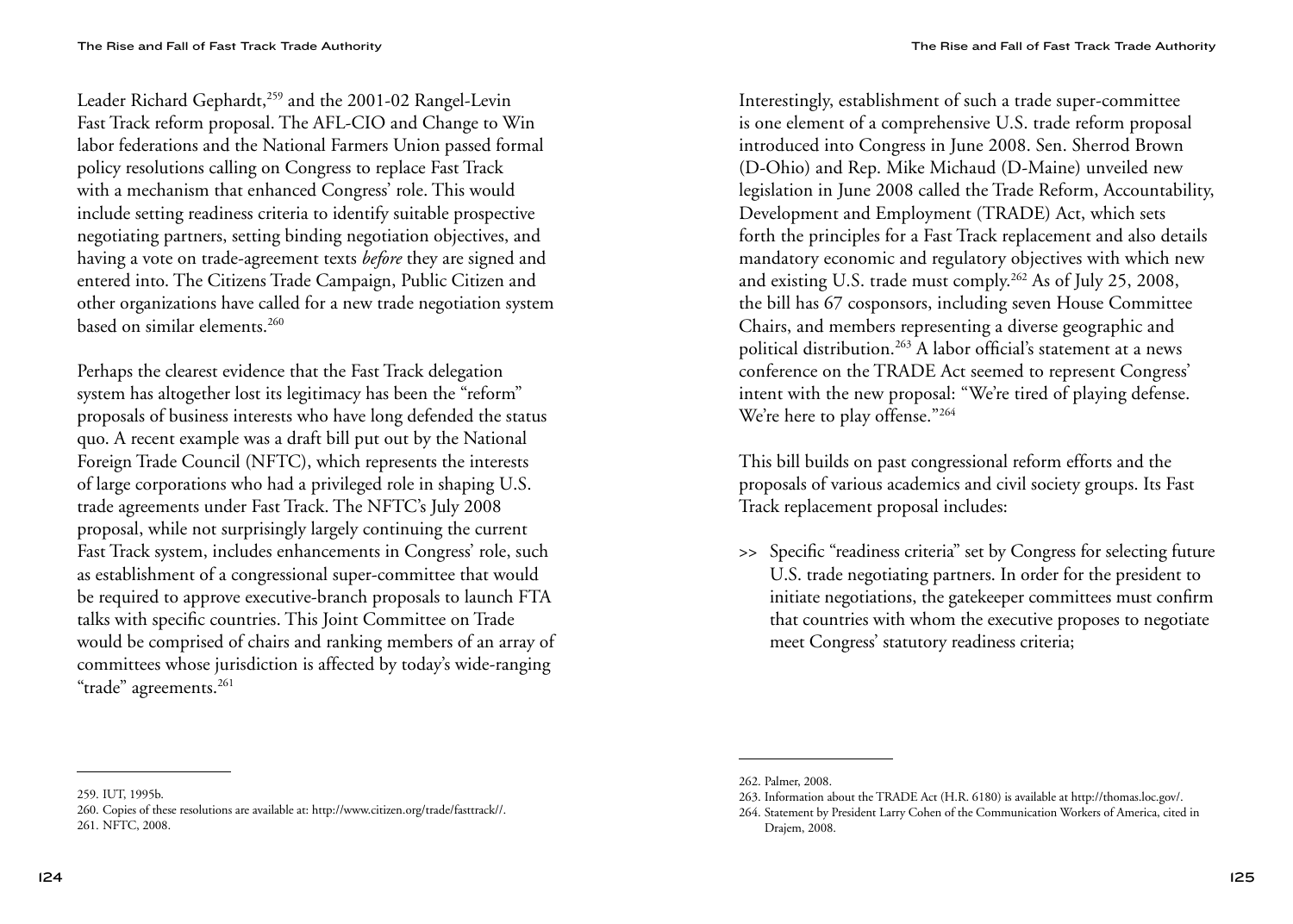- >> Mandatory congressional negotiating objectives that list what must be and must not be included in future trade agreements. The bill's middle section enumerates these objectives in detail;
- >> Enhanced consultations with (and briefings of) Congress by executive-branch trade officials throughout the negotiating process;
- >> Creation of a Congressional Trade Agreement Review Committee that includes the chair and ranking member of each House and Senate committee whose jurisdiction is covered in today's international commercial agreements. This committee is designed to supplement the role of the gatekeeper committees, by providing a mechanism for other legislators to access trade briefings and provide input to executive officials;
- >> Certification by the Congressional Trade Agreement Review Committee that mandatory negotiating objectives have been met *before* a trade agreement can be brought to a vote. This would ensure that executive-branch negotiators — and their counterparts from other countries — have an incentive to meet Congress' negotiating objectives;
- >> A congressional vote to approve an agreement's text *before* the president can sign and enter into it. This critical measure would ensure that Congress has the ability to review and decide on the merits of an agreement at a point when the pact may still be altered, if necessary. This would also create a strong incentive for executive negotiators not to try to use trade pacts to push non-trade measures otherwise opposed by Congress through a procedural back door;
- >> A privileged vote on final implementing legislation making necessary changes to U.S. law. Because Congress would have had the opportunity in a front-loaded manner to ensure pacts and negotiating partners meet their criteria, this final vote would no longer become a high-stakes proxy for nonimplementation-related disagreements;
- >> A process to provide subfederal officials a role in deciding whether their states will agree to be bound to trade pacts nontrade regulatory constraints regarding land-use, service-sector, procurement, and investment policies. However, unlike the Bricker amendment (or the Articles of Confederation), this mechanism does not block the federal government from adopting trade policy suited to its jurisdiction.

Such arguments for increased democratic participation in the trade policymaking process are compelling. While perfect democratic debate about globalization policy is impossible, a bias towards more voices is likely to better represent the public interest.<sup>265</sup> Further, the expansive non-trade scope of today's international commercial agreements argues for Congress to have a more prominent role in their negotiation and approval than ever before in the nation's history.

One Fast Track advocate hit the nail on the head when he wrote, "the president is well-situated to accumulate foreign affairs power [while Congress is not]. Congress thus could benefit by utilizing tools that would redress the balance-of-powers weakness vis-àvis the executive."266 Elements of such redress would include a trade authority-delegation mechanism broken up into stages of

<sup>265.</sup> Goodin, 2007.

<sup>266.</sup> Carrier, 1996, at 694-695.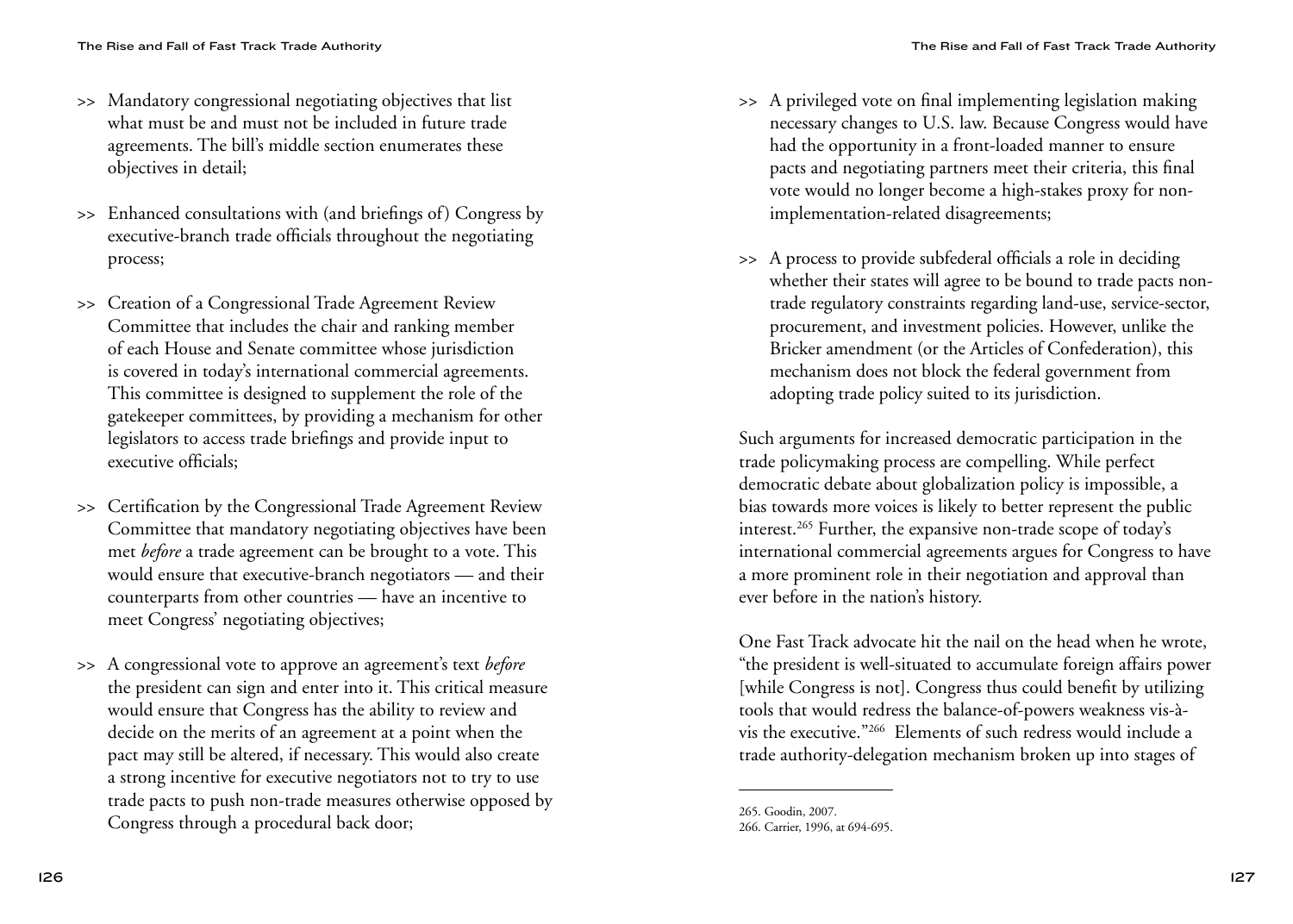executive-legislative cooperation, over which the Congress retains leverage — and indeed control — regarding whether the next stage of delegation is provided. In addition, a trade-agreement negotiation and approval process that recognizes the broad scope of today's international commercial negotiations through greater and more diverse congressional involvement could redress the current power imbalance.

As this review has shown, delegation of Congress' trade authority has taken different forms over the course of the nation's history, with a new system of delegation being established every few decades since 1890 in response to changing circumstances. The next few years will show whether the U.S. political system is sufficiently dynamic to embrace a change towards a new trade delegation mechanism that can reduce political tension about trade-agreement policy and be able to secure prosperity for the greatest number of Americans, while preserving the vital tenants of American democracy in the era of globalization.

## **REFERENCES**

Abrams, Jim. "Democrats, Bush Reach Trade Framework," *Associated Press*, May 10, 2007.

Ackerman, Bruce, and David Golove, "Is NAFTA Constitutional?" *Harvard Law Review*, 108:4, February 1995.

Baker, Dean. *The United States Since 1980*, (Cambridge: Cambridge University Press, 2007).

Bardwell, Kedron. "The Puzzling Decline in House Support for Free Trade: Was Fast Track a Referendum on NAFTA," *Legislative Studies Quarterly*, 25:4, November 2000.

Barlow, Maude. *The Fight of My Life*, (Toronto: Harper Collins, 1998.)

BDG. "Trade a Chaos," *Boston Daily Globe*, Sept. 28, 1890.

Beckman, Aldo. "Nixon Turning to Trade as World Power Force," *Chicago Tribune*, Dec. 3, 1972.

Berger, Marilyn. "Hill Panel Agrees on Trade Powers," *Washington Post*, Sept. 15, 1973.

Bergsten, C. Fred. "The new economics and U.S. foreign policy," *Foreign Affairs*, January 1972.

Bergsten, C. Fred. "The Democrats' Dangerous Trade Games," *Wall Street Journal*, May 20, 2008.

Biglaiser, Glen, and David J. Jackson and Jeffrey S. Peake, "Back on Track: Support for Presidential Trade Authority in the House of Representatives," *American Politics Research*, 32, 2004.

Biven, W. Carl. *Jimmy Carter's Economy*, (Chapel Hill: University of North Carolina Press, 2002).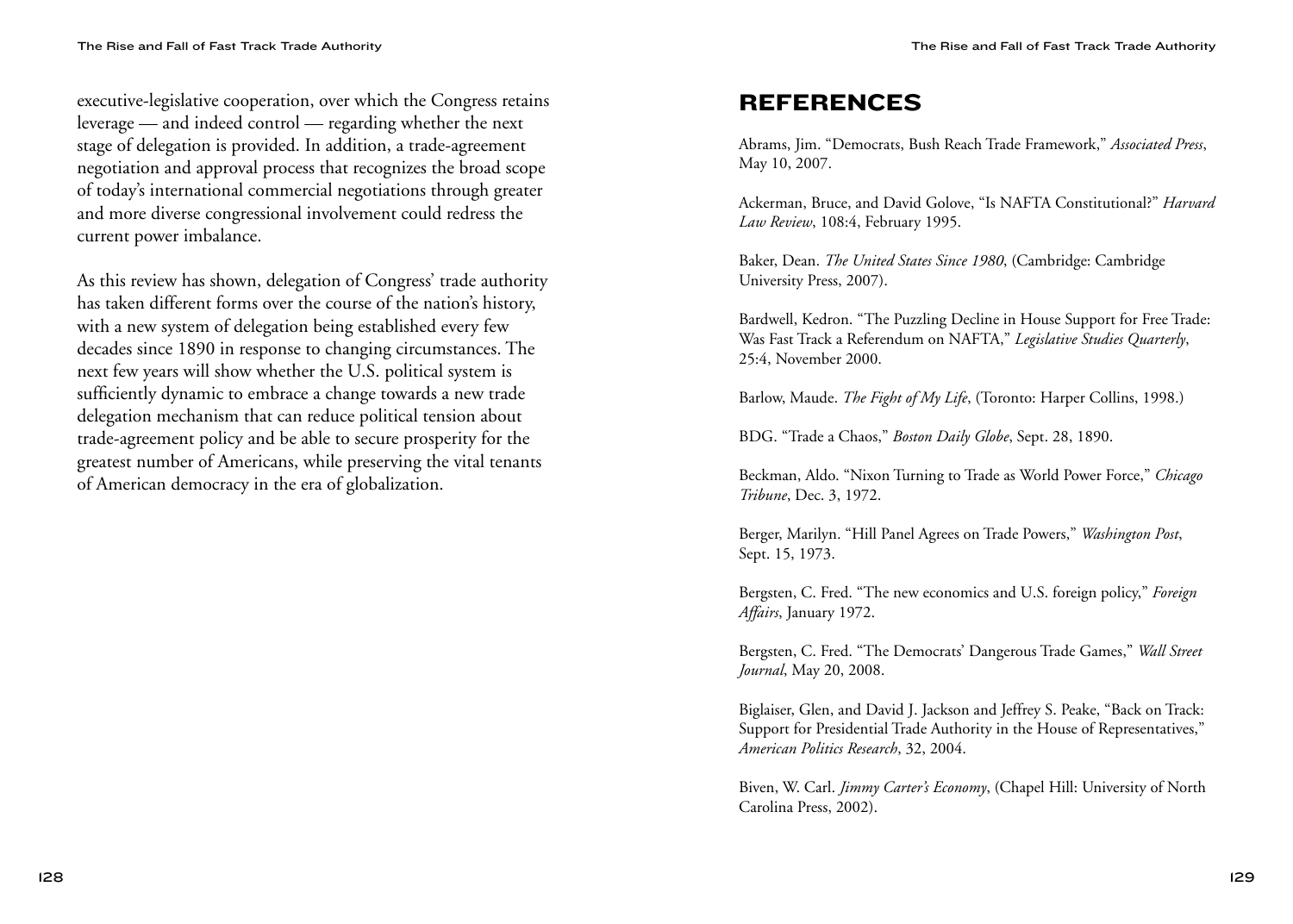Bivens, Josh. "Trade, jobs and wages," Economic Policy Institute Issue Brief, May 6, 2008. Available at: http://www.epi.org/content.cfm/ib244. Accessed July 25, 2008.

Blinkhorn, Laura. "Lack of Quorum Delays Action on Trade Bills," *Congressional Quarterly Committee Coverage*, July 27, 2006.

Blustein, Paul. "Zoellick's Aggressive Push for Trade Bill Draws Fire," *Washington Post*, Oct. 23, 2001.

Bolle, Mary Jane. "Jordan-U.S. Free Trade Agreement: Labor Issues," Congressional Research Service Report RS20968, July 15, 2003. Available at: http://assets.opencrs.com/rpts/RS20968\_20030715.pdf. Accessed July 22, 2008.

Bottari, Mary, and Lori Wallach. "NAFTA's Threat to Sovereignty and Democracy: The Record of NAFTA Chapter 11 Investor-State Cases 1994- 2005," Public Citizen Report, February 2005. Available at: http://www. citizen.org/documents/Chapter%2011%20Report%20Final.pdf. Accessed July 21, 2008.

Bottari, Mary, and Lori Wallach. "States' Rights and International Trade: A Legislator's Guide to Reinvigorating Federalism in the Era of Globalization," Public Citizen Report, February 2007. Available at: http:// www.citizen.org/documents/Guide\_2.9\_Final.pdf. Accessed July 21, 2008.

Bottari, Mary. "Trade Deficit in Food Safety," Public Citizen Report, July 2007. Available at: http://www.citizen.org/publications/release.cfm?ID=753 5&secID=2354&catID=126. Accessed July 22, 2008.

Bottari, Mary, and Lori Wallach. "Federalism and Global Governance," Public Citizen Report, July 2008.

Bradsher, Keith. "Whoops! It's 1985 all over again," *New York Times*, Dec. 19, 2004.

Caro, Robert A. *Master of the Senate*, (New York: Vintage, 2002).

Carrier, Michael A. "All aboard the presidential fast track: from trade to beyond," *George Washington Journal of International Law & Economy*, 29, 1996.

Carter, Dan. *The Politics of Rage*, (Baton Rouge: Louisiana State University Press, 1995).

CDT. "Reciprocity with Hawaii," *Chicago Daily Tribune*, Feb. 5, 1875.

Chang, Ha-Joon. *Bad Samaritans*, (New York: Bloomsbury Press, 2008).

Charnovitz, Steve. "Book Review of Shapiro," *Journal of International Economic Law*, 1-9, 2007.

Claybrook, Joan. Statement to House Committee on Appropriations, Public Citizen, March 8, 2007. Available at: http://www.citizen.org/ documents/2007-03-claybrook-testimony-nafta-trucks.pdf. Accessed July 29, 2008.

Cloud, David S. "Democrats Weigh the Politics of Battling Bush and Mexico," *Congressional Quarterly*, 49:660, 1991.

Conconi, Paola, and Giovanni Facchini and Maurizio Zanardi, "Fast Track Authority and International Trade Negotiations," Centre for Economic Policy Research Discussion Paper 6790, April 2008.

Conley, Richard S. "Derailing presidential fast-track authority," *Political Research Quarterly*, 52:4, December 1999.

CT. "Clinton Pardons 59 including Chicago's Dan Rostenkowski," *Chicago Tribune*, Dec. 22, 2000.

Dale, Jr., Edwin L. "Severs link between dollar and gold," *New York Times*, Aug. 16, 1971.

Dale, Jr., Edwin L. "Urgency Stressed," *New York Times*, April 11, 1973.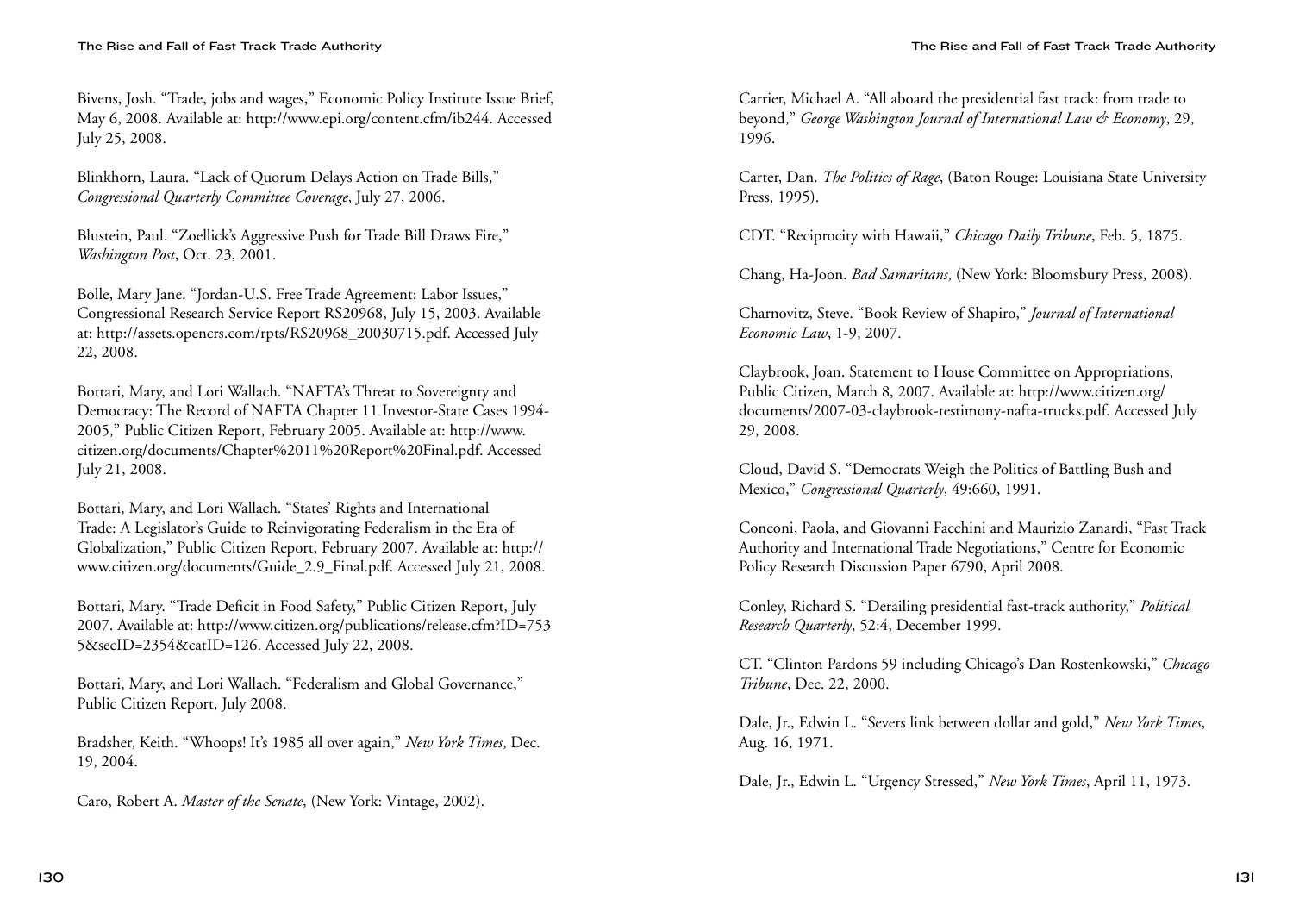Destler, I.M. *American Trade Politics* (Washington, D.C.: Institute for International Economics, 2005).

Drajem, Mark. "Democrats, Unions Push Plan to Review, Overhaul Trade Accords," Bloomberg, June 4, 2008.

Drake, William J., and Kalypso Nicolaidis. "Ideas, Interests, and Institutionalization: 'Trade in Services' and the Uruguay Round," *International Organization*, Vol. 46, No. 1, Knowledge, Power, and International Policy Coordination, Winter 1992.

Dunne, Nancy. "Fears Over "GATTzilla, the Trade Monster," *Financial Times*, Jan. 30, 1992.

Engler, Mark. *How to Rule the World*, (New York: Nation Books, 2008).

Eckes, Jr., Alfred E. *Opening America's Market: U.S. Foreign Trade Policy Since 1776*, (Chapel Hill: University of North Carolina Press, 1995).

Farnsworth, Clyde H. "Battles loom over imports," *New York Times*, April 8, 1985a.

Farnsworth, Clyde H. "Anti-import bills regain momentum," *New York Times*, Sept. 13, 1985b.

Faux, Jeff. *The Global Class War*, (New York: Wiley, 2006).

Forbes, Lauren. Memo on Disapproval Resolutions, Public Citizen, July 2008. Available at: www.citizen.org/documents/forbes.pdf.

Gannon, James. "Nixon Asks Broad Authority to Reduce Barriers," *Wall Street Journal*, April 11, 1973.

GAO. "An Analysis of Free Trade Agreements and Congressional and Private Sector Consultations Under Trade Promotion Authority," Government Accountability Office, GAO-08-59, November 2007.

Gates, Robert, and Jose Manuel Santos. "Colombia's Gains are America's Too," *New York Times*, July 23, 2008.

Goldfinger, Nathaniel. "What Labor Wants on Trade," *New York Times*, March 4, 1973.

Goodin, Robert E. "Enfranchising all affected interests, and its alternatives," *Philosophy & Public Affairs,* 35:1, 2007.

Grimmett, Jeane J. "Why Certain Trade Agreements are Approved as Congressional-Executive Agreements Rather than as Treaties," Congressional Research Service Report 97-896, Feb. 8, 2005. Available at: http://fpc.state.gov/documents/organization/9553.pdf. Accessed on July 22, 2008.

Gugliotta, Guy. "Fast Track Gives Marathoners Slip; Speaker Pulled Trade Bill After Long Night of House Bluff, Counterbluff," Washington Post, Nov. 11, 1997.

Halloran, Richard. "GATT Talks Begin to Liberalize World Trade," *New York Times*, Sept. 13, 1973.

Hennig, Jutta. "Rangel Signals Possible Limited Fast-Track for Doha Round," *Inside U.S. Trade*, Feb. 2, 2007.

Holt, W. Stull. *Treaties Defeated by the Senate*, (Baltimore: Johns Hopkins Press, 1933).

Homan, Timothy. "House GOP Frames Colombia Free-Trade Deal as a National Security Issue," *CQ Today*, April 3, 2008. Available at: http://www.reuters.com/article/pressRelease/idUS192570+03-Apr-2008+PRN20080403. Accessed on July 22, 2008.

IFG. International Forum on Globalization. *Alternatives to Economic Globalization*, (San Francisco: Berrett Koehler, 2004).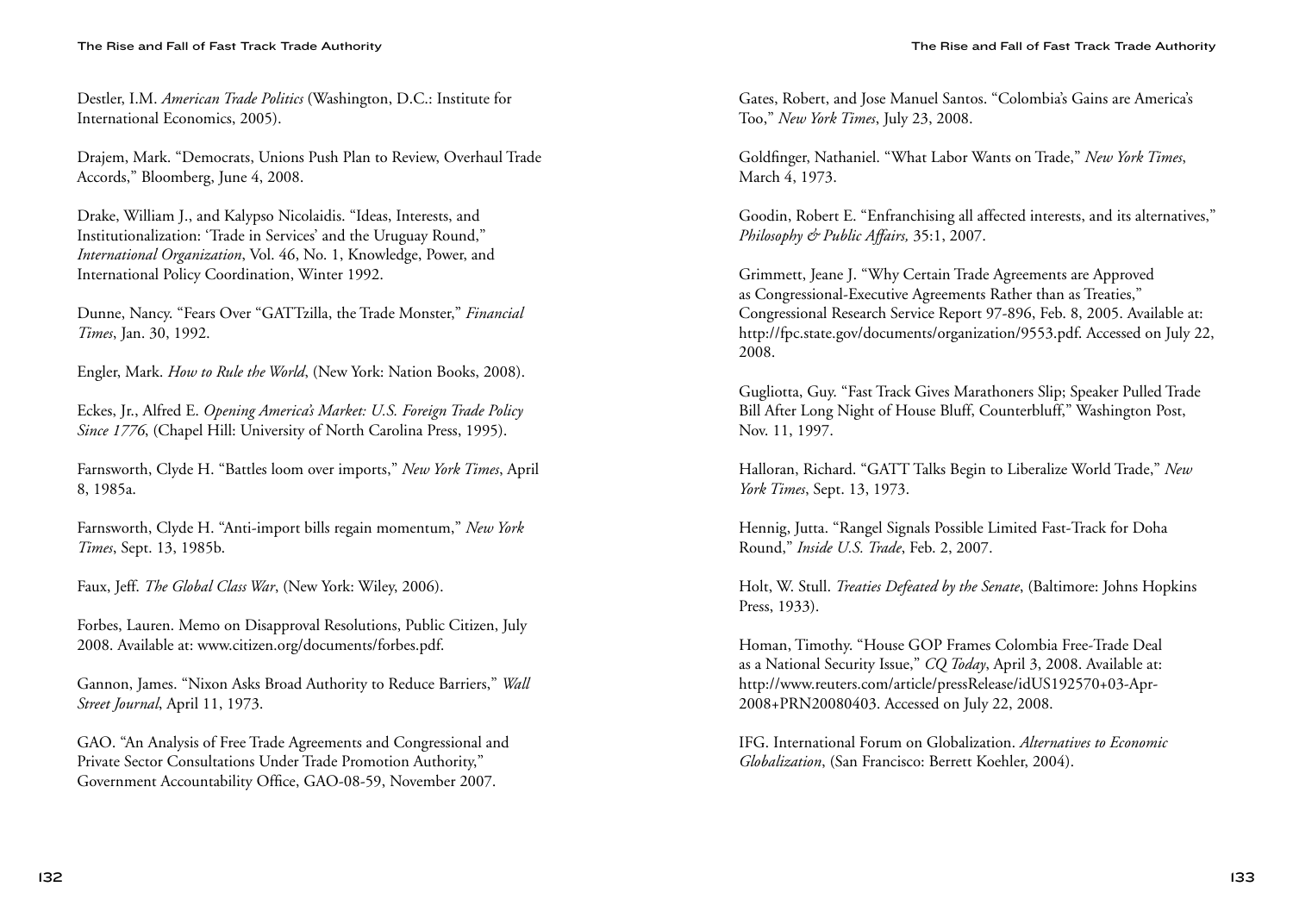IFTC. Iowa Fair Trade Campaign questionnaires to candidates, released Dec. 28, 2007, at http://www.iowafairtrade.org/candidates.php, accessed June 6, 2008.

IN. "Without His Signature," *Independent*, Aug. 30, 1894.

IUT. "Kantor Pledges Presidential Focus on NAFTA Passage Once Side Pacts Done," *Inside U.S. Trade*, March 19, 1993.

IUT. "House Republicans drop fast-track renewal from budget bill," *Inside U.S. Trade*, Oct. 20, 1995a.

IUT. "Richardson Makes New Effort to Break House Fast-Track Deadlock," *Inside U.S. Trade*, Dec. 1, 1995b.

IUT. "Fast-Track to be a Key Priority for Bush, Spokesman Says," *Inside U.S. Trade*, Jan. 12, 2001a.

IUT. "House Democrats attack Republican push on clean fast-track bill", *Inside U.S. Trade*, June 15, 2001b.

IUT. "Nine Key Democrats Warn Against Partisan Fast-Track Strategy," *Inside U.S. Trade*, June 22, 2001c.

IUT. "Levin Delays Introduction of Fast-Track Trade Principles," *Inside U.S. Trade*, Aug. 3, 2001d.

IUT. "Outline of House Democrat Fast-Track Bill," *Inside U.S. Trade*, Oct. 5, 2001e.

IUT. "House fast-track compromise efforts faltering, new talks uncertain," *Inside U.S. Trade*, Nov. 9, 2001f.

IUT. "House Textile Fast-Track Votes Won by Limiting CBI Fabric Benefits," *Inside U.S. Trade*, Dec. 7, 2001g.

IUT. "Business looks to curtail Baucus provisions on investor-state," *Inside U.S. Trade*, Dec. 14, 2001h.

IUT. "Daschle Signals Willingness to Kill Dayton-Craig After Bush Warning," *Inside U.S. Trade*, May 17, 2002a.

IUT. "Kerry Defeat Boosts Industry Case in Interagency Debate," *Inside U.S. Trade*, May 24, 2002b.

IUT. "Final fast-track deal weakens Dayton-Craig trade remedy provisions," *Inside U.S. Trade*, Aug. 2, 2002c.

IUT. "USTR cool to Finance labor amendment to Oman draft FTA bill," *Inside U.S. Trade*, May 19, 2006a.

IUT. "Implementing Legislation Can Only Be Submitted Once Under Fast Track," *Inside U.S. Trade*, Nov. 10, 2006b.

IUT. "Business Warns Administration Against Forcing Vote on Colombia FTA," *Inside U.S. Trade*, Feb. 8, 2008.

Jackson, John. "The General Agreement on Tariffs and Trade in U.S. Domestic Law," *Michigan Law Review*, 66, 1967.

Jackson, John, and Jean-Victor Louis and Mitsuo Matsushita. "Implementing the Tokyo Round: Legal Aspects of Changing International Economic Rules," *Michigan Law Review*, 81, 1982.

Jackson, John. "World Trade Rules and Environmental Policies: Congruence or Conflict?" *Washington & Lee Law Review*, 49, Fall 1992.

Jackson, John. "The Great 1994 Sovereignty Debate: United States Acceptance and Implementation of the Uruguay Round Results," *Columbia Journal of Transnational Law*, 36, 1997.

Johnston, Louis D., and Samuel H. Williamson, "What Was the U.S. GDP Then?" *Measuring Worth*, 2008.

Jones, Brendan. "U.S. Trade Policy Faces an Airing in Congress," *New York Times*, July 5, 1973.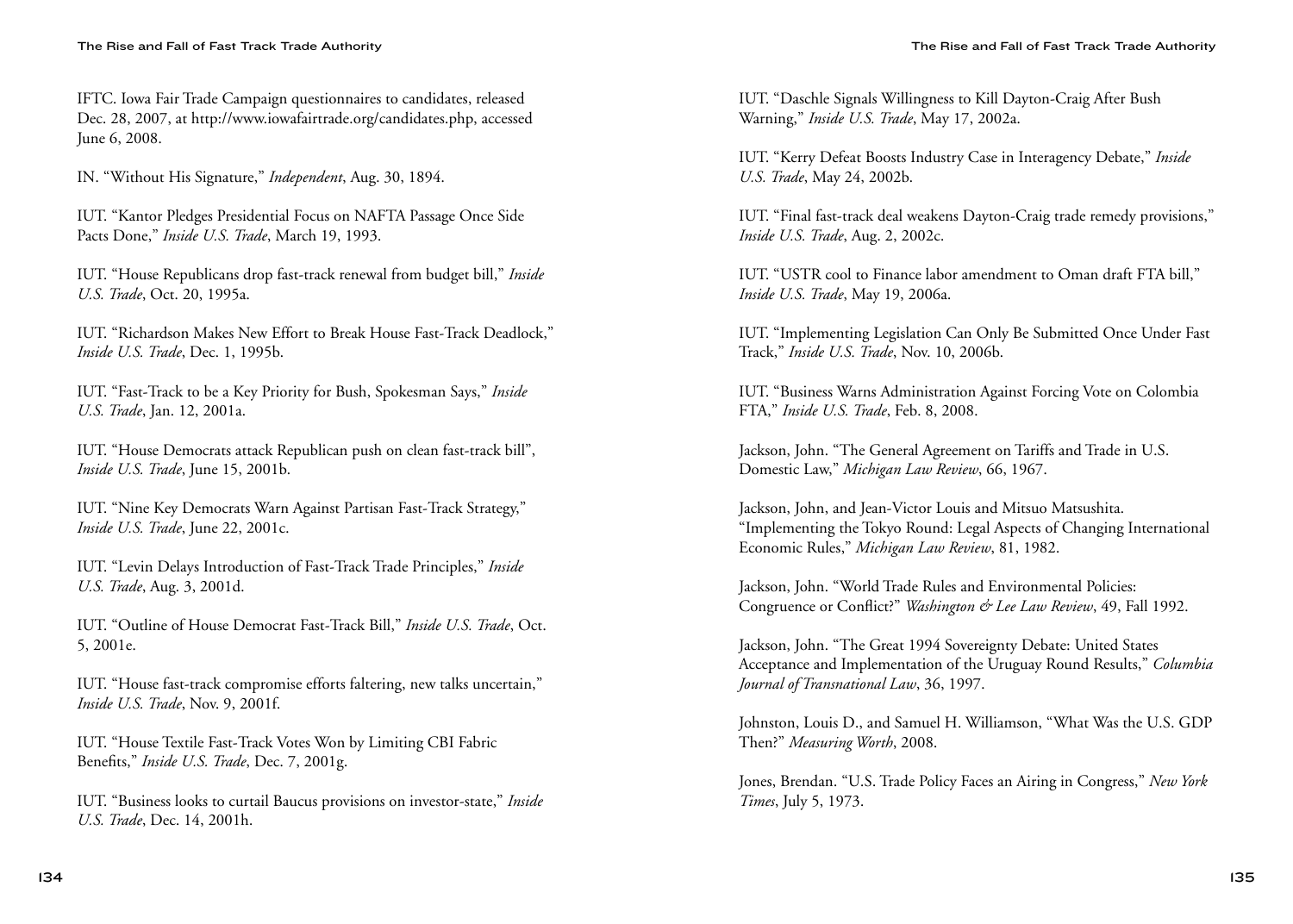Jonquieres, Guy de. "Network Guerillas," *Financial Times*, April 30, 1998.

Judis, John B. *The Paradox of American Democracy*, (New York: Taylor & Francis, 2001).

Kaufman, Robert. *Henry M. Jackson: A Life in Politics*, (Seattle, University of Washington Press, 2000).

Kazin, Michael. *The Populist Persuasion*, (Ithaca: Cornell University Press, 1995).

Koh, Harold Hongju. "Congressional controls on presidential trade policymaking after INS v. Chadha," *NYU Journal of International Law & Politics*, 18, 1986.

Koh, Harold Hongju. "The Fast Track and United States Trade Policy," *Brooklyn Journal of International Law*, 18:1, 1992.

Labaree, Benjamin Woods. *The Boston Tea Party* (Boston: Northeastern University Press, 1979).

LAT. "Quota Rider Fails in Vote on Trade Bill," *Los Angeles Times*, July 17, 1973.

Laxer, Gordon, and John Dillon. "Over a Barrel: Exiting From NAFTA's Proportionality Clause," *Canadian Center for Policy Alternatives Report*, May 2008.

Lewis, Charles. "The NAFTA-Math: Clinton Got His Trade Deal, but How Many Millions Did It Cost the Nation?" *Washington Post*, Dec. 26, 1993.

Linarelli, John. "International Trade Relations and the Separation of Powers Under the United States Constitution," *Duke Journal of International & Comparative Law,* 13, Winter 1995.

Lugar, Sen. Richard (R-Ind.). Congressional Press Release, April 7, 2008. Available at http://lugar.senate.gov/press/record.cfm?id=295658. Accessed on July 15, 2008.

MacArthur, John R. *The Selling of "Free Trade,"* (New York: Hill & Wang, 2000).

Marks, Matthew J., and Harald B. Malmgren, "Negotiating nontariff distortions to trade," *Law & Policy in International Business,* 7:2, 1975.

Mastel, Greg, and Hal Shapiro. "Fast Track Forever?" *The International Economy*, Summer 2006.

Matusow, Allen J. *Nixon's Economy: Booms, Busts, Dollars & Votes*, (Lawrence: University Press of Kansas, 1998).

McGrane, Victoria. "*Rangel Puts Doha-Specific, Restricted Fast Track for Bush on the Table,*" CQ Today, April 17, 2007.

McKinsey, Philip. "*Nixon to Get Trade Power — At a Price*," Christian Science Monitor, April 18, 1973.

MH. "White House Ordered to Hire Environmentalist," *Miami Herald*, Jan. 22, 2003.

Nelson, Chris. "Fast Track Wins… in 'Overtime,'" *Nelson Report*, Dec. 6, 2001.

NFTC. "NFTC Releases Draft Trade Negotiating Authority Act of 2009," National Foreign Trade Council Press Release, July 10, 2008. Available at: http://www.nftc.org/newsflash/newsflash.asp?Mode=View&articleid=1969 &Category=All . Accessed July 25, 2008.

Nichols, John. "Colombia Trade Fight is a Human Rights Test," *The Nation*, April 11, 2008.

NYT. "Reciprocity Treaties with Other Countries," *New York Times*, Nov. 24, 1901.

NYT. "Bailey Begins Attack on the Cuban Bill," *New York Times*, Dec. 15, 1903.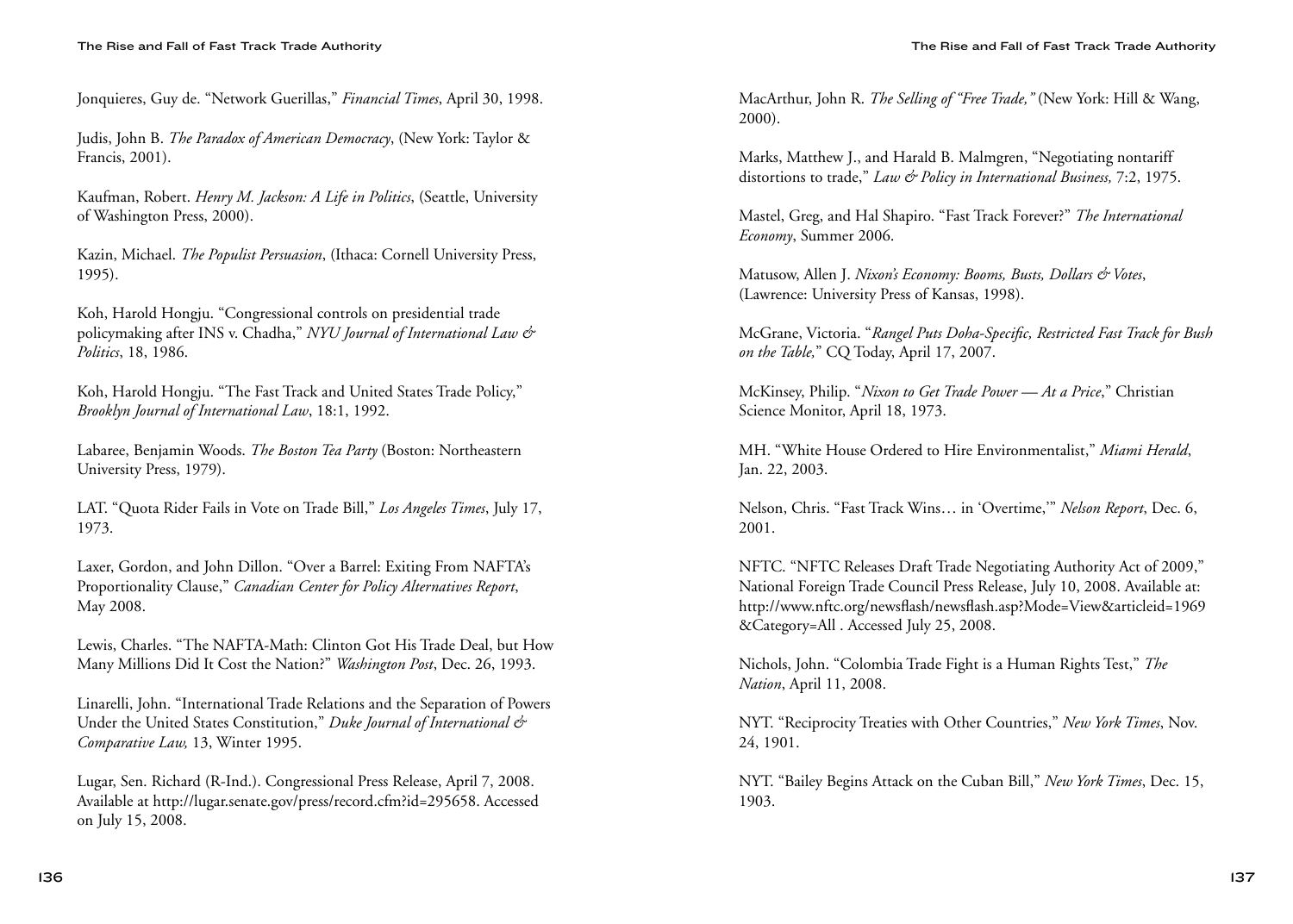NYT. "Walsh Opens Fight on Flexible Tariff," *New York Times*, May 9, 1922a.

NYT. "Would Bar Congress from Tariff Cutting," *New York Times*, Sept. 18, 1922b.

O'Connor, Patrick, and Victoria McGrane, "Bush Sends Colombia Deal on Fast Track," *Politico*, April 7, 2008.

Palmer, Doug. "Lawmakers, citing Obama, urge U.S. redo trade deals," *Reuters*, June 4, 2008.

PC. "Trade Advisory Committees: Privileged Access for Polluters," Public Citizen Report, December 1991. At http://www.citizen.org/documents/ TradeAdvisoryCmtesReport\_Hilliard1991.pdf. Accessed July 18, 2008.

PC. "Prosperity Undermined," Public Citizen, July 2008. Available at: http://www.citizen.org/trade/fasttrack/.

Pelosi. "Pelosi, Hoyer, Rangel, and Levin Statement on Trade," Congressional Press Release, June 29, 2007.

Perlstein, Rick. *Nixonland*, (New York: Scribner, 2008).

Pier, Carol. "Workers' rights provisions in fast track authority, 1974-2007: an historical perspective and current analysis," *Indiana Journal of Global Legal Studies*, 13:1, Winter 2006.

Politi, James. "House derails Colombia trade agreement," *Financial Times*, April 10, 2008.

Raghavan, Chakravarthi. *Recolonization: GATT, the Uruguay Round & the Third World*, (London: Zed Books, 1990a).

Raghavan, Chakravarthi. "Establishment of MTO on Agenda of Brussels Meeting," *Third World Network's SUNS- South North Development Monitor,* Nov. 27, 1990b.

Remini, Robert V. *The House*, (Washington, D.C.: Smithsonian Books, 2006).

RMSN. "Ralph Nader's 12-question 'GATT Challenge' Helped State's Republican Senator Decide to Oppose Treaty," *Rocky Mountain State News*, Dec. 4, 1994.

Salas, Carlos. "Between Unemployment and Insecurity in Mexico: NAFTA Enters Its Second Decade," Economic Policy Institute Report, 2006.

Sandbrook, Dominic. *Eugene McCarthy and The Rise and Fall of American Liberalism* (New York: Anchor Books, 2005).

Schaller, Thomas. *Whistling Past Dixie*, (New York: Simon & Schuster, 2006.)

Schlesinger, Jr., Arthur M. *The Coming of the New Deal*, (New York: Mariner, 1958).

Schondelmeyer, Stephen W. "The Extension of GATT Patent Extension on Currently Marketed Drugs," PRIME Institute, University of Minnesota, March 1995.

Schmickle, Sharon. "In a fast - track gamble, Clinton pushes for vote in House today," *Minneapolis Star Tribune*, Nov. 7, 1997.

Sek, Lenore. "Trade Promotion Authority (Fast-Track Authority for Trade Agreements): Background and Developments in the 107<sup>th</sup> Congress," Congressional Research Service Issue Brief 10084, Nov. 16, 2001. Available at: http://www.opencrs.cdt.org/document/RL31844. Accessed July 22, 2008.

Serin, William. "For Roche of G.M. happiness is a 10% surcharge," *New York Times*, Sept. 12, 1971.

SF. Senate Finance Committee Hearings on H.R. 1612, March 16-April 6, 1951.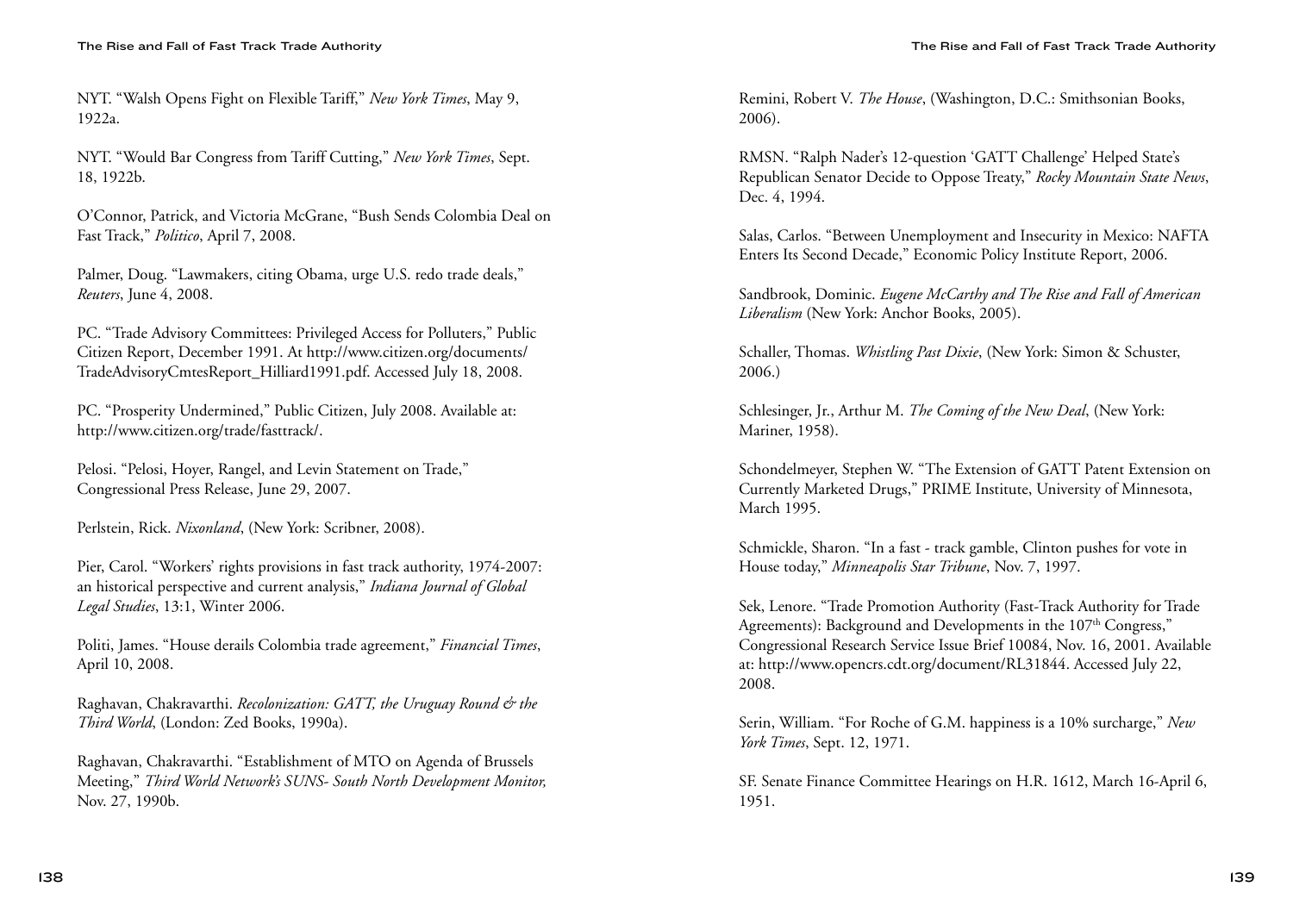SF. Senate Finance Committee Hearings on H.R. 11970, July 24, 1962.

SF. Senate Finance Committee Hearings on H.R. 10710, March 4 — April 10, 1974.

Shabecoff, Philip. "Feeding meat to the lions," *New York Times*, Sept. 12, 1971.

Shabecoff, Philip. "President Plans to Seek 'Options' in Trade Talks," *New York Times*, Feb. 20, 1973.

Shapiro, Hal, and Lael Brainard, "Trade promotion authority formerly known as Fast Track," *George Washington International Law Review*, 35, 2003.

Shapiro, Hal. *Fast Track: A Legal, Historical, and Political Analysis*, (Ardsley, N.Y.: Transnational Publishers, 2006).

Shoch, James. "Contesting globalization: organized labor, NAFTA and the 1997 and 1998 fast-track fights," *Politics & Society*, 28:1, March 2000.

Silk, Leonard. "Checkmated Democrats," *New York Times*, Sept. 8, 1971.

Sim, Edmund W. "Derailing the fast track for international trade agreements," *Florida International Law Journal*, 5, 1990.

Skidmore, Dave. "Sen. Brown Takes Nader's GATT Quiz, Earns Perfect Score," *Associated Press*, Nov. 28, 1994.

Slevin, Chris, and Todd Tucker. "The Fair Trade Sweep," *The Democratic Strategist*, January 2007. Available at: http://www.citizen.org/documents/ SlevinTucker-TheFairTradeSweep.pdf. Accessed July 22, 2008.

Smith, Carolyn C. "Trade Promotion Authority and Fast-Track Negotiating Authority for Trade Agreements: Major Votes," Congressional Research Service Report RS21004, Jan. 31, 2007.

Solberg, Carl. *Hubert Humphrey: A Biography*, (New York: W.W. Norton, 1985).

Stokes, Bruce. "A Victory Yes, But For How Long?" *National Journal*, Aug. 2, 2002.

Strawbridge, Jamie. "Peru FTA Vote Shows Strong Democratic Support, But No Majority," *Inside U.S. Trade*, Nov. 9, 2007.

Swanson, Ian. "Baucus Shifts Course on Fast Track," *The Hill*, April 13, 2007.

Sweeney, John. "Colombia: No Rights, No Trade," *Washington Post*, April 14, 2008.

Tefft, Sheila. "Trade strength seen in services," *Chicago Tribune*, Nov. 26, 1980.

Teixeira, Ruy, and Joel Rogers. *America's Forgotten Majority*, (New York: Basic Books, 2000).

TIME. "Starting the Drive," *Time Magazine*, Dec. 15, 1961.

Tribe, Laurence H. "Taking Text and Structure Seriously: Reflections on Free-Form Method in Constitutional Interpretation," *Harvard Law Review*, 108, April 1995.

Tucker, Todd, and Brandon Wu and Alyssa Prorok. "Trade Wars: Revenge of the Myth," Public Citizen Report, June 2005. Available at: http://www. citizen.org/publications/release.cfm?ID=7391&secID=2057&catID=126. Accessed July 22, 2008.

Tucker, Todd. "Dangerous CAFTA Liaisons," Public Citizen Report, February 2006a. Available at: http://www.citizen.org/documents/CAFTA\_ Liaisons\_Report.pdf. Accessed July 30, 2008.

Tucker, Todd. "Election 2006: No to staying the course on trade," Public Citizen Report, November 2006b. Available at: http://www.citizen.org/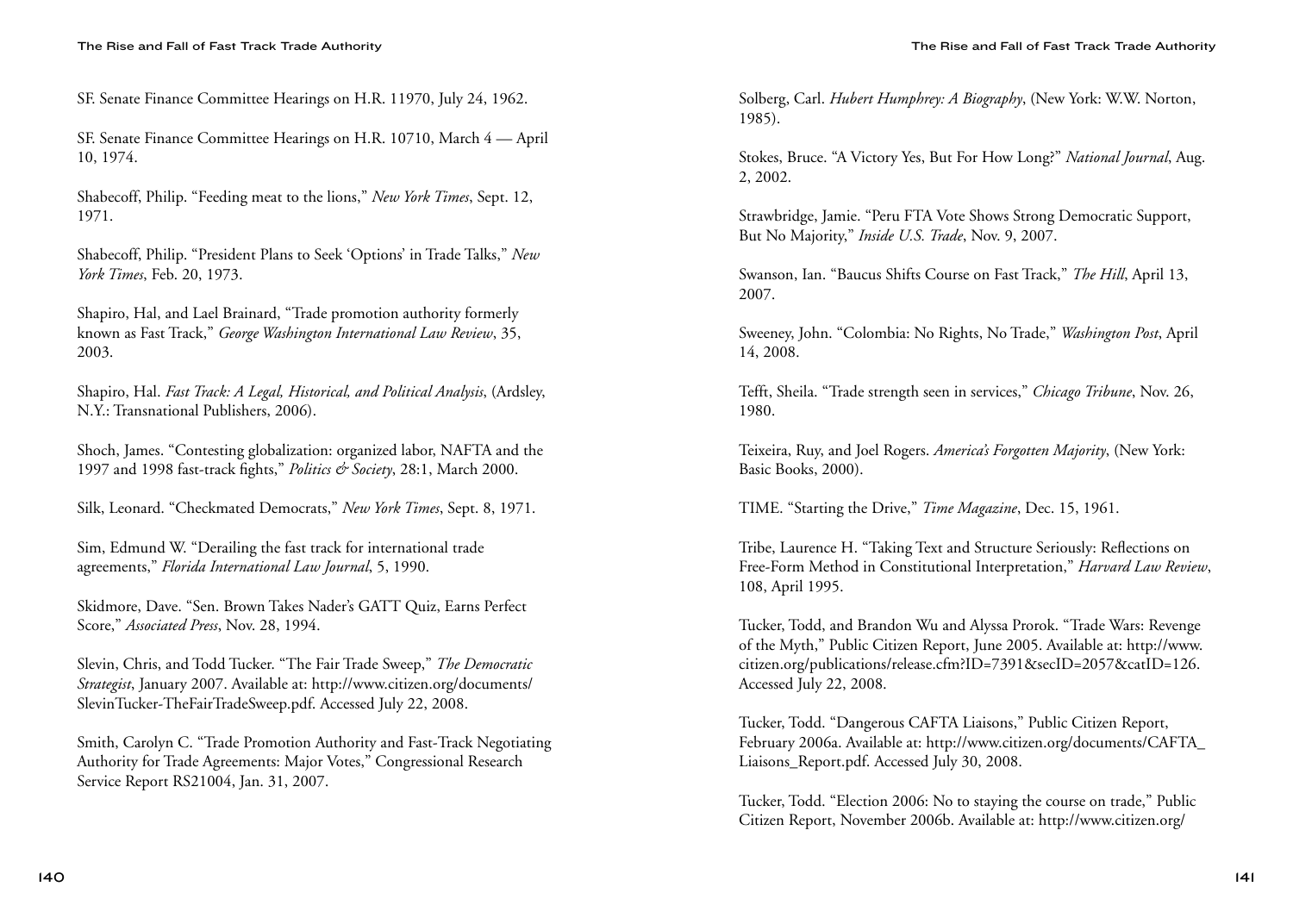hot\_issues/issue.cfm?ID=1471. Accessed July 22, 2008.

Tucker, Todd, and Mary Bottari and Lindsey Pullen. "Santa's Sweatshop: Made in D.C. With Bad Trade Policy," Public Citizen Report, December 2007. Available at: http://www.citizen.org/publications/release. cfm?ID=7554. Accessed July 22, 2008.

Tucker, Todd, and Mary Bottari. "Presidential Candidates' Key Proposals on Health Care and Climate Will Require WTO Modifications," Public Citizen Report, February 2008. Available at: http://www.citizen.org/ publications/release.cfm?ID=7569. Accessed July 22, 2008.

UNCTAD. "UNCTAD and WTO: A Common Goal in a Global Economy," United Nations Conference on Trade and Development, TAD/INF/PR/9628, Aug. 10, 1996. Available at: http://www.unctad.org/ Templates/webflyer.asp?docid=3607&intItemID=2298&lang=1. Accessed July 22, 2008.

USITC. *Reciprocity and Commercial Treaties*, (Washington, D.C.: U.S. Tariff Commission, 1919).

Vaughan, Martin. "US-Peru Trade Deal The First Test Of Renegotiated IP Provisions" *Intellectual Property Watch*, Nov. 5, 2007. Available at: http:// www.ip-watch.org/weblog/index.php?p=811. Accessed July 22, 2008.

Wallach, Lori, and Patrick Woodall, *Whose Trade Organziation?* (New York: New Press, 2004).

Wallach, Lori, and Todd Tucker, "The Myth of Mode 4 and the U.S. H1-B Program," Public Citizen Memo, March 2006. Available at: http://www. citizen.org/documents/Mode\_Four\_H1B\_Visa\_Memo.pdf. Accessed July 24, 2008.

Weisbrot, Mark, and Dean Baker and David Rosnick. "The Scorecard on Development: 25 Years of Diminished Progress," *International Journal of Health Services*, 36:2, 2006.

Wilentz, Sean. *The Age of Reagan: A History, 1974-2008*, (New York: Harper, 2008).

Wilson, Theresa. "Who Controls International Trade? Congressional Delegation of the Foreign Commerce Power," *Drake Law Review*, 47, 1998.

WM. Ways & Means Committee Hearing on H.R. 8430, March 8-14, 1934.

WM. Ways & Means Committee Hearing on H.R. 6960, April 27-29, 1965.

WM. Ways & Means Committee, Hearing on H.R. 6767, May 9-June 15, 1973a.

WM. Ways & Means Committee, "Report on Trade Reform Act of 1973," House Report No. 93-571, Oct. 10, 1973b.

WM. Ways & Means Committee, Hearing on Legislation Necessary to Implement the Multilateral Trade Agreement Concluded in Geneva, April 23-27, 1979.

WP. "Passed by a Big Vote," *Washington Post*, Dec. 17, 1903.

WP. "Mr. Nixon's Trade Bill," *Washington Post*, April 13, 1973.

WTO. *World Trade Report 2007*, (Geneva: World Trade Organization, 2008).

Yoo, John C. "Laws as Treaties? The Constitutionality of Congressional-Executive Agreements," *Michigan Law Review*, 99:4, February 2001.

Zelizer, Julian. *Taxing America: Wilbur D. Mills, Congress and the State, 1945-1975*, (Cambridge: Cambridge University Press, 1998).

Zelizer, Julian. *On Capitol Hill*, (Cambridge: Cambridge University Press, 2000).